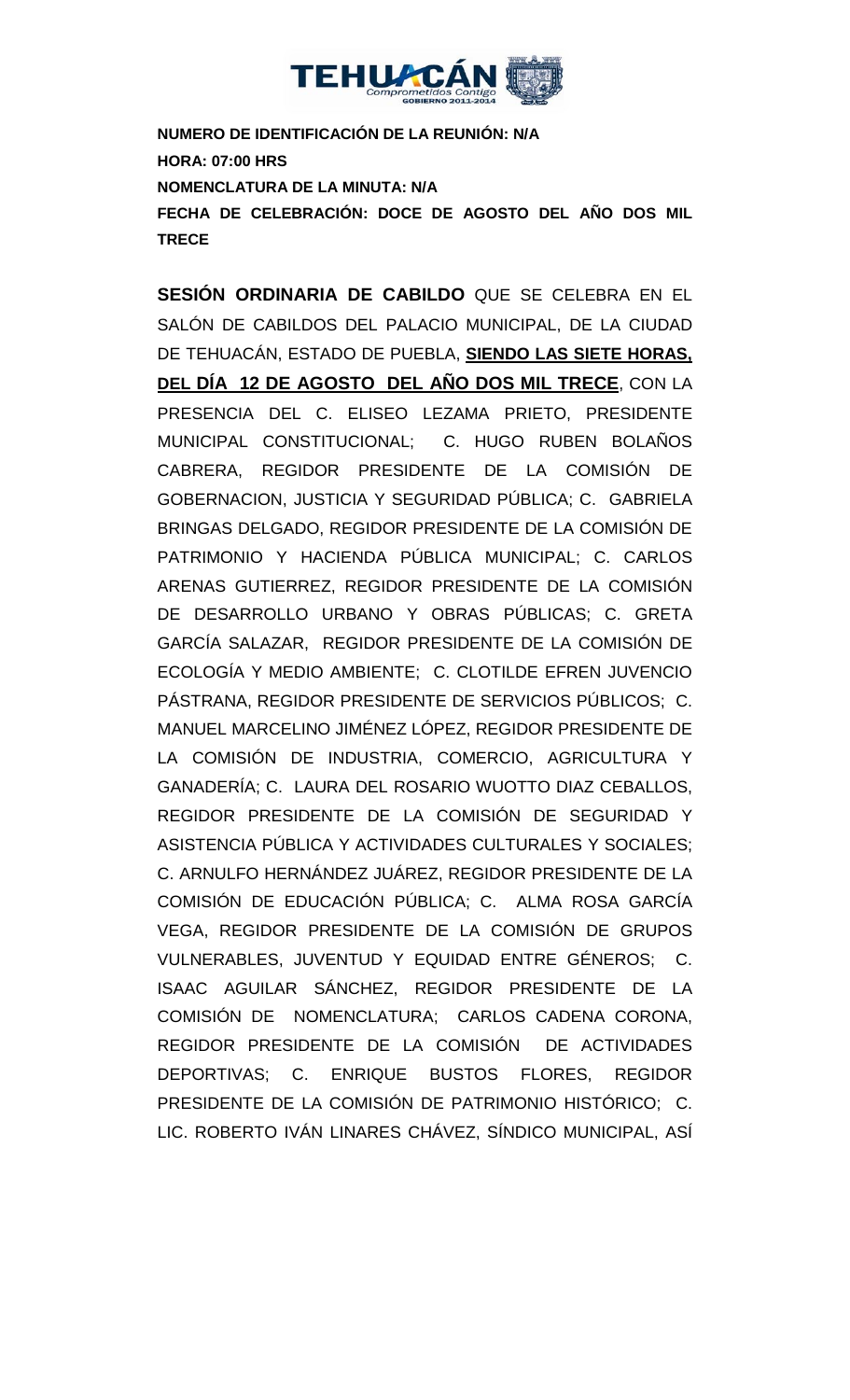COMO EL C. DR. JOSÉ ORLANDO CUALLO CINTA, SECRETARIO

DEL AYUNTAMIENTO QUIEN DA FE.---------------------------------------------

UNA VEZ QUE SE HA PASADO LISTA DE ASISTENCIA SE INFORMA LO SIGUIENTE:

NO SE ENCUENTRAN PRESENTES EN ESTA SESIÓN DE CABILDO LOS REGIDORES CARLOS ARENAS GUTIÉRREZ Y CARLOS CADENA CORONA.

SEÑOR PRESIDENTE LE COMUNICO QUE SE ENCUENTRAN 12 DE LOS MIEMBROS DEL CABILDO, POR LO ANTERIOR SE DECLARA EL QUÓRUM LEGAL PARA CONTINUAR CON LA PRESENTE SESIÓN DE CABILDO.

EL C. DR. JOSÉ ORLANDO CUALLO CINTA, PROCEDE A DAR LECTURA AL ORDEN DEL DÍA, MISMA QUE CONTIENE LOS SIGUIENTES PUNTOS:

#### $\overline{a}$ **1.- APERTURA DE LA SESIÓN**

**2.- LISTA DE ASISTENCIA**

**3.- DECLARATORIA DEL QUÓRUM**

#### **4.- LECTURA DEL ACTA DE LA SESIÓN ANTERIOR**

#### **5.- PRESIDENCIA.-**

- ANÁLISIS, DISCUSIÓN Y EN SU CASO APROBACIÓN DEL CABILDO DEL PETITORIO QUE CONTIENE LAS MODIFICACIONES DE LOS ORGANIGRAMAS Y MANUALES DE POLÍTICAS DE ORGANIZACIÓN 2013, DE LAS DIVERSAS DEPENDENCIAS DE ESTE HONORABLE AYUNTAMIENTO.
- ANÁLISIS, DISCUSIÓN Y EN SU CASO APROBACIÓN DEL CABILDO DEL PETITORIO QUE CONTIENE **LA CONDONACIÓN DEL PAGO DE LOS DERECHOS DE EXPEDICION DE CONSTANCIA DE TERMINACION DE OBRA, CORRESPONDIENTES A LA CONSTRUCCIÓN DEL HOSPITAL DE LA MUJER 45 CAMAS TEHUACAN, DE ACUERDO AL IMPORTE CUANTIFICADO POR LA DIRECCION DE DESARROLLO URBANO** EN LA SOLICITUD NO. 2717, MISMA QUE ASCIENDE A LA CANTIDAD DE \$52,011.12 (CINCUENTA Y DOS MIL ONCE PESOS 12/100 M.N.).

#### **6.- COMISION DE PATRIMONIO Y HACIENDA PUBLICA MUNICIPAL.**

> ANÁLISIS, DISCUSIÓN Y EN SU CASO APROBACIÓN DEL DICTAMEN QUE CONTIENE LA AUTORIZACIÓN PARA LA RE ESTRUCTURACIÓN FINANCIERA DE LA OBRA DENOMINADA REHABILITACIÓN DE CALLES DE CONCRETO ASFÁLTICO DEL SECTOR SUROESTE DE LA CIUDAD DE TEHUACÁN, PUEBLA; LA CUAL IBA A SER SOLVENTADA MEDIANTE PROGRAMA DIRECTO 2012, CON UN MONTO DE \$341,930.31 (TRESCIENTOS CUARENTA Y UN MIL NOVECIENTOS TREINTA PESOS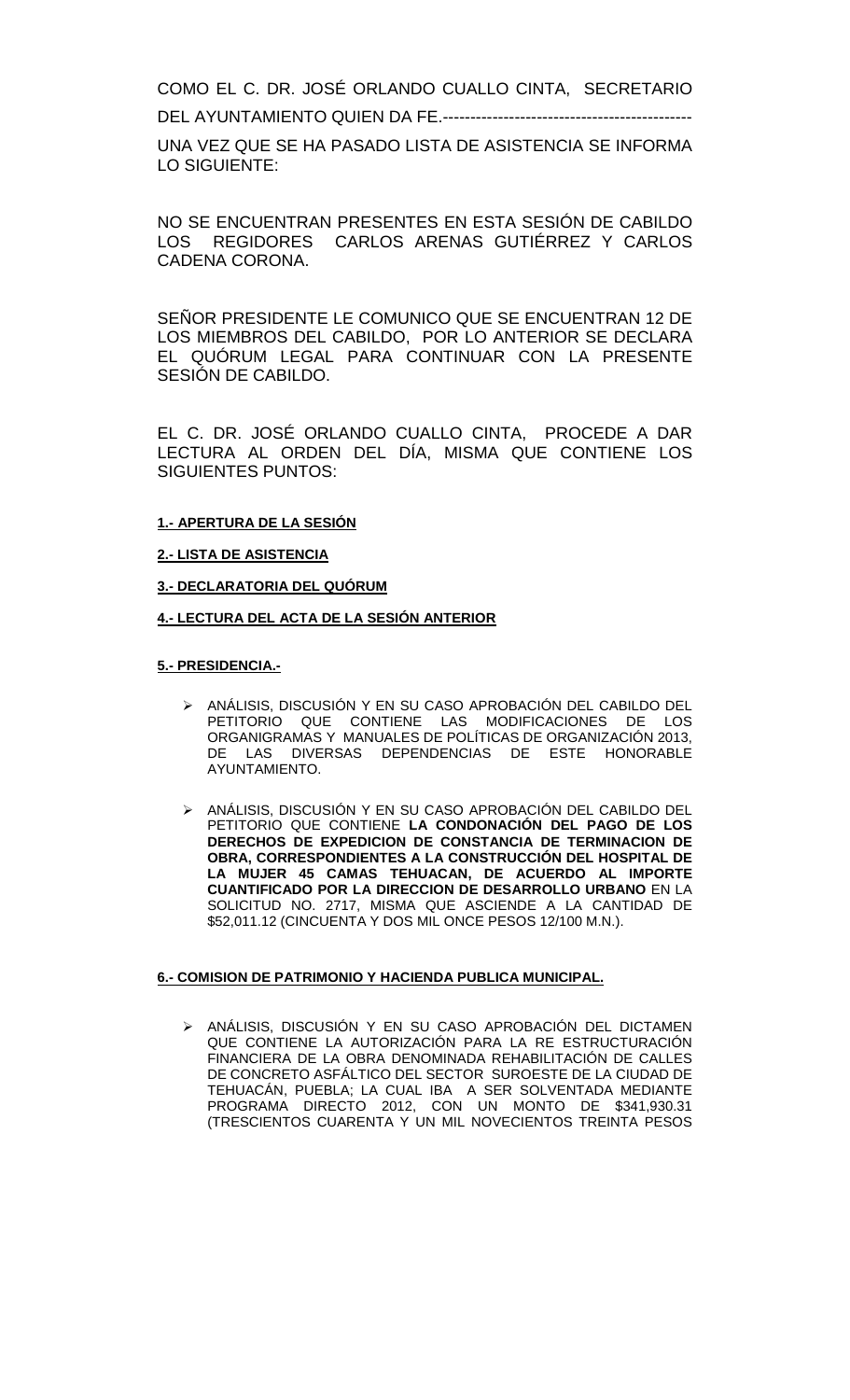31/100 M.N.); MODIFICANDO SU ESTRUCTURA FINANCIERA PARA SOLVENTAR LA CITADA OBRA MEDIANTE EL FONDO DE APORTACIONES PARA EL FORTALECIMIENTO DE LOS MUNICIPIOS (FORTAMUN 2012).

#### 7**.- COMISIÓN DE SEGURIDAD Y ASISTENCIA PÚBLICA Y ACTIVIDADES CULTURALES Y SOCIALES.**

> ANÁLISIS, DISCUSIÓN Y EN SU CASO APROBACIÓN DEL DICTAMEN QUE CONTIENE RATIFICACION **PARA LA REALIZACIÓN DE LAS ACCIONES BAJO LA MODALIDAD DE DESARROLLO SOCIAL E INVERSIÓN PARA EL PROGRAMA HABITAT DEL EJERCICIO FISCAL 2013, RAMO 20 DESARROLLO SOCIAL Y COMUNITARIO, CON LOS CONCEPTOS QUE YA FUERON CAPTURADOS EN EL SIIPSO.**

#### **8.- COMISIÓN DE DESARROLLO URBANO Y OBRAS PÚBLICAS.**

- > ANÁLISIS, DISCUSIÓN Y EN SU CASO APROBACIÓN DEL DICTAMEN QUE CONTIENE AUTORIZACIÓN DE LICENCIA DE USO DE SUELO PARA RESTAURANTE CON VENTA DE CERVEZA CON LOS ALIMENTOS , PARA EL PREDIO UBICADO EN CALLE SAN ANDRES ARREALCO NÚMERO 3403 DEL FRACCIONAMIENTO JARDINES DE TEHUACÁN.
- > ANÁLISIS, DISCUSIÓN Y EN SU CASO APROBACIÓN DEL DICTAMEN QUE **REFORMA Y ADICIONA EL ACUERDO DE CABILDO DE FECHA 28 DE FEBRERO DE 2012, QUE DETERMINA EL LISTADO DE PRIORIDAD DE OBRAS Y ACCIONES QUE SERÁN FINANCIADOS CON RECURSOS PROVENIENTES DEL RAMO 33, INSERTADAS EN LOS PROGRAMAS DEL FONDO DE INFRAESTRUCTURA MUNICIPAL Y FONDO DE APORTACIONES PARA EL FORTALECIMIENTO DE LOS MUNICIPIOS; RECURSOS DEL RAMO 20 INSERTADAS EN EL PROGRAMA HÁBITAT Y PROGRAMA DE RESCATE DE ESPACIOS PÚBLICOS;** PROGRAMA DE ASIGNACIÓN DE RECURSOS DERIVADOS DEL PAGO DE DERECHOS DE AGUA (PRODDER), SUBSIDIO PARA LA SEGURIDAD PÚBLICA DE LOS MUNICIPIOS (SUBSEMUN), CONSEJO NACIONAL PARA LA CULTURA Y LAS ARTES (CONACULTA), COMISIÓN NACIONAL DE CULTURA FÍSICA Y DEPORTE (CONADE), **TODOS ELLOS DEL PRESUPUESTO DE EGRESOS DE LA FEDERACIÓN PARA EL EJERCICIO FISCAL DE 2012 Y DEL PROGRAMA DIRECTO 2012.**

#### **7.- SINDICATURA**

- ANÁLISIS, DISCUSIÓN Y EN SU CASO APROBACIÓN DEL PETITORIO QUE CONTIENE**: LA DONACIÓN AL GOBIERNO DEL ESTADO CON DESTINO A LA SECRETARÍA DE EDUCACIÓN PÚBLICA, LA FRACCIÓN DE TERRENO UBICADO EN SAN CRISTOBAL TEPETEOPAN, CONOCIDO COMO LA PITAYA, CON UNA SUPERFICIE TOTAL DE 7,788.44 M2., PARA LA CONSTRUCCIÓN DEL BACHILLERATO GENERAL "VICENTE LOMBARDO TOLEDANO", CON NÚMERO DE CLAVE 21EBH06351.**
- ANÁLISIS, DISCUSIÓN Y EN SU CASO APROBACIÓN DEL PETITORIO QUE CONTIENE: LA REVOCACIÓN DEL ACUERDO DE CABILDO DE FECHA 09 DE MAYO DEL AÑO DOS MIL ONCE, MISMO QUE CONTIENE LA **DONACIÓN DE UNA FRACCIÓN DE TERRENO UBICADA EN EL CIRCUITO INTERIOR NORTE SOCORRO ROMERO SÁNCHEZ, EN SAN NICOLÁS TETITZINTLA, A FAVOR DEL GOBIERNO DEL ESTADO CON DESTINO A LA SECRETARÍA DE EDUCACIÓN PÚBLICA PARA EL CENTRO DE INTEGRACIÓN SOCIAL PORFIRIO CORDERO PÉREZ.**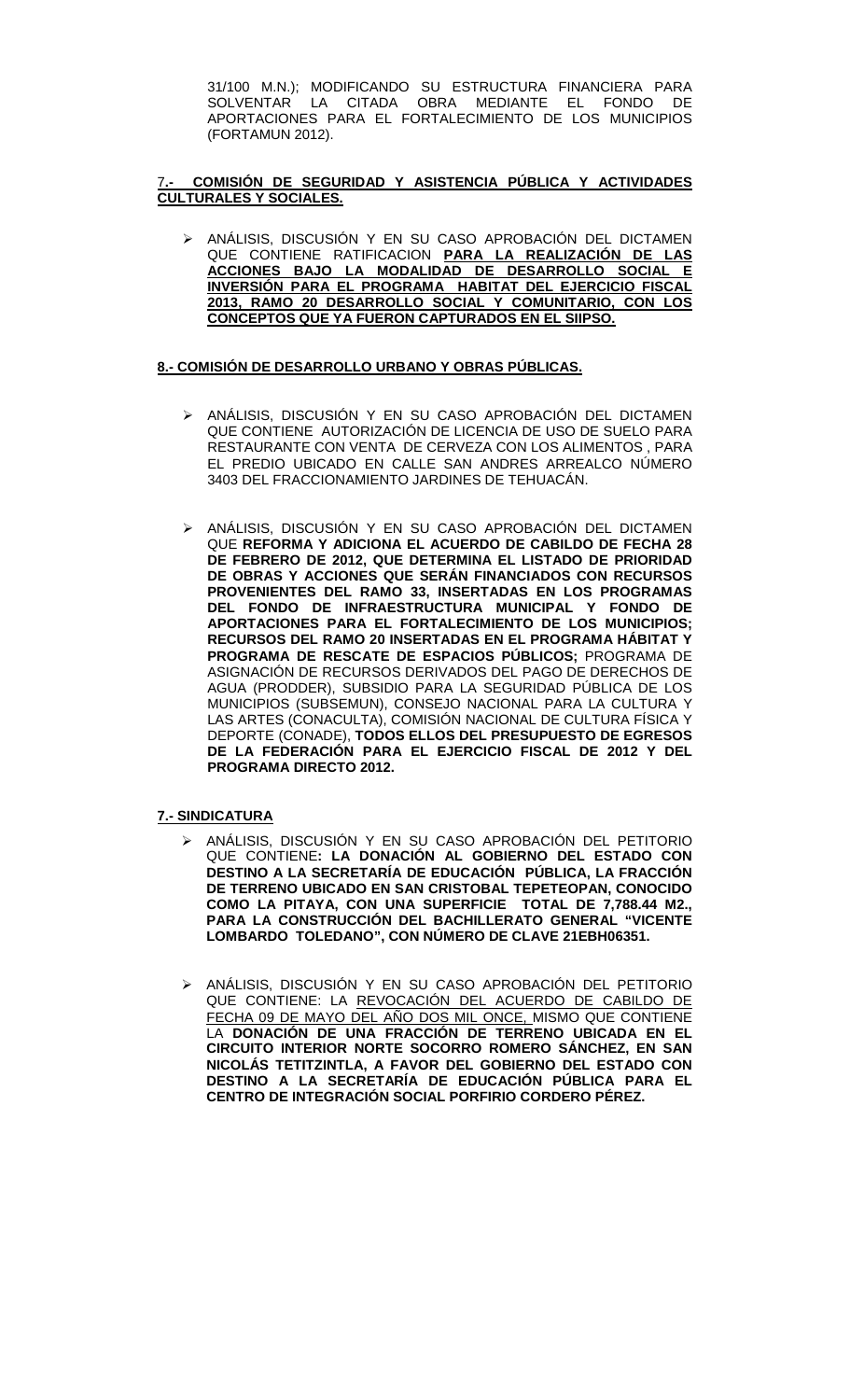PETITORIO QUE CONTIENE LA PROMESA DE DONACIÓN DE UNA FRACCIÓN DE TERRENO DE **CUATRO MIL NOVECIENTOS CUARENTA Y SEIS METROS CON DOCE CENTÍMETROS CUADRADOS,** QUE CONFORMAN LAS ÁREAS DE EQUIPAMIENTO DE LOS FRACCIONAMIENTOS VILLAS AGUA BLANCA II Y NUEVA ESPAÑA, A FAVOR DEL GOBIERNO DEL ESTADO, PARA LA **CONSTRUCCIÓN DEL CENTRO INTEGRAL DE PREVENCIÓN Y PARTICIPACIÓN CIUDADANA.**

#### **8.- ASUNTOS GENERALES.**

**CLAUSURA.-**

**PRESIDENCIA.-** ANÁLISIS, DISCUSIÓN Y EN SU CASO APROBACIÓN DEL CABILDO DEL PETITORIO QUE CONTIENE LAS MODIFICACIONES DE LOS ORGANIGRAMAS Y MANUALES DE POLÍTICAS DE ORGANIZACIÓN 2013, DE LAS DIVERSAS DEPENDENCIAS DE ESTE HONORABLE AYUNTAMIENTO.

SEÑOR PRESIDENTE TIENE USTED EL USO DE LA PALABRA.

EL C. ELISEO LEZAMA PRIETO, PROCEDE A DAR LECTURA AL PETITORIO DE REFERENCIA, MISMO QUE A LA LETRA DICE:

### **"…HONORABLE CABILDO:**

EL QUE SUSCRIBE ELISEO LEZAMA PRIETO, PRESIDENTE MUNICIPAL DEL H. AYUNTAMIENTO DE TEHUACÁN, PUEBLA; SOMETE A APROBACIÓN DE ESTE HONORABLE CUERPO COLEGIADO EL SIGUIENTE PETITORIO, POR MEDIO DEL CUAL SOLICITO SE **APRUEBEN LAS MODIFICACIONES DE LOS ORGANIGRAMAS DE LAS DIVERSAS DEPENDENCIAS DEL AYUNTAMIENTO MUNICIPAL Y LOS MANUALES DE POLÍTICAS DE ORGANIZACIÓN, 3ª. EDICIÓN, 2013, QUE MAS ADELANTE SE DETALLAN, LO ANTERIOR CON BASE A LOS SIGUIENTES:**

## C O N S I D E R A N D O S

I. QUE POR DISPOSICION CONSTITUCIONAL, LAS ATRIBUCIONES DEL ÓRGANO DE FISCALIZACIÓN SUPERIOR DEL ESTADO (OFS), DEBEN CONTRIBUIR A LA PREVENCIÓN, CERTEZA Y TRANSPARENCIA EN LA FISCALIZACIÓN SUPERIOR; SIENDO UNA DE ELLAS LA CONSISTENTE EN: "EMITIR Y DIFUNDIR NORMAS, PROCEDIMIENTOS, MÉTODOS Y SISTEMAS CONTABLES Y DE AUDITORÍA PARA LA REVISIÓN DE LAS CUENTAS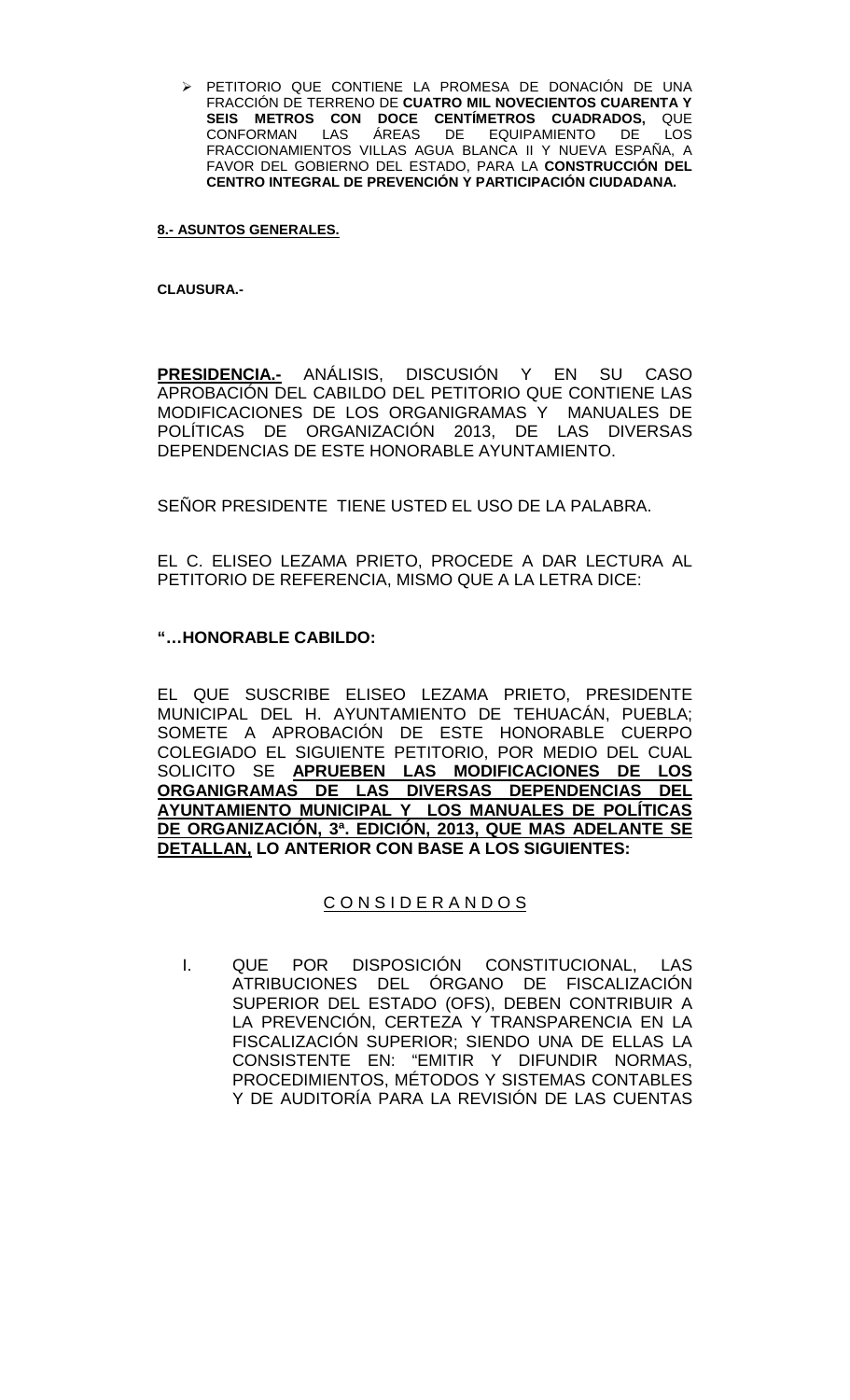PÚBLICAS, QUE DEBERÁN APLICAR LOS SUJETOS DE REVISIÓN".

- II. QUE EL ARTÍCULO 113, SEGUNDO PÁRRAFO DE LA CONSTITUCIÓN POLÍTICA DEL ESTADO LIBRE Y SOBERANO DE PUEBLA, MANIFIESTA QUE EL ÓRGANO DE FISCALIZACIÓN SUPERIOR, ESTABLECERÁ Y DIFUNDIRÁ LAS NORMAS, PROCEDIMIENTOS, MÉTODOS Y SISTEMAS CONTABLES Y DE AUDITORÍA PARA LA REVISIÓN DE LAS CUENTAS PÚBLICAS, ASÍ COMO FORMULAR RECOMENDACIONES, QUE SOBRE EL PARTICULAR PROCEDAN, A LOS SUJETOS DE REVISIÓN.
- III. QUE LOS ARTÍCULOS 3, 8 FRACCIÓN V Y 14 FRACCIÓN<br>VILLE LA LEY DEL ÓRGANO DE FISCALIZACIÓN DE LA LEY DEL ÓRGANO DE FISCALIZACIÓN SUPERIOR DEL ESTADO, ESTABLECEN QUE EL ÓRGANO DE FISCALIZACIÓN SUPERIOR DEL ESTADO ES LA UNIDAD DE FISCALIZACIÓN, CONTROL Y EVALUACIÓN, DEPENDIENTE DEL CONGRESO DEL ESTADO, QUE CUENTA CON AUTONOMÍA TÉCNICA Y DE GESTIÓN, ENCARGADA DE REVISAR, SIN EXCEPCIÓN, LA CUSTODIA Y LA APLICACIÓN DE FONDOS Y RECURSOS DE LOS AYUNTAMIENTOS Y TIENE COMO ATRIBUCIÓN, EL CREAR Y DIFUNDIR LAS NORMAS, PROCEDIMIENTOS, MÉTODOS Y SISTEMAS CONTABLES Y DE AUDITORÍA PARA LA REVISIÓN Y FISCALIZACIÓN DE LAS CUENTAS PÚBLICAS, QUE DEBERÁN APLICAR LOS SUJETOS DE REVISIÓN EN TÉRMINOS DE LA CONSTITUCIÓN POLÍTICA DEL ESTADO LIBRE Y SOBERANO DE PUEBLA, LA LEY DEL ÓRGANO DE FISCALIZACIÓN SUPERIOR DEL ESTADO, SU REGLAMENTO Y DEMÁS DISPOSICIONES LEGALES APLICABLES, MISMAS QUE SE TRASLADAN A LOS ARTÍCULOS 2, 5 FRACCIÓN X INCISO B) Y 6 DEL REGLAMENTO INTERIOR DEL MISMO, POR LO QUE SE EMITE LA GUÍA PARA ELABORAR EL PRESUPUESTO DE INGRESOS Y EGRESOS ASÍ EL PROGRAMA OPERATIVO ANUAL MUNICIPAL ADMINISTRACIÓN 2011-2014.
- IV. EN CUMPLIMIENTO A LO ANTERIORMENTE EXPUESTO, LA DIRECCIÓN DE PLANEACIÓN Y PROYECTOS, HA TENIDO A BIEN PRESENTAR LAS **MODIFICACIONES DE LOS ORGANIGRAMAS** DE LAS SIGUIENTES ÁREAS DE LA ADMINISTRACIÓN PÚBLICA MUNICIPAL: **ADMINISTRACIÓN DEL MERCADO 16 DE MARZO, ADMINISTRACIÓN DEL MERCADO LA PURÍSIMA, ADMINISTRACIÓN DE COBRO FORANEO Y TIANGUIS XOCHIPILLI, CONTRALORÍA MUNICIPAL, CONTROL SANITARIO, COORDINACIÓN TÉCNICA DE LICITACIONES, COORDINACIÓN DE TRANSPARENCIA Y ACCESO A LA INFORMACIÓN PÚBLICA,**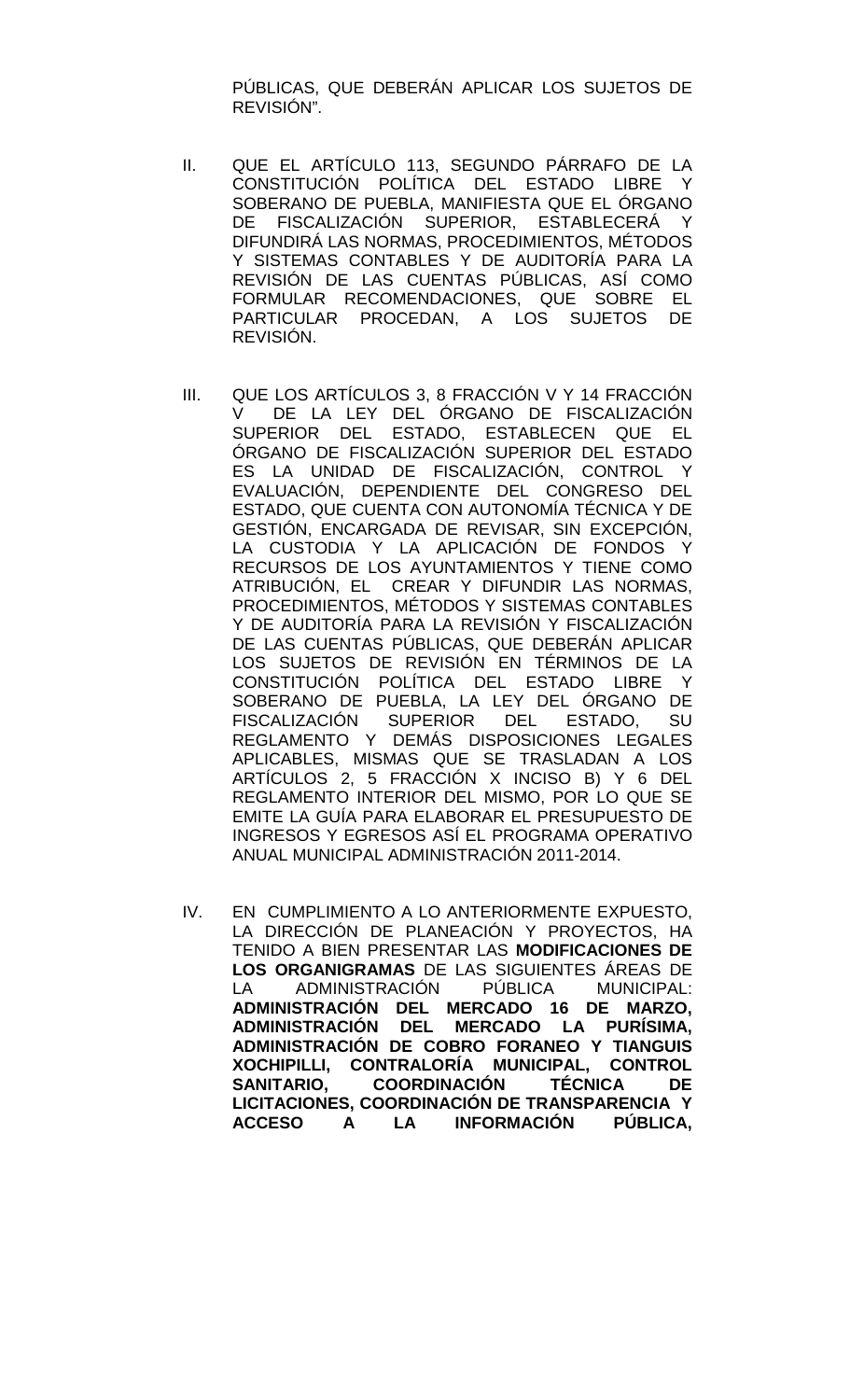**DEPARTAMENTO EJECUTOR, ACADEMIA DE POLICÍA, ADQUISICIONES Y DIRECCIÓN DE ATENCIÓN CIUDADANA, DIRECIÓN DE INFORMACIÓN GEOGRÁFICA Y CATASTRO, DIRECCIÓN DE CONTABILIDAD, DIRECCIÓN DE DESARROLLO RURAL, DIRECCIÓN DE EGRESOS, DIRECCIÓN DE FOMENTO COMERCIAL Y ABASTOS, DIRECCIÓN DE INFORMÁTICA, DIRECCIÓN DE INGRESOS, DIRECCIÓN DE OBRAS PÚBLICAS, DIRECCIÓN DE PLANEACIÓN Y PROYECTOS, DIRECCIÓN DE SEGURIDAD PÚBLICA, DIRECCIÓN DE TURISMO, DIRECCIÓN DE MICRO, PEQUEÑA Y MEDIANA EMPRESA, DIRECCIÓN DE RECURSOS HUMANOS, HOSPITAL MUNICIPAL, JEFATURA OPERATIVA DE LOGÍSTICA, DE MEDICINA PREVENTIVA FOMENTO A LA SALUD MUNICIPAL, DIRECCIÓN DE NORMATIVIDAD COMERCIAL, SECRETARÍA DE DESARROLLO ECONÓMICO, SECRETARÍA DEL AYUNTAMIENTO Y TESORERÍA MUNICIPAL**, ASI COMO DE **LOS MANUALES DE POLÍTICAS DE ORGANIZACIÓN, 3ª. EDICIÓN 2013,** DE LAS SIGUIENTES ÁREAS: **DIRECCIÓN DE CONTABILIDAD, CONTRALORÍA MUNICIPAL, DEPARTAMENTO DE CONTROL SANITARIO, COORDINACIÓN DE TRANSPARENCIA Y ACCESO A LA INFORMACIÓN PÚBLICA, COORDINACIÓN TÉCNICA DE DEPARTAMENTO EJECUTOR, DIRECCIÓN DE DESARROLLO RURAL, DIRECCIÓN DE ADQUISICIONES Y COMPRAS, DIRECCIÓN DE ATENCIÓN CIUDADANA, DIRECCIÓN DE INFORMACIÓN GEOGRAFICA Y CATASTRO, DIRECCIÓN DE CULTURA Y RELACIONES PÚBLICAS, DIRECCIÓN DE EDUCACIÓN, DIRECCIÓN DE EGRESOS, DIRECCIÓN DE FOMENTO COMERCIAL Y ABASTOS, DIRECCIÓN DE FOMENTO DEPORTIVO, DIRECCIÓN DE INFORMÁTICA, DIRECCIÓN DE INGRESOS, DIRECCIÓN DE OBRAS PÚBLICAS,**  <u>DIRECCIÓN DE PLANEACIÓN</u> **RECURSOS HUMANOS, DEPARTAMENTO DE MEDICINA PREVENTIVA Y FOMENTO A LA SALUD MUNICIPAL, DIRECCIÓN DE TURISMO, DIRECCIÓN GENERAL DE SALUD MUNICIPAL, DIRECCIÓN DE MICRO, PEQUEÑA Y MEDIANA EMPRESA, INSTITUTO MUNICIPAL DE LA MUJER, JEFATURA OPERATIVA DE LOGÍSTICA, DIRECCIÓN DE NORMATIVIDAD COMERCIAL, SECONO DESARROLLO<br>SECONÓMICADO EN ORIGINAL DE DESARROLLO Y SECRETARÍA DEL AYUNTAMIENTO Y TESORERÍA MUNICIPAL,** CON LA FINALIDAD DE DAR CUMPLIMIENTO CON LO ESTABLECIDO POR LA LEY Y ATENDIENDO A LAS INSTRUCCIONES GIRADAS POR LA CONTRALORÍA MUNICIPAL. LOS CITADOS ORGANIGRAMAS Y MANUALES DE POLÍTICAS DE ORGANIZACIÓN SE CONTIENEN EN ARCHIVO ELECTRONICO EN FORMATO CD, EL CUAL PASA A FORMAR PARTE INTEGRAL DEL PRESENTE PETITORIO, PARA LOS EFECTOS LEGALES A QUE HAYA LUGAR.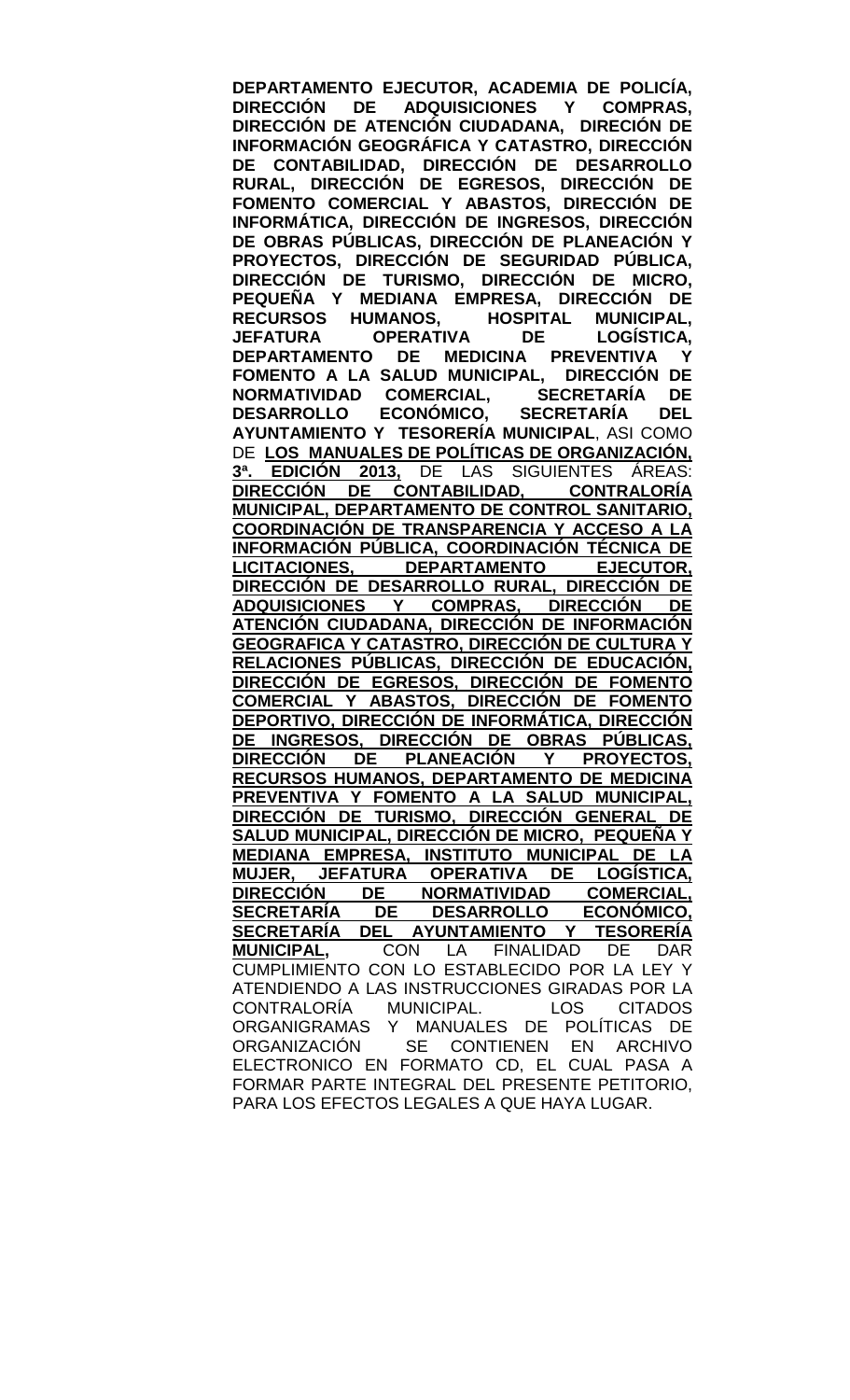V. SIGUIENDO EN EL MISMO ORDEN DE IDEAS Y A EFECTO DE QUE QUEDE PLASMADO EN UN DOCUMENTO LO QUE EL ÓRGANO DE FISCALIZACIÓN SUPERIOR ESTABLECE EN TÉRMINOS DE LA ATRIBUCIÓN REFERIDA, SE PROPONE A CONSIDERACIÓN DEL HONORABLE CUERPO COLEGIADO, EL SIGUIENTE:

### *P E T I T O R I O*

**ÚNICO.-** SE APRUEBEN LAS **MODIFICACIONES DE LOS ORGANIGRAMAS** DE LAS SIGUIENTES ÁREAS DE LA ADMINISTRACIÓN PÚBLICA MUNICIPAL: **ADMINISTRACIÓN DEL MERCADO 16 DE MARZO, ADMINISTRACIÓN DEL MERCADO LA PURÍSIMA, ADMINISTRACIÓN DE COBRO FORANEO Y TIANGUIS XOCHIPILLI, CONTRALORÍA MUNICIPAL, CONTROL SANITARIO, COORDINACIÓN TÉCNICA DE LICITACIONES, COORDINACIÓN DE TRANSPARENCIA Y ACCESO A LA INFORMACIÓN PÚBLICA, DEPARTAMENTO EJECUTOR, ACADEMIA DE POLICÍA, DIRECCIÓN DE ADQUISICIONES Y COMPRAS, DIRECCIÓN DE ATENCIÓN CIUDADANA, DIRECIÓN DE INFORMACIÓN GEOGRÁFICA Y CATASTRO, DIRECCIÓN DE CONTABILIDAD, DIRECCIÓN DE DESARROLLO RURAL, DIRECCIÓN DE EGRESOS, DIRECCIÓN DE FOMENTO COMERCIAL Y ABASTOS, DIRECCIÓN DE INFORMÁTICA, DIRECCIÓN DE INGRESOS, DIRECCIÓN DE OBRAS PÚBLICAS, DIRECCIÓN DE PLANEACIÓN Y PROYECTOS, DIRECCIÓN DE SEGURIDAD PÚBLICA, DIRECCIÓN DE TURISMO,**  DIRECCIÓN DE MICRO, PEQUENA Y MEDIANA EMPRESA, **DIRECCIÓN DE RECURSOS HUMANOS, HOSPITAL MUNICIPAL, JEFATURA OPERATIVA DE LOGÍSTICA, DEPARTAMENTO DE MEDICINA PREVENTIVA Y FOMENTO A LA SALUD MUNICIPAL, DIRECCIÓN DE NORMATIVIDAD COMERCIAL, SECRETARÍA DE DESARROLLO ECONÓMICO, SECRETARÍA DEL AYUNTAMIENTO Y TESORERÍA MUNICIPAL**, ASI COMO DE **LOS MANUALES DE POLÍTICAS DE ORGANIZACIÓN, EDICIÓN 2013,** DE LAS SIGUIENTES ÁREAS: **CONTRALORÍA MUNICIPAL, DEPARTAMENTO DE CONTROL SANITARIO, COORDINACIÓN DE TRANSPARENCIA Y ACCESO A LA INFORMACIÓN PÚBLICA, COORDINACIÓN TÉCNICA DE LICITACIONES, DEPARTAMENTO EJECUTOR, DIRECCIÓN DE**  DESARROLLO RURAL, DIRECCIÓN DE ADQUISICIONES **COMPRAS, DIRECCIÓN DE ATENCIÓN CIUDADANA, DIRECCIÓN DE INFORMACIÓN GEOGRAFICA Y CATASTRO, DIRECCIÓN DE CULTURA Y RELACIONES PÚBLICAS, DIRECCIÓN DE EDUCACIÓN, DIRECCIÓN DE EGRESOS, DIRECCIÓN DE FOMENTO COMERCIAL Y ABASTOS, DIRECCIÓN DE FOMENTO DEPORTIVO, DIRECCIÓN DE INFORMÁTICA, DIRECCIÓN DE INGRESOS, DIRECCIÓN DE OBRAS PÚBLICAS, DIRECCIÓN DE PROYECTOS, DEPARTAMENTO DE MEDICINA PREVENTIVA Y FOMENTO A LA SALUD MUNICIPAL, DIRECCIÓN DE TURISMO, DIRECCIÓN GENERAL DE SALUD MUNICIPAL, DIRECCIÓN DE MICRO, PEQUEÑA Y MEDIANA EMPRESA, INSTITUTO MUNICIPAL DE LA**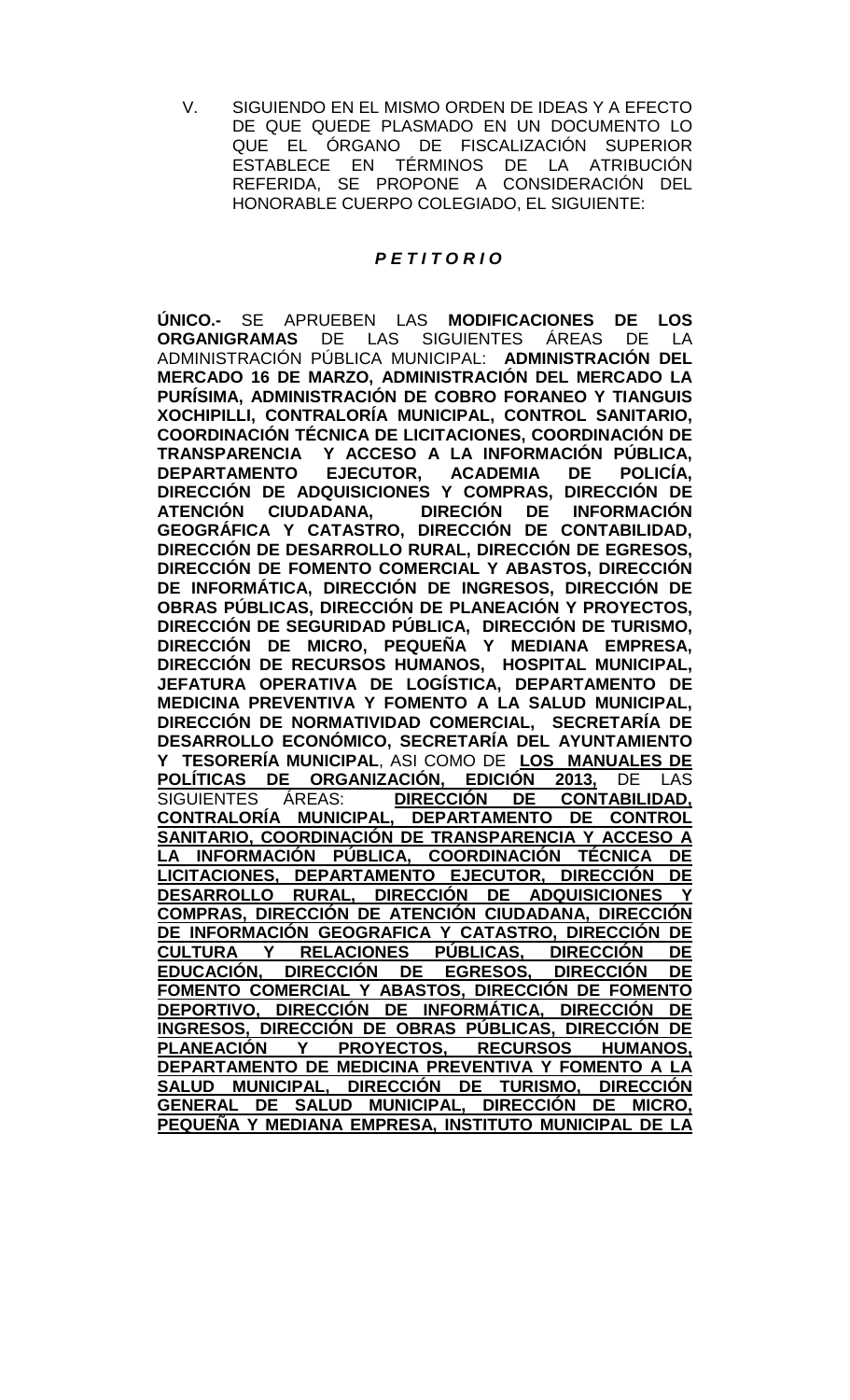**MUJER, JEFATURA OPERATIVA DE LOGÍSTICA, DIRECCIÓN DE NORMATIVIDAD COMERCIAL, SECRETARÍA DE DESARROLLO ECONÓMICO, SECRETARÍA DEL AYUNTAMIENTO Y TESORERÍA MUNICIPAL.- ATENTAMENTE.- "SUFRAGIO EFECTIVO. NO REELECCION".- TEHUACAN, PUEBLA A 8 DE AGOSTO DEL 2013.- PRESIDENTE MUNICIPAL CONSTITUCIONAL.- C. ELISEO LEZAMA PRIETO.- FIRMA ILEGIBLE…"**

SEÑOR PRESIDENTE MUNICIPAL, REGIDORES Y SINDICO MUNICIPAL, EN VOTACIÓN SE LES CONSULTA SI SE APRUEBA LA PROPUESTA PRESENTADA EN CUESTIÓN, LOS QUE ESTÉN POR LA AFIRMATIVA SÍRVANSE MANIFESTARLO LEVANTANDO LA MANO.

HABIÉNDOSE ANALIZADO AMPLIAMENTE EL CONTENIDO DEL DICTAMEN DE REFERENCIA, POR MAYORÍA CON 12 VOTOS A FAVOR, POR PARTE DE LOS INTEGRANTES DEL HONORABLE CABILDO, SE DETERMINA EL SIGUIENTE:

## **A C U E R D O**

**ÚNICO.-** SE APRUEBAN LAS **MODIFICACIONES DE LOS ORGANIGRAMAS** DE LAS SIGUIENTES ÁREAS DE LA ADMINISTRACIÓN PÚBLICA MUNICIPAL: **ADMINISTRACIÓN DEL MERCADO 16 DE MARZO, ADMINISTRACIÓN DEL MERCADO LA PURÍSIMA, ADMINISTRACIÓN DE COBRO FORANEO Y TIANGUIS XOCHIPILLI, CONTRALORÍA MUNICIPAL, CONTROL SANITARIO, COORDINACIÓN TÉCNICA DE LICITACIONES, COORDINACIÓN DE TRANSPARENCIA Y ACCESO A LA INFORMACIÓN PÚBLICA, DEPARTAMENTO EJECUTOR, ACADEMIA DE POLICÍA, DIRECCIÓN DE ADQUISICIONES Y COMPRAS, DIRECCIÓN DE ATENCIÓN CIUDADANA, DIRECIÓN DE INFORMACIÓN GEOGRÁFICA Y CATASTRO, DIRECCIÓN DE CONTABILIDAD, DIRECCIÓN DE DESARROLLO RURAL, DIRECCIÓN DE EGRESOS, DIRECCIÓN DE FOMENTO COMERCIAL Y ABASTOS, DIRECCIÓN DE INFORMÁTICA, DIRECCIÓN DE INGRESOS, DIRECCIÓN DE OBRAS PÚBLICAS, DIRECCIÓN DE PLANEACIÓN Y PROYECTOS, DIRECCIÓN DE SEGURIDAD PÚBLICA, DIRECCIÓN DE TURISMO, DIRECCIÓN DE MICRO, PEQUEÑA Y MEDIANA EMPRESA, DIRECCIÓN DE RECURSOS HUMANOS, HOSPITAL MUNICIPAL, JEFATURA OPERATIVA DE LOGÍSTICA, DEPARTAMENTO DE MEDICINA PREVENTIVA Y FOMENTO A LA SALUD MUNICIPAL, DIRECCIÓN DE NORMATIVIDAD COMERCIAL, SECRETARÍA DE DESARROLLO ECONÓMICO, SECRETARÍA DEL AYUNTAMIENTO Y TESORERÍA MUNICIPAL**, ASI COMO DE **LOS MANUALES DE POLÍTICAS DE ORGANIZACIÓN, EDICIÓN 2013,** DE LAS **CONTABILIDAD, CONTRALORÍA MUNICIPAL, DEPARTAMENTO DE CONTROL SANITARIO, COORDINACIÓN DE TRANSPARENCIA Y ACCESO A LA INFORMACIÓN PÚBLICA, COORDINACIÓN TÉCNICA DE LICITACIONES, DEPARTAMENTO EJECUTOR, DIRECCIÓN DE**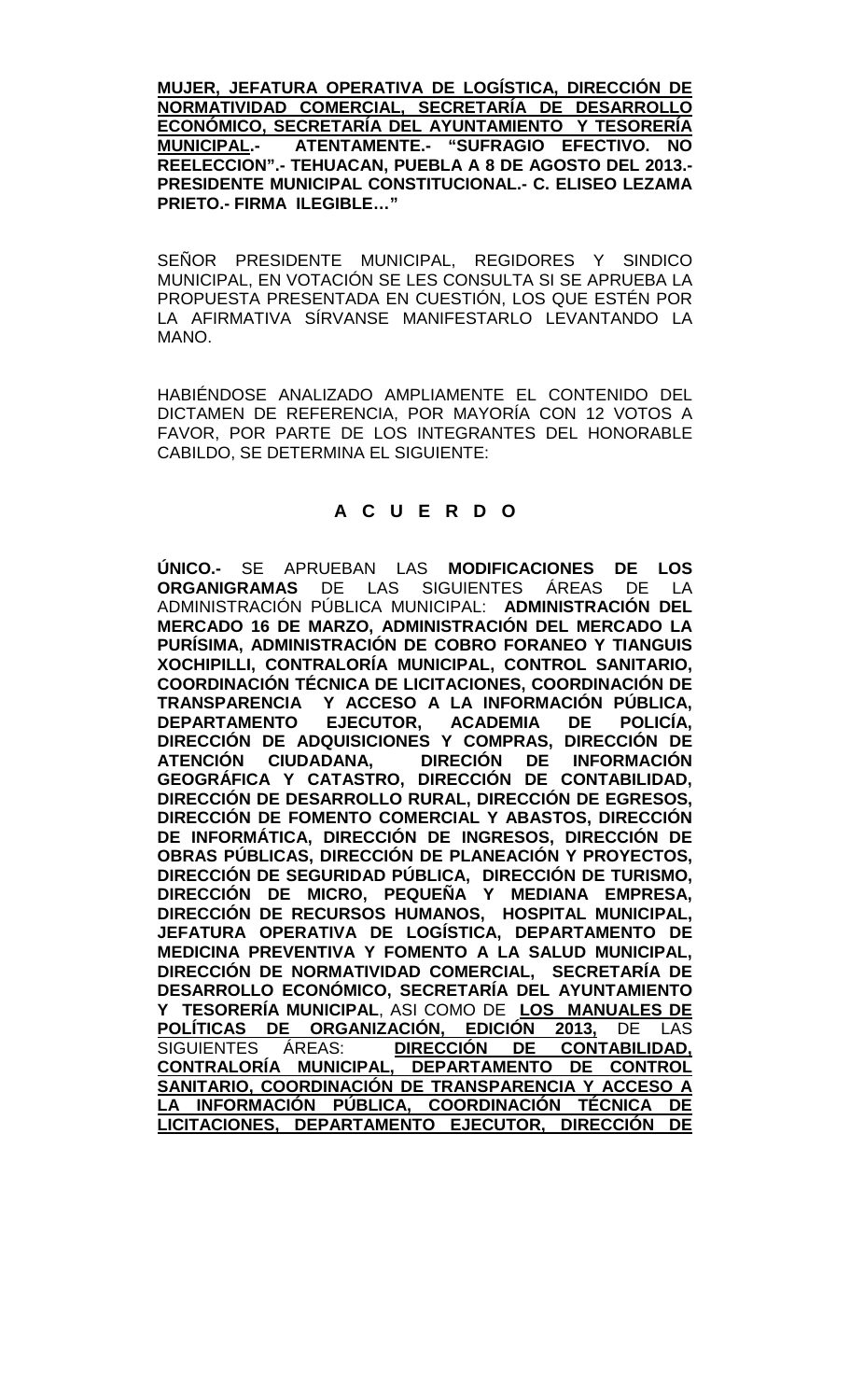**DESARROLLO RURAL, DIRECCIÓN DE ADQUISICIONES COMPRAS, DIRECCIÓN DE ATENCIÓN CIUDADANA, DIRECCIÓN DE INFORMACIÓN GEOGRAFICA Y CATASTRO, DIRECCIÓN DE CULTURA Y RELACIONES PÚBLICAS, DIRECCIÓN DE EDUCACIÓN, DIRECCIÓN DE EGRESOS, DIRECCIÓN DE FOMENTO COMERCIAL Y ABASTOS, DIRECCIÓN DE FOMENTO DEPORTIVO, DIRECCIÓN DE INFORMÁTICA, DIRECCIÓN DE INGRESOS, DIRECCIÓN DE OBRAS PÚBLICAS, DIRECCIÓN DE PLANEACIÓN Y PROYECTOS, RECURSOS HUMANOS, DEPARTAMENTO DE MEDICINA PREVENTIVA Y FOMENTO A LA SALUD MUNICIPAL, DIRECCIÓN DE TURISMO, DIRECCIÓN GENERAL DE SALUD MUNICIPAL, DIRECCIÓN DE MICRO, PEQUEÑA Y MEDIANA EMPRESA, INSTITUTO MUNICIPAL DE LA MUJER, JEFATURA OPERATIVA DE LOGÍSTICA, DIRECCIÓN DE NORMATIVIDAD COMERCIAL, SECRETARÍA DE DESARROLLO ECONÓMICO, SECRETARÍA DEL AYUNTAMIENTO Y TESORERÍA MUNICIPAL.**

LO ANTERIOR CON FUNDAMENTO EN LOS DISPOSITIVOS LEGALES INVOCADOS EN EL PETITORIO DE REFERENCIA.

**PRESIDENCIA.-** ANÁLISIS, DISCUSIÓN Y EN SU CASO APROBACIÓN DEL CABILDO DEL PETITORIO QUE CONTIENE **LA CONDONACIÓN DEL PAGO DE LOS DERECHOS DE EXPEDICION DE CONSTANCIA DE TERMINACION DE OBRA, CORRESPONDIENTES A LA CONSTRUCCIÓN DEL HOSPITAL DE LA MUJER 45 CAMAS TEHUACAN, DE ACUERDO AL IMPORTE CUANTIFICADO POR LA DIRECCION DE DESARROLLO URBANO**  EN LA SOLICITUD NO. 2717, MISMA QUE ASCIENDE A LA CANTIDAD DE \$52,011.12 (CINCUENTA Y DOS MIL ONCE PESOS 12/100 M.N.).

SEÑOR PRESIDENTE TIENE USTED EL USO DE LA PALABRA.

EL C. ELISEO LEZAMA PRIETO, PROCEDE A DAR LECTURA AL PETITORIO DE REFERENCIA, MISMO QUE A LA LETRA DICE:

**"… HONORABLE CABILDO** 

EL SUSCRITO **C. ELISEO LEZAMA PRIETO**, PRESIDENTE MUNICIPAL DE TEHUACÁN, PUEBLA, EN EJERCICIO DE LAS FACULTADES QUE ME CONFIEREN LOS ARTÍCULOS 90, 91 FRACCIONES III, XLVI, LXI, Y DEMÁS RELATIVOS Y APLICABLES ORGÁNICA MUNICIPAL, SOMETO A LA CONSIDERACIÓN DE ESTE HONORABLE CUERPO COLEGIADO, EL ANÁLISIS, DISCUSIÓN Y EN SU CASO APROBACIÓN DEL PETITORIO QUE CONTIENE **LA CONDONACIÓN DEL PAGO DE**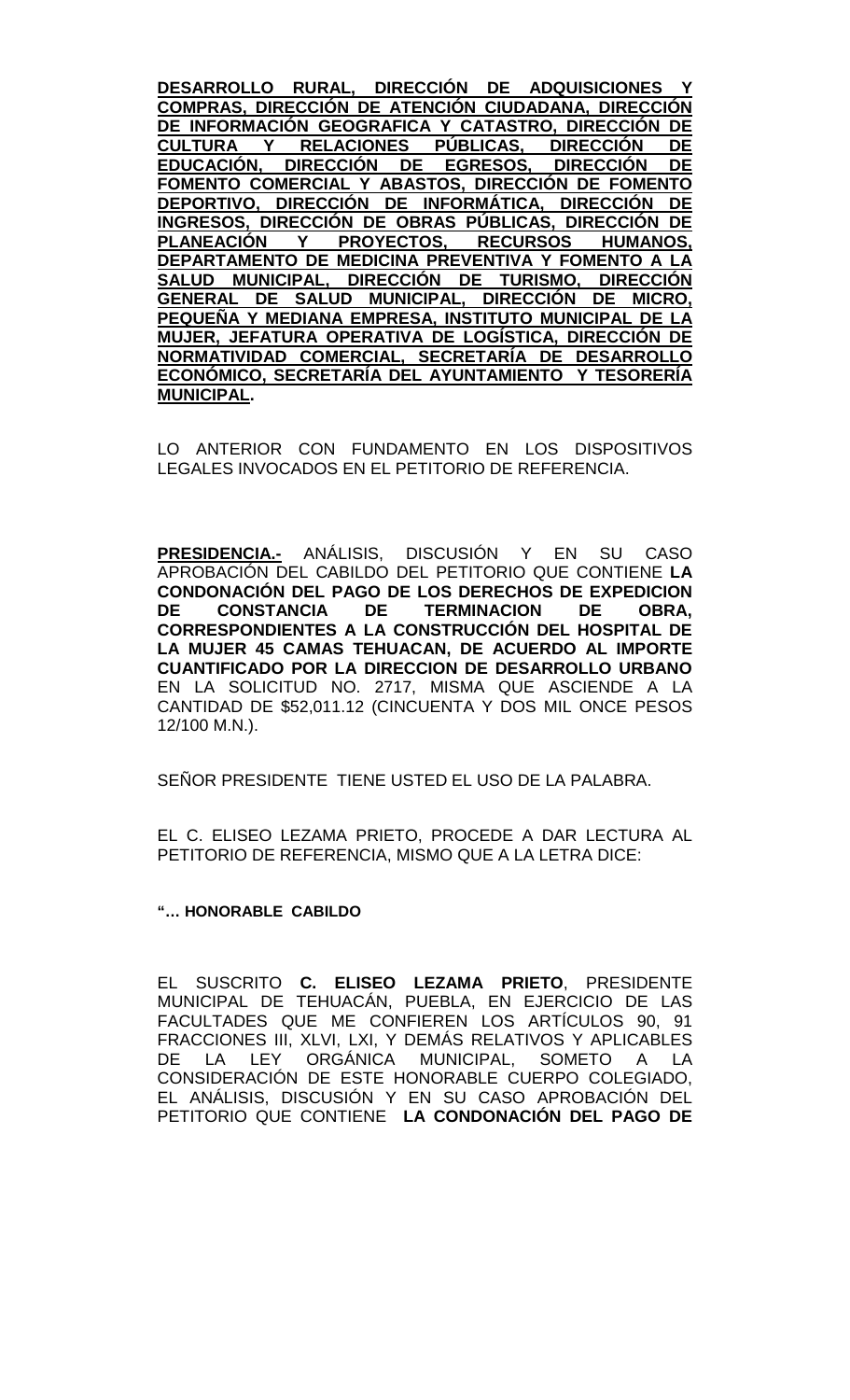**LOS DERECHOS DE EXPEDICION DE CONSTANCIA DE OBRA, CORRESPONDIENTES A LA CONSTRUCCIÓN DEL HOSPITAL DE LA MUJER 45 CAMAS TEHUACAN, DE ACUERDO AL IMPORTE CUANTIFICADO POR LA DIRECCION DE DESARROLLO URBANO** EN LA SOLICITUD NO. 2717, MISMA QUE ASCIENDE A LA CANTIDAD DE \$52,011.12 (CINCUENTA Y DOS MIL ONCE PESOS 12/100 M.N.); POR LO QUE:

### **C O N S I D E R A N D O**

**I.-** QUE LA FRACCIÓN II DEL ARTÍCULO 115 DE LA CONSTITUCIÓN POLÍTICA DE LOS ESTADOS UNIDOS MEXICANOS, SEÑALA QUE LOS MUNICIPIOS ESTARÁN INVESTIDOS DE PERSONALIDAD JURÍDICA Y PATRIMONIO PROPIO EL CUAL MANEJARÁN CONFORME A LA LEY Y QUE LOS AYUNTAMIENTOS TENDRÁN LAS FACULTADES PARA APROBAR, DE ACUERDO CON LAS LEYES EN MATERIA MUNICIPAL, QUE DEBERÁN EXPEDIR LAS LEGISLATURAS DE LOS ESTADOS, LOS BANDOS DE POLICÍA Y GOBIERNO, LOS REGLAMENTOS, LAS DISPOSICIONES ADMINISTRATIVAS DE OBSERVANCIA GENERAL DENTRO DE SUS RESPECTIVAS JURISDICCIONES, QUE<br>ORGANICEN LA ADMINISTRACIÓN PÚBLICA MUNICIPAL, ORGANICEN LA ADMINISTRACIÓN PÚBLICA MUNICIPAL, REGULEN LAS MATERIAS, PROCEDIMIENTOS, FUNCIONES Y SERVICIOS PÚBLICOS DE SU COMPETENCIA Y ASEGUREN LA PARTICIPACIÓN CIUDADANA Y VECINAL, DISPOSICIÓN QUE ES CONFIRMADA POR LOS ARTÍCULOS 103 Y 104 FRACCIÓN III DE LA CONSTITUCIÓN POLÍTICA DEL ESTADO LIBRE Y SOBERANO DE PUEBLA Y 3 DE LA LEY ORGÁNICA MUNICIPAL.

**II.** QUE SON ATRIBUCIONES DEL AYUNTAMIENTO; CUMPLIR Y HACER CUMPLIR, EN LOS ASUNTOS DE SU COMPETENCIA, LAS LEYES, DECRETOS Y DISPOSICIONES DE OBSERVANCIA GENERAL DE LA FEDERACIÓN Y DEL ESTADO, ASÍ COMO LOS ORDENAMIENTOS MUNICIPALES, LO ANTERIOR DE CONFORMIDAD CON LA FRACCIÓN PRIMERA DEL ARTÍCULO 78 DE LA LEY ORGÁNICA MUNICIPAL DEL ESTADO DE PUEBLA.

**III.-** QUE EL ARTÍCULO 90 DE LA LEY ORGÁNICA MUNICIPAL SEÑALA QUE LOS AYUNTAMIENTOS SERÁ PRESIDIDOS POR UN PRESIDENTE MUNICIPAL, QUIEN SERÁ ELECTO EN LOS TÉRMINOS DE LA CONSTITUCIÓN POLÍTICA DEL ESTADO LIBRE Y SOBERANO DE PUEBLA, LAS DISPOSICIONES APLICABLES DE LA LEGISLACIÓN ELECTORAL Y DE ESTA LEY, MISMO A QUIEN LE CORRESPONDE REPRESENTAR AL AYUNTAMIENTO Y EJECUTAR SUS RESOLUCIONES, SALVO QUE SE DESIGNE UNA COMISIÓN ESPECIAL, O SE TRATE DE PROCEDIMIENTOS JUDICIALES, EN LOS QUE LA REPRESENTACIÓN CORRESPONDE AL SÍNDICO MUNICIPAL, SEGÚN LO ESTABLECE EL ARTÍCULO 91 FRACCIÓN III DE LA MISMA LEY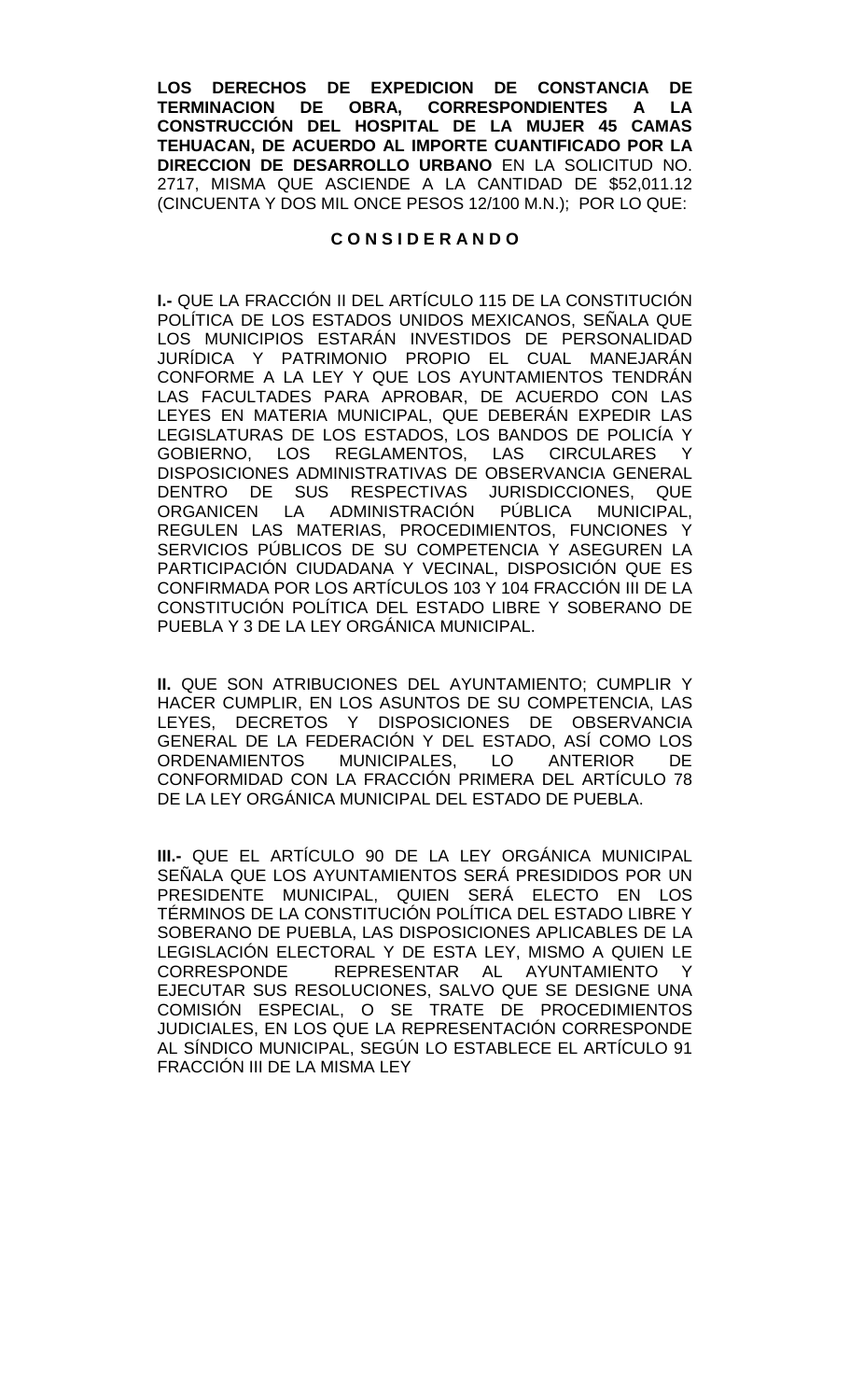**IV.-** QUE DE CONFORMIDAD CON EL ARTÍCULO 141 DE LA LEY ORGÁNICA MUNICIPAL, LA HACIENDA PÚBLICA MUNICIPAL SE INTEGRA ENTRE OTROS, POR LAS CONTRIBUCIONES Y DEMÁS INGRESOS DETERMINADOS EN LAS LEYES HACENDARIAS DE LOS MUNICIPIOS, ASÍ TAMBIÉN POR LOS INGRESOS QUE POR CUALQUIER TÍTULO LEGAL RECIBAN.

**V.-** QUE EL ARTÍCULO 143 ESTABLECE QUE LOS AYUNTAMIENTOS, DE CONFORMIDAD CON LA LEY,<br>**ADMINISTRARÁN LIBREMENTE LA HACIENDA PÚBLICA** LIBREMENTE LA HACIENDA **MUNICIPAL** Y DEBERÁN, DENTRO DE LOS LÍMITES LEGALES CORRESPONDIENTES Y DE ACUERDO CON EL PRESUPUESTO DE EGRESOS Y EL PLAN DE DESARROLLO MUNICIPAL VIGENTES, ATENDER EFICAZMENTE LOS DIFERENTES RAMOS DE LA ADMINISTRACIÓN PÚBLICA MUNICIPAL.

**VI.-** QUE EL ARTÍCULO 1 DE LA LEY DE HACIENDA PARA EL MUNICIPIO DE TEHUACÁN, PUEBLA, ESTABLECE QUE SE CONSIDERAN INGRESOS DEL MUNICIPIO DE TEHUACÁN, LAS PERCEPCIONES EN DINERO, EN ESPECIE O EN CUALQUIER OTRA FORMA, QUE INTEGRADOS AL ERARIO GUBERNAMENTAL SEAN DESTINADOS A CUBRIR SUS GASTOS PÚBLICOS.

**VII.-** QUE EL ARTÍCULO 2 DE LA LEY DE HACIENDA PARA EL MUNICIPIO DE TEHUACÁN, PUEBLA, SEÑALA QUE LOS INGRESOS QUE FORMAN PARTE DE LA HACIENDA MUNICIPAL SE<br>CLASIFICAN EN CONTRIBUCIONES. PRODUCTOS. CONTRIBUCIONES, PRODUCTOS, APROVECHAMIENTOS, PARTICIPACIONES, APORTACIONES, REASIGNACIONES Y DEMÁS INGRESOS QUE DETERMINEN LOS ORDENAMIENTOS FISCALES; LAS DONACIONES, LEGADOS, HERENCIAS, Y REINTEGROS QUE SE HICIEREN A SU FAVOR, ASÍ COMO CUALQUIER OTRO QUE INCREMENTE EL ERARIO PÚBLICO.

**VIII.-** QUE CON FUNDAMENTO EN LOS ARTÍCULOS 92 FRACCIÓN III Y V, 94 Y 96 FRACCIÓN II DE LA CITADA LEY ORGÁNICA MUNICIPAL, ES FACULTAD DE LOS REGIDORES DELIBERAR Y DECIDIR SOBRE LOS ASUNTOS QUE LE COMPETEN AL AYUNTAMIENTO.

**IX.-** QUE CON FECHA 30 DE JULIO DEL AÑO EN CURSO, SE RECEPCIONÓ EN LA SECRETARIA DEL AYUNTAMIENTO, LA SOLICITUD POR ESCRITO DEL ING. ALFREDO FERRER PEREGRINA PERITO DIRECTOR RESPONSABLE DE LA OBRA DE CONSTRUCCIÓN DEL HOSPITAL DE LA MUJER 45 CAMAS TEHUACÁN, MEDIANTE EL CUAL **SOLICITA LA CONDONACIÓN DEL PAGO DE DERECHOS POR LA EXPEDICION DE LA CONSTANCIA DE TERMINACIÓN DE OBRA** DE ACUERDO AL IMPORTE CUANTIFICADO POR LA DIRECCION DE DESARROLLO URBANO DEL MUNICIPIO DE TEHUACAN, EN LA SOLICITUD NO.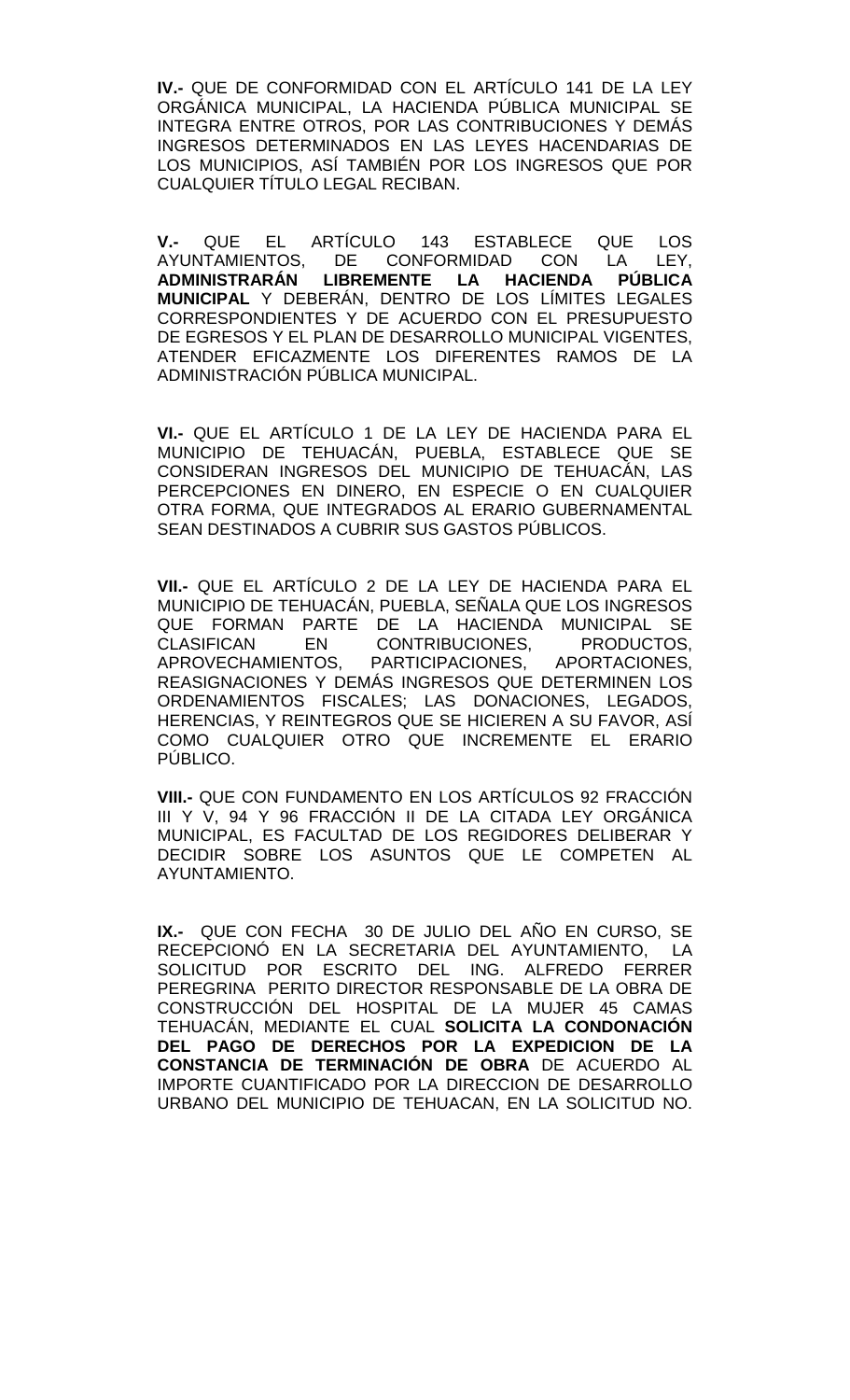2717, MISMA QUE ASCIENDE A LA CANTIDAD DE \$ 52,011.12 (CINCUENTA Y DOS MIL ONCE PESOS 12/100 M.N.).

POR LO ANTERIOR Y RESALTANDO EL PRINCIPIO CONSTITUCIONAL DE MUNICIPIO LIBRE, AUTÓNOMO E INDEPENDIENTE EN LA ADMINISTRACIÓN DE SU HACIENDA PÚBLICA Y TODA VEZ QUE LA CONSTRUCCION DE ESTE HOSPITAL ES PARA BENEFICIO SOCIAL, CON FUNDAMENTO EN LAS CONSIDERACIONES DE HECHO Y DE DERECHO ANTES SEÑALADAS, SOLICITO A ESTE HONORABLE CABILDO EL SIGUIENTE:

#### **PETITORIO**

**ÚNICO.-** SE AUTORICE **LA CONDONACIÓN DEL PAGO DE LOS DERECHOS DE EXPEDICION DE CONSTANCIA DE TERMINACION DE OBRA, CORRESPONDIENTES A LA CONSTRUCCIÓN DEL HOSPITAL DE LA MUJER 45 CAMAS TEHUACAN, DE ACUERDO AL IMPORTE CUANTIFICADO POR LA DIRECCIÓN DE DESARROLLO URBANO** EN LA SOLICITUD NO. 2717, MISMA QUE ASCIENDE A LA CANTIDAD DE \$52,011.12 (CINCUENTA Y DOS MIL ONCE PESOS 12/100 M.N.).- ATENTAMENTE.- SUFRÁGIO EFECTIVO. NO REELECIÓN.- TEHUACÁN, PUE., A 09 DE AGOSTO DEL AÑO 2013.- C. ELISEO LEZAMA PRIETO.- PRESIDENTE MUNICIPAL CONSTITUCIONAL.- FIRMA ILEGIBLE..."

SEÑOR PRESIDENTE MUNICIPAL, REGIDORES Y SINDICO MUNICIPAL, EN VOTACIÓN SE LES CONSULTA SI SE APRUEBA LA PROPUESTA PRESENTADA EN CUESTIÓN, LOS QUE ESTÉN POR LA AFIRMATIVA SÍRVANSE MANIFESTARLO LEVANTANDO LA MANO.

HABIÉNDOSE ANALIZADO AMPLIAMENTE EL CONTENIDO DEL DICTAMEN DE REFERENCIA, POR MAYORÍA CON 12 VOTOS A FAVOR, POR PARTE DE LOS INTEGRANTES DEL HONORABLE CABILDO, SE DETERMINA EL SIGUIENTE:

# **A C U E R D O**

**ÚNICO.-** SE AUTORIZA **LA CONDONACIÓN DEL PAGO DE LOS DERECHOS DE EXPEDICIÓN DE CONSTANCIA DE TERMINACIÓN DE OBRA, CORRESPONDIENTES A LA CONSTRUCCIÓN DEL HOSPITAL DE LA MUJER 45 CAMAS TEHUACÁN, DE ACUERDO**  AL IMPORTE CUANTIFICADO POR LA DIRECCIÓN **DESARROLLO URBANO** EN LA SOLICITUD NO. 2717, MISMA QUE ASCIENDE A LA CANTIDAD DE \$52,011.12 (CINCUENTA Y DOS MIL ONCE PESOS 12/100 M.N.).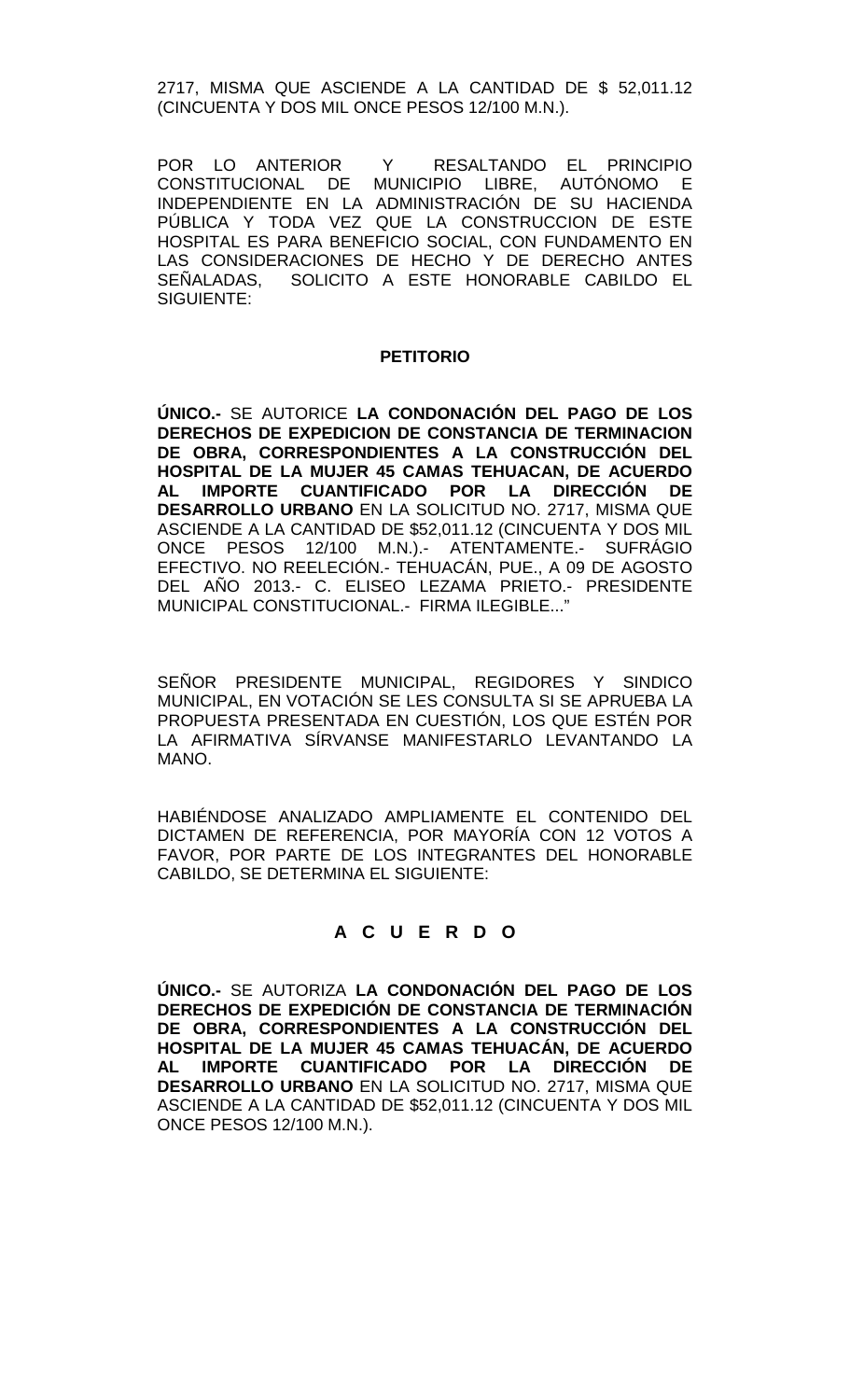LO ANTERIOR CON FUNDAMENTO EN LOS DISPOSITIVOS LEGALES INVOCADOS EN EL DICTAMEN DE REFERENCIA.

**COMISIÓN DE PATRIMONIO Y HACIENDA PÚBLICA MUNICIPAL.-** ANÁLISIS, DISCUSIÓN Y EN SU CASO APROBACIÓN DEL DICTAMEN QUE CONTIENE LA AUTORIZACIÓN PARA LA RE ESTRUCTURACIÓN FINANCIERA DE LA OBRA DENOMINADA REHABILITACIÓN DE CALLES DE CONCRETO ASFÁLTICO DEL SECTOR SUROESTE DE LA CIUDAD DE TEHUACÁN, PUEBLA; LA CUAL IBA A SER SOLVENTADA MEDIANTE PROGRAMA DIRECTO 2012, CON UN MONTO DE \$341,930.31 (TRESCIENTOS CUARENTA Y UN MIL NOVECIENTOS TREINTA PESOS 31/100 M.N.); MODIFICANDO SU ESTRUCTURA FINANCIERA PARA SOLVENTAR LA CITADA OBRA MEDIANTE EL FONDO DE APORTACIONES PARA EL FORTALECIMIENTO DE LOS MUNICIPIOS (FORTAMUN 2012).

SEÑORA REGIDORA, TIENE USTED EL USO DE LA PALABRA.

LA C. P. GABRIELA BRINGAS DELGADO, PROCEDE A DAR LECTURA AL DICTAMEN DE REFERENCIA, MISMO QUE A LA LETRA DICE:

"… Tehuacán, Puebla; a 29 de marzo de 2012.

## **Honorable Cabildo:**

LOS SUSCRITOS, REGIDORES C.P. GABRIELA BRINGAS DELGADO, C. GRETA GARCÍA SALAZAR Y C. HUGO RUBEN BOLAÑOS CABRERA, MIEMBROS INTEGRANTES DE LA COMISIÓN DE PATRIMONIO Y HACIENDA PÚBLICA MUNICIPAL; DEL H. AYUNTAMIENTO DEL MUNICIPIO DE TEHUACÁN, PUEBLA; EN USO DE LAS FACULTADES QUE NOS CONFIERE EL ARTÍCULO 78 FRACCIÓN XVIII, DE LA LEY ORGÁNICA MUNICIPAL, SOMETEMOS A LA CONSIDERACIÓN DE ESTE HONORABLE CUERPO COLEGIADO EL PRESENTE DICTAMEN MEDIANTE EL CUAL SE DETERMINA: AUTORIZACIÓN PARA LA RE ESTRUCTURACIÓN FINANCIERA DE LA OBRA DENOMINADA REHABILITACIÓN DE CALLES DE CONCRETO ASFÁLTICO DEL SECTOR SUROESTE DE LA CIUDAD DE TEHUACÁN PUEBLA; LA CUAL IBA A SER SOLVENTADAS MEDIANTE PROGRAMA DIRECTO 2012 CON UN MONTO DE \$341,930.31 (TRESCIENTOS CUARENTA UN MIL NOVECIENTOS TREINTA PESOS 31/100 M.N.); MODIFICANDO SU ESTRUCTURA FINANCIERA PARA SOLVENTAR LA CITADA OBRA MEDIANTE EL FONDO DE APORTACIONES PARA EL FORTALECIMIENTO DE LOS MUNICIPIOS (FORTAMUN 2012); LO ANTERIOR SIN PERJUICIO DEL SEGUIMIENTO EN LA EJECUCIÓN DE LA OBRA. POR LO QUE: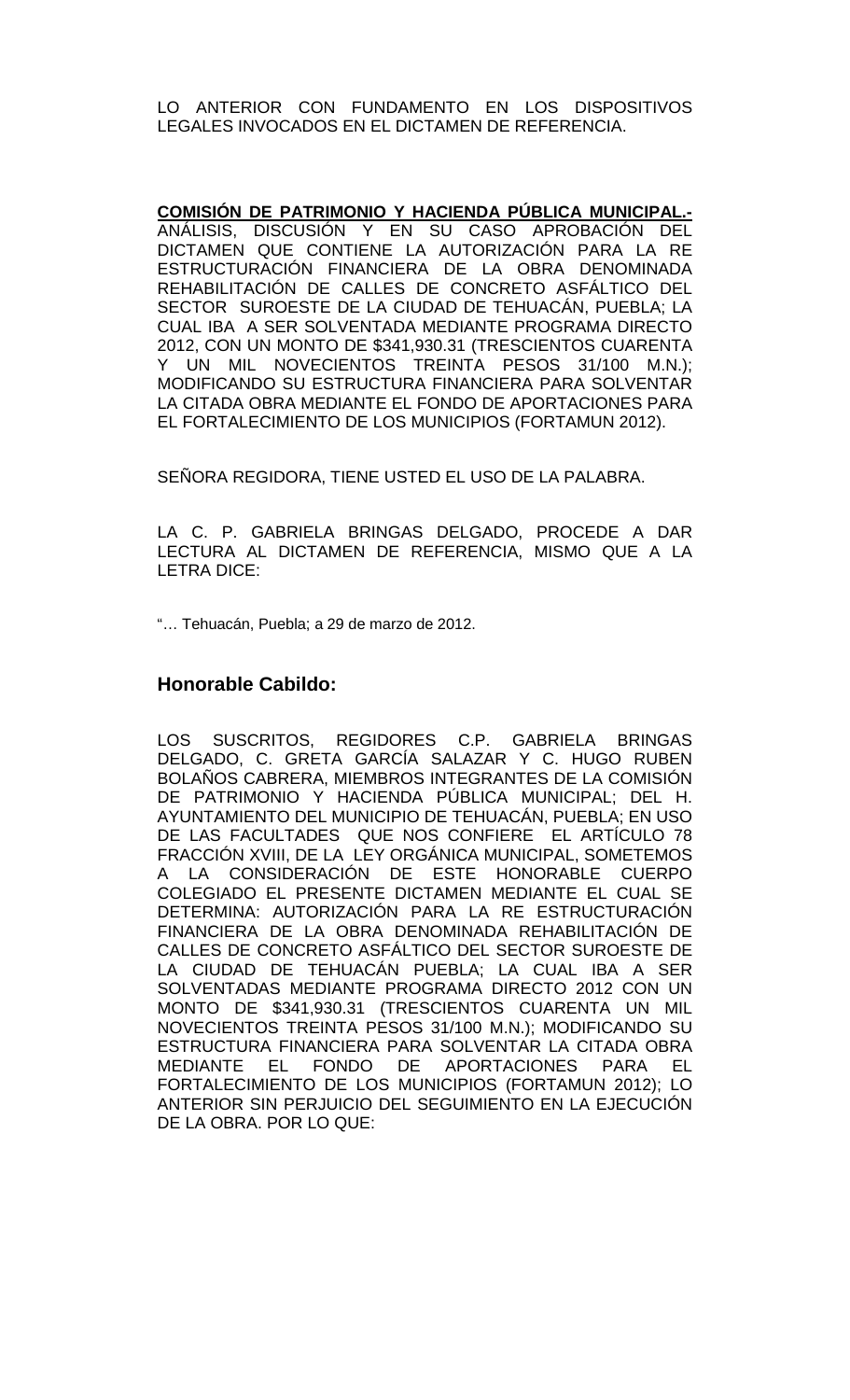## **C O N S I D E R A N D O**

- I. Que el párrafo primero de la fracción II del artículo 115 de la Constitución Política de los Estados Unidos Mexicanos, determina que los Ayuntamientos tendrán facultades para aprobar, de acuerdo con las leyes en materia Municipal que deberán expedir las legislaturas de los Estados, los bandos de policía y gobierno, los reglamentos, circulares y disposiciones administrativas de observancia general dentro de sus respectivas jurisdicciones, que organicen la administración pública municipal, regulen las materias, procedimientos, funciones y servicios públicos de su competencia y aseguren la participación ciudadana y vecinal; misma disposición que es trasladada a la fracción III del artículo 105 de la Constitución Política del Estado Libre y Soberano de Puebla; y a los artículos 3 y 84 de la Ley Orgánica Municipal.
- II. Que el artículo 103 de la Constitución Política del Estado Libre y Soberano de Puebla, refiere a que los municipios tienen personalidad jurídica y patrimonio propio, y que los Ayuntamientos manejaran conforme a la ley y administraran libremente su hacienda;
- III. Que el articulo 25 de la Ley de Coordinación Fiscal, establece que con independencia de lo establecido en los capítulos I y IV de la misma ley, respecto de la participación de los Estados, Municipios y el Distrito Federal en la recaudación federal participante, se constituirán en beneficio de dichas entidades federativas y , en su caso, de los Municipios con cargo a los recursos de la federación;
- IV. Que el artículo 37 de la Ley de Coordinación Fiscal establece que las aportaciones federales que con cargo al fondo de aportaciones para el fortalecimiento de los Municipios y de las demarcaciones territoriales del Distrito Federal recibirán los Municipios a través de los Estados se destinaran exclusivamente a la satisfacción de sus requerimientos;
- V. Que el artículo 106, de la Ley de Coordinación para el Federalismo Hacendario del Estado de Puebla y sus Municipios; establece que los recursos provenientes del Fondo de Aportaciones para el Fortalecimiento de los Municipios se destinarán a la satisfacción de sus requerimientos, para lo cual, los municipios darán prioridad al cumplimiento de sus obligaciones financieras, a la atención de las necesidades directamente vinculadas con la seguridad pública de sus habitantes, a la ejecución de obras de infraestructura y al pago de derechos y aprovechamientos por concepto de agua.
- VI. Que el artículo 110, de la Ley de Coordinación para el Federalismo Hacendario del Estado de Puebla y sus Municipios; establece que para el óptimo aprovechamiento de los recursos de este fondo, los municipios los destinarán a la satisfacción de sus requerimientos, dando prioridad a los rubros siguientes: I. amortización de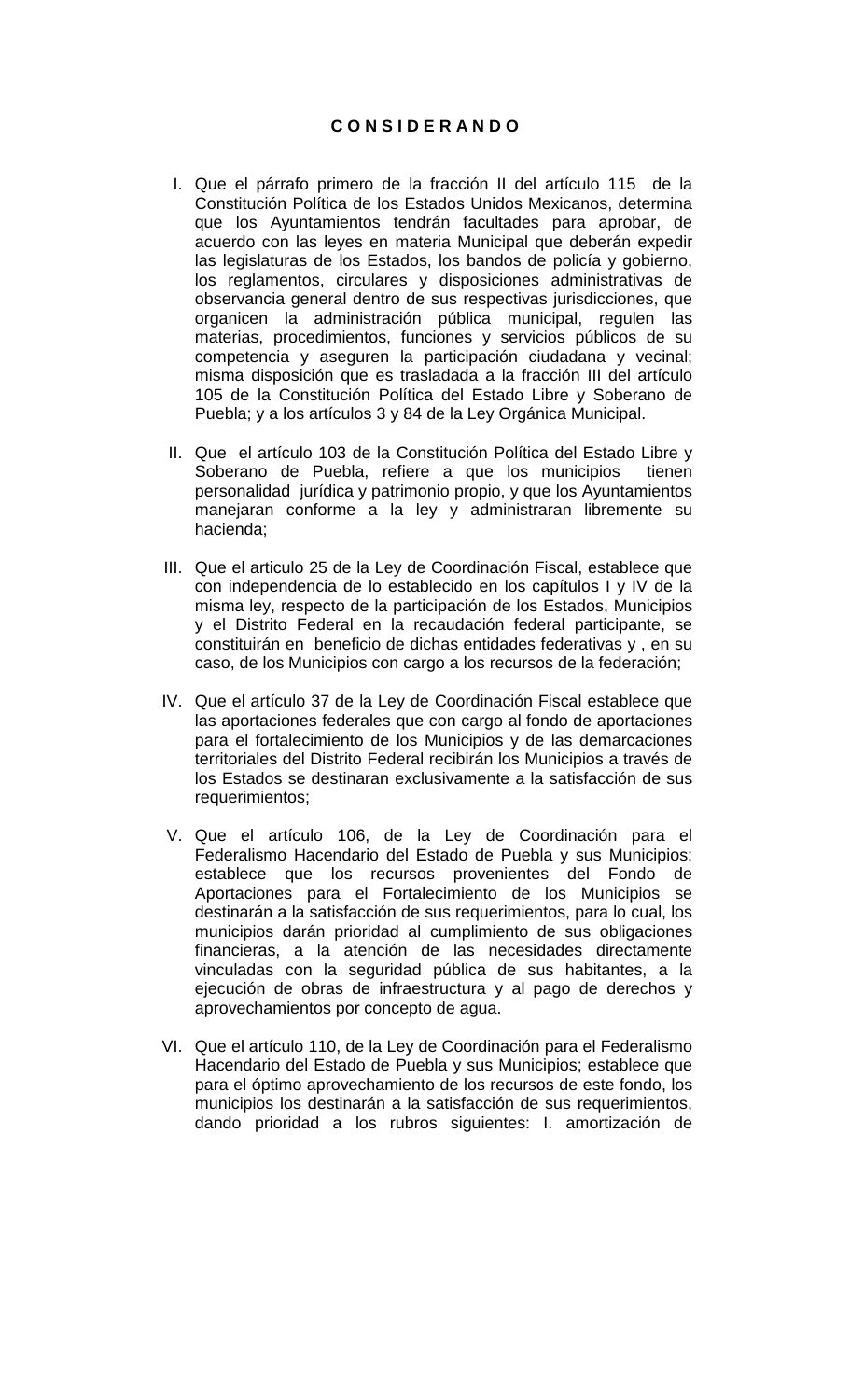empréstitos contraídos; II. al pago de sus necesidades vinculadas a la seguridad pública; III. a la ejecución de obra de infraestructura; y IV. al pago de derechos y aprovechamientos por concepto de agua;

- VII. Que la fracción IV del artículo 78 de la Ley Orgánica Municipal, determina que son atribuciones del Ayuntamiento expedir bandos de policías y gobierno, reglamentos, circulares y disposiciones administrativas de observancia general, referente a su organización, funcionamiento, servicios públicos que deban prestar y demás asuntos de su competencia, sujetándose a las bases normativas establecidas por la Constitución Política del Estado Libre y Soberano de Puebla , vigilando su observancia y aplicación. que la fracción XVIII del artículo referido en el considerando anterior dispone que son atribuciones del Ayuntamiento promover cuanto estime conveniente para el progreso económico, social y cultural del municipio y acordar la realización de obras públicas que fueren necesarias.
- VIII. Que el artículo 92 de la Ley Orgánica Municipal, estipula en sus fracciones III, IV, y V que son facultades y obligaciones de los regidores el ejercer las facultades de deliberación y decisión de los asuntos que le competen al Ayuntamiento, formar parte de las comisiones para las que fueren designados por este y dictaminar e informar sobre los asuntos que se les encomiende, disposición que se articula con el dispositivo 96 fracción I del mismo ordenamiento que establece que dentro de las comisiones permanentes de regidores se encuentra la de patrimonio, hacienda pública municipal y financiamiento, de la que formamos parte los suscritos y que deberá analizar, discutir, proponer sobre los asuntos comprendidos en esas materias;
- IX. Que el artículo 94 de la Ley Orgánica Municipal establece que el ayuntamiento, para facilitar el desempeño de los asuntos que le competen, nombrará comisiones permanentes o transitorias, que examinen e instruyan hasta ponerlos en estado de resolución.
- X. Que el artículo 143 de la Ley Orgánica Municipal, faculta a los Ayuntamientos de conformidad con las correspondientes normativas a administrar libremente la hacienda pública municipal, debiendo dentro de los límites legales correspondientes, y de acuerdo con el Presupuesto de Egresos atender eficazmente los diferentes ramos de la administración pública municipal.

Por lo anteriormente expuesto y fundado en los considerandos que anteceden y en uso de las facultades conferidas a los miembros integrantes de las comisiones que suscriben, presentan a este cuerpo edilicio el siguiente:

# **D I C T A M E N**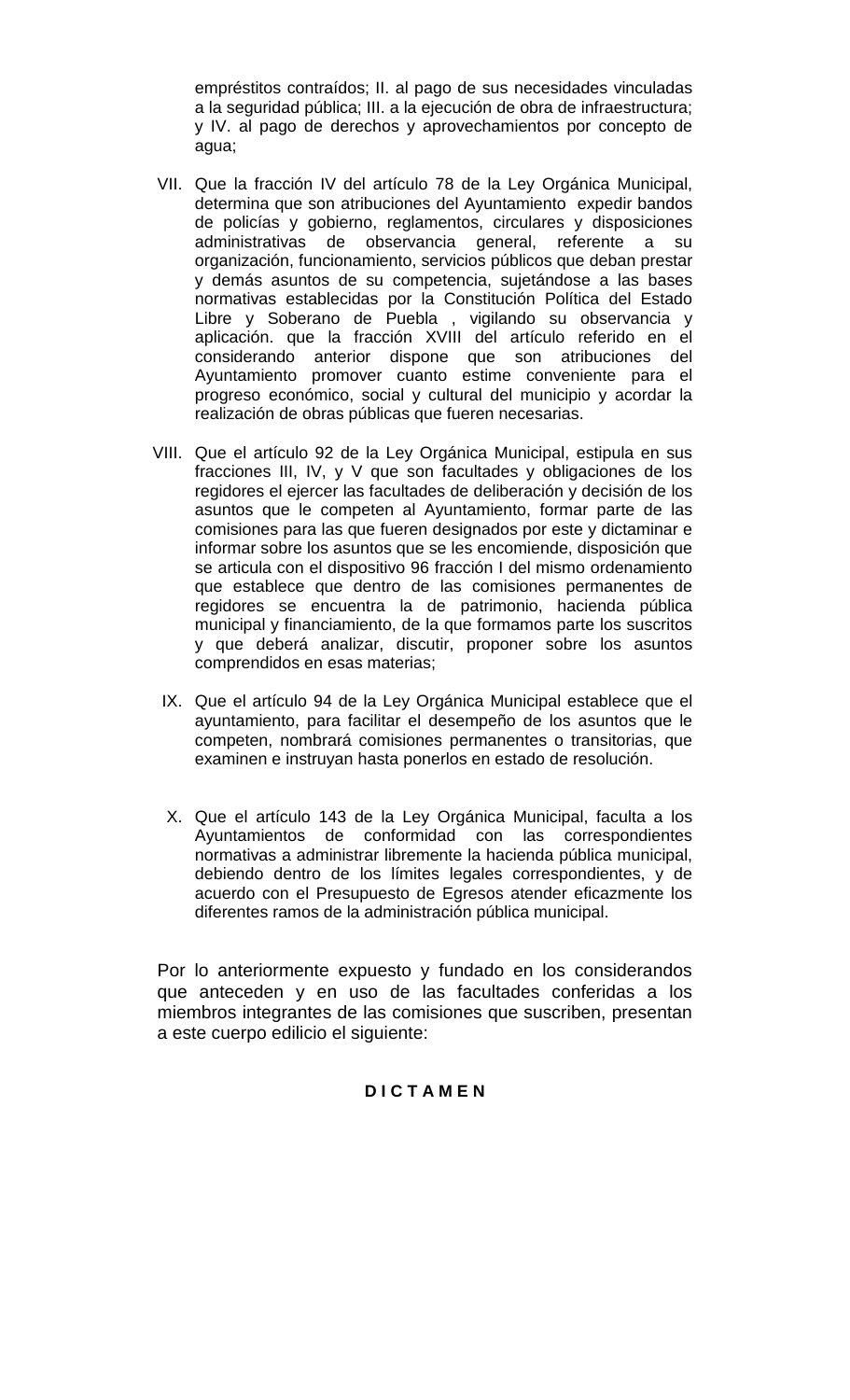**PRIMERO.-** SE ACUERDE Y SE AUTORICE EL PRESENTE DICTAMEN EN LOS TÉRMINOS PRESENTADOS, QUE CONTIENE LA AUTORIZACIÓN PARA LA RE ESTRUCTURACIÓN FINANCIERA DE LA OBRA DENOMINADA REHABILITACIÓN DE CALLES DE CONCRETO ASFÁLTICO DEL SECTOR SUROESTE DE LA CIUDAD DE TEHUACÁN PUEBLA; LA CUAL IBA A SER SOLVENTADAS MEDIANTE PROGRAMA DIRECTO 2012 CON UN MONTO DE \$341,930.31 (TRESCIENTOS CUARENTA UN MIL NOVECIENTOS TREINTA PESOS 31/100 M.N.); MODIFICANDO SU ESTRUCTURA FINANCIERA PARA SOLVENTAR LA CITADA OBRA MEDIANTE EL FONDO DE APORTACIONES PARA EL FORTALECIMIENTO DE LOS MUNICIPIOS (FORTAMUN 2012); LO ANTERIOR SIN PERJUICIO DEL SEGUIMIENTO EN LA EJECUCIÓN DE LA OBRA.- **ATENTAMENTE.- COMISIÓN DE PATRIMONIO Y HACIENDA PÚBLICA MUNICIPAL.-** C.P. GABRIELA BRINGAS DELGADO.- C. GRETA GARCÍA SALAZAR.- C. HUGO RUBEN BOLAÑOS CABRERA.- FIRMAS ILEGIBLES".

SEÑOR PRESIDENTE MUNICIPAL, REGIDORES Y SINDICO MUNICIPAL, EN VOTACIÓN SE LES CONSULTA SI SE APRUEBA LA PROPUESTA PRESENTADA EN CUESTIÓN, LOS QUE ESTÉN POR LA AFIRMATIVA SÍRVANSE MANIFESTARLO LEVANTANDO LA MANO.

HABIÉNDOSE ANALIZADO AMPLIAMENTE EL CONTENIDO DEL DICTAMEN DE REFERENCIA, POR MAYORÍA CON 12 VOTOS A FAVOR, POR PARTE DE LOS INTEGRANTES DEL HONORABLE CABILDO, SE DETERMINA EL SIGUIENTE:

## **A C U E R D O**

**ÚNICO.-** SE ACUERDA Y SE AUTORIZA EL PRESENTE DICTAMEN EN LOS TÉRMINOS PRESENTADOS, QUE CONTIENE LA AUTORIZACIÓN PARA LA RE ESTRUCTURACIÓN FINANCIERA DE LA OBRA DENOMINADA REHABILITACIÓN DE CALLES DE CONCRETO ASFÁLTICO DEL SECTOR SUROESTE DE LA CIUDAD DE TEHUACÁN PUEBLA; LA CUAL IBA A SER SOLVENTADAS MEDIANTE PROGRAMA DIRECTO 2012 CON UN MONTO DE \$341,930.31 (TRESCIENTOS CUARENTA UN MIL NOVECIENTOS TREINTA PESOS 31/100 M.N.); MODIFICANDO SU ESTRUCTURA FINANCIERA PARA SOLVENTAR LA CITADA OBRA MEDIANTE EL FONDO DE APORTACIONES PARA EL FORTALECIMIENTO DE LOS MUNICIPIOS (FORTAMUN 2012); LO ANTERIOR SIN PERJUICIO DEL SEGUIMIENTO EN LA EJECUCIÓN DE LA OBRA. LO ANTERIOR CON FUNDAMENTO EN LOS DISPOSITIVOS

LEGALES INVOCADOS EN EL DICTAMEN DE REFERENCIA.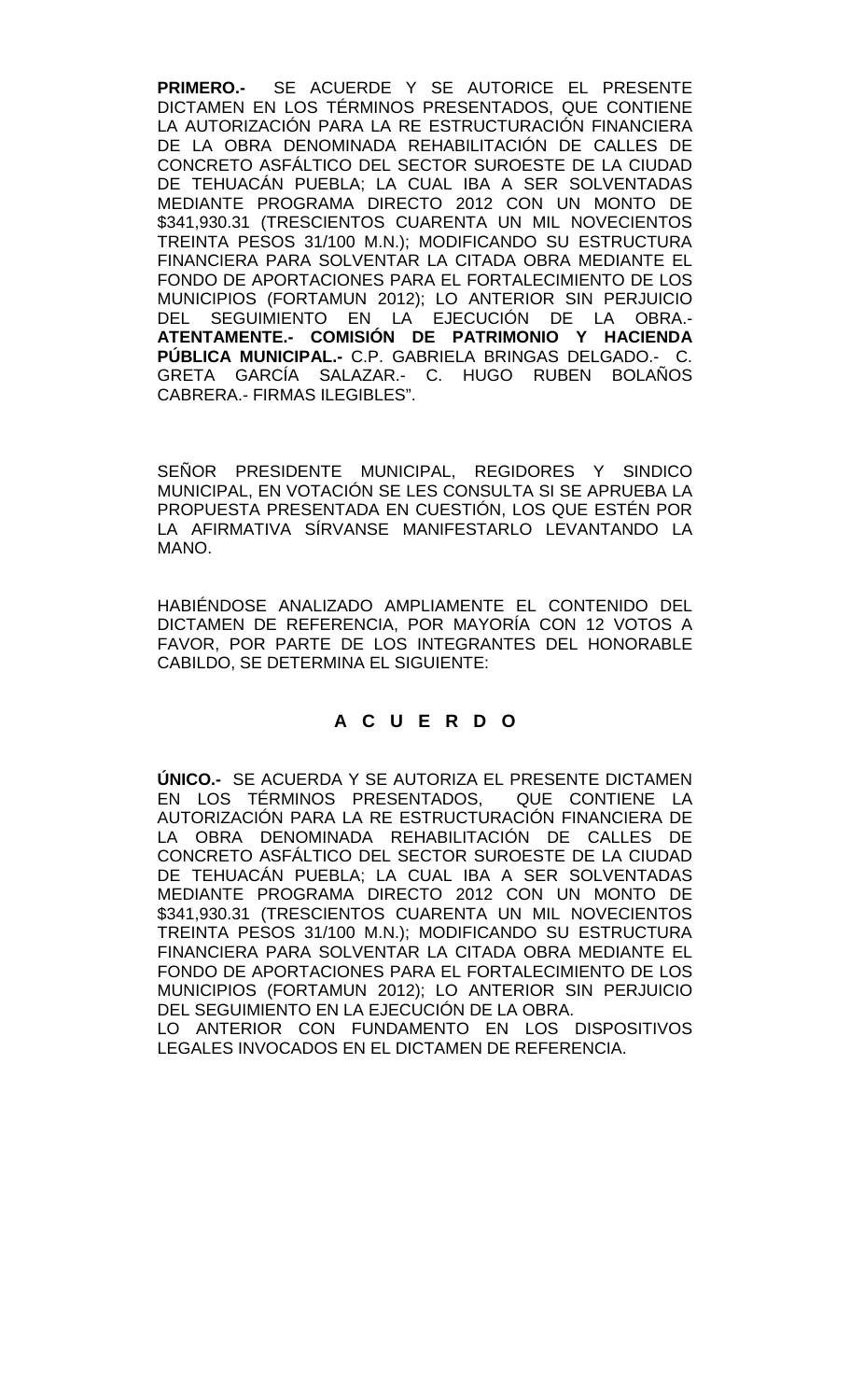**COMISIÓN DE SEGURIDAD Y ASISTENCIA PÚBLICA Y ACTIVIDADES CULTURALES Y SOCIALES.-** ANÁLISIS, DISCUSIÓN Y EN SU CASO APROBACIÓN DEL DICTAMEN QUE CONTIENE RATIFICACION **PARA LA REALIZACIÓN DE LAS ACCIONES BAJO LA MODALIDAD DE DESARROLLO SOCIAL E INVERSIÓN PARA EL PROGRAMA HABITAT DEL EJERCICIO FISCAL 2013, RAMO 20 DESARROLLO SOCIAL Y COMUNITARIO, CON LOS CONCEPTOS QUE YA FUERON CAPTURADOS EN EL SIIPSO.**

SEÑORA REGIDORA, TIENE USTED EL USO DE LA PALABRA.

LA C. LAURA DEL ROSARIO WUOTTO DIAZ CEBALLOS, PROCEDE A DAR LECTURA AL DICTAMEN DE REFERENCIA, MISMO QUE A LA LETRA DICE:

### **"… HONORABLE AYUNTAMIENTO DE TEHUACAN, PUEBLA.**

LOS QUE SUSCRIBIMOS LAURA DEL ROSARIO WUOTTO DIAZ CEBALLOS, REGIDOR PRESIDENTE, MANUEL MARCELINO JIMENEZ LOPEZ Y GABRIELA BRINGAS DELGADO, MIEMBROS INTEGRANTES DE LA COMISIÓN DE SEGURIDAD Y ASISTENCIA PUBLICA Y ACTIVIDADES CULTURALES Y SOCIALES, EN EJERCICIO DE LAS FACULTADES QUE NOS CONFIEREN LOS ARTÍCULOS 90, 91 FRACCIONES III, XLVI, LXI Y DEMÁS RELATIVOS Y APLICABLES DE LA LEY ORGÁNICA MUNICIPAL, SOMETEMOS A SU APROBACÓN EL DICTAMEN QUE CONTIENE: RATIFICACION **PARA LA REALIZACIÓN DE LAS ACCIONES BAJO LA MODALIDAD DE DESARROLLO SOCIAL E INVERSIÓN PARA EL PROGRAMA HABITAT DEL EJERCICIO FISCAL 2013, RAMO 20 DESARROLLO SOCIAL Y COMUNITARIO, CON LOS CONCEPTOS QUE YA FUERON CAPTURADOS EN EL SIIPSO.** CON BASE EN LOS SIGUIENTES:

#### **A N T E C E D E N T E S**

QUE DENTRO DE LAS FACULTADES Y OBLIGACIONES ESENCIALES DE ESTE HONORABLE AYUNTAMIENTO EN VÍAS A LA SATISFACCIÓN DE LAS NECESIDADES COLECTIVAS DE INTERÉS GENERAL ESTÁN LAS DE ACORDAR LA REALIZACIÓN DE LAS OBRAS PÚBLICAS Y SOCIALES QUE FUEREN NECESARIAS Y PARTIENDO DE LA BASE DE QUE ES DE ORDEN PÚBLICO EL REGULAR LAS ACCIONES RELATIVAS A LA PLANEACIÓN, PROGRAMACIÓN, PRESUPUESTACIÓN, CONTRATACIÓN, GASTO, EJECUCIÓN Y CONTROL DE LAS OBRAS PÚBLICAS, ASÍ COMO DE LOS SERVICIOS RELACIONADOS CON LAS MISMAS, QUE CON CARGO A RECURSOS CONTEMPLADOS EN PROGRAMAS FEDERALES REALICEN LAS ENTIDADES FEDERATIVAS CONFORME A LOS CONVENIOS QUE CELEBREN CON EL EJECUTIVO FEDERAL, CON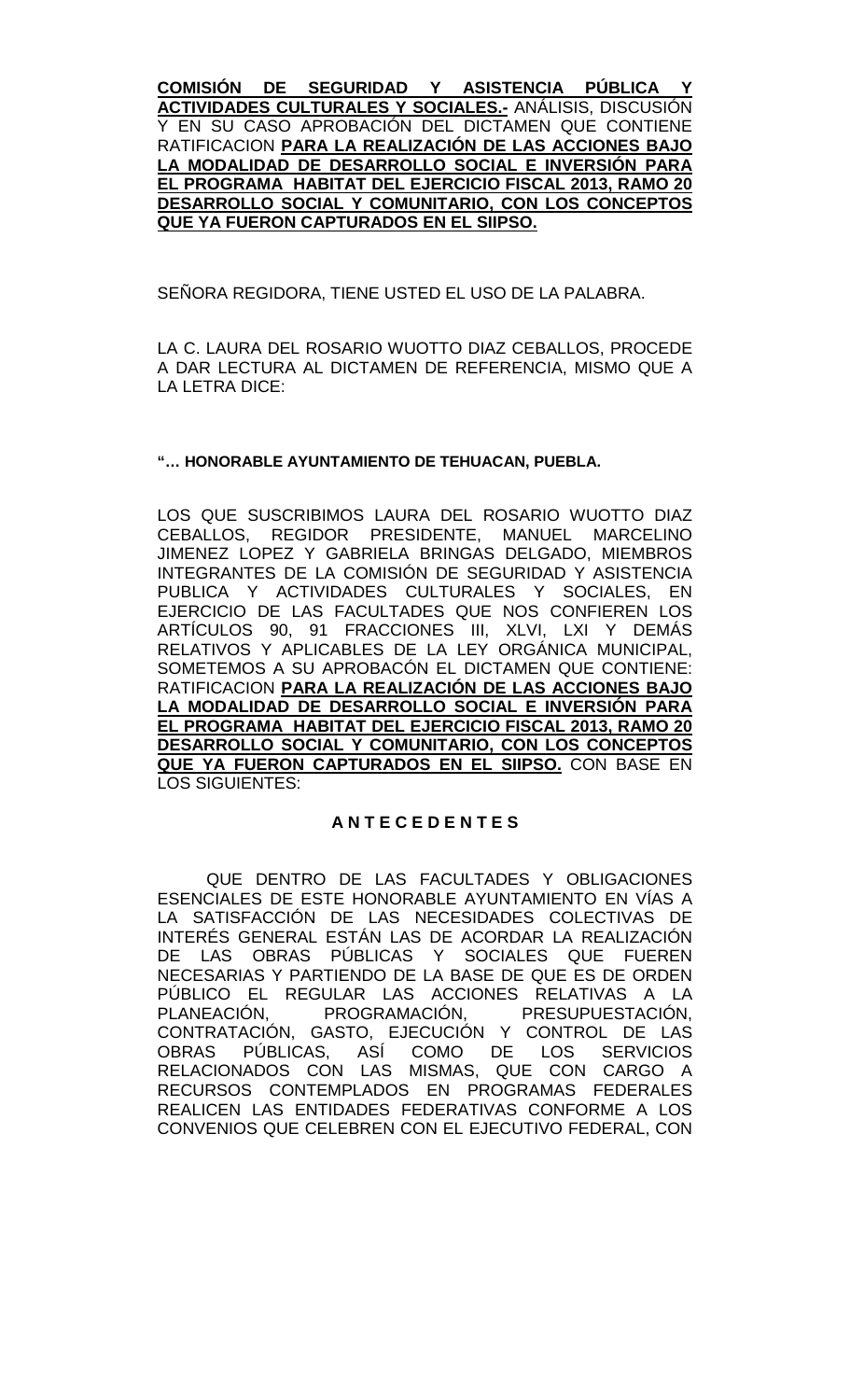LA PARTICIPACIÓN QUE, EN SU CASO, CORRESPONDA A LOS MUNICIPIOS INTERESADOS, EN ESTRICTA OBSERVANCIA DE LA LEY DE OBRAS PÚBLICAS Y SERVICIOS RELACIONADOS CON LAS MISMAS, LA DEMÁS NORMATIVAS APLICABLES Y LAS REGLAS DE OPERACIÓN DE LOS DISTINTOS FONDOS QUE CANALIZAN RECURSOS A FAVOR DE LOS MUNICIPIOS DEL PAÍS POR PARTE DE LAS DEPENDENCIAS DEL EJECUTIVO FEDERAL, POR LO QUE:

### **C O N S I D E R A N D O**

I. QUE EL PÁRRAFO PRIMERO DE LA FRACCIÓN II DEL ARTÍCULO 115 DE LA CONSTITUCIÓN POLÍTICA DE LOS ESTADOS UNIDOS MEXICANOS, DETERMINA QUE LOS AYUNTAMIENTOS TENDRÁN FACULTADES PARA APROBAR, DE ACUERDO CON LAS LEYES EN MATERIA MUNICIPAL QUE DEBERÁN EXPEDIR LAS LEGISLATURAS DE LOS ESTADOS, LOS BANDOS DE POLICÍA Y GOBIERNO, LOS REGLAMENTOS, CIRCULARES Y DISPOSICIONES ADMINISTRATIVAS DE OBSERVANCIA GENERAL DENTRO DE SUS RESPECTIVAS JURISDICCIONES, QUE ORGANICEN LA ADMINISTRACIÓN PÚBLICA MUNICIPAL, REGULEN LAS MATERIAS, PROCEDIMIENTOS, FUNCIONES Y SERVICIOS PÚBLICOS DE SU COMPETENCIA Y ASEGUREN LA PARTICIPACIÓN CIUDADANA Y VECINAL; MISMA DISPOSICIÓN QUE ES TRASLADADA A LA FRACCIÓN III DEL ARTÍCULO 105 DE LA CONSTITUCIÓN POLÍTICA DEL ESTADO LIBRE Y SOBERANO DE PUEBLA;

II. QUE EL ARTÍCULO 78 DE LA LEY ORGÁNICA MUNICIPAL EN SUS FRACCIONES XVIII Y XLVII INCISOS A) Y D), DETERMINA DENTRO DE LAS ATRIBUCIONES DEL AYUNTAMIENTO EL PROMOVER CUANTO ESTIME CONVENIENTE PARA EL PROGRESO ECONÓMICO, SOCIAL Y CULTURAL DEL MUNICIPIO; ACORDAR LA REALIZACIÓN DE LAS OBRAS PÚBLICAS QUE FUEREN NECESARIAS, ASÍ COMO FOMENTAR EL DESARROLLO URBANO DEL MUNICIPIO MEDIANTE LA CONSTRUCCIÓN Y MANTENIMIENTO DE OBRAS DE INFRAESTRUCTURA QUE MEJOREN LOS SERVICIOS MUNICIPALES; REALIZANDO OBRAS DE REESTRUCTURACIÓN, CON EXCEPCIÓN DE LAS LLAMADAS DE ORNATO;

III. QUE EL ARTÍCULO 92 DE LA MISMA LEY ARRIBA INVOCADA ESTIPULA EN SUS FRACCIONES III, IV Y V QUE SON FACULTADES Y OBLIGACIONES DE LOS REGIDORES EL EJERCER LAS FACULTADES DE DELIBERACIÓN Y DECISIÓN DE LOS ASUNTOS QUE LE COMPETEN AL AYUNTAMIENTO, FORMAR PARTE DE LAS COMISIONES PARA LAS QUE FUEREN DESIGNADOS POR ESTE Y DICTAMINAR E INFORMAR SOBRE LOS ASUNTOS QUE SE LES ENCOMIENDE;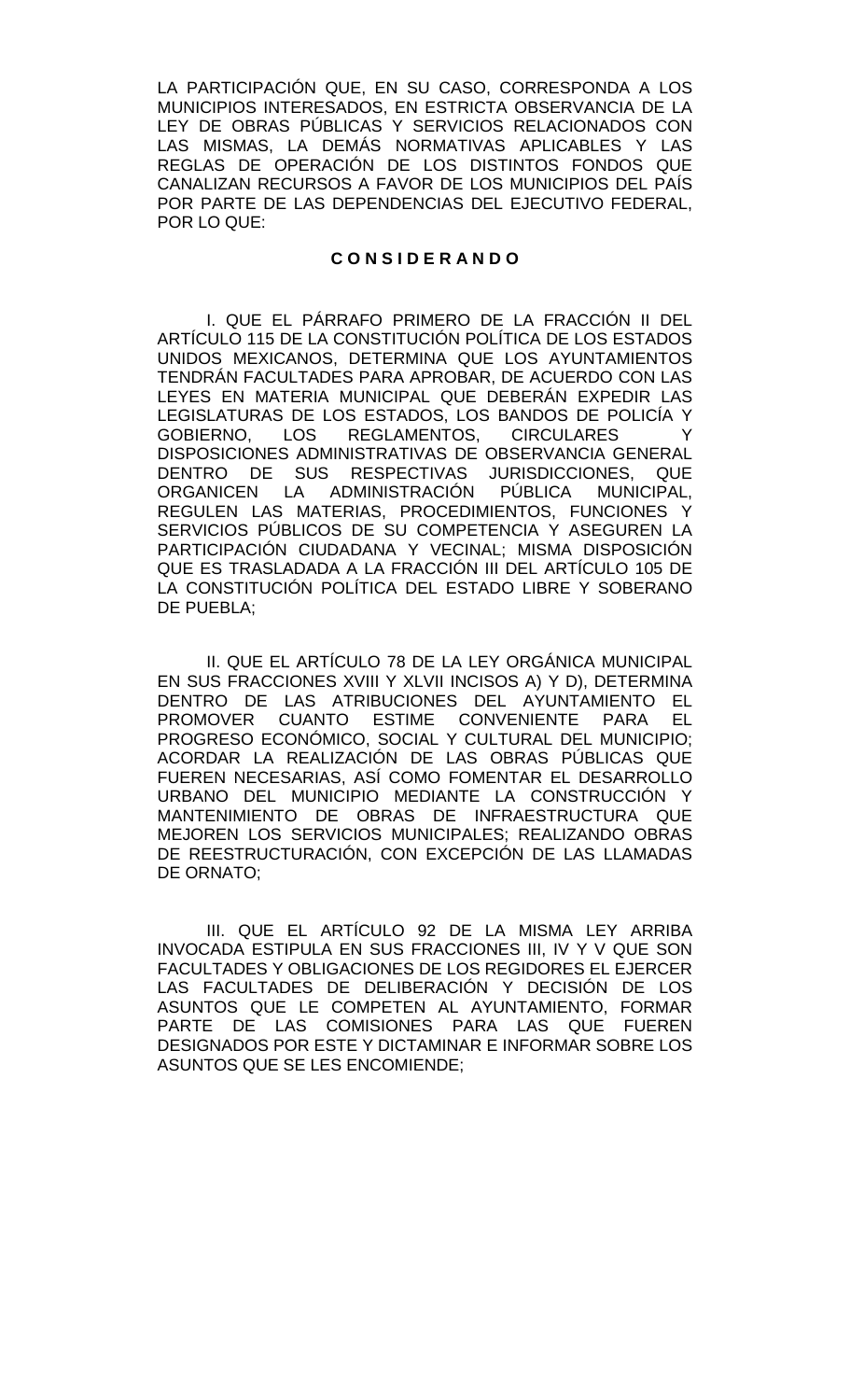IV. QUE LOS ARTÍCULOS 150 FRACCIÓN V Y 230 DE LA MULTICITADA LEY ESTABLECEN QUE EL GASTO MUNICIPAL SE EJERCERÁ DE ACUERDO A LO QUE DETERMINE EL AYUNTAMIENTO, PERO COMO MÍNIMO DEBERÁ PROVEERSE LO NECESARIO EN MATERIA DE OBRAS PÚBLICAS DE UTILIDAD COLECTIVA, DETERMINANDO QUE ASÍ MISMO LAS JUNTAS AUXILIARES PROMOVERÁN ANTE EL AYUNTAMIENTO DE SU JURISDICCIÓN, LA CONSTRUCCIÓN DE LAS OBRAS DE INTERÉS PÚBLICO QUE ESTIMARE NECESARIAS;

V. QUE EL ARTÍCULO 1º DE LA LEY DE OBRAS PÚBLICAS Y SERVICIOS RELACIONADOS CON LAS MISMAS DETERMINA EN SU FRACCIÓN VI QUE ESTA LEY ES DE ORDEN PÚBLICO Y TIENE POR OBJETO REGULAR LAS ACCIONES RELATIVAS A LA PLANEACIÓN, PROGRAMACIÓN, PRESUPUESTACIÓN, CONTRATACIÓN, GASTO, EJECUCIÓN Y CONTROL DE LAS OBRAS PÚBLICAS, ASÍ COMO DE LOS SERVICIOS RELACIONADOS CON LAS MISMAS, QUE REALICEN LAS ENTIDADES FEDERATIVAS, CON CARGO TOTAL O PARCIAL A FONDOS FEDERALES, CONFORME A LOS CONVENIOS QUE CELEBREN CON EL EJECUTIVO FEDERAL, CON LA PARTICIPACIÓN QUE, EN SU CASO, CORRESPONDA A LOS MUNICIPIOS INTERESADOS, SIENDO QUE EL ARTÍCULO 7 DE LA MISMA LEY ESTABLECE QUE EL GASTO PARA LAS OBRAS PÚBLICAS Y SERVICIOS RELACIONADOS CON LAS MISMAS SE SUJETARÁ, EN SU CASO, A LAS DISPOSICIONES ESPECÍFICAS DEL PRESUPUESTO DE EGRESOS DE LA FEDERACIÓN, ASÍ COMO A LO PREVISTO EN LA LEY DE PRESUPUESTO, CONTABILIDAD Y GASTO PÚBLICO FEDERAL Y DEMÁS DISPOSICIONES APLICABLES ESTATALES;

 **VI. QUE EN SESION EXTRAORDINARIA DE FECHA 25 DE JUNIO DE 2013, ESTE HONORABLE CABILDO APROBO Y AUTORIZÓ POR MAYORIA DE 11 VOTOS QUE EL MUNICIPIO DE TEHUACAN, PUEBLA, PROCEDA A LA REALIZACIÓN DE ACCIONES BAJO LA MODALIDAD DE DESARROLLO SOCIAL E INVERSIÓN PARA EL PROGRAMA HABITAT DEL EJERCICIO FISCAL 2013, RAMO 20 DESARROLLO SOCIAL Y COMUNITARIO, CON UN MONTO TOTAL \$ 7,680,532.00, AGREGANDOSE UN LISTADO DE LAS ACCIONES CORRESPONDIENTE, POR LO QUE UNA VEZ QUE DICHAS ACCIONES HAN SIDO INGRESADAS AL SISTEMA INTEGRAL DE INFORMACIÓN DE LOS PROGRAMAS SOCIALES (SIIPSO) DE LA SECRETARÍA DE DESARROLLO SOCIAL, ALGUNAS DE ESTAS HAN SIDO CAPTURADAS CON UN CONCEPTO DIFERENTE POR LO QUE SE HACE NECESARIO SE RATIFIQUEN DICHAS ACCIONES COMO HAN SIDO CAPTURADAS EN EL SIIPSO, QUEDANDO DE LA SIGUIENTE MANERA:**

| <b>POLIGONO</b> | <b>DENOMINACION DE LA ACCION</b> |
|-----------------|----------------------------------|
|                 |                                  |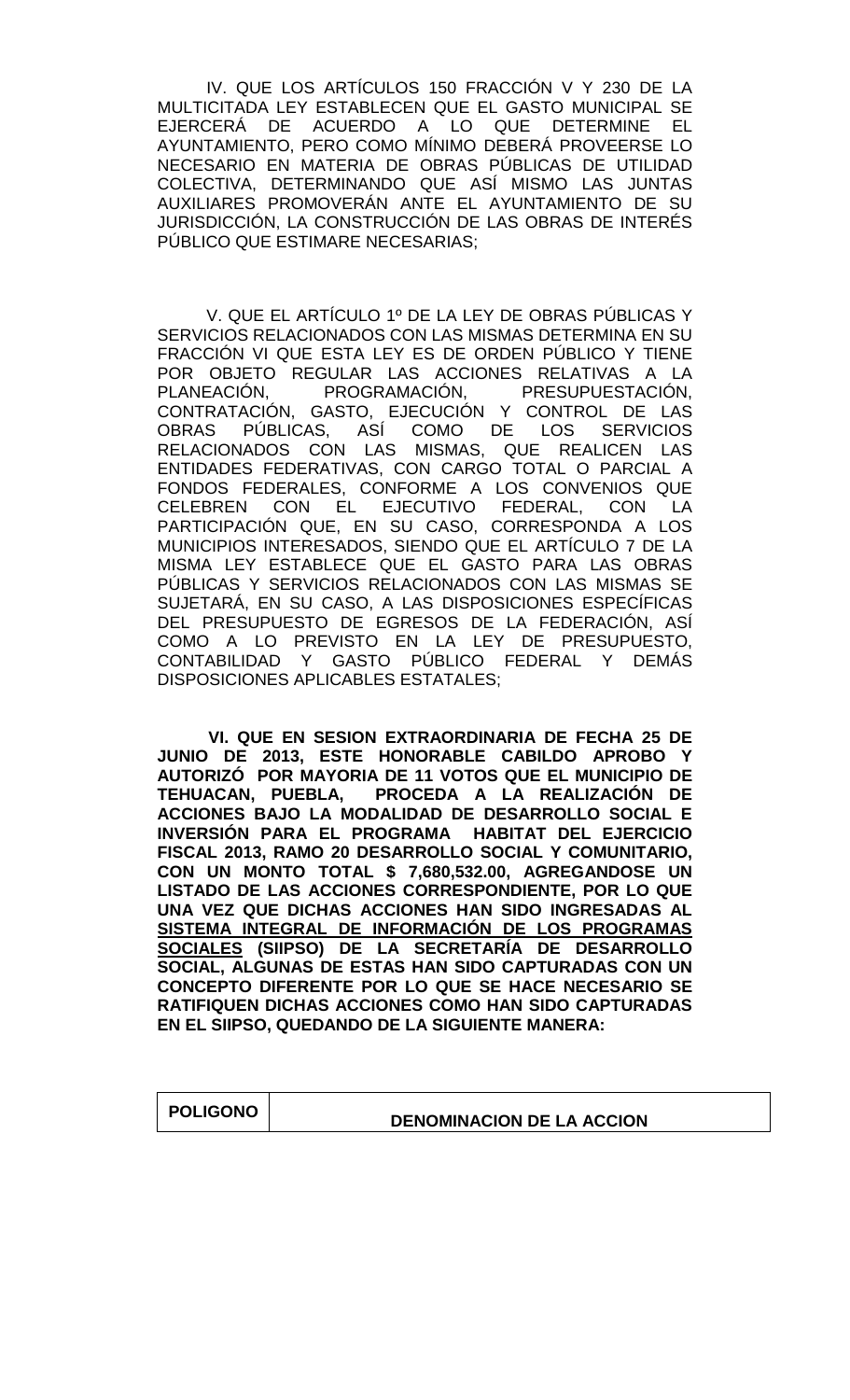| 1               | TALLERES PARA LA PREVENCION DE CANCER CERVICOUTERINO                                                                                    |  |  |  |
|-----------------|-----------------------------------------------------------------------------------------------------------------------------------------|--|--|--|
| $\mathbf{2}$    | CURSOS DE CAPACITACION EN CARPINTERIA                                                                                                   |  |  |  |
| 3               | CURSOS DE CAPACITACION EN COCINA NUTRITIVA EN SOYA EN EL CENTRO DE<br>DESARROLLO COMUNITARIO DE LOMAS DE LA SOLEDAD                     |  |  |  |
| 4               | CURSOS DE CAPACITACION EN CORTE Y CONFECCION                                                                                            |  |  |  |
| 5               | CURSO DE CAPACITACION ESPECIALIZADA EN COREL DRAW Y PHOTO SHOP EN EL<br>CENTRO DE DESARROLLO COMUNITARIO DE LOMAS DE LA SOLEDAD         |  |  |  |
| 6               | CURSOS DE CAPACITACION EN SERVICIOS TURISTICOS ESPECIALIZADOS EN COCINA<br>NUTRITIVA Y MONTAJE EN EL CDC DE LOMAS DE LA SOLEDAD         |  |  |  |
| 7               | TALLERES DE CAPACITACION EN MEDICINA ALTERNATIVA                                                                                        |  |  |  |
| 8               | CURSOS DE FABRICACION DE PRODUCTOS DE LIMPIEZA                                                                                          |  |  |  |
| 9               | CURSOS DE CULTURA DE BELLEZA EN EL CENTRO DE DESARROLLO COMUNITARIO DE<br>LOMAS DE LA SOLEDAD                                           |  |  |  |
| 10              | CURSOS DE CAPACITACION Y APLICACION DE TECNICAS PARA LA INSTALACION DE<br><b>TECHOS VERDES</b>                                          |  |  |  |
| 11              | TALLERES PARA LA PREVENCION DE CANCER CERVICOUTERINO EN EL CENTRO DE<br>DESARROLLO COMUNITARIO DEL RIEGO                                |  |  |  |
| 12 <sup>°</sup> | CURSOS DE ARTESANIAS REGIONALES Y RECICLADO DE VIDRIO DE BOTELLA A TRAVES<br>DE LA FUNDICION DE DESECHO DE VIDRIO EN TALLERES DAID      |  |  |  |
| 13              | TALLERES  PARA LA PREVENCION Y DETECCION OPORTUNA DE LA ANEMIA EN LA<br>POBLACION URBANO MARGINADA                                      |  |  |  |
| 14              | TUTORIAS PARA REGULARIZACION Y APOYO EN TAREAS EN LOS POLIGONOS HABITAT                                                                 |  |  |  |
| 15              | TALLERES DE PROMOCION DE LA EQUIDAD DE GENERO EN EL MUNICIPIO DE TEHUACAN                                                               |  |  |  |
| 16              | TALLERES DE CAPACITACION EN MEDICINA ALTERNATIVA EN POLIGNOS HABITAT                                                                    |  |  |  |
| 17              | CURSOS DE CAPACITACION EN COCINA NUTRITIVA EN SOYA EN EL CENTRO DE<br>DESARROLLO COMUNITARIO DE EL RIEGO                                |  |  |  |
| 18              | CURSO DE CAPACITACIÓN Y APLICACIÓN DE TECNICAS PARA LA INSTALACIÓN DE<br>TECHOS VERDES EN EL CENTRO DE DESARROLLO COMUNITARIO DEL RIEGO |  |  |  |
| 19              | CURSO DE CAPACITACION ESPECIALIZADA EN COREL DRAW Y PHOTO SHOP EN EL<br>CENTRO DE DESARROLLO COMUNITARIO DEL RIEGO                      |  |  |  |
| 20              | CURSOS DE CAPACITACION EN SERVICIOS TURISTICOS ESPECIALIZADOS EN COCINA<br>NUTRITIVA Y MONTAJE EN EL CDC DEL RIEGO                      |  |  |  |
| 21              | CURSO DE REPOSTERIA PANADERIA Y COCINA SALUDABLE.                                                                                       |  |  |  |
| 22              | CURSOS DE AGRICULTURA URBANA EN EL CENTRO DE DESARROLLO COMUNITARIO DE<br>EL RIEGO.                                                     |  |  |  |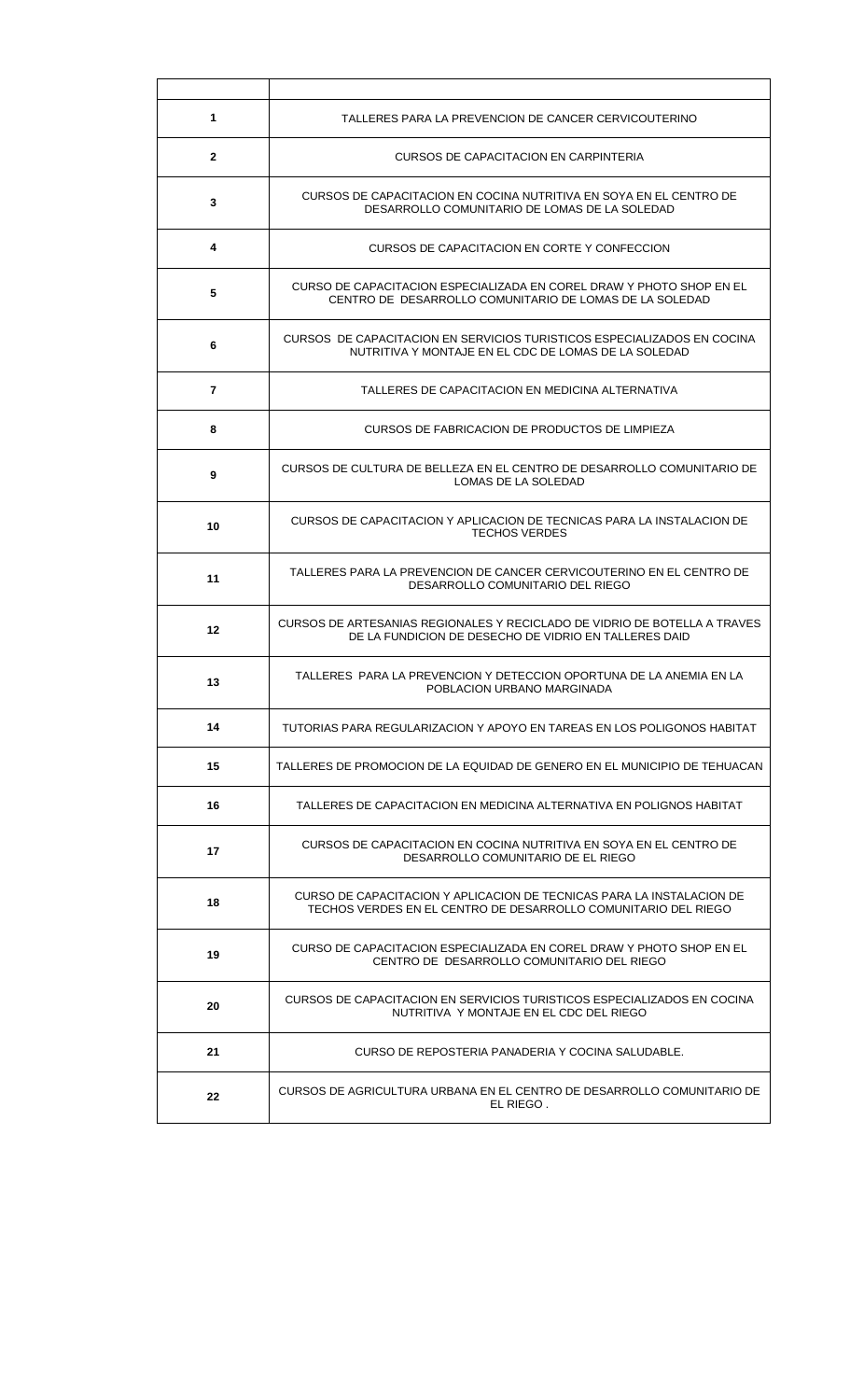| 23 | CURSO DE CAPACITACION EN EL USO DE EQUIPO DE FOTOGRAFIA EN EL MIC DEL<br>CENTRO DE DESARROLLO COMUNITARIO DEL RIEGO                 |  |  |  |  |
|----|-------------------------------------------------------------------------------------------------------------------------------------|--|--|--|--|
| 24 | TALLERES DE PREVENCION DE TRASTORNOS ALIMENTICIOS                                                                                   |  |  |  |  |
| 25 | CURSOS DE COMPUTACION BASICA A LA POBLACION URBANO MARGINADA                                                                        |  |  |  |  |
| 26 | TALLERES PARA LA PREVENCION DE LA VIOLENCIA EN JOVENES EN PAREJA EN<br>INSTITUCIONES DE EDUCACION PUBLICA MEDIA SUPERIOR Y SUPERIOR |  |  |  |  |
| 27 | CURSOS DE FABRICACION DE PRODUCTOS DE LIMPIEZA EN LOS POLIGONOS HABITAT                                                             |  |  |  |  |
| 28 | TALLERES PARA LA PREVENCION DE CANCER CERVICOUTERINO EN EL CENTRO DE<br>DESARROLLO COMUNITARIO DE SAN DIEGO                         |  |  |  |  |
| 29 | CURSOS DE CAPACITACION EN COCINA NUTRITIVA EN SOYA EN EL CENTRO DE<br>DESARROLLO COMUNITARIO DE SAN DIEGO                           |  |  |  |  |
| 30 | CURSOS DE CULTURA DE BELLEZA EN EL CENTRO DE DESARROLLO COMUNITARIO DE<br>SAN DIEGO                                                 |  |  |  |  |
| 31 | CURSOS DE CAPACITACION ESPECIALIZADA EN COREL DRAW Y PHOTO SHOP EN EL<br>CENTRO DE DESARROLLO COMUNITARIO DE SAN DIEGO              |  |  |  |  |
| 32 | CURSOS DE CAPACITACION EN SERVICIOS TURISTICOS ESPECIALIZADOS EN COCINA<br>NUTRITIVA Y MONTAJE EN EL CDC DE SAN DIEGO               |  |  |  |  |
| 33 | CURSOS DE AGRICULTURA URBANA EN EL CENTRO DE DESARROLLO COMUNITARIO DE<br>LOMAS DE LA SOLEDAD.                                      |  |  |  |  |
| 34 | TALLERES PREVENCION DE EMBARAZOS EN JOVENES ADOLESCENTES DE NIVEL<br>EDUCATIVO BASICO Y MEDIO SUPERIOR DE LOS POLIGONOS HABITAT     |  |  |  |  |
| 35 | TALLERES PARA LA DETECCION OPORTUNA DE CARDIOPATIAS, ACCIDENTES<br>CEREBROVASCULARES EN HOMBRES Y MUJERES MAYORES DE 35 AÑOS        |  |  |  |  |
| 36 | TALLERES DE PREVENCION Y ATENCION DE LA VIOLENCIA FAMILIAR, EN EL CEAVIF DE<br><b>TEHUACAN</b>                                      |  |  |  |  |
| 37 | TALLERES DE PREVENCION A LA VIOLENCIA DE GENERO Y GRUPOS VULNERABLES EN<br>JOVENES Y NIÑOS                                          |  |  |  |  |
| 38 | TALLERES Y ESTUDIOS PARA LA PREVENCION DE LA DIABETES MELLITUS EN LA<br>POBLACION URBANO MARGINADA                                  |  |  |  |  |
| 39 | CURSOS DE AGRICULTURA URBANA                                                                                                        |  |  |  |  |
| 40 | CURSOS DE CULTURA DE BELLEZA                                                                                                        |  |  |  |  |
| 41 | ESTIMULO A PROMOTORES COMUNITARIOS                                                                                                  |  |  |  |  |
| 42 | ESTIMULO A PRESTADORES DE SERVICIO SOCIAL                                                                                           |  |  |  |  |

TOTAL \$7,680,532.00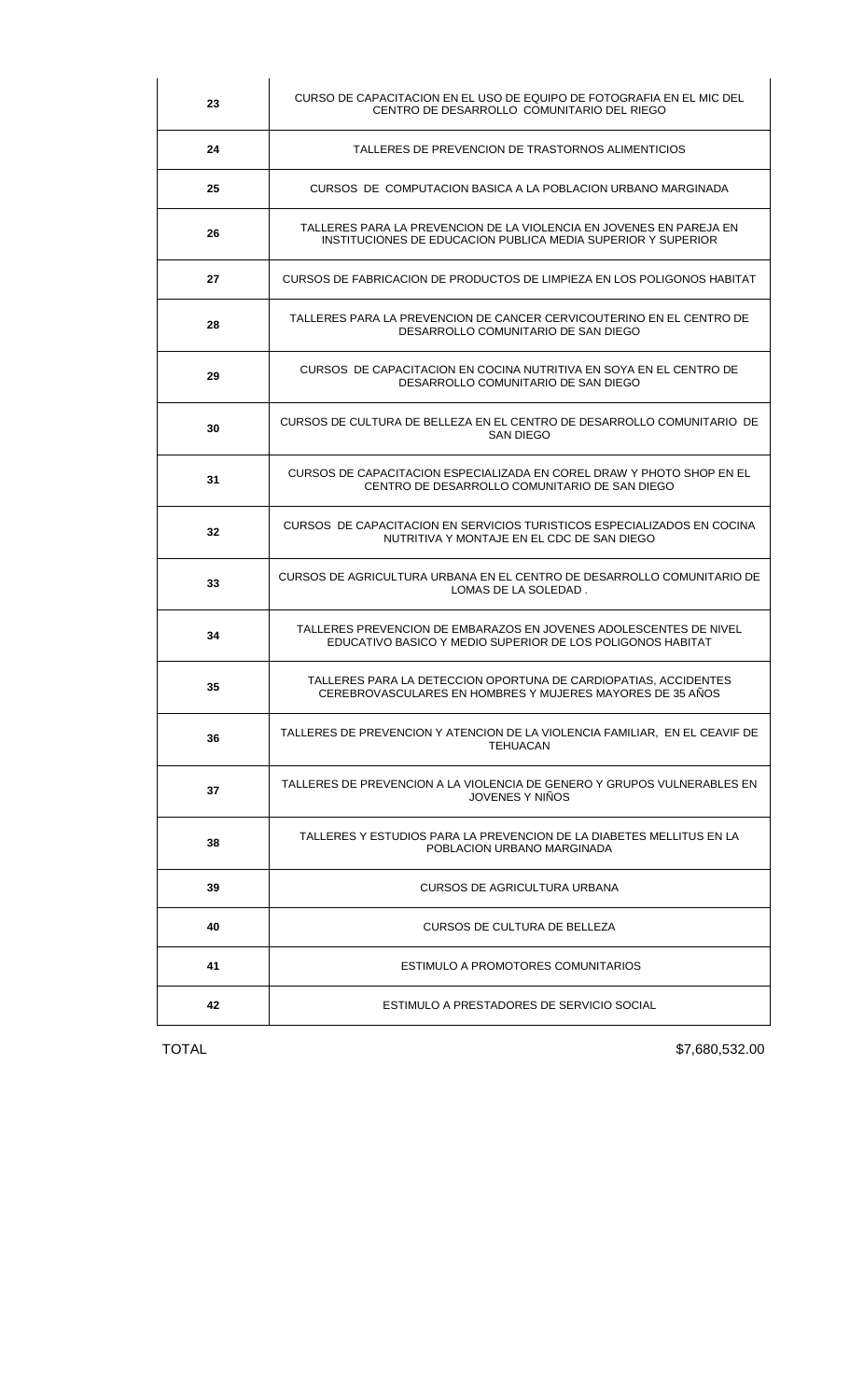POR LO ANTERIORMENTE EXPUESTO Y FUNDADO EN LOS CONSIDERANDOS QUE ANTECEDEN, Y EN USO DE LAS FACULTADES CONFERIDAS SE PROPONE A CONSIDERACIÓN DE ESTE HONORABLE CUERPO COLEGIADO EL SIGUIENTE:

### D I C T A M E N

**UNICO.- SE RATIFIQUEN LAS ACCIONES BAJO LA MODALIDAD DE DESARROLLO SOCIAL E INVERSIÓN PARA EL PROGRAMA HABITAT DEL EJERCICIO FISCAL 2013, RAMO 20 DESARROLLO SOCIAL Y COMUNITARIO, CON UN MONTO TOTAL \$7,680,532.00 MISMAS QUE FUERON APROBADAS MEDIANTE SESION DE CABILDO DE FECHA 25 DE JUNIO DEL 2013, TAL Y COMO HAN QUEDADO REGISTRADAS EN EL SIIPSO, SEGÚN LA RELACION CONTENIDA EN EL CONSIDERANDO VI DEL DICTAMEN QUE HA**  ATENTAMENTE.- COMISIÓN DE<br>NCIA PÚBLICA Y ACTIVIDADES<sup>.</sup> SEGURIDAD Y ASISTENCIA PÚBLICA Y ACTIVIDADES CULTURALES Y SOCIALES.- TEHUACAN, PUE., A 12 DE AGOSTO DEL 2013.- C. LAURA DEL ROSARIO WUOTTO DIAZ CEBALLOS.- PRESIDENTE DE LA COMISIÓN.- C. MANUEL MARCELINO JIMÉNEZ LÓPEZ.- MIEMBRO DE LA COMISIÓN.- C. GABRIELA BRINGAS DELGADO.- MIEMBRO DE LA COMISION.- FIRMAS ILEGIBLES".

SEÑOR PRESIDENTE MUNICIPAL, REGIDORES Y SINDICO MUNICIPAL, EN VOTACIÓN SE LES CONSULTA SI SE APRUEBA LA PROPUESTA PRESENTADA EN CUESTIÓN, LOS QUE ESTÉN POR LA AFIRMATIVA SÍRVANSE MANIFESTARLO LEVANTANDO LA MANO.

HABIÉNDOSE ANALIZADO AMPLIAMENTE EL CONTENIDO DEL DOCUMENTO DE REFERENCIA, POR MAYORÍA CON 12 VOTOS A FAVOR, POR PARTE DE LOS INTEGRANTES DEL HONORABLE CABILDO, SE DETERMINA EL SIGUIENTE:

## **A C U E R D O**

**ÚNICO.- SE RATIFICAN LAS ACCIONES BAJO LA MODALIDAD DE DESARROLLO SOCIAL E INVERSIÓN PARA EL PROGRAMA HÁBITAT DEL EJERCICIO FISCAL 2013, RAMO 20 DESARROLLO SOCIAL Y COMUNITARIO, CON UN MONTO TOTAL \$7,680,532.00, MISMAS QUE FUERON APROBADAS MEDIANTE SESION DE CABILDO DE FECHA 25 DE JUNIO DEL 2013, TAL Y COMO HAN QUEDADO REGISTRADAS EN EL SIIPSO, SEGÚN LA RELACIÓN CONTENIDA EN EL CONSIDERANDO VI DEL DICTAMEN QUE HA SIDO PRESENTADO.**

LO ANTERIOR CON FUNDAMENTO EN LOS DISPOSITIVOS LEGALES INVOCADOS EN EL DICTAMEN DE REFERENCIA.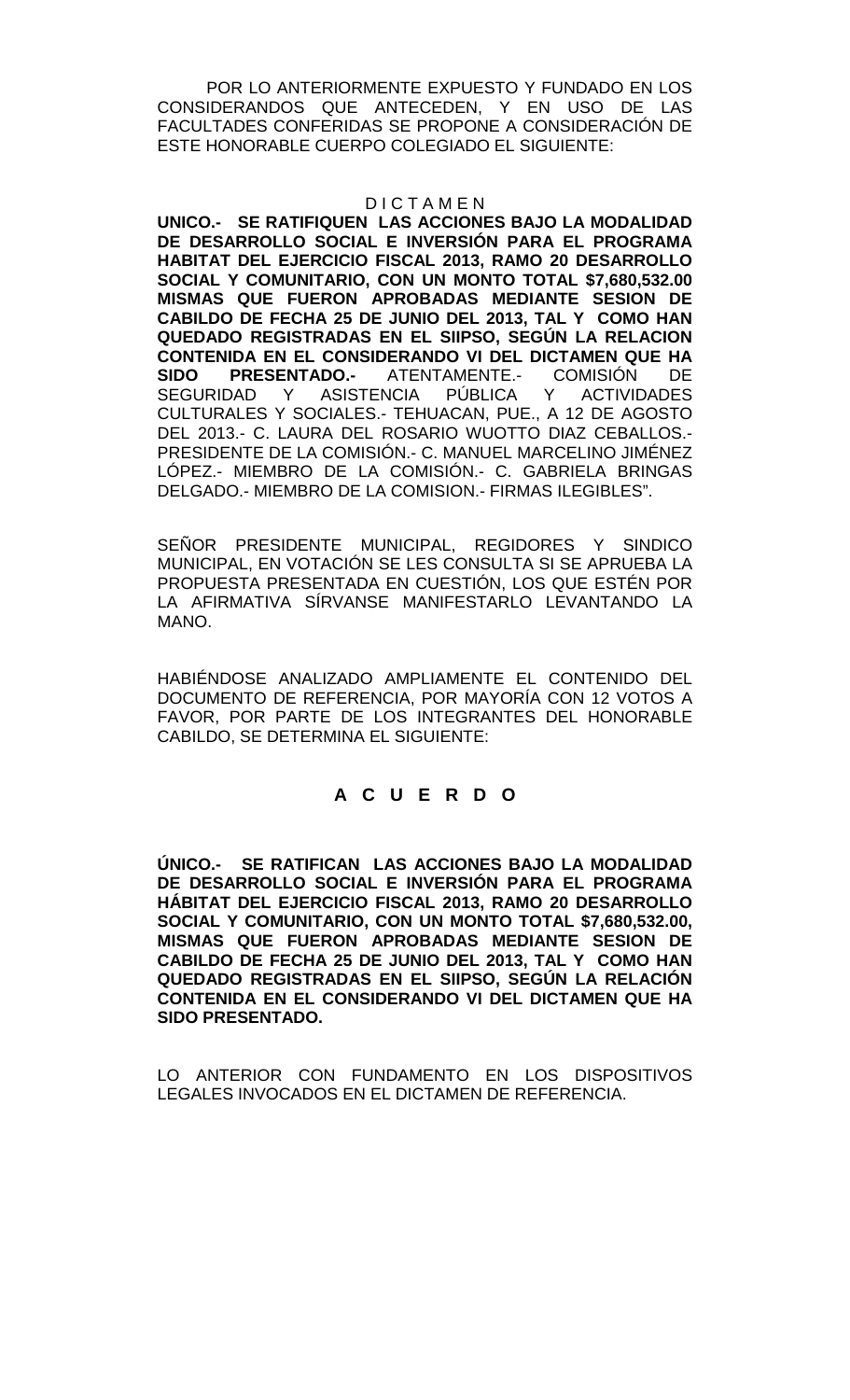### **COMISIÓN DE DESARROLLO URBANO Y OBRAS PÚBLICAS.-**

ANÁLISIS, DISCUSIÓN Y EN SU CASO APROBACIÓN DEL DICTAMEN QUE CONTIENE AUTORIZACIÓN DE LICENCIA DE USO DE SUELO PARA RESTAURANTE CON VENTA DE CERVEZA CON LOS ALIMENTOS, PARA EL PREDIO UBICADO EN CALLE SAN ANDRES ARREALCO NÚMERO 3403 DEL FRACCIONAMIENTO JARDINES DE TEHUACÁN.

SEÑORA REGIDORA, TIENE USTED EL USO DE LA PALABRA.

LA C. GRETA GARCÍA SALAZAR, PROCEDE A DAR LECTURA AL DICTAMEN DE REFERENCIA, MISMO QUE A LA LETRA DICE:

#### **"… HONORABLE CUERPO EDILICIO DEL AYUNTAMIENTO DE TEHUACÁN, PUEBLA**.

LOS SUSCRITOS ARQ. CARLOS ARENAS GUTIÉRREZ REGIDOR PRESIDENTE, C. GRETA GARCÍA SALAZAR Y C.P. GABRIELA BRINGAS DELGADO, TODOS REGIDORES MIEMBROS DE LA **COMISIÓN DE DESARROLLO URBANO Y OBRAS PÚBLICAS** EN USO DE LAS FACULTADES QUE SE NOS CONFIERE EN TÉRMINOS DE LO QUE DISPONEN LOS ARTÍCULOS **92** FRACCIONES **I, IV, 94, 96** FRACCIÓN **III** Y **98** DE LA LEY ORGÁNICA MUNICIPAL; TOMANDO EN CUENTA LOS ARGUMENTOS DE HECHO Y DE DERECHO QUE EN EL PRESENTE SE VIERTEN, SOMETEMOS A SU CONSIDERACIÓN EL SIGUIENTE DICTAMEN QUE VERSA SOBRE LA *"LICENCIA DE USO DE SUELO PARA RESTAURANTE CON VENTA DE CERVEZA CON LOS ALIMENTOS", PARA EL PREDIO UBICADO EN CALLE SAN ANDRÉS ARREALCO NUMERO TRES MIL CUATROCIENTOS TRES DEL FRACCIONAMIENTO JARDINES DE TEHUACÁN, BASÁNDONOS* EN LOS SIGUIENTES:

#### **A N T E C E D E N T E S**

**ÚNICO**.- CON FECHA DIECIOCHO DE JULIO DE DOS MIL TRECE, LA C. SIGRID BANDO KNAPE DE HITTI INGRESA ESCRITO RECEPCIONADO EN LA DIRECCIÓN DE DESARROLLO URBANO BAJO EL FOLIO DOS MIL SETECIENTOS NOVENTA, REFERENTE A LA SOLICITUD DE LICENCIA DE USO DE SUELO PARA EL FUNCIONAMIENTO DE UN RESTAURANTE CON VENTA DE CERVEZA CON LOS ALIMENTOS EN EL PREDIO UBICADO EN<br>CALLE SAN ANDRÉS ARREALCO NUMERO TRES MIL CALLE SAN ANDRÉS ARREALCO NUMERO TRES MIL CUATROCIENTOS TRES DEL FRACCIONAMIENTO JARDINES DE TEHUACÁN, PRESENTANDO LA DOCUMENTACIÓN NECESARIA PARA SU VALORACIÓN.

## **C O N S I D E R A N D O**

**I.-** QUE ES OBLIGACIÓN DE ESTE HONORABLE AYUNTAMIENTO EN TÉRMINOS DE LO QUE DISPONEN LOS ARTÍCULOS **102, 103** Y **105** DE LA CONSTITUCIÓN POLÍTICA DEL ESTADO LIBRE Y SOBERANO DE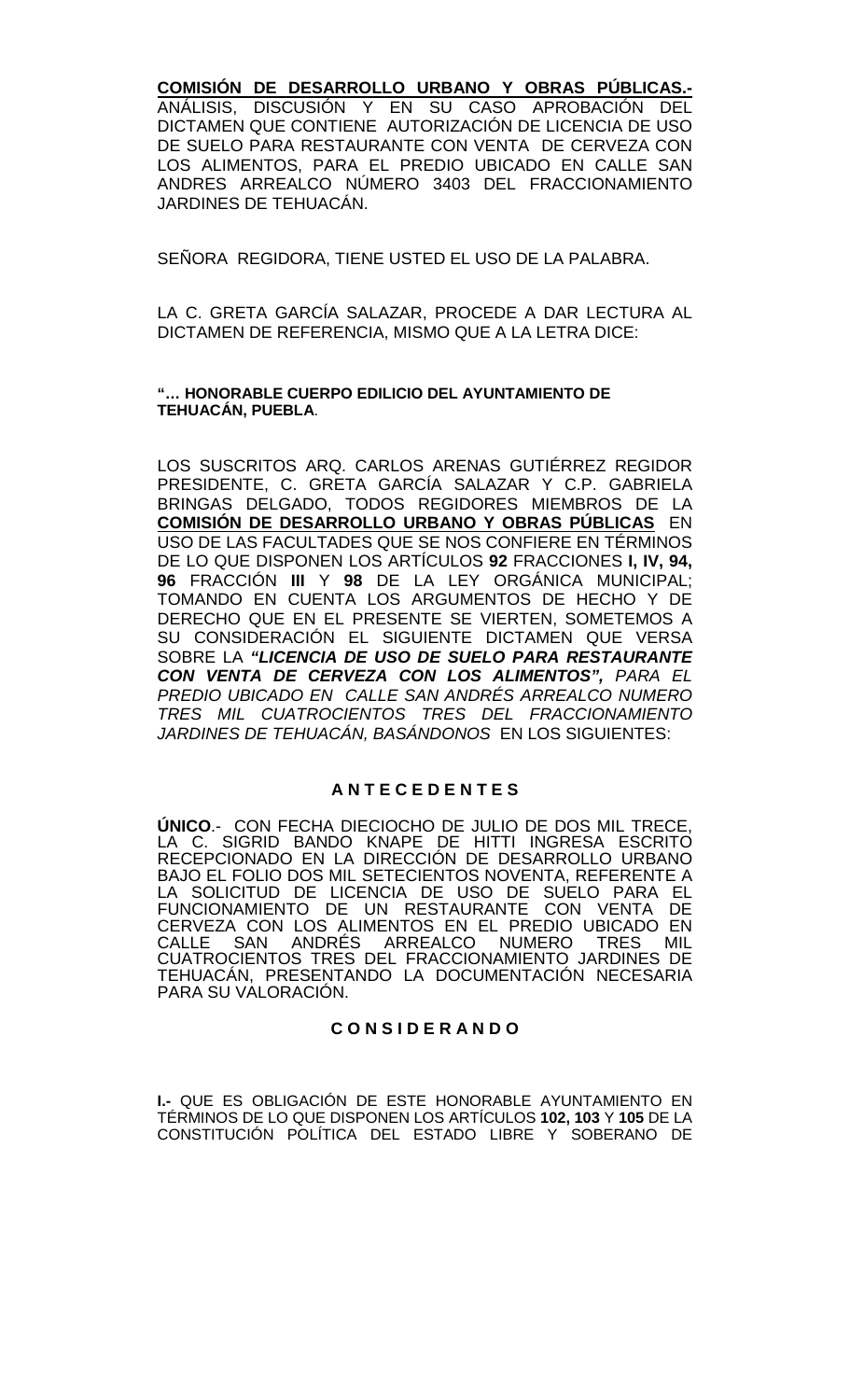PUEBLA, CUMPLIR Y HACER CUMPLIR LA CONSTITUCIÓN, LEYES Y REGLAMENTOS SECUNDARIOS QUE EMANEN DEL PACTO FEDERAL; ELLO EN ESTRICTO APEGO Y CONCORDANCIA EN LO DISPUESTO POR EL ARTÍCULO **115** FRACCIÓN **V** DE LA PROPIA CONSTITUCIÓN POLÍTICA DE LOS ESTADOS UNIDOS MEXICANOS.

**II.-** QUE EN TÉRMINOS DE LO DISPUESTO POR LOS ARTÍCULOS **9**  FRACCIONES **I, III, X , XV,** Y PÁRRAFO ÚLTIMO DE LA LEY GENERAL DE ASENTAMIENTOS HUMANOS Y **78** FRACCIONES **XXXIX**, **XLI** DE LA LEY ORGÁNICA MUNICIPAL DEL ESTADO DE PUEBLA CORRESPONDE A ESTE MUNICIPIO EN EL ÁMBITO DE SU JURISDICCIÓN ENTRE OTROS, ADMINISTRAR LOS PLANES O PROGRAMAS DE DESARROLLO URBANO,<br>DE CENTROS DE POBLACIÓN. ASÍ COMO EXPEDIR LAS CENTROS DE POBLACIÓN, ASÍ AUTORIZACIONES, LICENCIAS O PERMISOS DE USO DE SUELO; EJERCIENDO SUS ATRIBUCIONES EN MATERIA DE DESARROLLO URBANO A TRAVÉS DE LOS CABILDOS DE LOS AYUNTAMIENTOS O CON EL CONTROL Y EVALUACIÓN DE ESTOS.

**III.-** QUE EL ARTÍCULO **92** EN SUS FRACCIONES **III, IV**, Y **V** DE LA LEY ORGÁNICA MUNICIPAL DEL ESTADO DE PUEBLA; ESTABLECE QUE SON FACULTADES Y OBLIGACIONES DE LOS REGIDORES DELIBERAR Y DECIDIR SOBRE LOS ASUNTOS QUE LE COMPETEN AL ASUNTOS QUE LE COMPETEN AL AYUNTAMIENTO, FORMAR PARTE DE LAS COMISIONES PARA LAS QUE FUEREN DESIGNADOS POR ÉSTE Y DICTAMINAR E INFORMAR SOBRE LOS ASUNTOS QUE SE LES ENCOMIENDE; DISPOSICIÓN QUE SE ARTICULA CON EL ARTICULO **96** FRACCIÓN **III** DE ESA PROPIA LEY, QUE ESTABLECE QUE DENTRO DE LAS COMISIONES PERMANENTES DE REGIDORES SE ENCUENTRAN LA DE DESARROLLO URBANO Y OBRAS PUBLICAS, MISMA DE LA QUE FORMAMOS PARTE LOS SUSCRITOS Y QUE DEBERÁ ANALIZAR, DISCUTIR Y PROPONER SOBRE LOS ASUNTOS COMPRENDIDOS EN ESAS MATERIAS.

**IV.-** Q U E LA DIRECCIÓN DE DESARROLLO URBANO, EN TERMINOS DE LAS FACULTADES QUE LE CONFIERE EL NUMERAL 18 DEL REGLAMENTO DE CONSTRUCCIONES DE ESTA CIUDAD, DE TEHUACÁN, PUEBLA; APEGÁNDOSE PARA ELLO EN LOS LINEAMIENTOS QUE EN MATERIA DE DESARROLLO URBANO RIGEN EN EL MUNICIPIO, ANALIZÓ EL EXPEDIENTE AFECTO A LA CAUSA, ENCONTRANDO QUE POR CUANTO HACE ÚNICA Y EXCLUSIVAMENTE AL USO DE SUELO CON GIRO COMERCIAL PRETENDIDO PARA EL FUNCIONAMIENTO DE UN **RESTAURANTE CON VENTA DE CERVEZA CON LOS ALIMENTOS, ES FACTIBLE** , CONFORME A LO CONTENIDO EN LA TABLA DE COMPATIBILIDAD DE USOS Y DESTINOS DEL PROGRAMA DE DESARROLLO URBANO SUSTENTABLE DEL CENTRO DE POBLACIÓN DE ESTA CIUDAD, ACTUALIZACIÓN DOS MIL ONCE, EN VIGENCIA; TODA VEZ QUE EL INMUEBLE UBICADO EN CALLE SAN ANDRÉS ARREALCO NUMERO TRES MIL CUATROCIENTOS TRES DEL FRACCIONAMIENTO JARDINES DE TEHUACÁN, SE LOCALIZA EN UNA ZONIFICACIÓN PRIMARIA DENTRO DEL ÁREA URBANA ACTUAL CON ZONIFICACIÓN SECUNDARIA (H2) ES DECIR HABITACIONAL MEDIA Y DE ACUERDO AL APROVECHAMIENTO QUE SE PRETENDE, **DEBERÁ**  CON LO ESTABLECIDO EN LOS LINEAMIENTOS:

1.- REGLAMENTO DE CONSTRUCCIONES PARA EL MUNICIPIO DE TEHUACÁN, PUEBLA, CON ESPECIAL ATENCIÓN A LAS SIGUIENTES DISPOSICIONES:

A).-COEFICIENTE DE OCUPACIÓN DE SUELO (COS) DE 0.8 Y COEFICIENTE DE UTILIZACIÓN DE SUELO (CUS) DE 2.4 MÁXIMO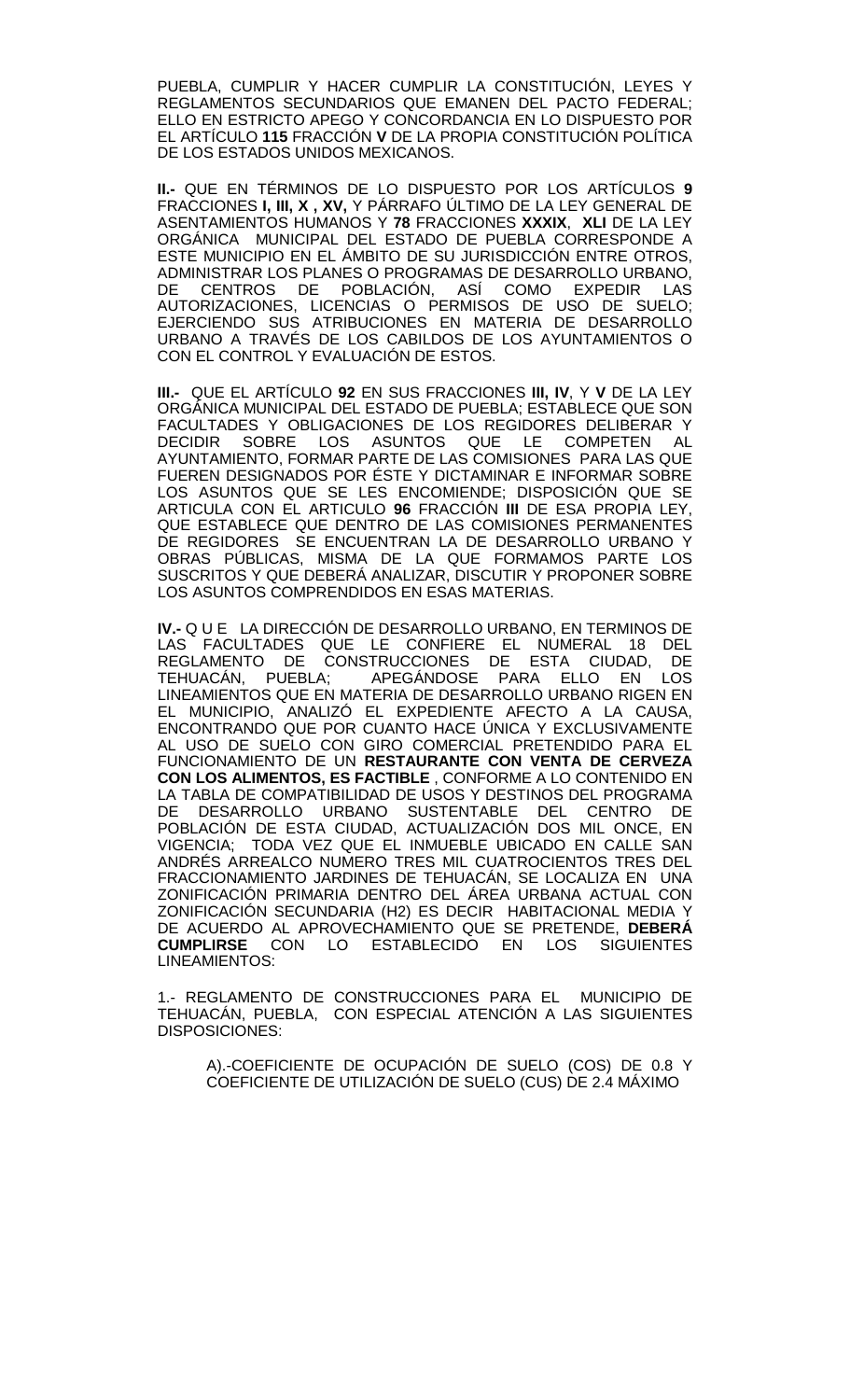B).-PARA TODA OBRA DE REMODELACIÓN, INFRAESTRUCTURA,<br>Y COLOCACIÓN DE ANUNCIOS, DEBERÁ CONTAR CON COLOCACIÓN DE ANUNCIOS, LICENCIA DE LA DIRECCIÓN DE DESARROLLO URBANO. C).- NO COLOCAR NINGÚN TIPO DE ANUNCIO Y/O PROPAGANDA EN VÍA PUBLICA, EXCEPTO LOS QUE ESTA DIRECCIÓN AUTORICE POR ESCRITO.

D).-NO SE PERMITIRÁ LA EXHIBICIÓN O VENTA DE SU PRODUCTO EN LA VÍA PÚBLICA.

E).- SERVICIOS SANITARIOS QUE SE REQUIERAN TANTO PARA HOMBRES COMO PARA MUJERES

F).- NO SE PERMITIRÁ REALIZAR MANIOBRAS DE CARGA Y/O DESCARGA EN LA VÍA PUBLICA

2.- REGLAMENTO PARA EL MEJORAMIENTO Y PROTECCIÓN DE LA IMAGEN URBANA DE TEHUACÁN, PUEBLA.

3.- NORMATIVIDAD EN MATERIA DE SEGURIDAD E HIGIENE, EMITIDA POR LA SECRETARÍA DEL TRABAJO Y PREVISIÓN SOCIAL (S.T.P.S), ASÍ COMO DE LA SECRETARIA DE SALUD.

4.- REGLAMENTO PARA EL FUNCIONAMIENTO DE ESTABLECIMIENTOS CON VENTA DE BEBIDAS ALCOHÓLICAS, SERVICIO DE HOSPEDAJE Y CELEBRACIÓN DE ESPECTÁCULOS PÚBLICOS EN LA CIUDAD DE TEHUACÁN, PUE.

5.- REGLAMENTO MUNICIPAL DE PROTECCIÓN AMBIENTAL PARA EL MUNICIPIO DE TEHUACÁN, PUEBLA. ASÍ COMO LINEAMIENTOS AMBIENTALES QUE DETERMINE LA DIRECCIÓN DE ECOLOGÍA.

6.-RESPETAR NOM-081-ECOL-1994, QUE ESTABLECE LOS LIMITES MÁXIMOS PERMISIBLES DE EMISIÓN DE RUIDO.

TOMANDO EN CUENTA LAS SIGUIENTES ENCOMIENDAS

1.- LICENCIA DE FUNCIONAMIENTO Y CEDULA DE EMPADRONAMIENTO ACTUALIZADO.

2.- NO PODRÁ SER UTILIZADA LA LICENCIA DE FUNCIONAMIENTO POR DOS LOCALES AL MISMO TIEMPO.

3.- AVISO DE FUNCIONAMIENTO ANTE LA SECRETARIA DE SALUD. ASÍ COMO LLEVAR A EFECTO LO QUE EN MATERIA ESTIPULA LA LEY GENERAL DE SALUD.

RESPETAR LAS MEDIDAS DE PREVENCIÓN Y COMBATE A CONTINGENCIAS, QUE SEÑALE LA DIRECCIÓN DE PROTECCIÓN CIVIL DE ESTE MUNICIPIO. CON ESPECIAL ATENCIÓN A LAS SIGUIENTES DISPOSICIONES:

A).- LAS SALIDAS DE EMERGENCIA DEBERÁN ESTAR DISTRIBUIDAS EN LUGAR, NÚMERO Y TAMAÑO SUFICIENTE, DE ACUERDO A LA CAPACIDAD DEL LUGAR, PARA QUE ESTE PUEDA SER DESALOJADO TOTALMENTE EN 3 MINUTOS. B).- SUPERFICIES DE CIRCULACIÓN BIEN DELIMITADOS CON SEÑALES.

C).- LAS CONEXIONES ELÉCTRICAS DEBERÁN SER REVISADAS COMO MÍNIMO UNA VEZ AL AÑO, PARA EVITAR SOBRECARGAS. D).-CONDICIONES DE SEGURIDAD EN INSTALACIÓN DE GAS L.P. E).-SUFICIENTE VENTILACIÓN NATURAL Y/O ARTIFICIAL, NO SE PERMITIRÁN CONCENTRACIONES DE BIÓXIDO DE CARBONO MAYORES A 500 PARTES POR MILLÓN.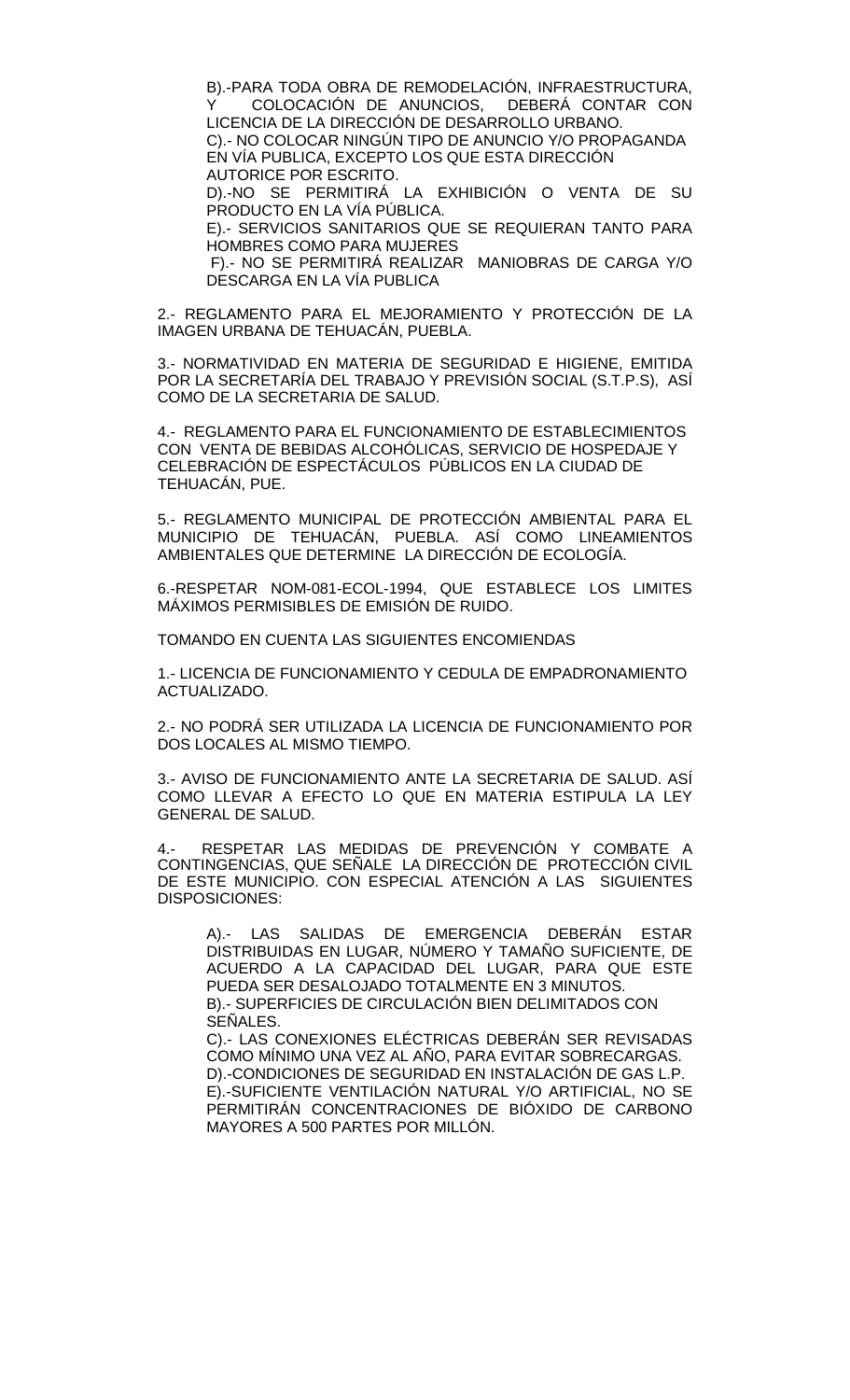5.- DEBERÁ CONTAR CON UN CONVENIO CON EL ORGANISMO OPERADOR DE LOS SERVICIOS DE LIMPIA DE TEHUACÁN (OOSELITE) PARA LA DISPOSICIÓN ADECUADA DE LOS RESIDUOS SÓLIDOS MUNICIPALES.

6.- TENER LA FACTIBILIDAD DE CONSUMO DE AGUA POTABLE Y PERMISO DE DESCARGA, EMITIDA POR EL ORGANISMO OPERADOR DEL SERVICIO DE AGUA POTABLE Y ALCANTARILLADO DE TEHUACÁN (OOSAPAT)

7.-CON ÁREA DE ESTACIONAMIENTO EN CASO DE NO CONTAR CON EL SERVICIO DEBERÁ REALIZAR CONTRATO CON EL ESTACIONAMIENTO MÁS CERCANO PARA PRESTAR DICHO SERVICIO.

8.- NO SE PODRÁ DAR NINGÚN OTRO GIRO MÁS QUE EL ESPECIFICADO EN EL PRESENTE ACUERDO. (RESTAURANTE CON VENTA DE CERVEZA CON LOS ALIMENTOS)

9.- Y LAS DEMÁS QUE CONFORME A LA REGLAMENTACIÓN URBANA SEAN NECESARIAS.

ES PRECISO DESTACAR QUE LA CONSTANCIA QUE EN SU MOMENTO EXPIDA LA DIRECCIÓN DE DESARROLLO URBANO, NO ES DEFINITIVA Y NO CREA NINGÚN DERECHO REAL O ACCESORIO, QUEDANDO ENTENDIDO QUE DE EXISTIR MOLESTIAS Y/O DESACUERDO POR PARTE DE VECINOS, SE IMPONDRÁN LAS MEDIDAS QUE EL INTERÉS<br>SOCIAL ASÍ DETERMINE, RESULTANDO PROCEDENTE LA RESULTANDO PROCEDENTE LA CANCELACIÓN DEL USO DE SUELO RESPECTIVO. ASÍ MISMO, SE HACE EL APERCIBIMIENTO QUE EN CASO DE NO CUMPLIR CON LAS CONDICIONANTES ESTABLECIDAS, LA CONSTANCIA DE USO DE SUELO NO PODRÁ SER RENOVADA NI PRORROGADA, HACIÉNDOSE ACREEDORES LOS PARTICULARES A LAS SANCIONES PERTINENTES Y/O CANCELACIÓN DE LA CONSTANCIA EXPEDIDA.

**V**.- QUE EL ARTÍCULO 18 DEL REGLAMENTO DE CONSTRUCCIONES DEL MUNICIPIO DE TEHUACAN, PUEBLA; DISPONE ADEMAS, QUE ES FACULTAD DISCRECIONAL DE LA DIRECCIÓN DE DESARROLLO URBANO, ESTABLECER LA VIGENCIA DE LAS CONSTANCIAS DE USO DE SUELO; EN ESE CONTEXTO SE DEBERÁ FIJAR EN LA CONSTANCIA RESPECTIVA DE *"LICENCIA DE USO DE SUELO PARA RESTAURANTE CON VENTA DE CERVEZA CON LOS ALIMENTOS", UNA VI*GENCIA DE *SEIS MESES*, PARA EL INMUEBLE UBICADO EN CALLE SAN ANDRÉS ARREALCO NUMERO TRES MIL CUATROCIENTOS TRES DEL<br>FRACCIONAMIENTO JARDINES DE TEHUACÁN. POR LO ANTES FRACCIONAMIENTO JARDINES DE TEHUACÁN. EXPUESTO EN LOS PUNTOS DE HECHO Y DE DERECHO QUE EN EL CUERPO DEL PRESENTE DICTAMEN SE VIERTEN, EN USO DE LAS FACULTADES CONFERIDAS, SOMETEMOS A CONSIDERACIÓN DE ESTE HONORABLE CUERPO EDILICIO EL SIGUIENTE:

#### **D I C T A M E N**

*ÚNICO.- SE APRUEBE EL OTORGAMIENTO Y EXPEDICIÓN DE LICENCIA DE USO DE SUELO, ESPECÍFICAMENTE PARA RESTAURANTE CON VENTA DE CERVEZA CON LOS ALIMENTOS", UNA VIGENCIA DE SEIS MESES , CUYA INSTALACIÓN Y FUNCIONAMIENTO SE PRETENDE EN EL INMUEBLE UBICADO EN CALLE SAN ANDRÉS ARREALCO NUMERO TRES MIL CUATROCIENTOS TRES DEL FRACCIONAMIENTO JARDINES DE TEHUACÁN; TODA VEZ QUE TAL Y COMO SE HA PLASMADO EN EL CUERPO DEL PRESENTE DICTAMEN, EL USO PRETENDIDO ES COMPATIBLE CON LA ZONIFICACIÓN DE ACUERDO A LO*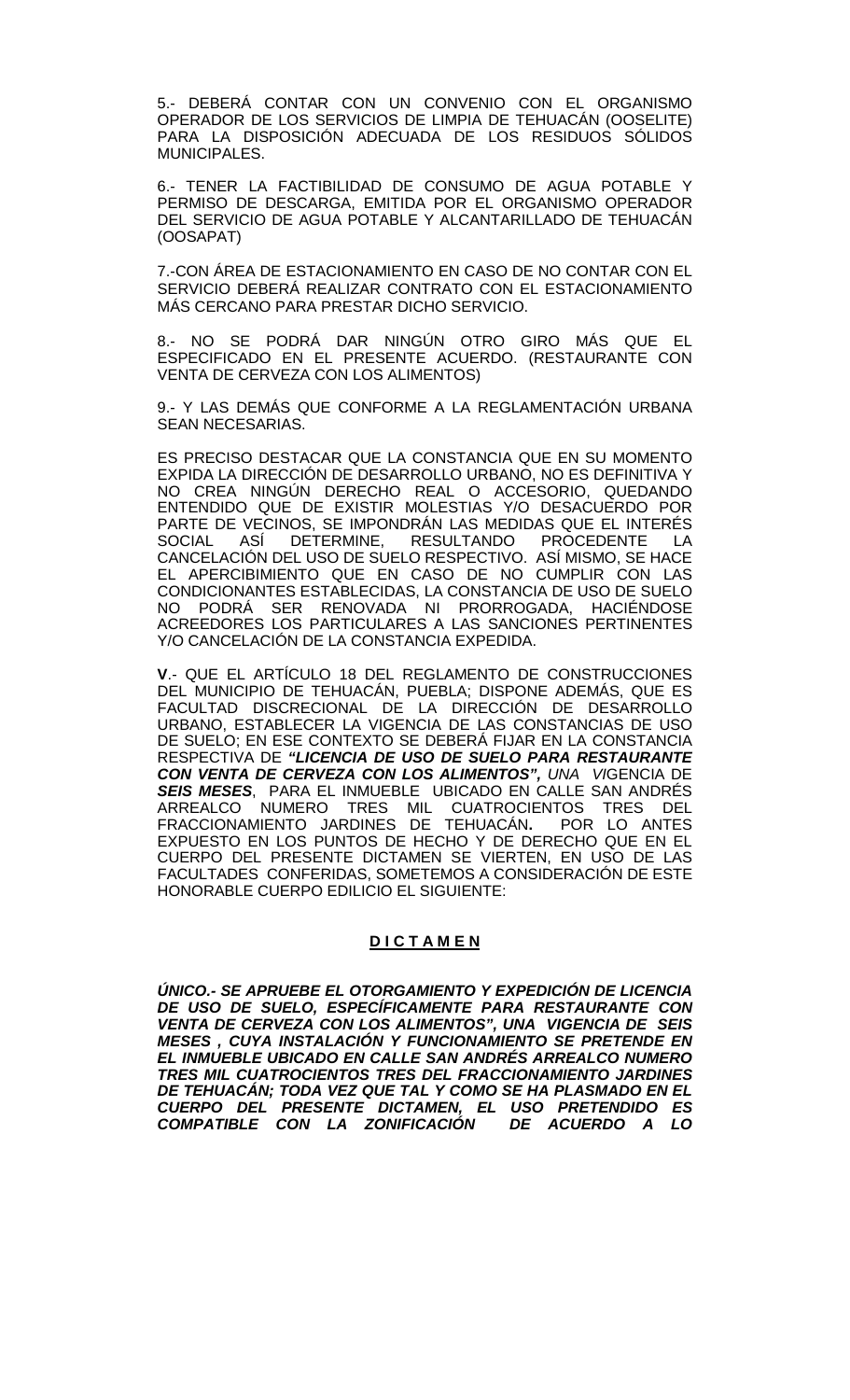*ESTABLECIDO EN EL PROGRAMA ACTUAL DE DESARROLLO URBANO SUSTENTABLE DEL CENTRO DE POBLACIÓN DE ESTA CIUDAD.-* **COMISIÓN DE DESARROLLO URBANO Y OBRAS PÚBLICAS.- TEHUACÁN, PUEBLA A VEINTINUEVE DE JULIO DE DOS MIL TRECE.- ARQ. CARLOS ARENAS GUTIÉRREZ.- REGIDOR PRESIDENTE.- C. GRETA GARCÍA SALAZAR.- REGIDOR MIEMBRO.- C.P. GABRIELA BRINGAS DELGADO.- REGIDOR MIEMBRO.- FIRMAS ILEGIBLES...".**

HACE USO DE LA PALABRA EL REGIDOR MANUEL MARCELINO JIMÉNEZ LÓPEZ, QUIEN PROPONE QUE SE REGRESE EL DICTAMEN DE REFERENCIA, A LA COMISION DE DESARROLLO URBANO Y OBRAS PÚBLICAS, PARA QUE SE VERIFIQUE.

SEÑOR PRESIDENTE MUNICIPAL, REGIDORES Y SINDICO MUNICIPAL, EN VOTACIÓN SE LES CONSULTA SI SE APRUEBA LA PROPUESTA PRESENTADA EN CUESTIÓN, LOS QUE ESTÉN POR LA AFIRMATIVA SÍRVANSE MANIFESTARLO LEVANTANDO LA MANO.

HABIÉNDOSE ANALIZADO AMPLIAMENTE EL CONTENIDO DEL DOCUMENTO DE REFERENCIA, POR MAYORÍA CON 12 VOTOS A FAVOR, POR PARTE DE LOS INTEGRANTES DEL HONORABLE CABILDO, SE DETERMINA EL SIGUIENTE:

### **A C U E R D O**

**ÚNICO.- SE APRUEBA LA PROPUESTA DEL REGIDOR MANUEL MARCELINO JIMÉNEZ LÓPEZ, POR LO CUAL SE REGRESA EL DICTAMEN A LA COMISIÓN DE DESARROLLO URBANO Y OBRAS PÚBLICAS, PARA SU ANÁLISIS CORRESPONDIENTE.**

**COMISIÓN DE DESARROLLO URBANO Y OBRAS PÚBLICAS.-** ANÁLISIS, DISCUSIÓN Y EN SU CASO APROBACIÓN DEL DICTAMEN QUE **REFORMA Y ADICIONA EL ACUERDO DE CABILDO DE FECHA 28 DE FEBRERO DE 2012, QUE DETERMINA EL LISTADO DE PRIORIDAD DE OBRAS Y ACCIONES QUE SERÁN FINANCIADOS CON RECURSOS PROVENIENTES DEL RAMO 33, INSERTADAS EN LOS PROGRAMAS DEL FONDO DE INFRAESTRUCTURA MUNICIPAL Y FONDO DE APORTACIONES PARA EL FORTALECIMIENTO DE LOS MUNICIPIOS; RECURSOS DEL RAMO 20 INSERTADAS EN EL PROGRAMA HÁBITAT Y PROGRAMA DE RESCATE DE ESPACIOS PÚBLICOS;** PROGRAMA DE ASIGNACIÓN DE RECURSOS DERIVADOS DEL PAGO DE DERECHOS DE AGUA (PRODDER), SUBSIDIO PARA LA SEGURIDAD PÚBLICA DE LOS MUNICIPIOS (SUBSEMUN), CONSEJO NACIONAL PARA LA CULTURA Y LAS ARTES (CONACULTA), COMISIÓN NACIONAL DE CULTURA FÍSICA Y DEPORTE (CONADE), **TODOS ELLOS DEL PRESUPUESTO DE**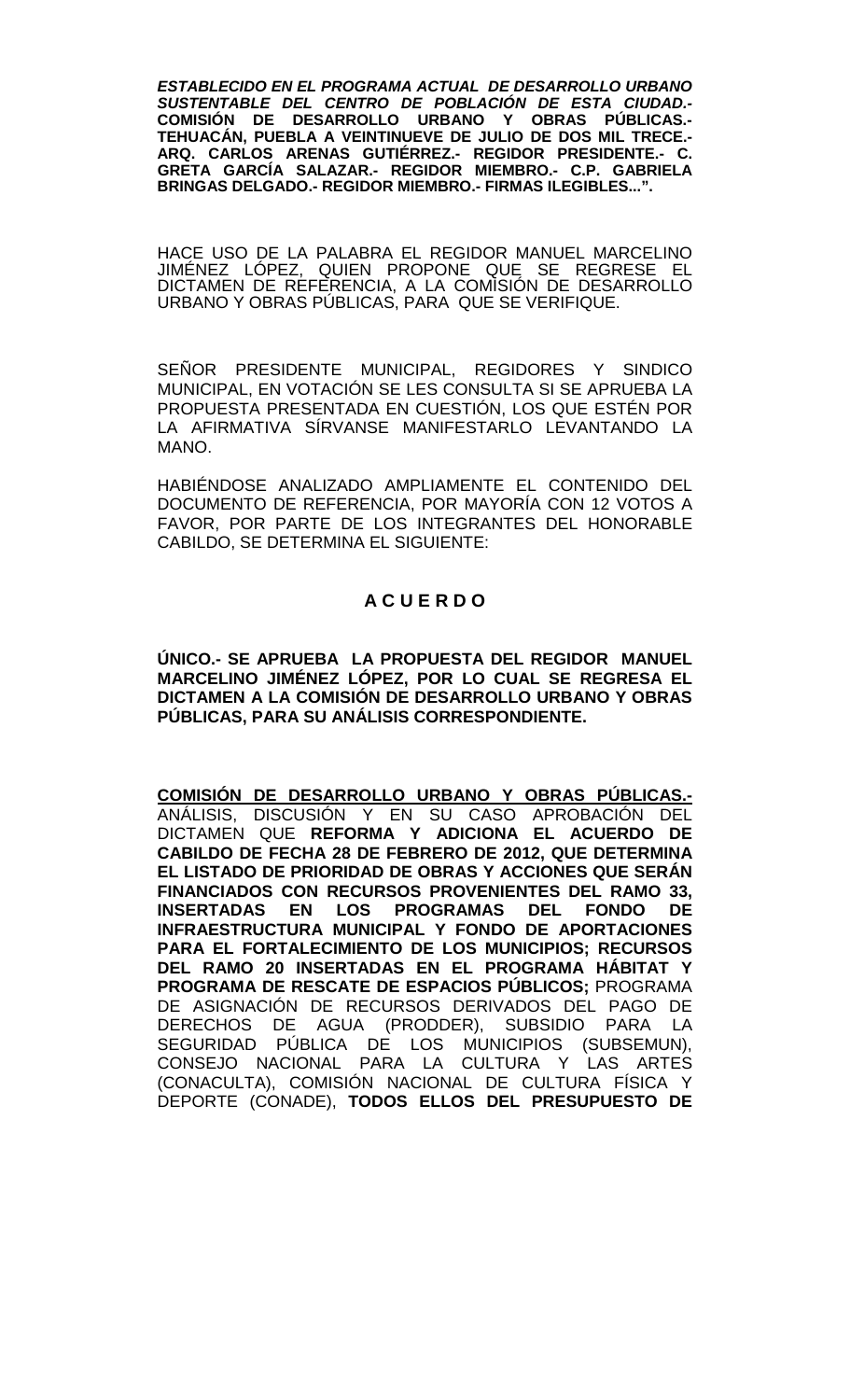#### **EGRESOS DE LA FEDERACIÓN PARA EL EJERCICIO FISCAL DE 2012 Y DEL PROGRAMA DIRECTO 2012.**

SEÑORA REGIDORA, TIENE USTED EL USO DE LA PALABRA.

LA C. GRETA GARCÍA SALAZAR, PROCEDE A DAR LECTURA AL DICTAMEN DE REFERENCIA, MISMO QUE A LA LETRA DICE:

"… TEHUACÁN, PUEBLA; A 27 DE JULIO DE 2013.

#### **HONORABLE CABILDO:**

LOS SUSCRITOS C. ARQ. CARLOS ARENAS GUTIÉRREZ; C. GABRIELA BRINGAS DELGADO Y C. GRETA GARCÍA SALAZAR, MIEMBROS INTEGRANTES DE LA **COMISIÓN DE DESARROLLO URBANO Y OBRAS PUBLICAS**; DEL HONORABLE AYUNTAMIENTO DEL MUNICIPIO DE TEHUACÁN, PUEBLA; EN USO DE LAS FACULTADES QUE NOS CONFIERE EL ARTÍCULO 78 FRACCIÓN V, DE LA LEY ORGÁNICA MUNICIPAL, SOMETEMOS A LA CONSIDERACIÓN DE ESTE HONORABLE CUERPO COLEGIADO EL PRESENTE DICTAMEN MEDIANTE EL CUAL SE DETERMINA: **DICTAMEN QUE REFORMA Y ADICIONA EL ACUERDO DE CABILDO DE FECHA 28 DE FEBRERO DE 2012, QUE DETERMINA EL LISTADO DE PRIORIDAD DE OBRAS Y ACCIONES QUE SERÁN FINANCIADOS CON RECURSOS PROVENIENTES DEL RAMO 33 INSERTADAS EN LOS PROGRAMAS DEL FONDO DE INFRAESTRUCTURA MUNICIPAL Y FONDO DE APORTACIONES PARA EL FORTALECIMIENTO DE LOS MUNICIPIOS; RECURSOS DEL RAMO 20 INSERTADAS EN EL PROGRAMA HÁBITAT Y PROGRAMA DE RESCATE DE ESPACIOS PÚBLICOS;** PROGRAMA DE ASIGNACIÓN DE RECURSOS DERIVADOS DEL PAGO DE DERECHOS DE AGUA (PRODDER), SUBSIDIO PARA LA SEGURIDAD PÚBLICA DE LOS MUNICIPIOS (SUBSEMUN), CONSEJO NACIONAL PARA LA CULTURA Y LAS ARTES (CONACULTA), COMISION NACIONAL DE CULTURA FÍSICA Y DEPORTE (CONADE), **TODOS ELLOS DEL PRESUPUESTO DE EGRESOS DE LA FEDERACIÓN PARA EL EJERCICIO FISCAL DE 2012 Y DEL PROGRAMA DIRECTO 2012,** CONSTITUIDOS A FAVOR DE ESTE MUNICIPIO DE TEHUACÁN, PUEBLA; POR LO QUE:

### **C O N S I D E R A N D O**

I.- QUE EL PÁRRAFO PRIMERO DE LA FRACCIÓN II DEL ARTÍCULO 115, DE LA CONSTITUCIÓN POLÍTICA DE LOS ESTADOS UNIDOS MEXICANOS, DETERMINA QUE LOS AYUNTAMIENTOS TENDRÁN FACULTADES PARA APROBAR, DE ACUERDO CON LAS LEYES EN MATERIA MUNICIPAL QUE DEBERÁN EXPEDIR LAS LEGISLATURAS DE LOS ESTADOS, LOS BANDOS DE POLICÍA Y BUEN GOBIERNO, LOS REGLAMENTOS, CIRCULARES DISPOSICIONES ADMINISTRATIVAS DE OBSERVANCIA GENERAL DENTRO DE SUS RESPECTIVAS JURISDICCIONES, QUE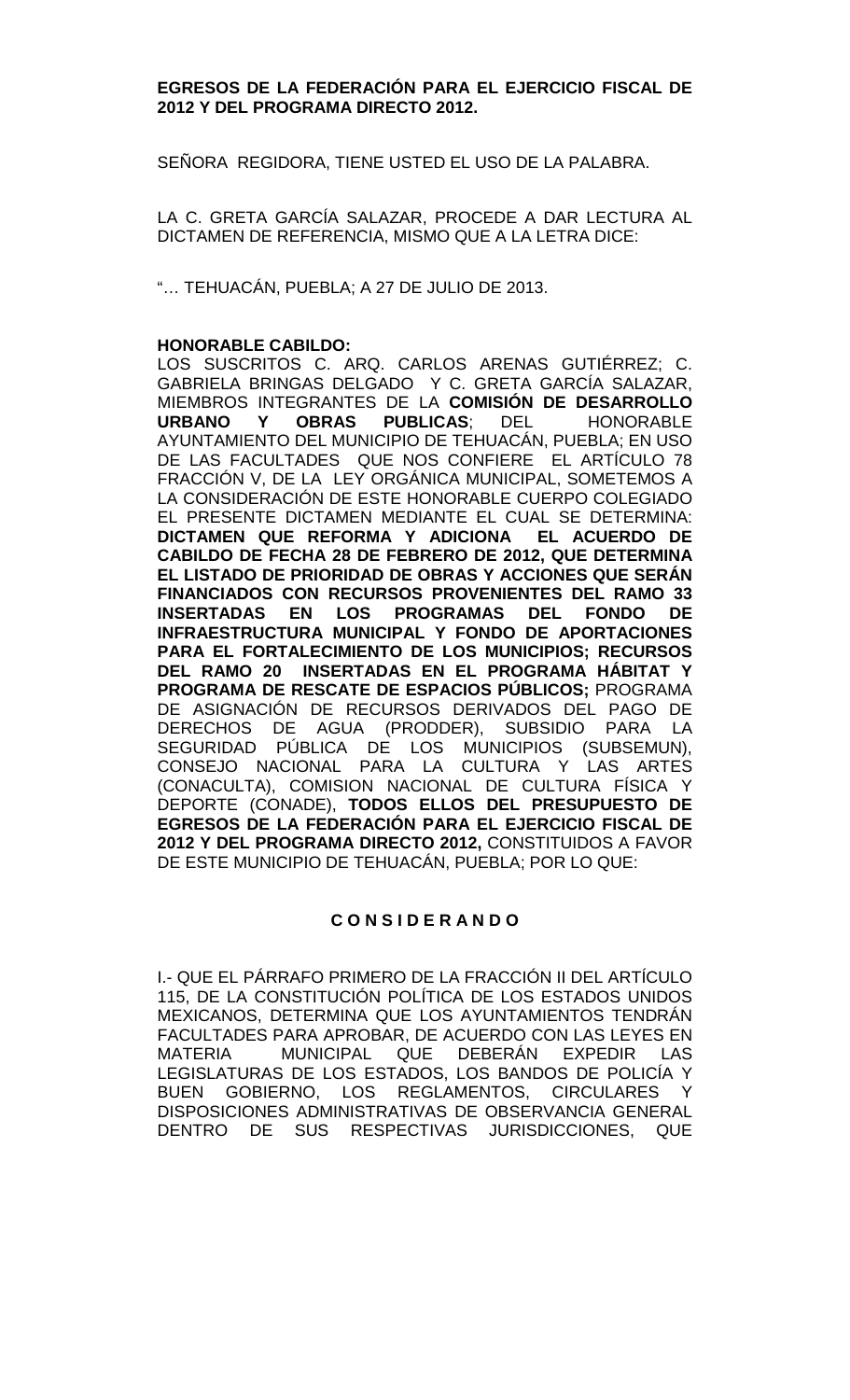ORGANICEN LA ADMINISTRACIÓN PÚBLICA MUNICIPAL, REGULEN LAS MATERIAS, PROCEDIMIENTOS, FUNCIONES Y SERVICIOS PÚBLICOS DE SUS COMPETENCIA Y ASEGUREN LA PARTICIPACIÓN CIUDADANA Y VECINAL; MISMA DISPOSICIÓN QUE ES TRASLADADA A LA FRACCIÓN III DEL ARTÍCULO 105, DE LA CONSTITUCIÓN POLÍTICA DEL ESTADO LIBRE Y SOBERANO DE PUEBLA;

II.- QUE LA FRACCIÓN IV DEL ARTÍCULO 78, DE LA LEY ORGÁNICA MUNICIPAL, DETERMINA QUE SON ATRIBUCIONES DE LOS AYUNTAMIENTOS EXPEDIR BANDOS DE POLICÍA Y GOBIERNO, REGLAMENTOS, CIRCULARES Y DISPOSICIONES ADMINISTRATIVAS DE OBSERVANCIA GENERAL, REFERENTES A SU ORGANIZACIÓN, FUNCIONAMIENTO, SERVICIOS PÚBLICOS<br>QUE DEBAN PRESTAR Y DEMÁS ASUNTOS DE SU DEBAN PRESTAR Y DEMÁS ASUNTOS DE SU COMPETENCIA, SUJETÁNDOSE A LAS BASES NORMATIVAS ESTABLECIDAS POR LA CONSTITUCIÓN POLÍTICA DEL ESTADO LIBRE Y SOBERANO DE PUEBLA, VIGILANDO LA OBSERVANCIA Y APLICACIÓN;

III.- QUE LA FRACCIÓN XVIII DEL ARTÍCULO REFERIDO EN EL CONSIDERANDO ANTERIOR DISPONE QUE SON ATRIBUCIONES DEL AYUNTAMIENTO PROMOVER CUANTO ESTIME CONVENIENTE PARA EL PROGRESO ECONÓMICO, SOCIAL Y CULTURAL DEL MUNICIPIO Y ACORDAR LA REALIZACIÓN DE OBRAS PÚBLICAS QUE FUEREN NECESARIAS;

IV.- QUE EL ARTÍCULO 89, DE LA LEY ORGÁNICA MUNICIPAL, DETERMINA QUE LAS MISMAS DISPOSICIONES SERÁN OBSERVADAS PARA EL CASO QUE SEA NECESARIO HACER UNA REFORMA O ADICIÓN A CUALQUIERA DE LOS ORDENAMIENTOS APROBADOS POR EL AYUNTAMIENTO RESPECTIVO;

V.- QUE EL ARTÍCULO 92 FRACCIÓN VII, DE LA LEY ANTERIORMENTE CITADA, FACULTA Y OBLIGA A LOS REGIDORES A FORMULAR AL AYUNTAMIENTO LAS PROPUESTAS DE ORDENAMIENTOS EN ASUNTOS MUNICIPALES Y PROMOVER TODO LO QUE CREAN CONVENIENTE AL BUEN SERVICIO PÚBLICO.

VI.- QUE EL ARTÍCULO 33, DE LA LEY DE COORDINACIÓN FISCAL DETERMINA QUE LAS APORTACIONES FEDERALES QUE CON<br>CARGO AL FONDO DE APORTACIONES PARA LA CARGO AL FONDO DE APORTACIONES PARA INFRAESTRUCTURA SOCIAL RECIBAN LOS ESTADOS Y LOS MUNICIPIOS, SE DETERMINARAN EXCLUSIVAMENTE AL FINANCIAMIENTO DE OBRAS, ACCIONES SOCIALES BÁSICAS Y A INVERSIONES, QUE BENEFICIEN DIRECTAMENTE A SECTORES DE SU POBLACIÓN QUE SE ENCUENTREN EN CONDICIONES DE REZAGO SOCIAL Y POBREZA EXTREMA EN LOS SIGUIENTES RUBROS:

A) FONDO DE APORTACIONES PARA LA INFRAESTRUCTURA SOCIAL MUNICIPAL: AGUA POTABLE, ALCANTARILLADO,<br>DRENAJE Y LETRINAS, URBANIZACIÓN MUNICIPAL, DRENAJE Y LETRINAS, URBANIZACIÓN MUNICIPAL, ELECTRIFICACIÓN RURAL Y DE LAS COLONIAS POBRES, INFRAESTRUCTURA BÁSICA DE SALUD, INFRAESTRUCTURA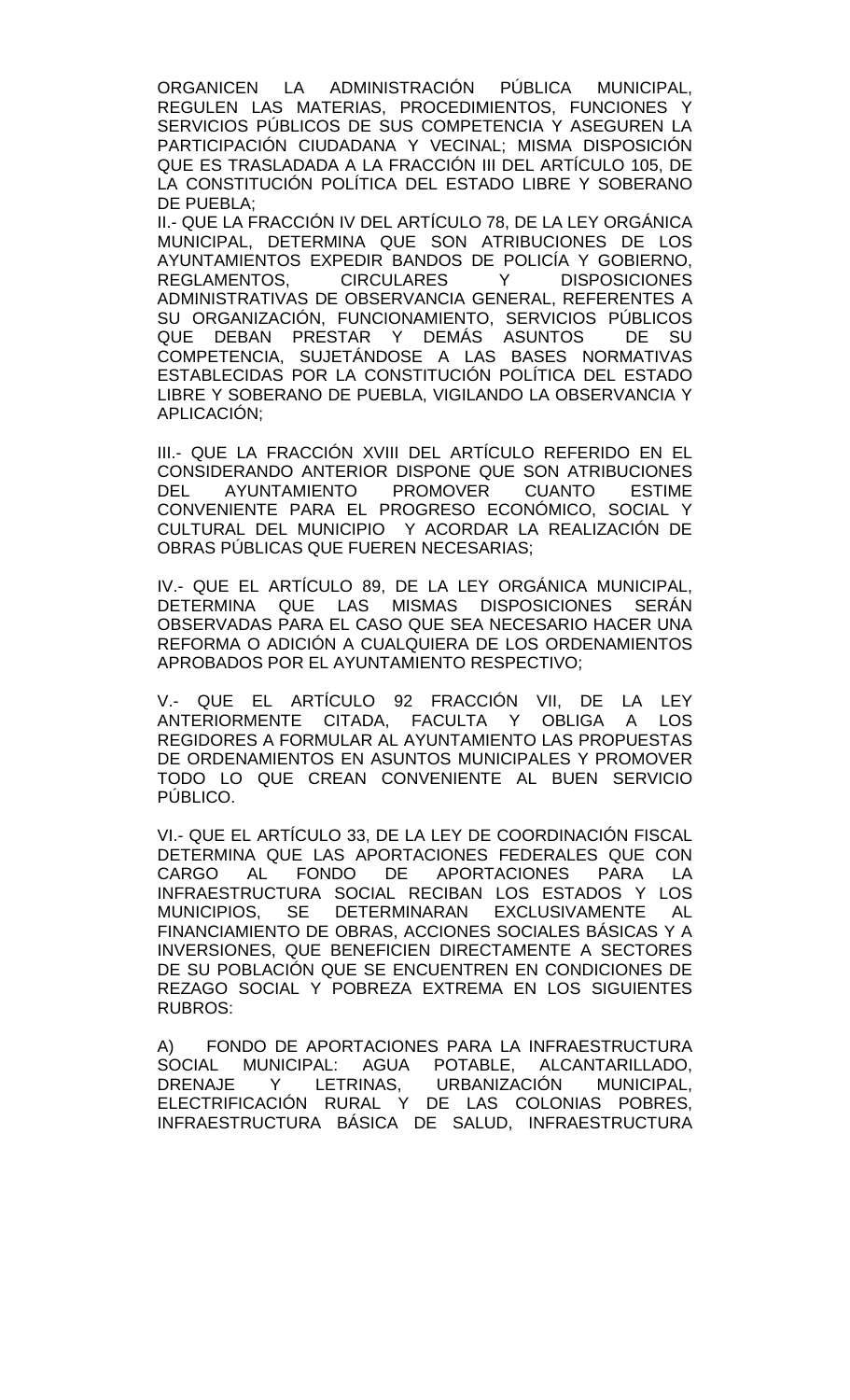BÁSICA EDUCATIVA, MEJORAMIENTO DE VIVIENDA, CAMINOS RURALES E INFRAESTRUCTURA PRODUCTIVA RURAL;

VII.- QUE EL ARTÍCULO 37, DE LA LEY REFERIDA INDICA QUE LAS APORTACIONES FEDERALES QUE ESTÁN A CARGO AL FONDO DE APORTACIONES PARA EL FORTALECIMIENTO DE LOS MUNICIPIOS DE LAS DEMARCACIONES TERRITORIALES DEL DISTRITO FEDERAL, RECIBAN LOS MUNICIPIOS A TRAVÉS DE LOS ESTADOS Y LAS DEMARCACIONES TERRITORIALES POR CONDUCTO DEL DISTRITO FEDERAL SE DESTINARAN<br>EXCLUSIVAMENTE A LA SATISFACCIÓN DE SUS EXCLUSIVAMENTE A LA SATISFACCIÓN DE SUS REQUERIMIENTOS, DANDO PRIORIDAD AL CUMPLIMIENTO DE SUS OBLIGACIONES FINANCIERAS Y A LA ATENCIÓN DE LAS NECESIDADES DIRECTAMENTE VINCULADAS A LA SEGURIDAD PUBLICA DE SUS HABITANTES. RESPECTO DE LAS APORTACIONES QUE RECIBAN CON CARGO AL FONDO A QUE SE REFIERE ESTE ARTÍCULO, LOS MUNICIPIOS Y LAS DEMARCACIONES TERRITORIALES DEL DISTRITO FEDERAL TENDRÁN LAS MISMAS OBLIGACIONES A QUE SE REFIEREN LAS FRACCIONES I Y III DEL ARTÍCULO 33 DE ESTA LEY;

VIII- QUE EL ARTÍCULO 46, DE LA LEY DE COORDINACIÓN FISCAL<br>EN SU SEGUNDO PÁRRAFO MANIFIESTA QUE LAS EN SU SEGUNDO PÁRRAFO MANIFIESTA QUE LAS APORTACIONES A QUE SE REFIERE EL CAPITULO V DEL MISMO ORDENAMIENTO SERÁN ADMINISTRADAS Y EJERCIDAS POR LOS GOBIERNOS DE LAS ENTIDADES FEDERATIVAS Y, EN SU CASO, DE LOS MUNICIPIOS QUE RECIBAN, CONFORME A SUS PROPIAS LEYES. POR LO TANTO, DEBERÁN REGISTRARLAS COMO INGRESOS PROPIOS DESTINADOS ESPECÍFICAMENTE A LOS FINES ESTABLECIDOS EN LOS CITADOS ARTÍCULOS;

IX.- CON EXCEPCIÓN A LO EXPRESAMENTE ESTIPULADO EN EL PRESENTE DICTAMEN REGIRÁN TODOS Y CADA UNO DE LOS CONSIDERANDOOS DESCRITOS EN EL ACUERDO DE CABILDO DE FECHA 28 DE FEBRERO DE 2012.

X.- QUE EL ARTÍCULO 94, DE LA LEY ORGÁNICA ESTABLECE QUE EL AYUNTAMIENTO, PARA FACILITAR EL DESEMPEÑO DE LOS ASUNTOS QUE LE COMPETEN NOMBRARA COMISIONES PERMANENTES O TRANSITORIAS, QUE EXAMINEN E INSTRUYAN HASTA PONERLOS EN ESTADO DE RESOLUCIÓN;

XI.- QUE LA DIRECCIÓN DE OBRAS PÚBLICAS ES LA DEPENDENCIA ENCARGADA DE LA APLICACIÓN DE LOS RECURSOS DEL RAMO 33, ESPECÍFICAMENTE SE ENCARGARA DE LA INTEGRACIÓN DE LOS EXPEDIENTES TÉCNICOS DE OBRAS SOLICITADAS POR LOS SECTORES DEL MUNICIPIO QUE SE ENCUENTREN EN EL REZAGO SOCIAL Y EXTREMA POBREZA; LA SUPERVISIÓN DE LOS TRABAJOS CONTRATADOS Y LA COMPROBACIÓN DE LAS OBRAS REFERIDAS;

XII.- QUE ES UN IMPERATIVO PARA ESTE AYUNTAMIENTO PROMOVER CUANTO ESTIME CONVENIENTE PARA EL PROGRESO ECONÓMICO, SOCIAL, Y CULTURAL DEL MUNICIPIO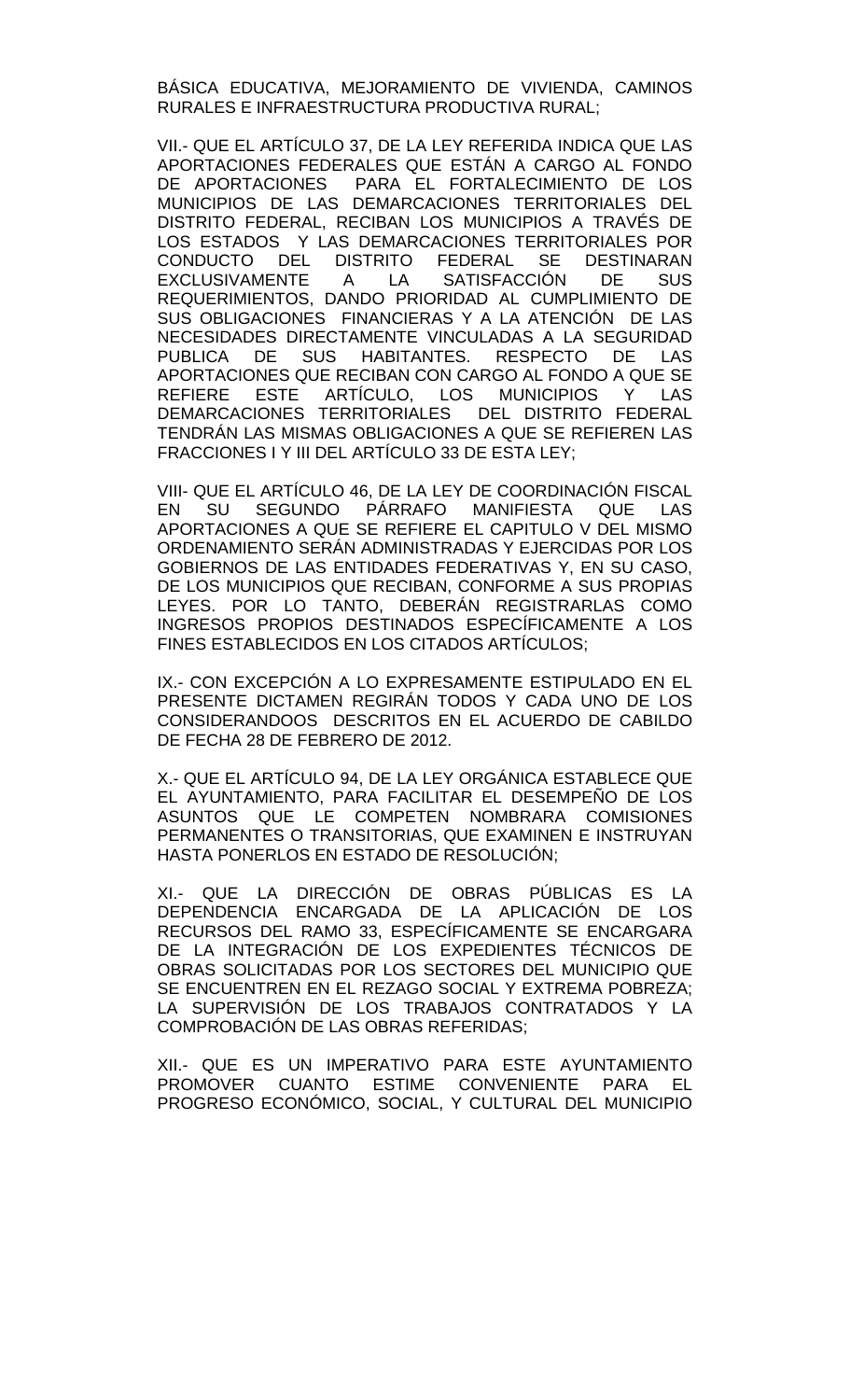ACORDAR LA REALIZACIÓN DE OBRAS PÚBLICAS QUE FUEREN NECESARIAS;

XIII.- QUE LOS MIEMBROS DE LA COMISION SUSCRITA TENEMOS A BIEN PRESENTAR ESTE DICTAMEN, EN VIRTUD DE QUE SE HAN REALIZADO LOS ESTUDIOS CORRESPONDIENTES AL ANÁLISIS Y AUTORIZACIÓN DE LAS OBRAS Y ACCIONES QUE SERÁN OBJETO DE INCLUSIÓN, MODIFICACIÓN y CANCELACIÓN AL "LISTADO DE PRIORIDAD DE OBRAS 2012" DERIVADO DEL ACUERDO DE CABILDO DE FECHA 28 DE FEBRERO DE 2012, QUE DETERMINA EL LISTADO DE PRIORIDAD DE OBRAS Y ACCIONES QUE SERÁN FINANCIADOS CON RECURSOS PROVENIENTES DEL RAMO 33 INSERTADAS EN LOS PROGRAMAS DEL FONDO DE INFRAESTRUCTURA MUNICIPAL Y FONDO DE APORTACIONES PARA EL FORTALECIMIENTO DE LOS MUNICIPIOS; RECURSOS DEL RAMO 20 INSERTADAS EN EL PROGRAMA HÁBITAT Y PROGRAMA DE RESCATE DE ESPACIOS PÚBLICOS; PROGRAMA DE ASIGNACIÓN DE RECURSOS DERIVADOS DEL PAGO DE DERECHOS DE AGUA (PRODDER), SUBSIDIO PARA LA SEGURIDAD PÚBLICA DE LOS MUNICIPIOS (SUBSEMUN), CONSEJO NACIONAL PARA LA CULTURA Y LAS ARTES (CONACULTA), COMISION NACIONAL DE CULTURA FÍSICA Y DEPORTE (CONADE), TODOS ELLOS DEL PRESUPUESTO DE EGRESOS DE LA FEDERACIÓN PARA EL EJERCICIO FISCAL DE 2012 Y DEL PROGRAMA DIRECTO 2012 CONSTITUIDOS A FAVOR DE ESTE MUNICIPIO DE TEHUACÁN.

CONCLUYENDO EN QUE ESTA COMISIÓN PROPONE AL HONORABLE CABILDO DE LA SELECCIÓN Y PRIORIDAD DE OBRAS DE ACCIONES QUE SE CONSIGNAN EN EL LISTADO QUE SE ANEXA COMO AL PRESENTE INSTRUMENTO, DENOMINADO "MODIFICACIONES AL LISTADO DE PRIORIDAD DE OBRAS Y ACCIONES 2012", INHERENTE A ESTE SE ENCUENTRA EL ANEXO 1, CORRESPONDIENTE A LA "MODIFICACIONES PRESUPUESTALES 2012"; DEBIDO AL ANÁLISIS REALIZADO, LA PRIORIDAD Y LOS DEMÁS ELEMENTOS DE SELECCIÓN DE OBRAS Y ACCIONES QUE SERÁN ALTERADAS AL "LISTADO DE PRIORIDAD DE OBRAS Y ACCIONES 2012" PUES FUERON **CRITERIOS** CONSIDERADOS EN EL ACUERDO DE CABILDO EN CUESTIÓN DE FECHA 28 DE FEBRERO DE 2012; ANEXOS QUE SE TIENEN POR REPRODUCIDOS COMO SI A LA LETRA SE INSERTARE EN OBVIO DE REPETICIONES, LO ANTERIOR PARA LOS EFECTOS LEGALES A LOS QUE HAYA LUGAR. POR LO ANTERIORMENTE EXPUESTO Y FUNDADO EN LOS CONSIDERANDOS QUE ANTECEDEN Y EN USO DE LAS FACULTADES CONFERIDAS A LOS MIEMBROS<br>INTEGRANTES DE LAS COMISIONES QUE SUSCRIBEN, INTEGRANTES DE LAS COMISIONES QUE PRESENTAN A ESTE CUERPO EDILICIO EL SIGUIENTE:

#### **D I C T A M E N**

ÚNICO: SE AUTORICE Y APRUEBE EL PRESENTE DICTAMEN EN LOS TÉRMINOS DESCRITOS EN EL MISMO, APROBANDO LAS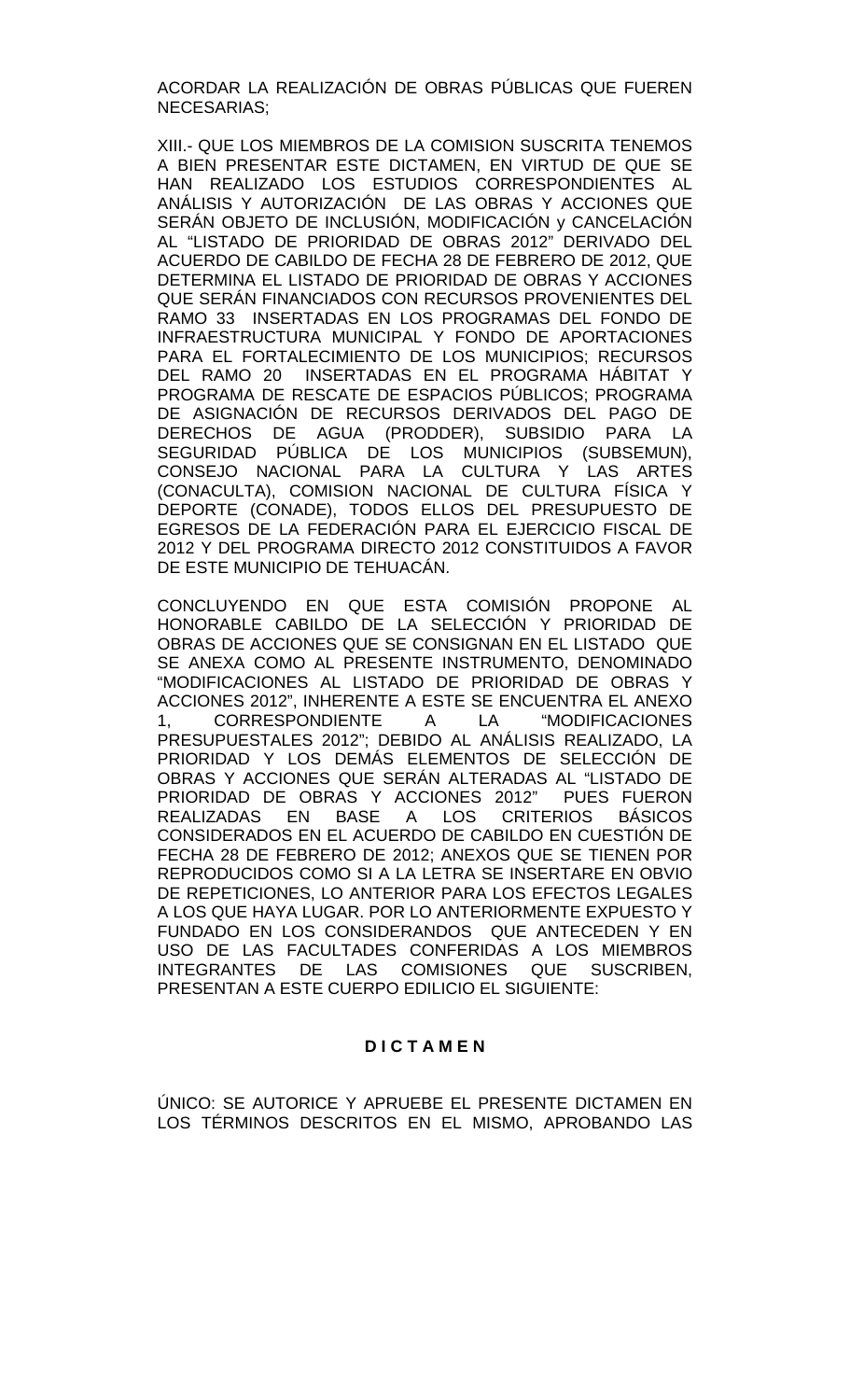REFORMAS Y ADICIONES AL ACUERDO DE CABILDO DE FECHA 28 DE FEBRERO DE 2012 QUE DETERMINA EL LISTADO DE PRIORIDAD DE OBRAS Y ACCIONES QUE SERÁN FINANCIADOS CON RECURSOS PROVENIENTES DEL RAMO 33 INSERTADAS EN LOS PROGRAMAS DEL FONDO DE INFRAESTRUCTURA<br>MUNICIPAL Y FONDO DE APORTACIONES PARA EL MUNICIPAL Y FONDO DE APORTACIONES FORTALECIMIENTO DE LOS MUNICIPIOS; RECURSOS DEL RAMO 20 INSERTADAS EN EL PROGRAMA HÁBITAT Y PROGRAMA DE RESCATE DE ESPACIOS PÚBLICOS; PROGRAMA DE ASIGNACIÓN DE RECURSOS DERIVADOS DEL PAGO DE DERECHOS DE AGUA (PRODDER), SUBSIDIO PARA LA SEGURIDAD PÚBLICA DE LOS MUNICIPIOS (SUBSEMUN), CONSEJO NACIONAL PARA LA CULTURA Y LAS ARTES (CONACULTA), COMISION NACIONAL DE CULTURA FÍSICA Y DEPORTE (CONADE), TODOS ELLOS DEL PRESUPUESTO DE EGRESOS DE LA FEDERACIÓN PARA EL EJERCICIO FISCAL DE 2012 Y DEL PROGRAMA DIRECTO 2012 CONSTITUIDOS A FAVOR DE ESTE MUNICIPIO DE TEHUACÁN, PUEBLA.- A T E N T A M E N T E.- COMISIÓN DE DESARROLLO URBANO Y OBRAS PÚBLICAS.- C. ARQ. CARLOS ARENAS GUTIÉRREZ.- PRESIDENTE.- C. GABRIELA BRINGAS DELGADO.- MIEMBRO INTEGRANTE.- C. GRETA GARCÍA SALAZAR.- MIEMBRO INTEGRANTE.- FIRMAS ILEGIBLES".

SEÑOR PRESIDENTE MUNICIPAL, REGIDORES Y SINDICO MUNICIPAL, EN VOTACIÓN SE LES CONSULTA SI SE APRUEBA LA PROPUESTA PRESENTADA EN CUESTIÓN, LOS QUE ESTÉN POR LA AFIRMATIVA SÍRVANSE MANIFESTARLO LEVANTANDO LA MANO.

HABIÉNDOSE ANALIZADO AMPLIAMENTE EL CONTENIDO DEL DOCUMENTO DE REFERENCIA, POR MAYORÍA CON 10 VOTOS A FAVOR Y DOS ABSTENCIONES POR PARTE DE LA REGIDORA ALMA ROSA GARCÍA VEGA Y DE EL REGIDOR ENRIQUE BUSTOS FLORES, INTEGRANTES DEL HONORABLE CABILDO, SE DETERMINA EL SIGUIENTE:

## **A C U E R D O**

**ÚNICO:** SE AUTORIZA Y APRUEBA EL PRESENTE DICTAMEN EN LOS TÉRMINOS DESCRITOS EN EL MISMO, APROBANDO LAS REFORMAS Y ADICIONES AL ACUERDO DE CABILDO DE FECHA **28 DE FEBRERO DE 2012** QUE DETERMINA EL LISTADO DE PRIORIDAD DE OBRAS Y ACCIONES QUE SERÁN FINANCIADOS CON RECURSOS PROVENIENTES DEL RAMO 33 INSERTADAS EN LOS PROGRAMAS DEL FONDO DE INFRAESTRUCTURA<br>MUNICIPAL Y FONDO DE APORTACIONES PARA EL FONDO DE APORTACIONES PARA EL FORTALECIMIENTO DE LOS MUNICIPIOS; RECURSOS DEL RAMO 20 INSERTADAS EN EL PROGRAMA HÁBITAT Y PROGRAMA DE RESCATE DE ESPACIOS PÚBLICOS; PROGRAMA DE ASIGNACIÓN DE RECURSOS DERIVADOS DEL PAGO DE DERECHOS DE AGUA (PRODDER), SUBSIDIO PARA LA SEGURIDAD PÚBLICA DE LOS MUNICIPIOS (SUBSEMUN), CONSEJO NACIONAL PARA LA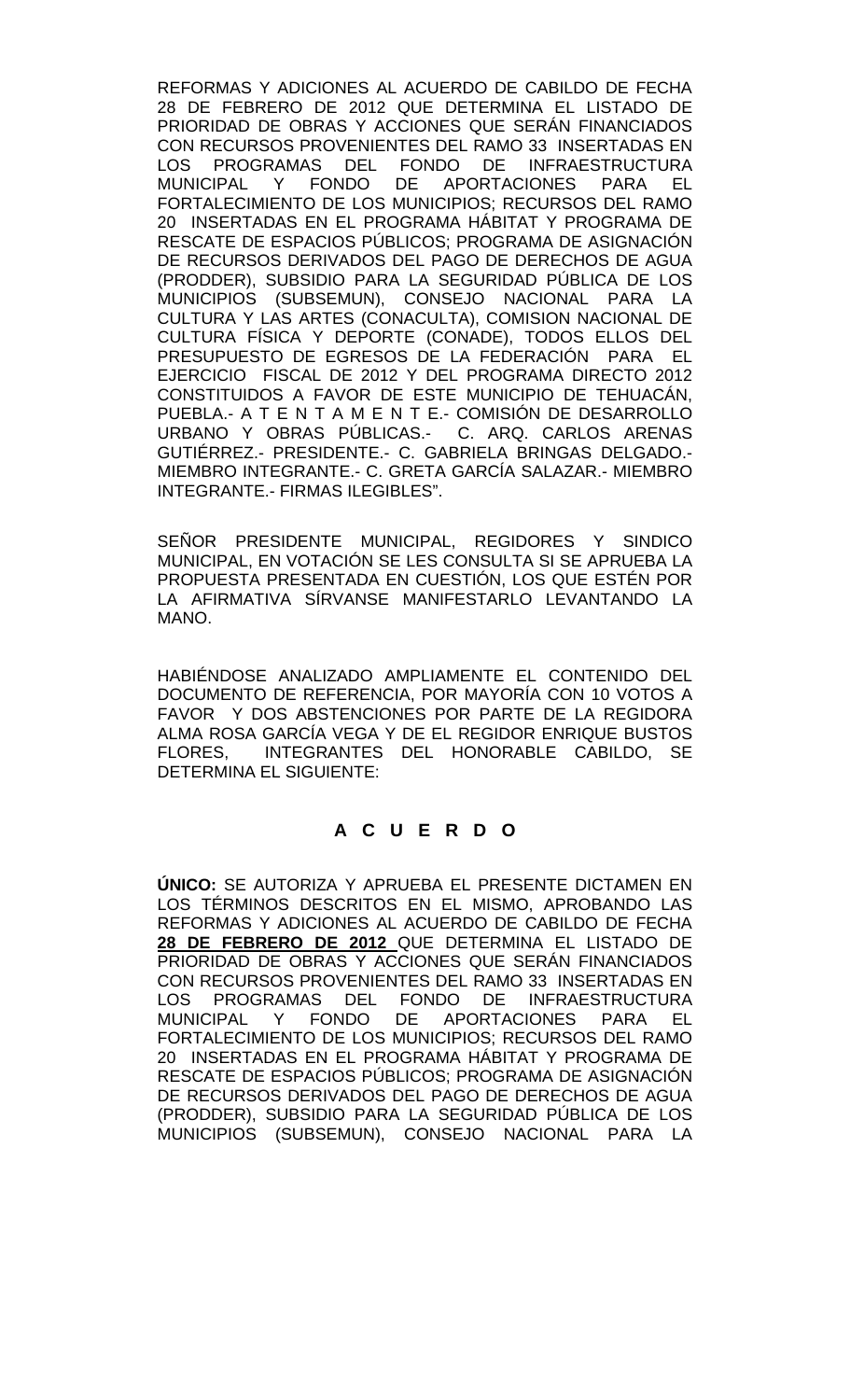CULTURA Y LAS ARTES (CONACULTA), COMISION NACIONAL DE CULTURA FÍSICA Y DEPORTE (CONADE), TODOS ELLOS DEL PRESUPUESTO DE EGRESOS DE LA FEDERACIÓN PARA EL EJERCICIO FISCAL DE 2012 Y DEL PROGRAMA DIRECTO 2012 CONSTITUIDOS A FAVOR DE ESTE MUNICIPIO DE TEHUACÁN, PUEBLA.

LO ANTERIOR CON FUNDAMENTO EN LOS DISPOSITIVOS LEGALES INVOCADOS EN EL DICTAMEN DE REFERENCIA.

**SINDICATURA**.- ANÁLISIS, DISCUSIÓN Y EN SU CASO APROBACIÓN DEL PETITORIO QUE CONTIENE**: LA DONACIÓN AL GOBIERNO DEL ESTADO CON DESTINO A LA SECRETARÍA DE EDUCACIÓN PÚBLICA, LA FRACCIÓN DE TERRENO UBICADO EN SAN CRISTOBAL TEPETEOPAN, CONOCIDO COMO LA PITAYA,**  TOTAL DE 7,788.44 M2., PARA LA<br>ACHILLERATO GENERAL **"VICENTE CONSTRUCCIÓN DEL BACHILLERATO GENERAL LOMBARDO TOLEDANO", CON NÚMERO DE CLAVE 21EBH06351.**

SEÑOR SINDICO TIENE USTED EL USO DE LA PALABRA.

EL C. LIC. ROBERTO IVAN LINARES CHAVEZ, PROCEDE A DAR LECTURA AL PETITORIO DE REFERENCIA, MISMO QUE A LA LETRA DICE:

## **"… HONORABLE CABILDO DEL HONORABLE AYUNTAMIENTO CONSTITUCIONAL DE TEHUACAN PUEBLA.**

El suscrito Licenciado ROBERTO IVAN LINARES CHAVEZ Síndico de Tehuacán, Puebla, de conformidad con lo preceptuado por los artículos 100 fracciones V, VIII, XV y XVI, 85 y 89 de la Ley Orgánica Municipal, someto para la aprobación del Honorable Cabildo la Donación a favor del Gobierno del Estado con destino a la Secretaría de Educación Pública la fracción de un terreno ubicado en San Cristóbal Tepeteopan conocido como "La Pitaya" con una superficie total de 7,788.44 m2, (siete mil setecientos ochenta y ocho metros cuadrados con cuarenta y cuatro centímetros) para la construcción del Bachillerato General "VICENTE LOMBARDO TOLEDANO" con número de clave 21EBH06351 en base a los siguientes:

## **C O N S I DE R A N D O**

I. Que el párrafo primero de la fracción II del artículo 115 de la Constitución Política de los Estados Unidos Mexicanos, determina que los Ayuntamientos tendrán facultades para aprobar, de acuerdo con las leyes en materia municipal que deberán expedir las legislaturas de los Estados, los Bandos de Policía y Gobierno, los reglamentos, circulares; y disposiciones administrativas de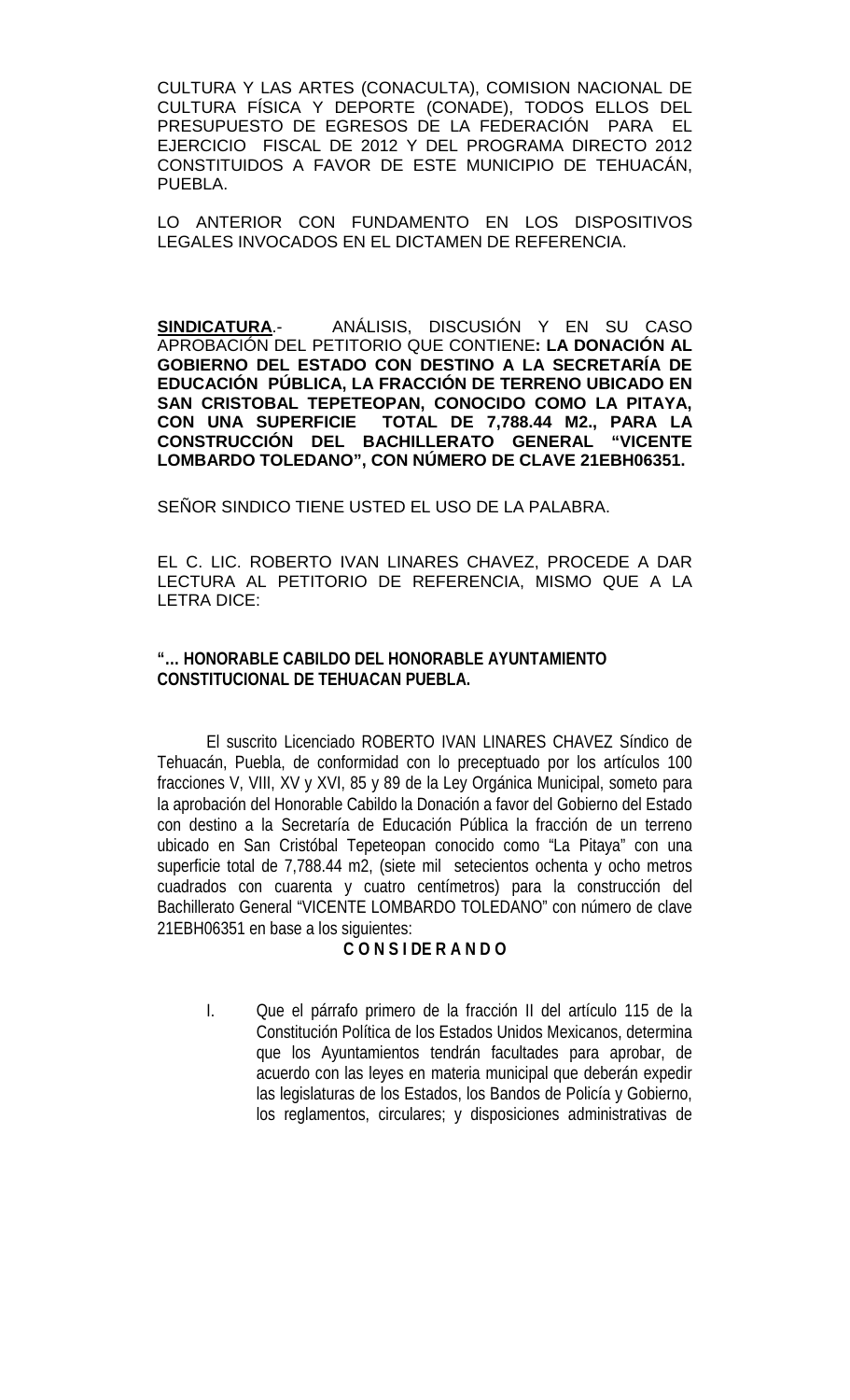observancia general dentro de sus respectivas jurisdicciones, que organicen la administración pública municipal, regulen las materias, procedimientos, funciones y servicios públicos de su competencia y aseguren la participación ciudadana y vecinal; misma disposición que es trasladada a la fracción III del artículo 105 de la Constitución Política del Estado Libre y Soberano de Puebla, el objeto de las Leyes a que se refiere el párrafo anterior será establecer: inciso b) los casos en que se requiera el acuerdo de las dos terceras partes de los miembros de los Ayuntamientos para dictar resoluciones que afecten el patrimonio inmobiliario Municipal o para celebrar actos o convenios que comprometan al Municipio por un plazo mayor al periodo del Ayuntamiento.

- II. El artículo 57 de la Constitución Política del Estado fracción VII. establece que el H. Congreso faculta Autorizar la enajenación de bienes inmuebles propios del Estado o de los Municipios, a solicitud de éstos, así como aprobar los contratos que celebren los Ayuntamientos, cuando tengan duración mayor del período para el cual hubieren sido electos;
- III. Que el artículo 76 primer párrafo de la Ley Orgánica Municipal determina que el Ayuntamiento sesionará válidamente con la asistencia de la mayoría de sus miembros y del Secretario del Ayuntamiento o la persona que legalmente lo sustituya;
- IV Que el artículo 77 de la misma Ley en cita determina que los acuerdos de los Ayuntamientos se tomarán por mayoría de votos del Presidente Municipal, Regidores y Síndico, y en caso de empate, el Presidente Municipal tendrá voto de calidad;
- V Que el artículo 78 fracciones XVIII y XIX de la Ley Orgánica Municipal determina en su parte conducente que son atribuciones de los Ayuntamientos; promover cuanto estime conveniente para el progreso económico, social y cultural del Municipio; Establecer las bases sobre las cuales **se suscriban los convenios o actos, que comprometan al Municipio por un plazo mayor al período del Ayuntamiento**, siempre y cuando los mismos sean acordados por las dos terceras partes de los miembros del Ayuntamiento o del Consejo Municipal, en los casos que establezca el presente Ordenamiento, para obtener la aprobación a que se refiere la Constitución Política del Estado Libre y Soberano de Puebla;
- VI Que el artículo 84 y 89 de la Ley Orgánica Municipal, precisa que Los Ayuntamientos, para aprobar Bandos de Policía y Gobierno, reglamentos y disposiciones administrativas de observancia general, que organicen la Administración Pública Municipal y dentro de sus respectivas jurisdicciones, regulen las materias, procedimientos, funciones y servicios públicos de su competencia, asegurando la participación ciudadana y vecinal; llevarán a cabo el proceso reglamentario, que comprenderá las etapas de propuesta, análisis, discusión, aprobación y publicación; y, que las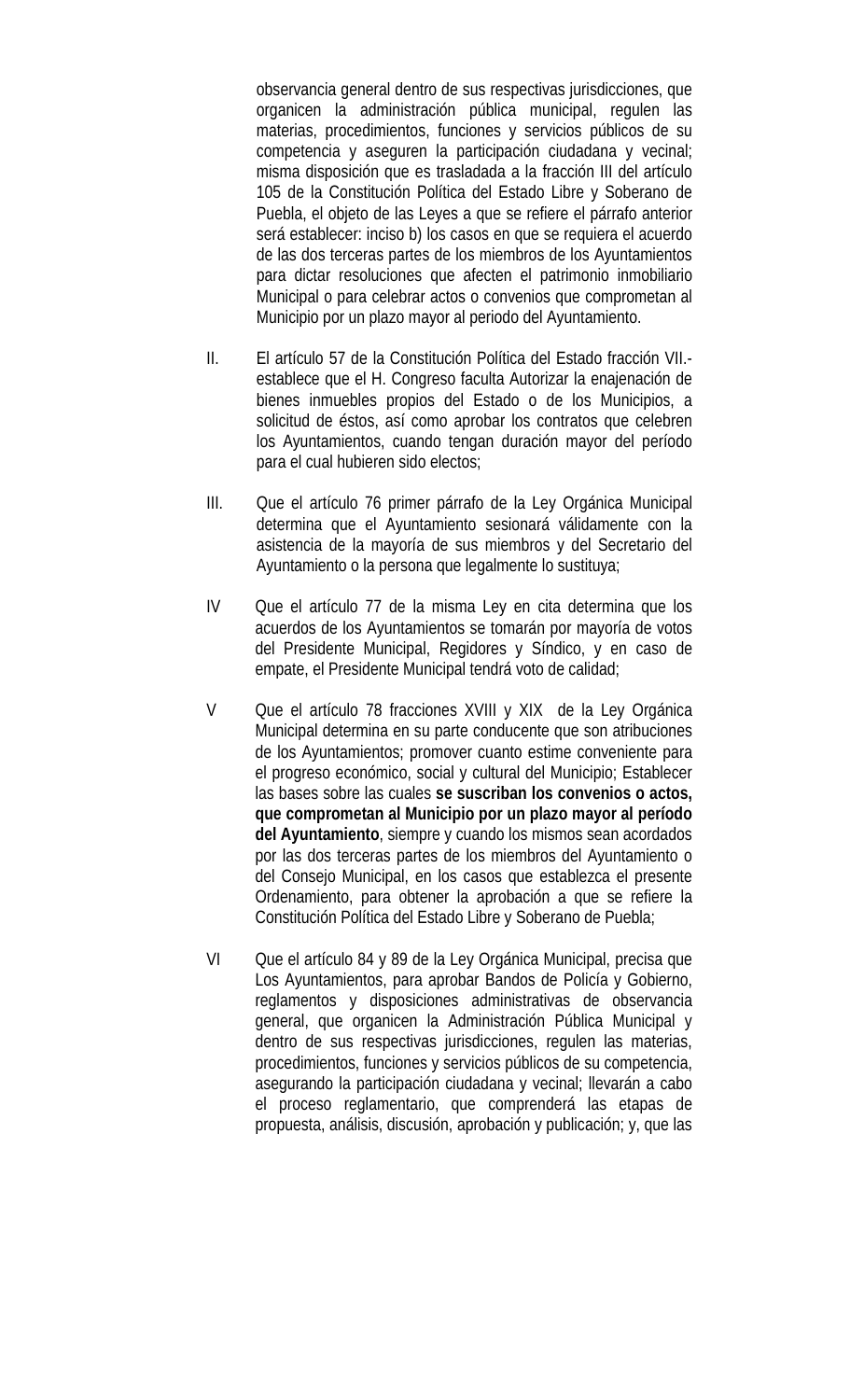mismas disposiciones serán observadas para el caso de que sea necesario hacer una reforma o adición a cualesquiera de los ordenamientos aprobados por el Ayuntamiento respectivo;

- VII Que el artículo 91 en sus fracciones III y XLVI de la misma Ley invocada en el considerando inmediato anterior, preceptúa que el Ciudadano Presidente Municipal Constitucional tiene dentro de sus facultades y obligaciones las de representar al Ayuntamiento y ejecutar sus resoluciones; salvo que se designe una comisión especial, o se trate de procedimientos judiciales, en los que la representación corresponde al Síndico Municipal; suscribir, previo acuerdo del Ayuntamiento, los convenios y actos que sean de interés para el Municipio, sin perjuicio de lo que esta Ley establece.
- VIII Que el artículo 100 fracción V de la Ley Orgánica Municipal determina que son deberes y atribuciones del Síndico; Promover ante las autoridades municipales, cuanto estimaren propio y conducente en beneficio de la colectividad;
- IX Que el artículo 152 fracción II de la Ley Orgánica Municipal, precisa que los inmuebles destinados por el Municipio a un servicio público y los equiparados a estos con forme a la ley, son bienes de dominio público municipal
- X Que el artículo 158 fracción II de la Ley Orgánica Municipal precisa que son bienes del dominio privado municipal; Los inmuebles o muebles que formen parte de su patrimonio no destinados al uso colectivo, o a la prestación de un servicio público;
- XI Que el artículo 159 fracción I y fracción IV de la Ley Orgánica Municipal menciona que los Ayuntamientos podrán por acuerdo de las dos terceras partes de sus miembros, dictar resoluciones que afecten el patrimonio inmobiliario del Municipio, para mejorar la prestación de las funciones y servicios públicos que tiene encomendados el Municipio, para promover el progreso y bienestar de los habitantes mediante el fomento a la educación, empleo y productividad.
- XII Por lo que en este acto y en términos del numeral 159 fracción IV de la Ley Orgánica Municipal; solicito se desincorpore el bien de dominio público Municipal identificado con la escritura numero dieciséis mil quinientos treinta y tres, del volumen número trescientos cuarenta y tres de fecha tres de octubre del año dos mil seis, otorgada ante la fe del Licenciado Raúl Landini Cisneros, Titular de la Notaria Pública Número Uno del Distrito Judicial de Tehuacán, Puebla, en el que consta la Compra venta que celebraron como Vendedores los señores Martín Arturo García López también conocido como Martín García López y María Contreras Cruz y de la otra parte como Comprador, el Municipio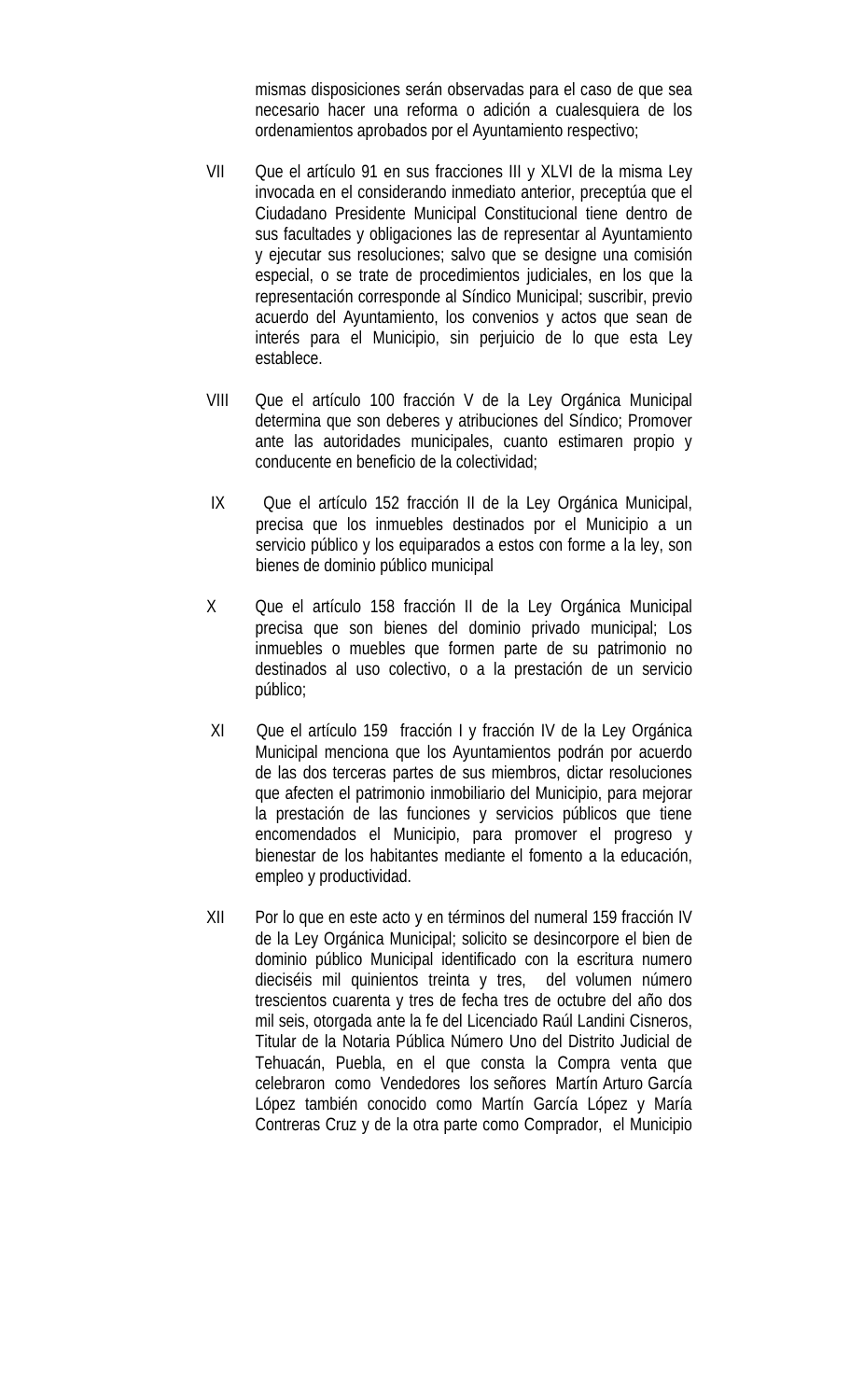de Tehuacán Puebla, respecto del predio denominado "La Pitaya," Titulo inscrito en el Registro Agrario Nacional bajo el número trescientos treinta y seis mil setecientos cuarenta y cinco a fojas doscientos cuarenta y cinco, volumen número quinientos dos, del Libro de Inscripción de Títulos de Colonias y Terrenos Nacionales, de fecha seis de enero de mil novecientos noventa y tres y en la Oficina del Registro Público de la Propiedad de éste Distrito Judicial bajo la partida número ocho mil setecientos once, a fojas doscientos once, del Libro Primero, Tomo Ciento once de fecha tres de marzo de mil novecientos noventa y cuatro, con una superficie de 7,788.44 SIETE MIL SETECIENTOS OCHENTA Y OCHO METROS CUARENTA Y CUATRO CENTIMETROS, como se desprende de la **aclaración de superficie** realizada por el Auxiliar de la Notaria Pública número 1 Lic. Cesar Landini Caballero e inscrita en el Libro Quinto, Año 2013, Tomo 82 de las fojas 25 a 33 del Instituto Registral y Castastral, a efecto de que éste pase a ser bien de dominio privado y entregarlo en donación al Gobierno del Estado y de esta forma cumplir el fin para el cual fue destinado siendo la construcción del Bachillerato General "VICENTE LOMBARDO TOLEDANO" con número de clave 21EBH06351.

- XIII Que el artículo 160 fracciones I, II, V, penúltimo párrafo y último párrafo de la Ley Orgánica Municipal determina que Los bienes del dominio privado del Municipio podrán enajenarse, darse en arrendamiento, gravarse, y en general ser objeto de cualquier acto jurídico en los términos de esta Ley, siempre y cuando; Lo apruebe las dos terceras partes del Ayuntamiento; El Síndico emita su opinión ante el Cabildo; que no se contravenga la legislación aplicable en materia de desarrollo urbano; La resolución deberá enviarse al Ejecutivo del Estado y al Congreso del Estado, para los efectos legales a que haya lugar; y, En los casos a que se refiere esta disposición, el contrato o convenio respectivo quedará bajo la custodia del Secretario del Ayuntamiento.
- XIV Que el suscrito Sindico Municipal del Honorable Ayuntamiento de Tehuacán Puebla, en términos del numeral 100 fracción V y 160 fracción III de la Ley Orgánica Municipal, emite su opinión en el sentido de que no existe inconveniente en que se lleve a cabo la presente donación al Gobierno del Estado con destino a la Secretaria de Educación Pública para la construcción del Bachillerato "Vicente Lombardo Toledano".
- XV Que el artículo 161 de la misma Ley invocada, determina que, La transmisión gratuita de la propiedad, del usufructo o de la posesión de los bienes propiedad de los Municipios se podrá otorgar siempre que medie acuerdo del Ayuntamiento, el que bajo su responsabilidad, cuidará que la finalidad sea de notorio beneficio social; y que si no se cumple con la finalidad en el plazo que señale, la autoridad competente, o se destina el bien a un fin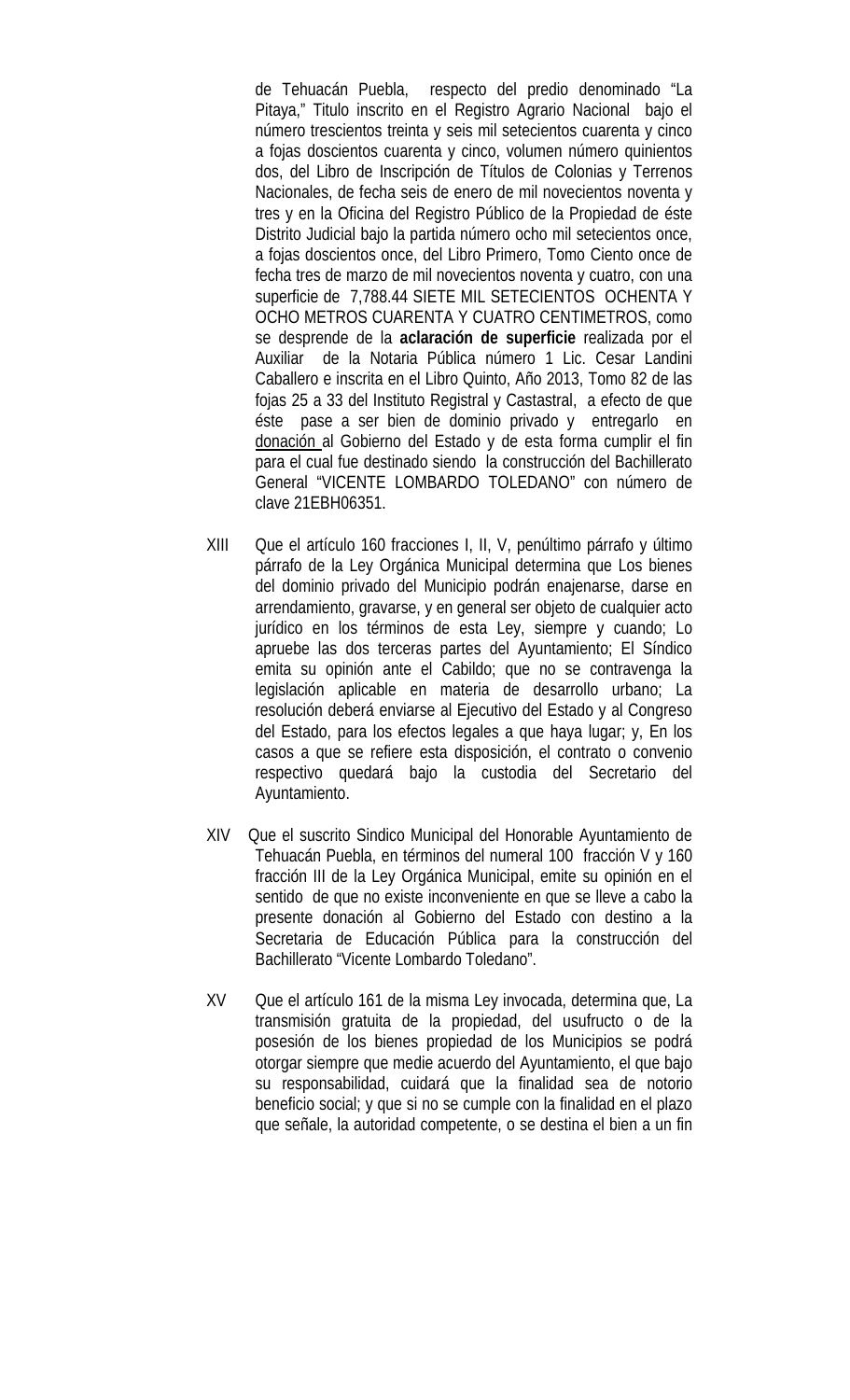distinto al señalado en la autorización, se entenderá revocado el acto gratuito de que se trate y operará sin necesidad de declaración judicial la reversión de los derechos en favor del Municipio; y, Asimismo, si se trata de alguna institución de beneficencia o asociación similar, en caso de disolución o liquidación de la misma, los bienes revertirán al dominio del Municipio.

- XVI.- Que una de las necesidades primordiales es cumplir con los objetivos de Gobierno que este Ayuntamiento ha propuesto para el beneficio de la población estudiantil, impulsando la creación de nuevos espacios educativos, debido a que existe sobrepoblación en todos los planteles del nivel Bachillerato o Preparatoria, por lo que es urgente y necesario destinar áreas de equipamiento para ejecutar los proyectos de creación de nuevos espacios educativos para el beneficio de la población de esta ciudad.
- XVII Que la fracción ubicada en San Cristóbal Tepeteopan en el predio denominado "La Pitaya" a donar al Gobierno del Estado con destino a la Secretaria de Educación Pública consta con una superficie total **de 7,788.44 ( siete mil setecientos ochenta y ocho metros cuarenta y cuatro centímetros)** misma que se acredita con la Escritura de compraventa con número de instrumento:16,533 del volumen 343 de fecha tres de octubre del año dos mil seis, otorgada ante la fe del Licenciado Raúl Landini Cisneros, Titular de la Notaria Pública Número Uno del Distrito Judicial de Tehuacán, Puebla, en el que consta la Compra venta que celebraron como Vendedores los señores Martín Arturo García López también conocido como Martín García López y María Contreras Cruz y de la otra parte, como Comprador el Municipio de Tehuacán, Puebla, Titulo inscrito en el Registro Agrario Nacional bajo el número trescientos treinta y seis mil setecientos cuarenta y cinco, a fojas doscientos cuarenta y cinco, volumen número quinientos dos, del Libro de Inscripción de Títulos de Colonias y Terrenos Nacionales, de fecha seis de enero de mil novecientos noventa y tres, y en la Oficina del Registro Público de la Propiedad de éste Distrito Judicial bajo la partida número ocho mil setecientos once, a fojas doscientos once, del Libro Primero, Tomo Ciento once de fecha tres de marzo de mil novecientos noventa y cuatro, con una superficie de 7,788.44 SIETE MIL SETECIENTOS OCHENTA Y OCHO METROS CUARENTA Y CUATRO CENTIMETROS, como se desprende de la **aclaración de superficie** realizada por el Auxiliar de la Notaria Pública número 1 Lic. Cesar Landini Caballero e inscrita en el Libro Quinto, Año 2013, Tomo 82 de las fojas 25 a 33 del Instituto Registral y Castastral, el cual consta de las siguientes medidas y colindancias:

 *AREA TOTAL. 7,788.44M2.*

 *AL NORTE: 74.10 MTS, COLINDA CON PROPIEDAD PRIVADA*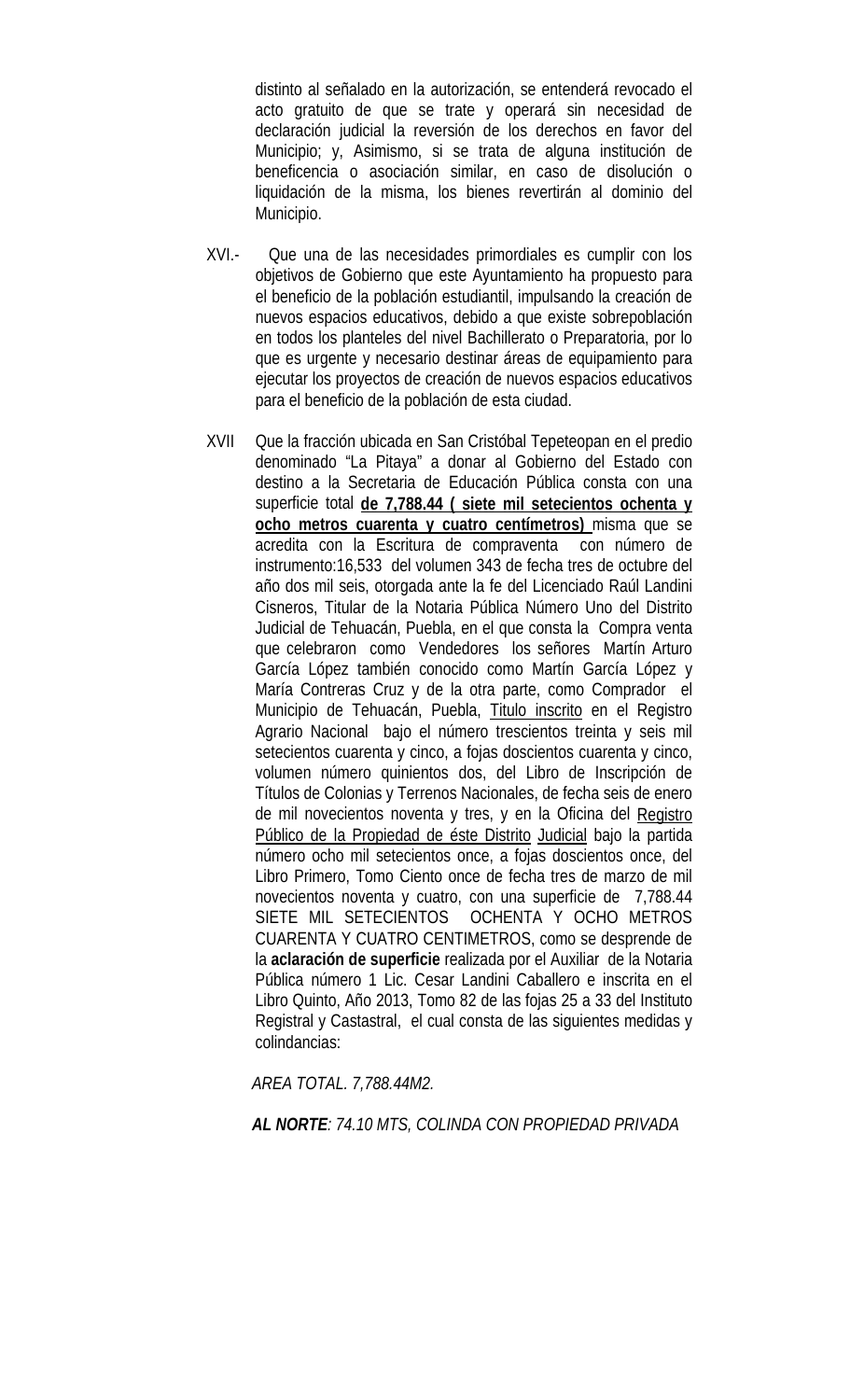*AL SUR: EN TRES LINEAS DE PONIENTE A ORIENTE, LA PRIMERA EN 20.00MTS, LA SEGUNDA QUIEBRA DE NORTE A SUR EN 19.57 MTS, LAS CUALES COLINDAN CON PROPIEDA PRIVADA Y LA TERCERA QUIEBRA DE PONIENTE A ORIENTE EN 54.21 MTS. COLINDA CON CALLE FRANCISCO VILLA AL ORIENTE: 118.42 MTS, CON PROPIEDAD PRIVADA. AL PONIENTE: 85.96 MTS CON PROPIEDAD PRIVADA*

 *Como se desprende del Alineamiento y Levantamiento Topográfico realizado por la Dirección de Desarrollo Urbano el cual se anexa al presente.*

Razón por la cual y en base a lo anteriormente referido someto a

consideración de este Honorable Cuerpo Colegiado el siguiente:

## **P E T I T O R I O**

**PRIMERO.-** Se autorice la desincorporación del bien de dominio público Municipal identificado con la escritura número dieciséis mil quinientos treinta y tres, del volumen número trescientos cuarenta y tres de fecha tres de octubre del año dos mil seis, otorgada ante la fe del Licenciado Raúl Landini Cisneros, Titular de la Notaria Pública Número Uno del Distrito Judicial de Tehuacán, Puebla, en el que consta la Compra venta que celebraron como Vendedores los señores Martín Arturo García López también conocido como Martín García López y María Contreras Cruz y de la otra parte, como Comprador el Municipio de Tehuacán, Puebla, respecto del predio denominado "La Pitaya, " Titulo inscrito en el Registro Agrario Nacional bajo el número trescientos treinta y seis mil setecientos cuarenta y cinco a fojas doscientos cuarenta y cinco, volumen número quinientos dos, del Libro de Inscripción de Títulos de Colonias y Terrenos Nacionales, de fecha seis de enero de mil novecientos noventa y tres y en la Oficina del Registro Público de la Propiedad de éste Distrito Judicial bajo la partida número ocho mil setecientos once, a fojas doscientos once, del Libro Primero, Tomo Ciento once de fecha tres de marzo de mil novecientos noventa y cuatro, con una superficie de 7,788.44 SIETE MIL SETECIENTOS OCHENTA Y OCHO METROS CUARENTA Y CUATRO CENTIMETROS, como se desprende de la **aclaración de superficie** realizada por el Auxiliar de la Notaria Pública número 1 Lic. Cesar Landini Caballero e inscrita en el Libro Quinto, Año 2013, Tomo 82 de las fojas 25 a 33 del Instituto Registral y Castastral. Lo anterior en términos del numeral 159 fracciones I y fracción IV la Ley Orgánica Municipal, y pase hacer un bien de dominio privado, para que pueda ser donado a favor del Gobierno del Estado de Puebla, **a efecto de que sea construido el Bachillerato General "Vicente Lombardo Toledano" con clave 21EBH06351.**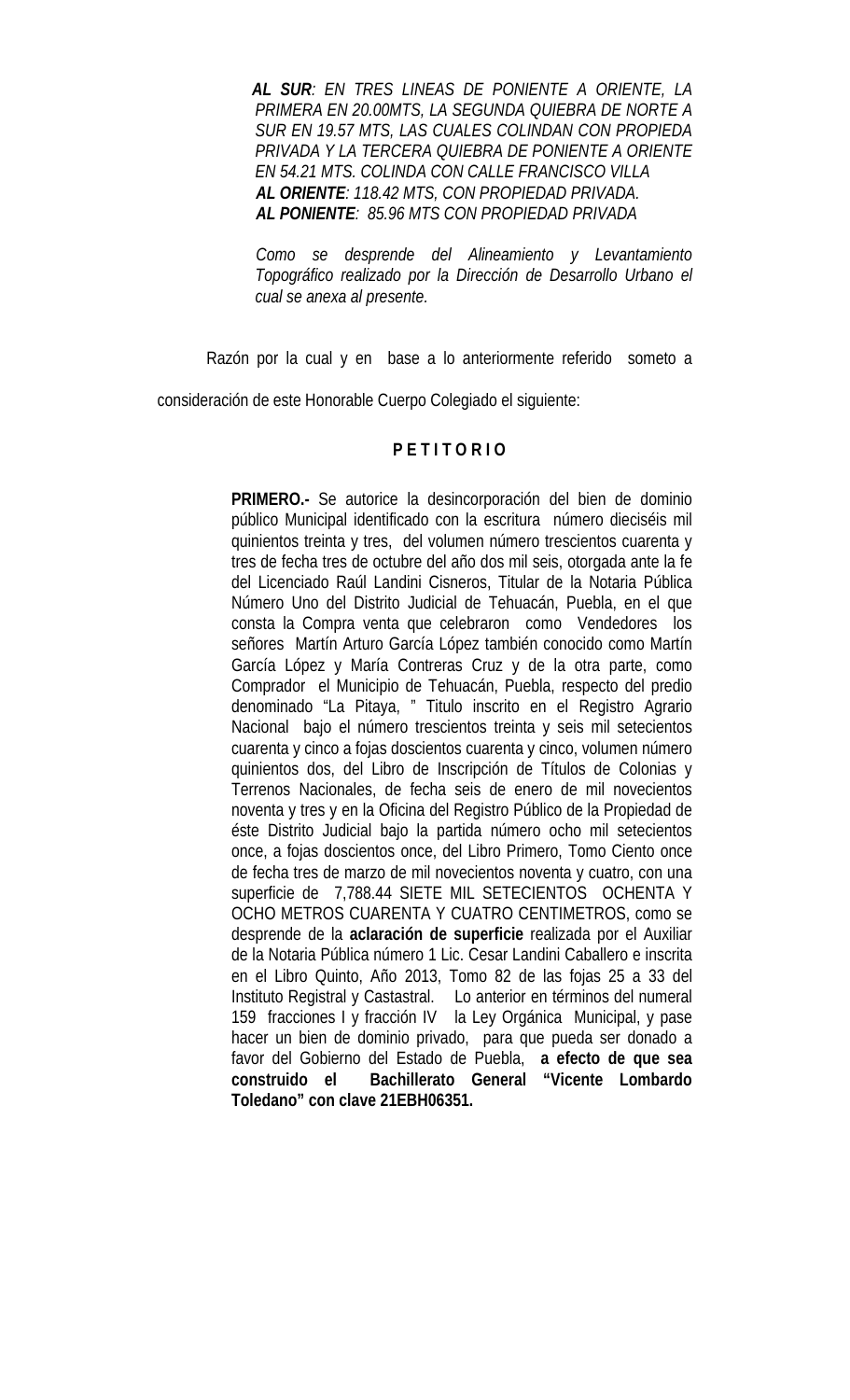**SEGUNDO.**- Se apruebe la Donación a favor del Gobierno del Estado con destino a la Secretaría de Educación Pública la fracción de terreno ubicado en San Cristóbal Tepeteopan conocido como "La Pitaya" con una superficie total de 7,788.44 m2, (siete mil setecientos ochenta y ocho metros cuadrados con cuarenta y cuatro centímetros) para la construcción del Bachillerato General "VICENTE LOMBARDO TOLEDANO" con número de clave 21EBH06351

 **TERCERO**.-Se instruya al Secretario General del Ayuntamiento, para que en el ámbito de sus facultades, envíe al Ejecutivo del Estado, los acuerdos que se tomen del presente petitorio, para que en lo conducente se publique en el periódico oficial del Estado.- ATENTAMENTE.- **Tehuacán, Puebla, a 01 de agosto de 2013.- LIC. ROBERTO IVAN LINARES CHAVEZ.-** SINDICO DEL HONORABLE AYUNTAMIENTO DE TEHUACAN PUEBLA.- FIRMA ILEGIBLE".

SEÑOR PRESIDENTE MUNICIPAL, REGIDORES Y SINDICO MUNICIPAL, EN VOTACIÓN SE LES CONSULTA SI SE APRUEBA LA PROPUESTA PRESENTADA EN CUESTIÓN, LOS QUE ESTÉN POR LA AFIRMATIVA SÍRVANSE MANIFESTARLO LEVANTANDO LA MANO.

HABIÉNDOSE ANALIZADO AMPLIAMENTE EL CONTENIDO DEL DOCUMENTO DE REFERENCIA, POR MAYORÍA CON 12 VOTOS A FAVOR, POR PARTE DE LOS INTEGRANTES DEL HONORABLE CABILDO, SE DETERMINA EL SIGUIENTE:

# **A C U E R D O**

**PRIMERO.-** SE AUTORIZA LA DESINCORPORACIÓN DEL BIEN DE DOMINIO PÚBLICO MUNICIPAL IDENTIFICADO ESCRITURA NÚMERO DIECISÉIS MIL QUINIENTOS TREINTA Y TRES, DEL VOLUMEN NÚMERO TRESCIENTOS CUARENTA Y TRES DE FECHA TRES DE OCTUBRE DEL AÑO DOS MIL SEIS, OTORGADA ANTE LA FE DEL LICENCIADO RAÚL LANDINI CISNEROS, TITULAR DE LA NOTARIA PÚBLICA NÚMERO UNO DEL DISTRITO JUDICIAL DE TEHUACÁN, PUEBLA, EN EL QUE CONSTA LA COMPRA VENTA QUE CELEBRARON COMO VENDEDORES<br>LOS SEÑORES MARTÍN ARTURO GARCÍA LÓPEZ TAMBIÉN MARTÍN ARTURO GARCÍA LÓPEZ TAMBIÉN CONOCIDO COMO MARTÍN GARCÍA LÓPEZ Y MARÍA CONTRERAS CRUZ Y DE LA OTRA PARTE, COMO COMPRADOR EL MUNICIPIO DE TEHUACÁN, PUEBLA, RESPECTO DEL PREDIO DENOMINADO "LA PITAYA", TITULO INSCRITO EN EL REGISTRO AGRARIO NACIONAL BAJO EL NÚMERO TRESCIENTOS TREINTA Y SEIS MIL SETECIENTOS CUARENTA Y CINCO A FOJAS DOSCIENTOS CUARENTA Y CINCO, VOLUMEN NÚMERO QUINIENTOS DOS, DEL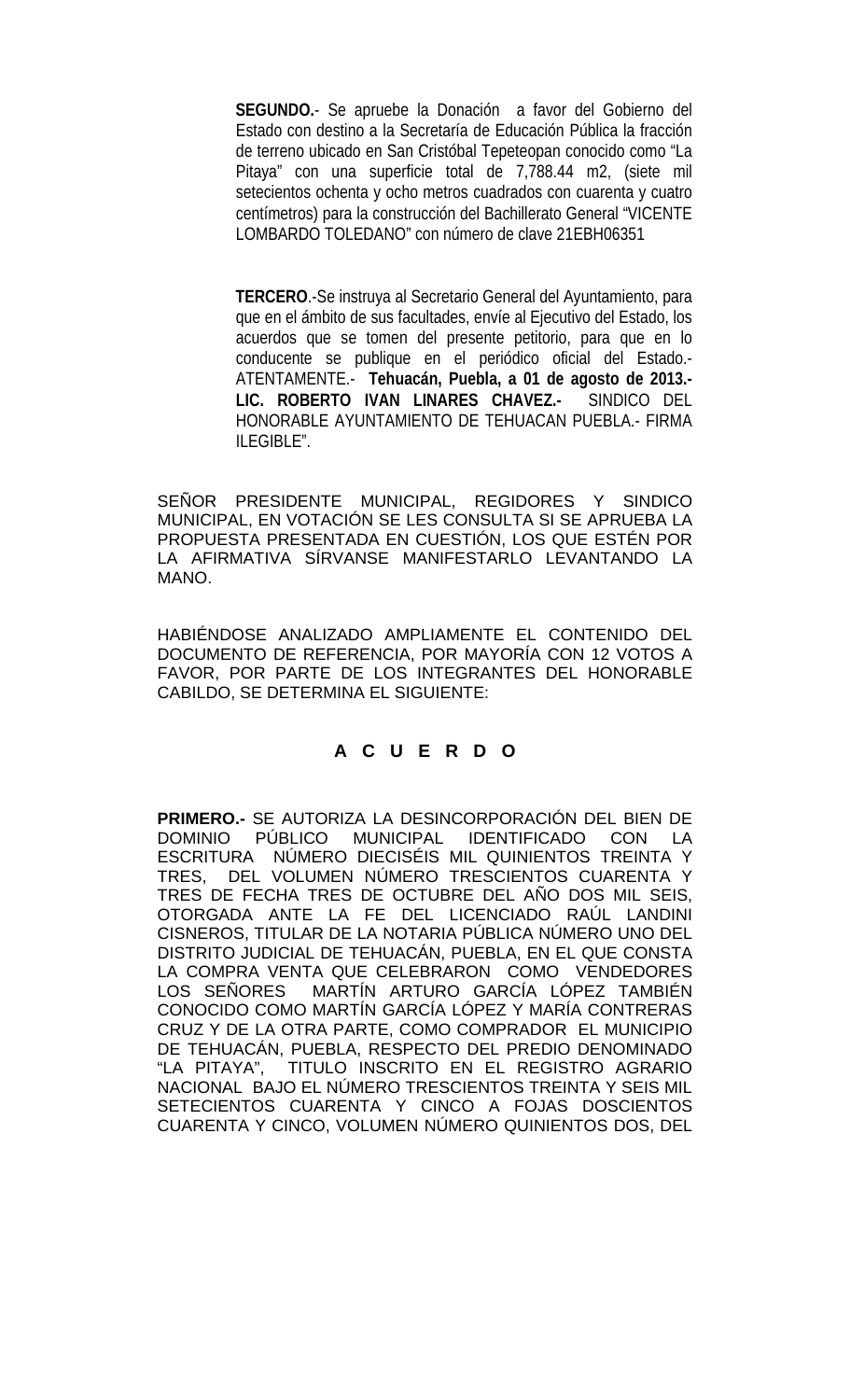LIBRO DE INSCRIPCIÓN DE TÍTULOS DE COLONIAS Y TERRENOS NACIONALES, DE FECHA SEIS DE ENERO DE MIL NOVECIENTOS NOVENTA Y TRES Y EN LA OFICINA DEL REGISTRO PÚBLICO DE LA PROPIEDAD DE ÉSTE DISTRITO JUDICIAL BAJO LA PARTIDA NÚMERO OCHO MIL SETECIENTOS ONCE, A FOJAS DOSCIENTOS ONCE, DEL LIBRO PRIMERO, TOMO CIENTO ONCE DE FECHA TRES DE MARZO DE MIL NOVECIENTOS NOVENTA Y CUATRO, CON UNA SUPERFICIE DE 7,788.44 SIETE MIL SETECIENTOS OCHENTA Y OCHO METROS CUARENTA Y CUATRO CENTIMETROS, COMO SE DESPRENDE DE LA **ACLARACIÓN DE SUPERFICIE** REALIZADA POR EL AUXILIAR DE LA NOTARIA PÚBLICA NÚMERO 1 LIC. CESAR LANDINI CABALLERO E INSCRITA EN EL LIBRO QUINTO, AÑO 2013, TOMO 82 DE LAS FOJAS 25 A 33 DEL INSTITUTO REGISTRAL Y CASTASTRAL. LO ANTERIOR EN TÉRMINOS DEL NUMERAL 159 FRACCIONES I Y FRACCIÓN IV LA LEY ORGÁNICA MUNICIPAL, Y PASE HACER UN BIEN DE DOMINIO PRIVADO, PARA QUE PUEDA SER DONADO A FAVOR DEL GOBIERNO DEL ESTADO DE PUEBLA, **A EFECTO DE QUE SEA CONSTRUIDO EL BACHILLERATO GENERAL "VICENTE LOMBARDO TOLEDANO" CON CLAVE 21EBH06351.** 

 **SEGUNDO.**- **SE APRUEBA LA DONACIÓN A FAVOR DEL GOBIERNO DEL ESTADO CON DESTINO A LA SECRETARÍA DE EDUCACIÓN PÚBLICA LA FRACCIÓN DE TERRENO UBICADO EN SAN CRISTÓBAL TEPETEOPAN CONOCIDO COMO "LA PITAYA" CON UNA SUPERFICIE TOTAL DE 7,788.44 M2, (SIETE MIL SETECIENTOS OCHENTA Y OCHO METROS CUADRADOS CON CUARENTA Y CUATRO CENTÍMETROS) PARA LA CONSTRUCCIÓN DEL BACHILLERATO GENERAL "VICENTE LOMBARDO TOLEDANO" CON NÚMERO DE CLAVE 21EBH06351**

 **TERCERO**.- SE INSTRUYE AL SECRETARIO GENERAL DEL AYUNTAMIENTO, PARA QUE EN EL ÁMBITO DE SUS FACULTADES, ENVÍE AL EJECUTIVO DEL ESTADO, LOS ACUERDOS QUE SE TOMEN DEL PRESENTE PETITORIO, PARA QUE EN LO CONDUCENTE SE PUBLIQUE EN EL PERIÓDICO OFICIAL DEL ESTADO.

LO ANTERIOR CON FUNDAMENTO EN LOS DISPOSITIVOS LEGALES INVOCADOS EN EL PETITORIO DE REFERENCIA.

**SINDICATURA**.- ANÁLISIS, DISCUSIÓN Y EN SU CASO APROBACIÓN DEL PETITORIO QUE CONTIENE: LA **REVOCACIÓN DEL ACUERDO DE CABILDO DE FECHA 09 DE MAYO DEL AÑO DOS MIL ONCE,** MISMO QUE CONTIENE LA **DONACIÓN DE UNA FRACCIÓN DE TERRENO UBICADA EN EL CIRCUITO INTERIOR NORTE SOCORRO ROMERO SÁNCHEZ, EN SAN NICOLÁS TETITZINTLA, A FAVOR DEL GOBIERNO DEL ESTADO CON DESTINO A LA SECRETARÍA DE EDUCACIÓN PÚBLICA PARA EL CENTRO DE INTEGRACIÓN SOCIAL PORFIRIO CORDERO PÉREZ.**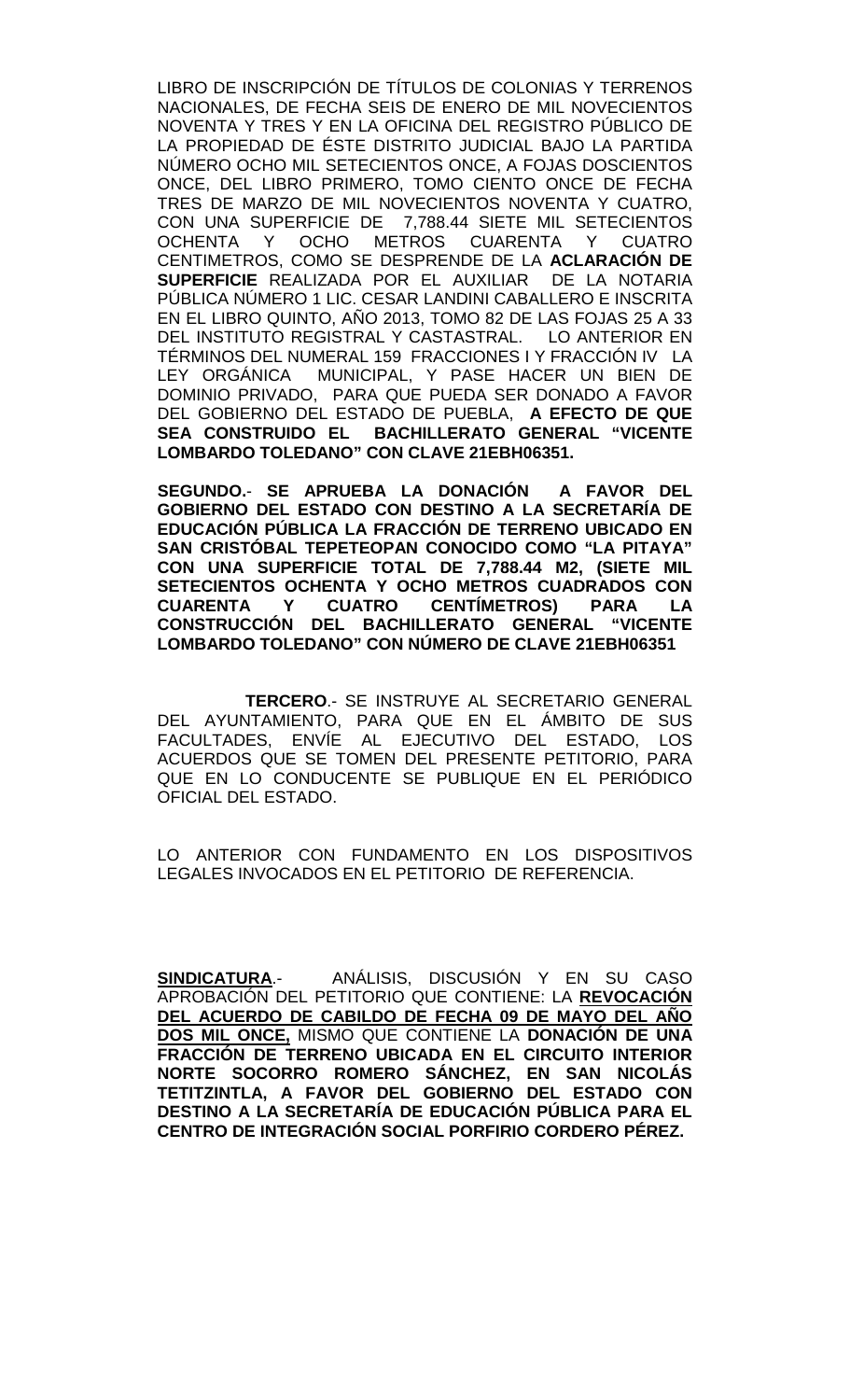SEÑOR SINDICO TIENE USTED EL USO DE LA PALABRA.

EL C. LIC. ROBERTO IVAN LINARES CHAVEZ, PROCEDE A DAR LECTURA AL PETITORIO DE REFERENCIA, MISMO QUE A LA LETRA DICE:

#### **"…HONORABLE CABILDO DEL HONORABLE AYUNTAMIENTO CONSTITUCIONAL DE TEHUACAN PUEBLA.**

El suscrito Licenciado ROBERTO IVAN LINARES CHAVEZ, Síndico Municipal del H. Ayuntamiento del Municipio de Tehuacán, Puebla, de conformidad con lo preceptuado por los artículos 100 fracciones V, VIII, XV y XVI, 85 y 89 de la Ley Orgánica Municipal, someto a aprobación del Honorable Cabildo **la Revocación del Acuerdo de Cabildo de fecha Nueve de Mayo del año dos mil once, mismo que contiene la donación de una fracción de terreno ubicada en el Circuito interior Norte Socorro Romero Sánchez en San Nicolás Tetitzintla, a favor del Gobierno del Estado con destino a la Secretaría de Educación Pública para el Centro de Integración Social Porfirio Cordero Pérez,** en base a los siguientes:

# **A N T E C E D E N T E S**

 Mediante sesión ordinaria de Cabildo efectuada el día nueve de mayo del año dos mil once, se aprobó la donación **de una fracción de terreno ubicada en el Circuito interior Norte Socorro Romero Sánchez en San Nicolás Tetitzintla, a favor del Gobierno del Estado con destino a la Secretaria de Educación Pública para el Centro de Integración Social Porfirio Cordero Pérez**, Se anexa al presente copia certificada.

# **C O N S I DE R A N D O**

I. Que el párrafo primero de la fracción II del artículo 115 de la Constitución Política de los Estados Unidos Mexicanos, determina que los Ayuntamientos tendrán facultades para aprobar, de acuerdo con las leyes en materia municipal que deberán expedir las legislaturas de los Estados, los Bandos de Policía y Gobierno, los reglamentos, circulares; y disposiciones administrativas de observancia general dentro de sus respectivas jurisdicciones, que organicen la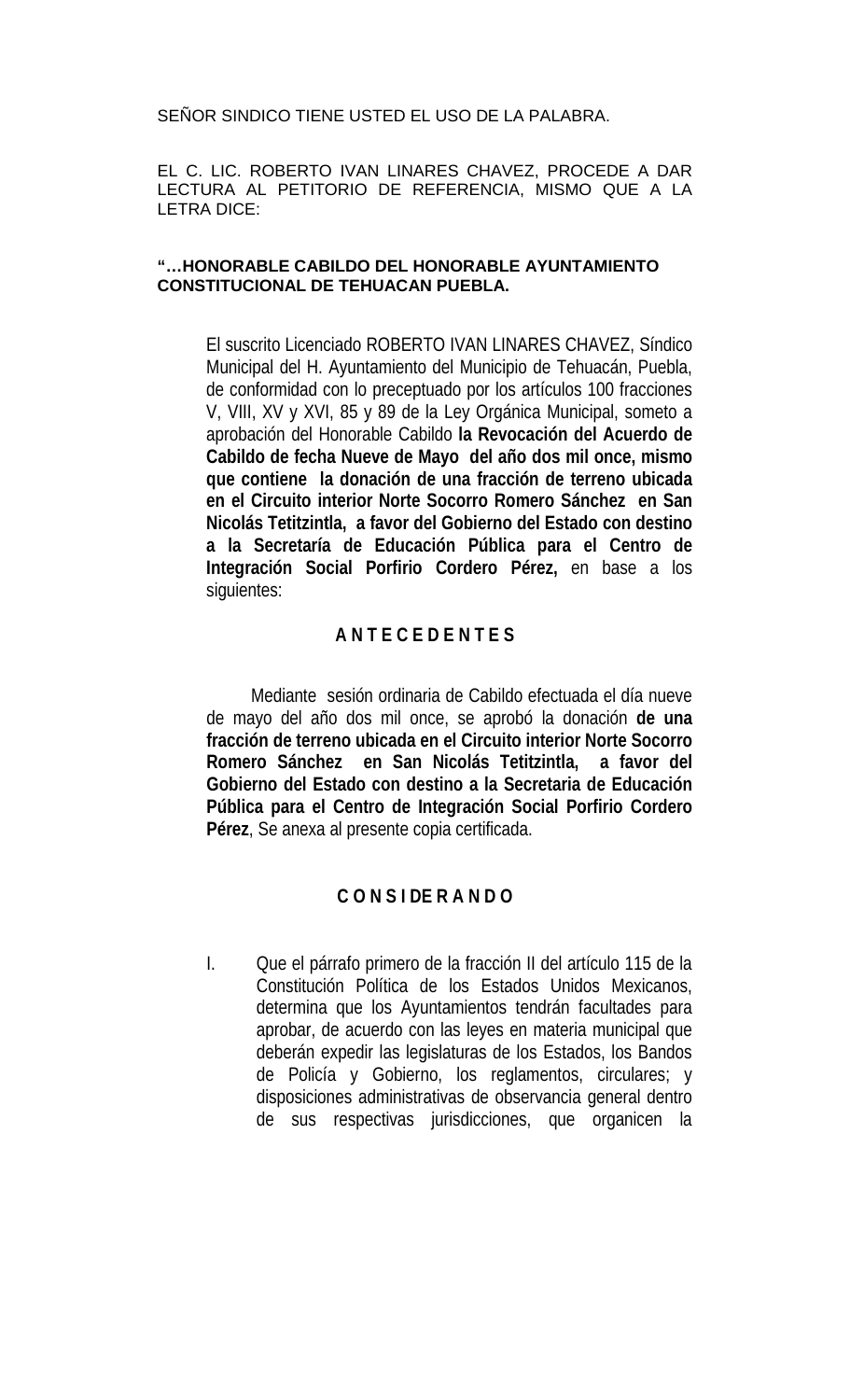administración pública municipal, regulen las materias, procedimientos, funciones y servicios públicos de su competencia y aseguren la participación ciudadana y vecinal; misma disposición que es trasladada a la fracción III del artículo 105 de la Constitución Política del Estado Libre y Soberano de Puebla;

- II. El artículo 57 de la Constitución Política del Estado fracción VII.- establece que el H. Congreso faculta Autorizar la enajenación de bienes inmuebles propios del Estado o de los Municipios, a solicitud de éstos, así como aprobar los contratos que celebren los Ayuntamientos, cuando tengan duración mayor del período para el cual hubieren sido electos;
- III. Que el artículo 76 primer párrafo de la Ley Orgánica Municipal determina que el Ayuntamiento sesionará válidamente con la asistencia de la mayoría de sus miembros y del Secretario del Ayuntamiento o la persona que legalmente lo sustituya.
- IV Que el artículo 77 de la misma Ley en cita determina que los acuerdos de los Ayuntamientos se tomarán por mayoría de votos del Presidente Municipal, Regidores y Síndico, y en caso de empate, el Presidente Municipal tendrá voto de calidad;
- V Que el artículo 78 fracciones XVIII y XIX de la Ley Orgánica Municipal determina en su parte conducente que son atribuciones de los Ayuntamientos; promover cuanto estime conveniente para el progreso económico, social y cultural del Municipio; Establecer las bases sobre las cuales **se suscriban los convenios o actos, que comprometan al Municipio por un plazo mayor al período del Ayuntamiento**, siempre y cuando los mismos sean acordados por las dos terceras partes de los miembros del Ayuntamiento o del Consejo Municipal, en los casos que establezca el presente Ordenamiento, para obtener la aprobación a que se refiere la Constitución Política del Estado Libre y Soberano de Puebla;
- VI Que el artículo 84 y 89 de la Ley Orgánica Municipal, precisa que Los Ayuntamientos, para aprobar Bandos de Policía y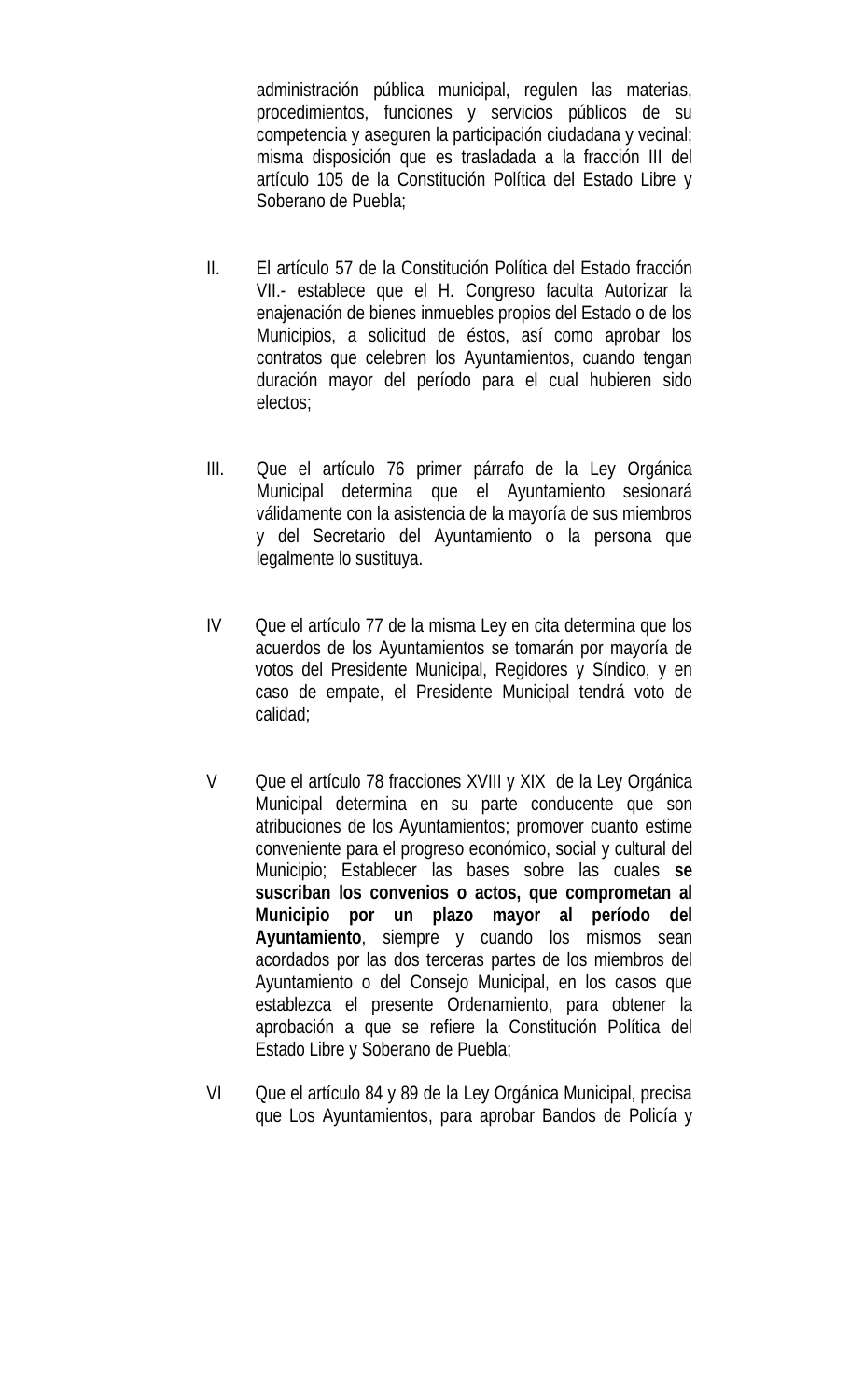Gobierno, reglamentos y disposiciones administrativas de observancia general, que organicen la Administración Pública Municipal y dentro de sus respectivas jurisdicciones, regulen las materias, procedimientos, funciones y servicios públicos de su competencia, asegurando la participación ciudadana y vecinal; llevarán a cabo el proceso reglamentario, que comprenderá las etapas de propuesta, análisis, discusión, aprobación y publicación; y, que las mismas disposiciones serán observadas para el caso de que sea necesario hacer una reforma o adición a cualesquiera de los ordenamientos aprobados por el Ayuntamiento respectivo;

- VII Que el artículo 91 en sus fracciones III y XLVI de la misma Ley invocada en el considerando inmediato anterior, preceptúa que el Ciudadano Presidente Municipal Constitucional tiene dentro de sus facultades y obligaciones las de representar al Ayuntamiento y ejecutar sus resoluciones; salvo que se designe una comisión especial, o se trate de procedimientos judiciales, en los que la representación corresponde al Síndico Municipal; suscribir, previo acuerdo del Ayuntamiento, los convenios y actos que sean de interés para el Municipio, sin perjuicio de lo que esta Ley
- VIII Que el artículo 100 fracción V de la Ley Orgánica Municipal determina que son deberes y atribuciones del Síndico; Promover ante las autoridades municipales, cuanto estimaren propio y conducente en beneficio de la colectividad.
- IX Que toda vez que se observó, que las medidas y colindancias de la fracción de terreno aludida anteriormente y que se encuentran descritas en la escritura número trece mil seiscientos diecinueve, del volumen numero trescientos nueve de fecha treinta y uno de julio de mil novecientos noventa y cinco otorgada ante la fe del Licenciado Raul Landini Cisneros, Titular de la Notaria Pública Número Uno del Distrito Judicial de Tehuacán, Puebla, y que ampara la propiedad de la misma, no coinciden con las medidas y colindancias físicas de dicho inmueble, es que se procedió a realizar la escrituración de Rectificación de medidas y colindancias del referido inmueble, razón por lo cual resulta **necesario revocar el acuerdo de cabildo de fecha 09 de mayo del año 2011,** donde se aprobó por unanimidad de votos la donación de una fracción de terreno **ubicada en el**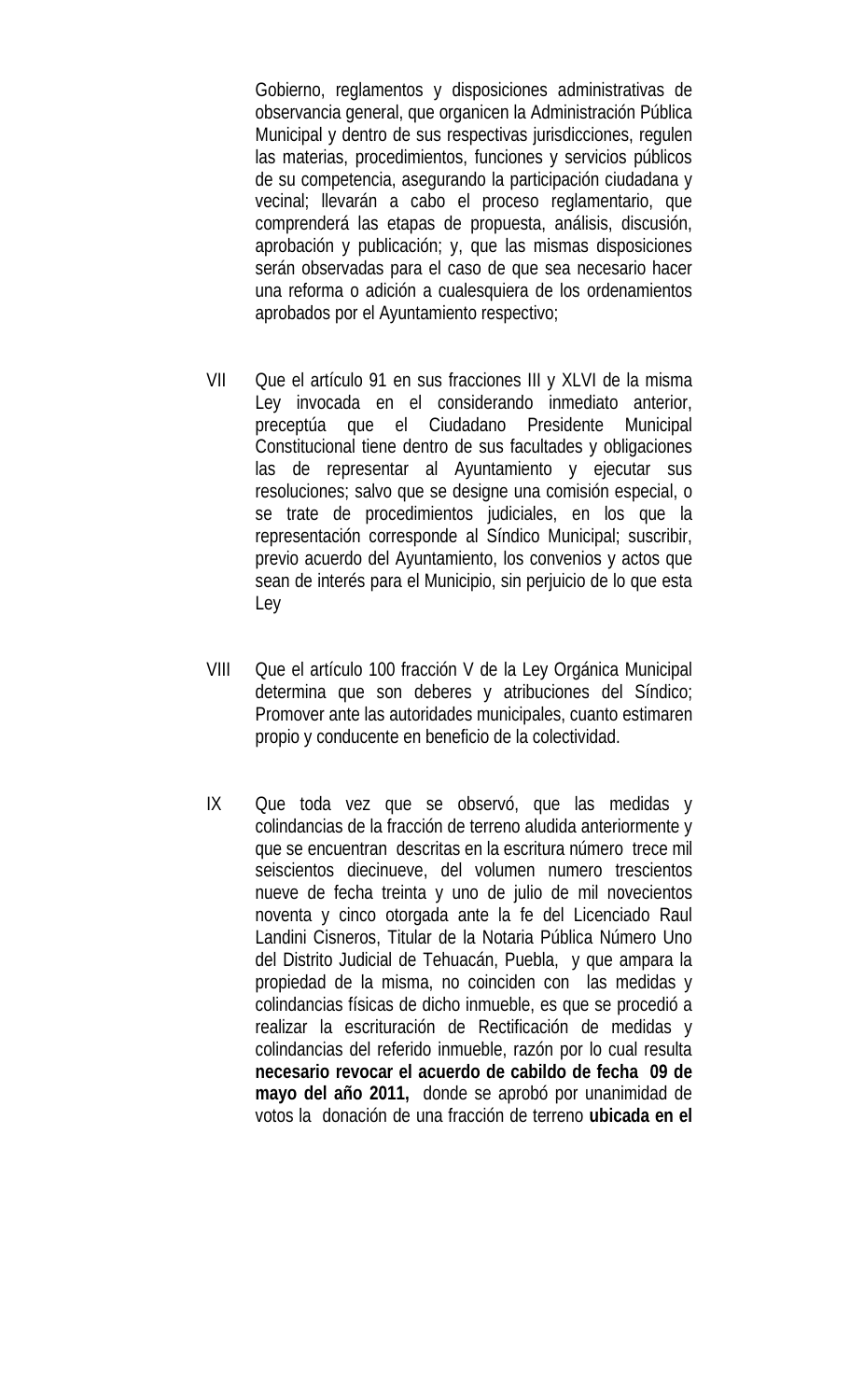**Circuito interior Norte Socorro Romero Sánchez en San Nicolás Tetitzintla, a favor del Gobierno del Estado con destino a la Secretaria de Educación Pública para el Centro de Integración Social Porfirio Cordero Pérez**, toda vez que es necesario realizar las gestiones correspondientes y así estar en posibilidades de realizar la donación correspondiente.

En base a lo anterior someto a consideración de este

Honorable Cuerpo Colegiado el siguiente:

# **P E T I T O R I O**

**PRIMERO.-** Se autorice la Revocación del Acuerdo de Cabildo de **fecha Nueve de Mayo del año dos mil once, mismo que contiene la donación de una fracción de terreno ubicada en el Circuito interior Norte Socorro Romero Sánchez en San Nicolas Tetitzintla, a favor del Gobierno del Estado con destino a la Secretaria de Educación Pública para el Centro de Integración Social Porfirio Cordero Pérez.**

 **SEGUNDO.-** Se instruya al Sindico Municipal de este H. Ayuntamiento, para que en el ámbito de sus facultades, realice las gestiones correspondientes y así estar en posibilidad de realizar la donación correspondiente al Gobierno del Estado con destino a la Secretaria de Educación Pública para la construcción **del Centro de Integración Social denominado "Porfirio Cordero Pérez".-** A T E N T A M E N T E.- **Tehuacán, Puebla, a 22 de Julio de 2013.- LIC. ROBERTO IVAN LINARES CHAVEZ.-** SINDICO MUNICIPAL DE TEHUACAN, PUEBLA.- FIRMA ILEGIBLE".

SEÑOR PRESIDENTE MUNICIPAL, REGIDORES Y SINDICO MUNICIPAL, EN VOTACIÓN SE LES CONSULTA SI SE APRUEBA LA PROPUESTA PRESENTADA EN CUESTIÓN, LOS QUE ESTÉN POR LA AFIRMATIVA SÍRVANSE MANIFESTARLO LEVANTANDO LA MANO.

HABIÉNDOSE ANALIZADO AMPLIAMENTE EL CONTENIDO DEL DOCUMENTO DE REFERENCIA, POR MAYORÍA CON 12 VOTOS A FAVOR, POR PARTE DE LOS INTEGRANTES DEL HONORABLE CABILDO, SE DETERMINA EL SIGUIENTE: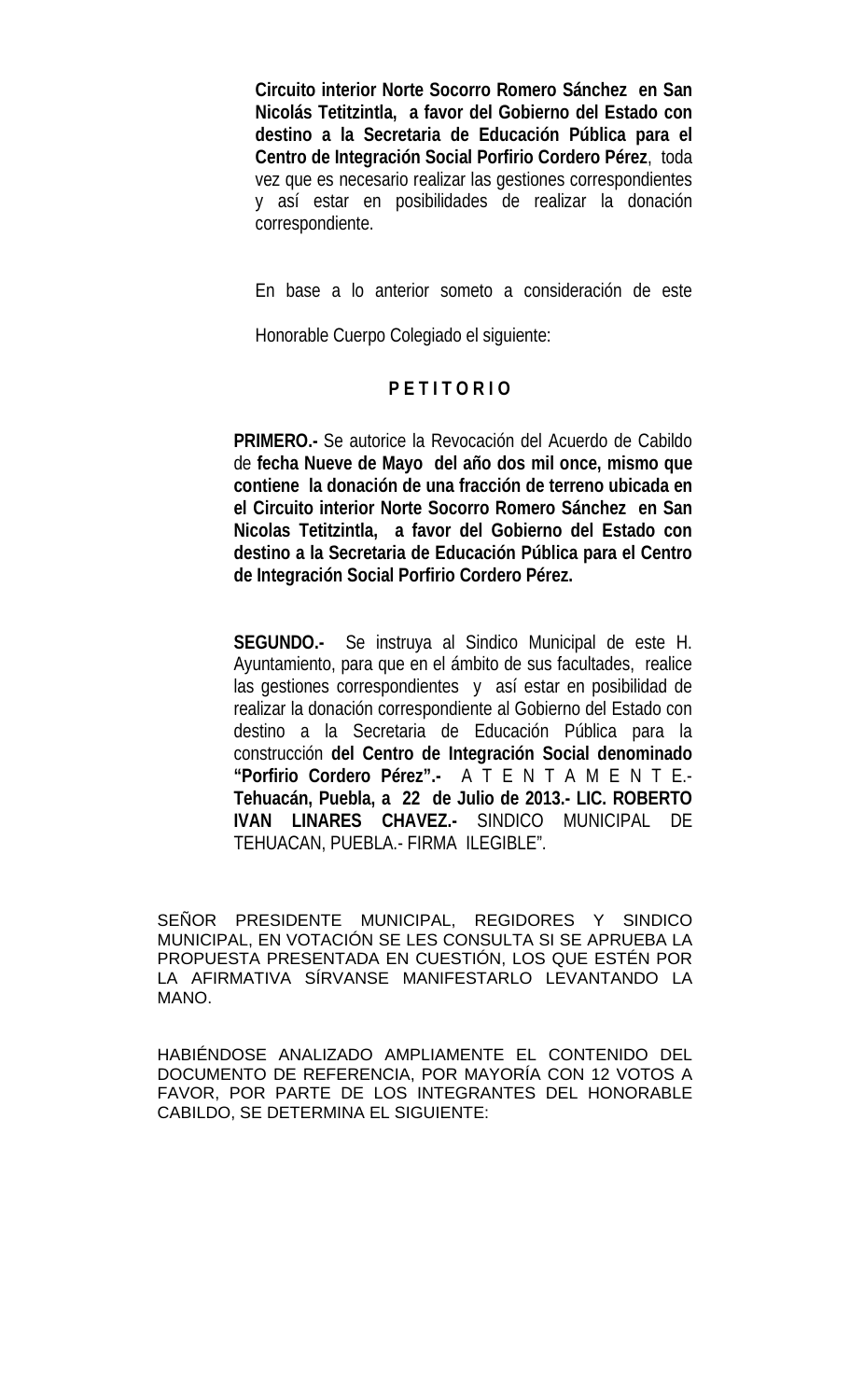**PRIMERO.-** SE AUTORIZA LA REVOCACIÓN DEL ACUERDO DE CABILDO DE **FECHA NUEVE DE MAYO DEL AÑO DOS MIL ONCE, MISMO QUE CONTIENE LA DONACIÓN DE UNA FRACCIÓN DE TERRENO UBICADA EN EL CIRCUITO INTERIOR NORTE SOCORRO ROMERO SÁNCHEZ, EN SAN NICOLÁS TETITZINTLA, A FAVOR DEL GOBIERNO DEL ESTADO CON DESTINO A LA SECRETARÍA DE EDUCACIÓN PÚBLICA PARA EL CENTRO DE INTEGRACIÓN SOCIAL PORFIRIO CORDERO PÉREZ**

**SEGUNDO.-** SE INSTRUYE AL SINDICO MUNICIPAL DE ESTE H. AYUNTAMIENTO, PARA QUE EN EL ÁMBITO DE SUS FACULTADES, REALICE LAS GESTIONES CORRESPONDIENTES Y ASÍ ESTAR EN POSIBILIDAD DE REALIZAR LA DONACIÓN CORRESPONDIENTE AL GOBIERNO DEL ESTADO CON DESTINO A LA SECRETARÍA DE EDUCACIÓN PÚBLICA PARA LA CONSTRUCCIÓN **DEL CENTRO DE INTEGRACIÓN SOCIAL DENOMINADO "PORFIRIO CORDERO PÉREZ".**

LO ANTERIOR CON FUNDAMENTO EN LOS DISPOSITIVOS LEGALES INVOCADOS EN EL PETITORIO DE REFERENCIA.

**SINDICATURA**.- ANÁLISIS, DISCUSIÓN Y EN SU CASO APROBACIÓN DEL PETITORIO QUE CONTIENE LA PROMESA DE DONACIÓN DE UNA FRACCIÓN DE TERRENO DE **CUATRO MIL NOVECIENTOS CUARENTA Y SEIS METROS CON DOCE CENTÍMETROS CUADRADOS,** QUE CONFORMAN LAS ÁREAS DE EQUIPAMIENTO DE LOS FRACCIONAMIENTOS VILLAS AGUA BLANCA II Y NUEVA ESPAÑA, A FAVOR DEL GOBIERNO DEL ESTADO, PARA LA **CONSTRUCCIÓN DEL CENTRO INTEGRAL DE PREVENCIÓN Y PARTICIPACIÓN CIUDADANA.**

SEÑOR SINDICO TIENE USTED EL USO DE LA PALABRA.

EL C. LIC. ROBERTO IVAN LINARES CHAVEZ, PROCEDE A DAR LECTURA AL PETITORIO DE REFERENCIA, MISMO QUE A LA LETRA DICE:

**"… HONORABLE CABILDO DEL AYUNTAMIENTO CONSTITUCIONAL DE TEHUACAN PUEBLA.**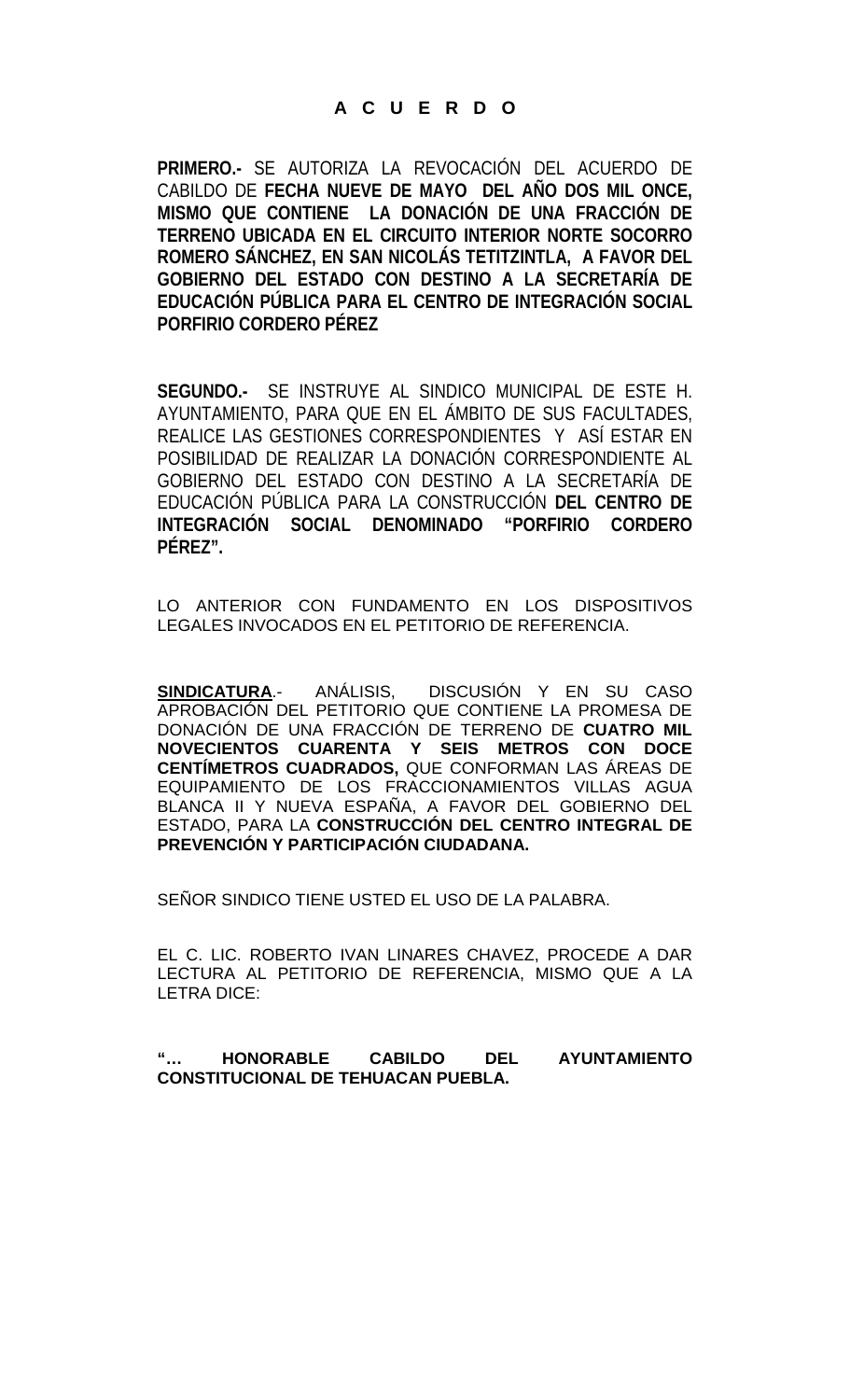El suscrito ROBERTO IVAN LINARES CHAVEZ, Síndico Municipal, de conformidad con lo preceptuado por los artículos 115 fracción II de la Constitución Política de los estados Unidos Mexicanos, 57 fracción VII, 105 fracción III de la Constitución Política del Estado Libre y Soberano de Puebla; 76, 77, 78 fracciones XVIII y XIX, 88, 89, 91 fracciones III y XLVI, 100 fracciones V, VIII, XV y XVI, 152 fracción II, 158 fracción II, 159 fracciones I y IV, 160 fracciones I, II, V, penúltimo párrafo y último párrafo, y 161 de la Ley Orgánica Municipal, someto para su aprobación, la siguiente Promesa de donación de una fracción de terreno de cuatro mil novecientos cuarenta y seis metros doce centímetros cuadrados, que conforman las áreas de equipamiento del Fraccionamiento Villas Agua Blanca II y del Fraccionamiento Nueva España, favor del Gobierno del Estado con destino a la construcción de un Centro Integral de Prevención y Participación Ciudadana, lo anterior en base a los siguientes:

# **A N T E C E D E N T E S**

- a. Que en aras del fortalecimiento en acciones de prevención del delito que el Gobierno del Estado ha impulsado conjuntamente con el Gobierno de Tehuacán, Puebla, en fechas anteriores fue solicitada la Donación de un terreno con una superficie total de cuatro mil novecientos cuarenta y seis metros doce centímetros cuadrados, para la construcción de Un centro Integral del Prevención y Participación Ciudadana, petición que fuera elevada por conducto de Gobierno del Estado, específicamente de los predios que se encuentran ubicados en la zona de los fraccionamientos Villas Agua Blanca II, Nueva España, Villas Universidad, Villas la Cantera, Villas Agua Blanca I, entre otros.
- b. Que éste Honorable Ayuntamiento de Tehuacán, Puebla, es propietario del área de equipamiento del Fraccionamiento Villas Agua Blanca II, misma que se acredita con el instrumento Notarial numero quince mil ciento sesenta y tres volumen numero doscientos treinta y tres, de la Notaria Publica número 2 de este Distrito Judicial presidida por el Licenciado Ramiro Rodríguez Maclub, donde consta la Donación otorgada por la empresa Moral Denominada "Iberoamericana de Construcciones" Sociedad Anónima de Capital Variable, representada por su Administrador General ingeniero Manuel Herrero Aranda, como donatario el Municipio de Tehuacán, Puebla; así mismo el Ayuntamiento de Tehuacán, Puebla, es propietario de un área de equipamiento del Fraccionamiento Nueva España, misma que se acredita con el instrumento notarial numero cuatrocientos treinta y nueve, volumen cuatro de la Notaria Publica número ocho, de este distrito Judicial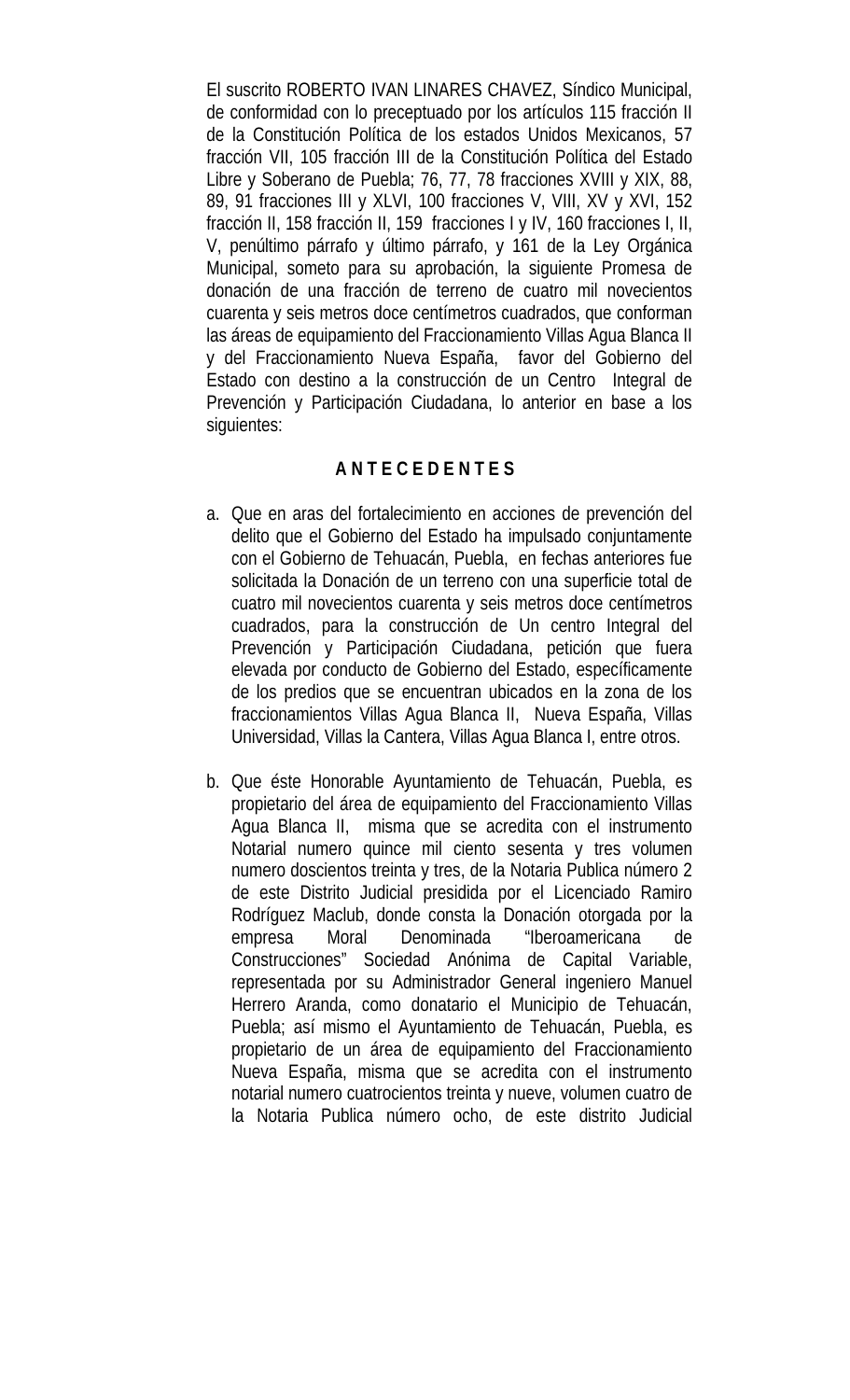presidida por el notario Licenciada Susana del Castillo Ruiz, donde consta la donación otorgada por la moral denominada "asesores estratégicos inmobiliarios" Sociedad Anónima de capital Variable, representada en ese acto por su administrador único el Ingeniero Luis Alberto Moreno Rosas y como donatario el Municipio de Tehuacán, Puebla.

c. Que para poder llevar a cabo la donación de cuatro mil novecientos cuarenta y seis metros cuadrados, con doce centímetros cuadrados en las áreas de equipamiento del fraccionamiento Villas Agua Blanca II y Nueva España, para la construcción del Centro Integral de Prevención y Participación, es necesario que se realice la escritura de fusión de las áreas de donación en comento, así como la segregación de la fracción de terreno que se pretende donar a favor del Gobierno del Estado para dicha construcción, misma que constara de la siguientes medidas y colindancias:

Al Norte: en 78,34M. Colinda con calle San Sebastián. Al Oriente: en 63,36M. Colinda con área que se reserva el Ayuntamiento de Tehuacán, Puebla. Al Sur: en 78.34M. Colinda con calle Agua la Turbina. Al Poniente: en 62,92M. Colinda con calle Agua la Charrita. Con una superficie total de 4,946,12M2. (Se anexa copia de levantamiento emitido por la Dirección de Desarrollo Urbano)

d. En relación a lo anterior manifiesto que dicho trámite de fusión y segregación de los terrenos en comento se está llevando a cabo en la notaria Publica número dos de este Distrito Judicial, tal y como lo justifico con la constancia emitida por el Notario numero 2, misma que se anexa.

# **C O N S I DE R A N D O**

I. Que el párrafo primero de la fracción II del artículo 115 de la Constitución Política de los Estados Unidos Mexicanos, determina que los Ayuntamientos tendrán facultades para aprobar, de acuerdo con las leyes en materia municipal que deberán expedir las legislaturas de los Estados, los Bandos de Policía y Gobierno, los reglamentos, circulares; y disposiciones administrativas de observancia general dentro de sus respectivas jurisdicciones, que organicen la administración pública municipal, regulen las materias, procedimientos, funciones y servicios públicos de su competencia y aseguren la participación ciudadana y vecinal;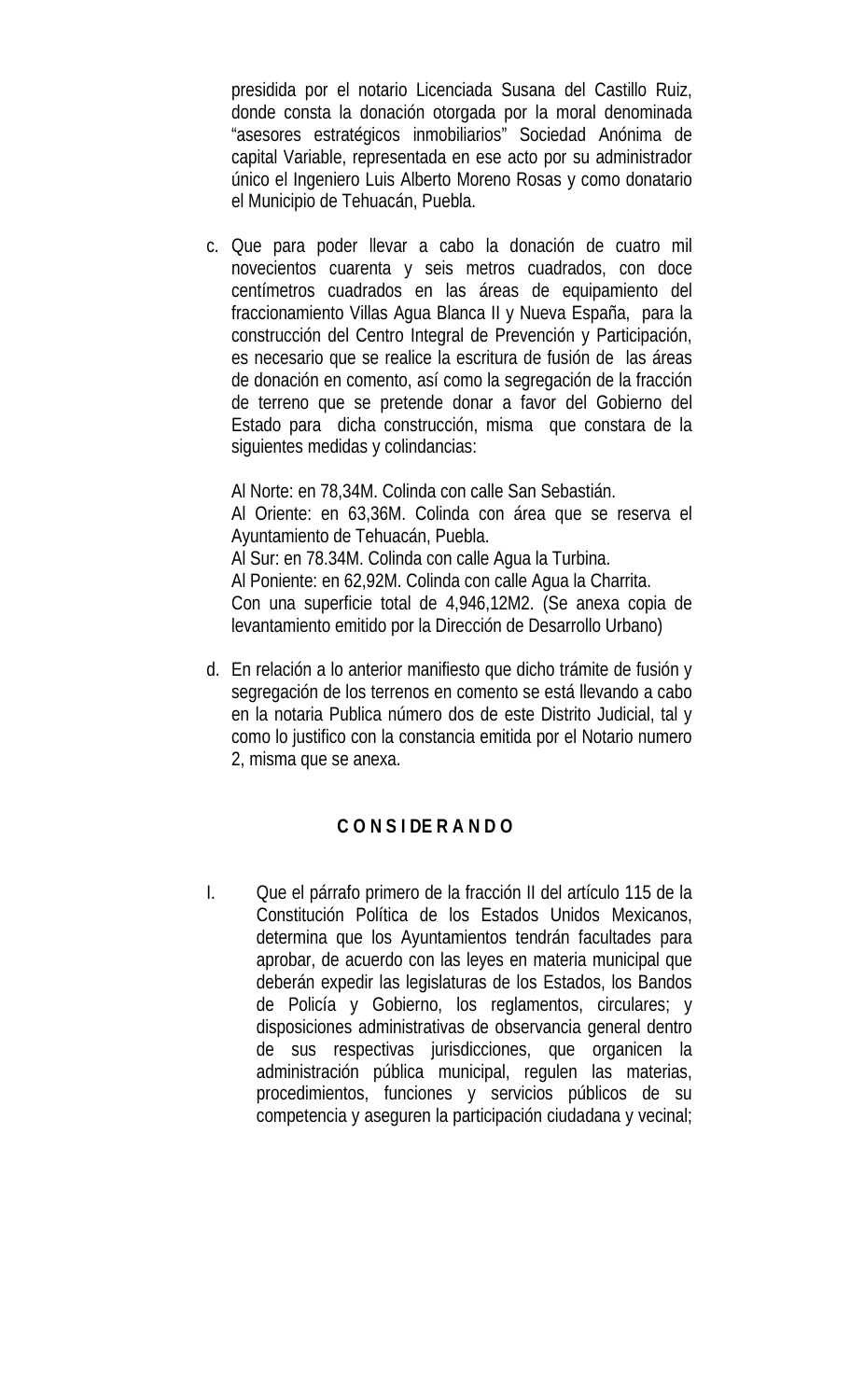misma disposición que es trasladada a la fracción III del artículo 105 de la Constitución Política del Estado Libre y Soberano de Puebla;

- II. El artículo 57 de la Constitución Política del Estado fracción VII, establece que el H. Congreso faculta Autorizar la enajenación de bienes inmuebles propios del Estado o de los Municipios, a solicitud de éstos, así como aprobar los contratos que celebren los Ayuntamientos, cuando tengan duración mayor del período para el cual hubieren sido electos;
- III. Que el artículo 76 primer párrafo de la Ley Orgánica Municipal determina que el Ayuntamiento sesionará válidamente con la asistencia de la mayoría de sus miembros y del Secretario del Ayuntamiento o la persona que legalmente lo sustituya;
- IV Que el artículo 77 de la misma Ley en cita determina que los acuerdos de los Ayuntamientos se tomarán por mayoría de votos del Presidente Municipal, Regidores y Síndico, y en caso de empate, el Presidente Municipal tendrá voto de calidad;
- V Que el artículo 78 fracciones XVIII y XIX de la Ley Orgánica Municipal determina en su parte conducente que son atribuciones de los Ayuntamientos; promover cuanto estime conveniente para el progreso económico, social y cultural del Municipio; Establecer las bases sobre las cuales **se suscriban los convenios o actos, que comprometan al Municipio por un plazo mayor al período del Ayuntamiento**, siempre y cuando los mismos sean acordados por las dos terceras partes de los miembros del Ayuntamiento o del Consejo Municipal, en los casos que establezca el presente Ordenamiento, para obtener la aprobación a que se refiere la Constitución Política del Estado Libre y Soberano de Puebla;
- VI Que el artículo 84 y 89 de la Ley Orgánica Municipal, precisa que Los Ayuntamientos, para aprobar Bandos de Policía y Gobierno, reglamentos y disposiciones administrativas de observancia general, que organicen la Administración Pública Municipal y dentro de sus respectivas jurisdicciones, regulen las materias, procedimientos, funciones y servicios públicos de su competencia, asegurando la participación ciudadana y vecinal; llevarán a cabo el proceso reglamentario, que comprenderá las etapas de propuesta, análisis, discusión,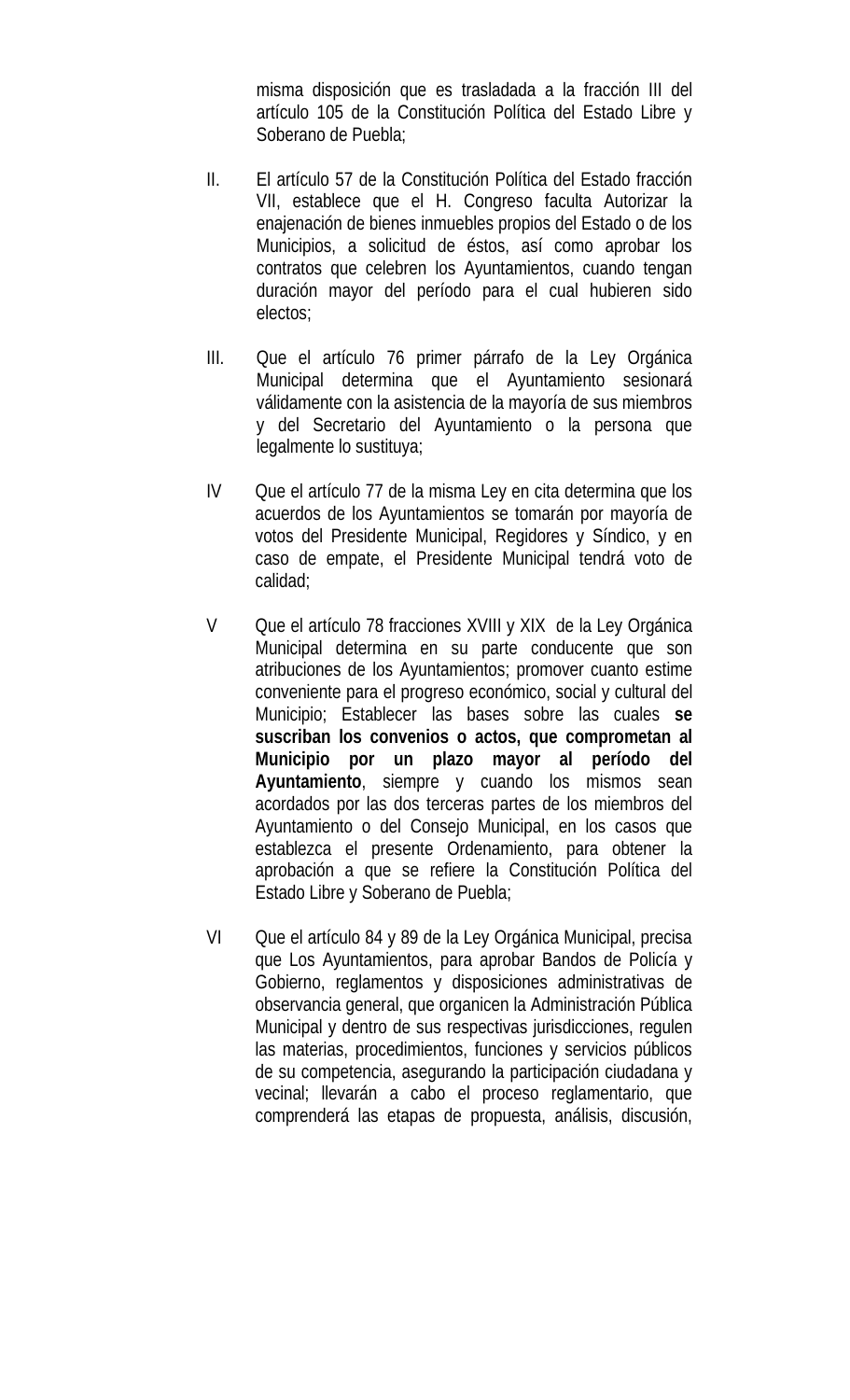aprobación y publicación; y, que las mismas disposiciones serán observadas para el caso de que sea necesario hacer una reforma o adición a cualesquiera de los ordenamientos aprobados por el Ayuntamiento respectivo;

- VII Que el artículo 91 en sus fracciones III y XLVI de la misma Ley invocada en el considerando inmediato anterior, preceptúa que el Ciudadano Presidente Municipal Constitucional tiene dentro de sus facultades y obligaciones las de representar al Ayuntamiento y ejecutar sus resoluciones; salvo que se designe una comisión especial, o se trate de procedimientos judiciales, en los que la representación corresponde al Síndico Municipal; suscribir, previo acuerdo del Ayuntamiento, los convenios y actos que sean de interés para el Municipio, sin perjuicio de lo que esta Ley
- VIII Que el artículo 100 fracción V de la Ley Orgánica Municipal determina que son deberes y atribuciones del Síndico; Promover ante las autoridades municipales, cuanto estimaren propio y conducente en beneficio de la colectividad;
- IX Que el artículo 152 fracción II de la Ley Orgánica Municipal, precisa que los inmuebles destinados por el Municipio a un servicio público y los equiparados a estos con forme a la ley, son bienes de dominio público municipal.
- X Que el artículo 158 fracción II de la Ley Orgánica Municipal precisa que son bienes del dominio privado municipal; los inmuebles o muebles que formen parte de su patrimonio no destinados al uso colectivo, o a la prestación de un servicio público;
- XI Que el artículo 159 fracciones I y IV de la Ley Orgánica Municipal menciona que los Ayuntamientos podrán por acuerdo de las dos terceras partes de sus miembros, dictar resoluciones que afecten el patrimonio inmobiliario del Municipio, para mejorar la prestación de las funciones y servicios públicos que tiene encomendados el Municipio, para promover el progreso y bienestar de los habitantes mediante el fenómeno a la educación, empleo y productividad.
- XIII Que el artículo 160 fracciones I, II, V, penúltimo párrafo y último párrafo de la Ley Orgánica Municipal determina que Los bienes del dominio privado del Municipio podrán enajenarse, darse en arrendamiento, gravarse, y en general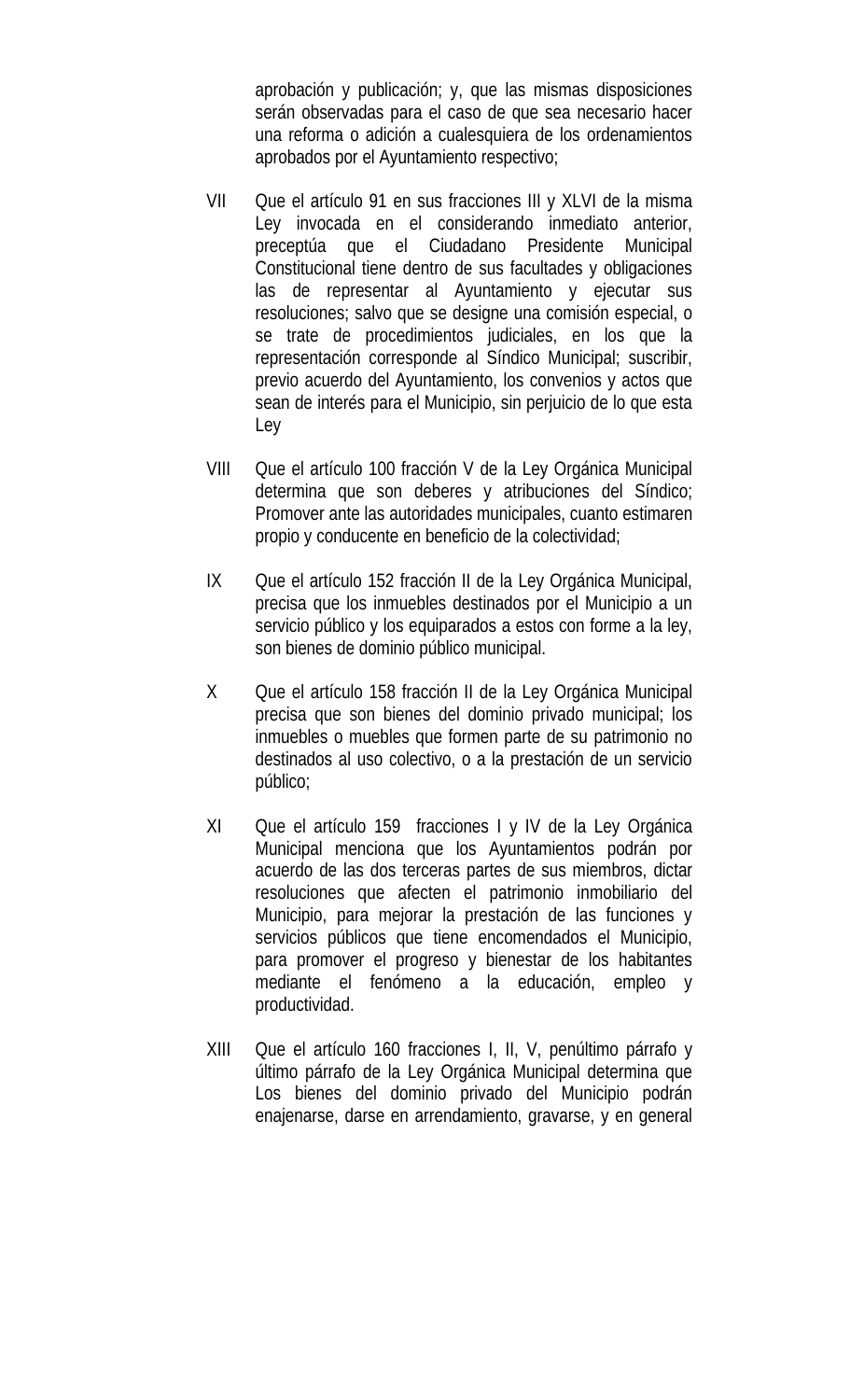ser objeto de cualquier acto jurídico en los términos de esta Ley, siempre y cuando; lo apruebe las dos terceras partes del Ayuntamiento; el Síndico emita su opinión ante el Cabildo; que no se contravenga la legislación aplicable en materia de desarrollo urbano; la resolución deberá enviarse al Ejecutivo del Estado y al Congreso del Estado, para los efectos legales a que haya lugar; y, en los casos a que se refiere esta disposición, el contrato o convenio respectivo quedará bajo la custodia del Secretario del Ayuntamiento.

- XIV Que el artículo 161 de la misma Ley invocada, determina que, La transmisión gratuita de la propiedad, del usufructo o de la posesión de los bienes propiedad de los Municipios se podrá otorgar siempre que medie acuerdo del Ayuntamiento, el que bajo su responsabilidad, cuidará que la finalidad sea de notorio beneficio social; y que si no se cumple con la finalidad en el plazo que señale, la autoridad competente, o se destina el bien a un fin distinto al señalado en la autorización, se entenderá revocado el acto gratuito de que se trate y operará sin necesidad de declaración judicial la reversión de los derechos en favor del Municipio; y, asimismo, si se trata de alguna institución de beneficencia o asociación similar, en caso de disolución o liquidación de la misma, los bienes revertirán al dominio del Municipio.
- XV El suscrito Sindico Municipal del Honorable Ayuntamiento de Tehuacán Puebla, en términos del numeral 100 fracción V y 160 fracción III de la Ley Orgánica Municipal, emite su opinión en el sentido de que no existe ningún inconveniente en que se lleve a cabo la presente promesa de donación a favor del Gobierno del Estado, con destino a la construcción del Centro Integral de Prevención y Participación Ciudadana.
- XVI Así mismo para no interrumpir las acciones que está llevando a cabo el Gobierno del Estado en conjunto con el Ayuntamiento de Tehuacán, Puebla, para la construcción del Centro Integral de Prevención y Participación Ciudadana, es necesario este Honorable Cabildo autorice la promesa de donación de la superficie de cuatro mil novecientos cuarenta y seis metros con doce centímetros cuadrados, que conforman las áreas de equipamiento de los fraccionamientos Villas Agua Blanca II y Nueva España. Así mismo solicito se autorice que este Ayuntamiento entregue la posesión de la superficie cuatro mil novecientos cuarenta y seis metros con doce centímetros cuadrados, que conforman las áreas de equipamiento de los fraccionamientos Villas Agua Blanca II y Nueva España, al Gobierno del Estado para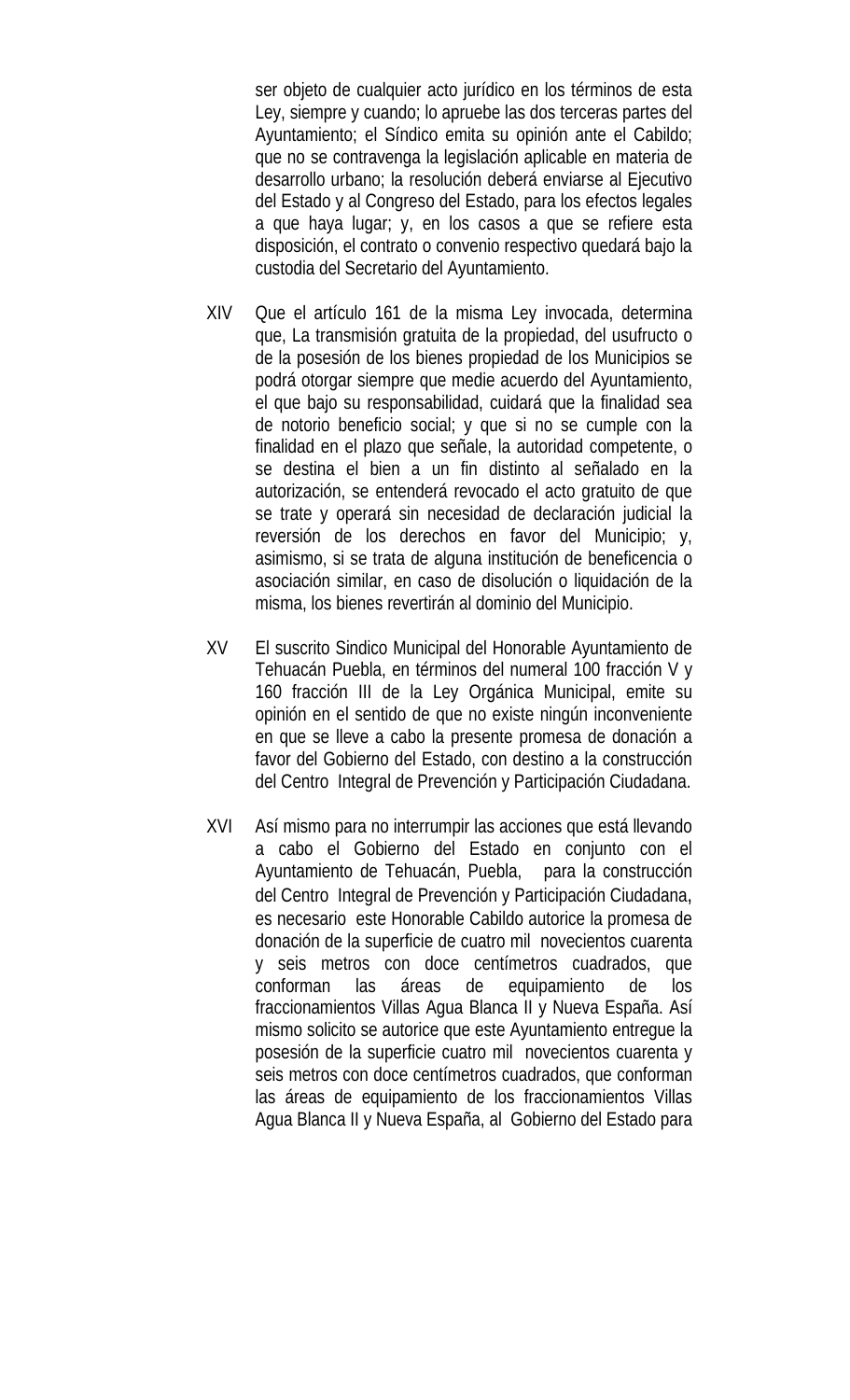que inicie con los trabajos de la construcción del Centro Integral de Prevención y Participación Ciudadana.

En base a lo anterior someto a consideración de este

Honorable Cuerpo Colegiado el siguiente:

# **P E T I T O R I O**

**PRIMERO.-** Que este Honorable Cabildo autorice la promesa de donación de la superficie de terreno de **cuatro mil novecientos cuarenta y seis metros con doce centímetros cuadrados,** que conforman las áreas de equipamiento de los fraccionamientos Villas Agua Blanca II y Nueva España, a favor del Gobierno del Estado, para la construcción del Centro Integral de Prevención y Participación Ciudadana, con las siguientes medidas y colindancias:

Al Norte: en 78,34M. Colinda con calle San Sebastián. Al Oriente: en 63,36M. Colinda con área que se reserva el Ayuntamiento de Tehuacán, Puebla. Al Sur: en 78.34M. Colinda con calle Agua la Turbina. Al Poniente: en 62,92M. Colinda con calle Agua la Charrita.

**SEGUNDO.-** Que una vez que este Ayuntamiento cuente con la escritura de fusión y segregación de los predios que conforman las áreas de equipamiento de los fraccionamientos Villas Agua Blanca II y Nueva España, se ordene instruir al Sindico Municipal de Tehuacán, Puebla, a realizar la donación formal de la fracción de terreno indicada en el punto primero de este petitorio, al Gobierno del Estado, para la construcción del Centro Integral de Prevención y Participación Ciudadana.

**TERCERO.-** Así mismo y en base a lo anteriormente señalado solicito a este Honorable Cabildo, que previa solicitud por escrito que realice el Gobierno del Estado en relación a la entrega física de la fracción de terreno con una superficie de **cuatro mil novecientos cuarenta y seis metros con doce centímetros cuadrados,** se **autorice al Sindico Municipal en coordinación con los Directores de**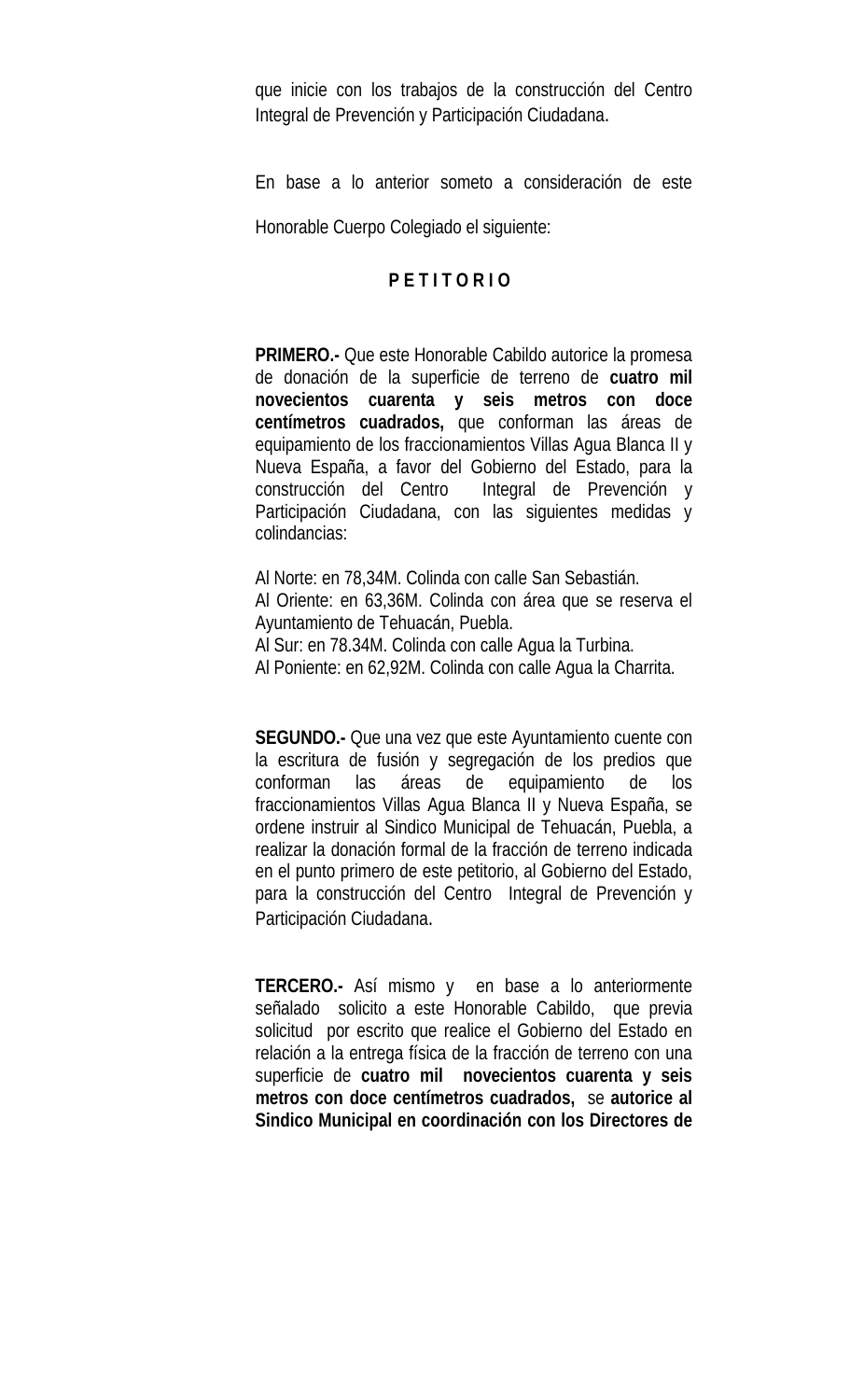**Obras Públicas y Desarrollo Urbano del Municipio, entregue la posesión de la superficie de terreno antes referida,** que conforman las áreas de equipamiento de los fraccionamientos Villas Agua Blanca II y Nueva España, al Gobierno del Estado para que inicie con los trabajos de la construcción del Centro Integral de Prevención y Participación Ciudadana.- A T E N T A M E N T E.-**Tehuacán, Puebla, a los doce días del mes de agosto del año dos mil trece.- LIC. ROBERTO IVAN LINARES CHAVEZ.-** SINDICO MUNICIPAL DE TEHUACAN, PUEBLA.- FIRMA ILEGIBLE".

SEÑOR PRESIDENTE MUNICIPAL, REGIDORES Y SINDICO MUNICIPAL, EN VOTACIÓN SE LES CONSULTA SI SE APRUEBA LA PROPUESTA PRESENTADA EN CUESTIÓN, LOS QUE ESTÉN POR LA AFIRMATIVA SÍRVANSE MANIFESTARLO LEVANTANDO LA MANO.

HABIÉNDOSE ANALIZADO AMPLIAMENTE EL CONTENIDO DEL DOCUMENTO DE REFERENCIA, POR MAYORÍA CON 12 VOTOS A FAVOR, POR PARTE DE LOS INTEGRANTES DEL HONORABLE CABILDO, SE DETERMINA EL SIGUIENTE:

# **A C U E R D O**

**PRIMERO.-** ESTE HONORABLE CABILDO AUTORIZA LA PROMESA DE DONACIÓN DE LA SUPERFICIE DE TERRENO DE **CUATRO MIL NOVECIENTOS CUARENTA Y SEIS METROS CON DOCE CENTÍMETROS CUADRADOS,** QUE CONFORMAN LAS ÁREAS DE EQUIPAMIENTO DE LOS FRACCIONAMIENTOS VILLAS AGUA BLANCA II Y NUEVA ESPAÑA, **A FAVOR DEL GOBIERNO DEL ESTADO, PARA LA CONSTRUCCIÓN DEL CENTRO INTEGRAL DE PREVENCIÓN Y PARTICIPACIÓN CIUDADANA,** CON LAS SIGUIENTES MEDIDAS Y COLINDANCIAS:

AL NORTE: EN 78,34M. COLINDA CON CALLE SAN SEBASTIÁN. AL ORIENTE: EN 63,36M. COLINDA CON ÁREA QUE SE RESERVA EL AYUNTAMIENTO DE TEHUACÁN, PUEBLA. AL SUR: EN 78.34M. COLINDA CON CALLE AGUA LA TURBINA. AL PONIENTE: EN 62,92M. COLINDA CON CALLE AGUA LA CHARRITA.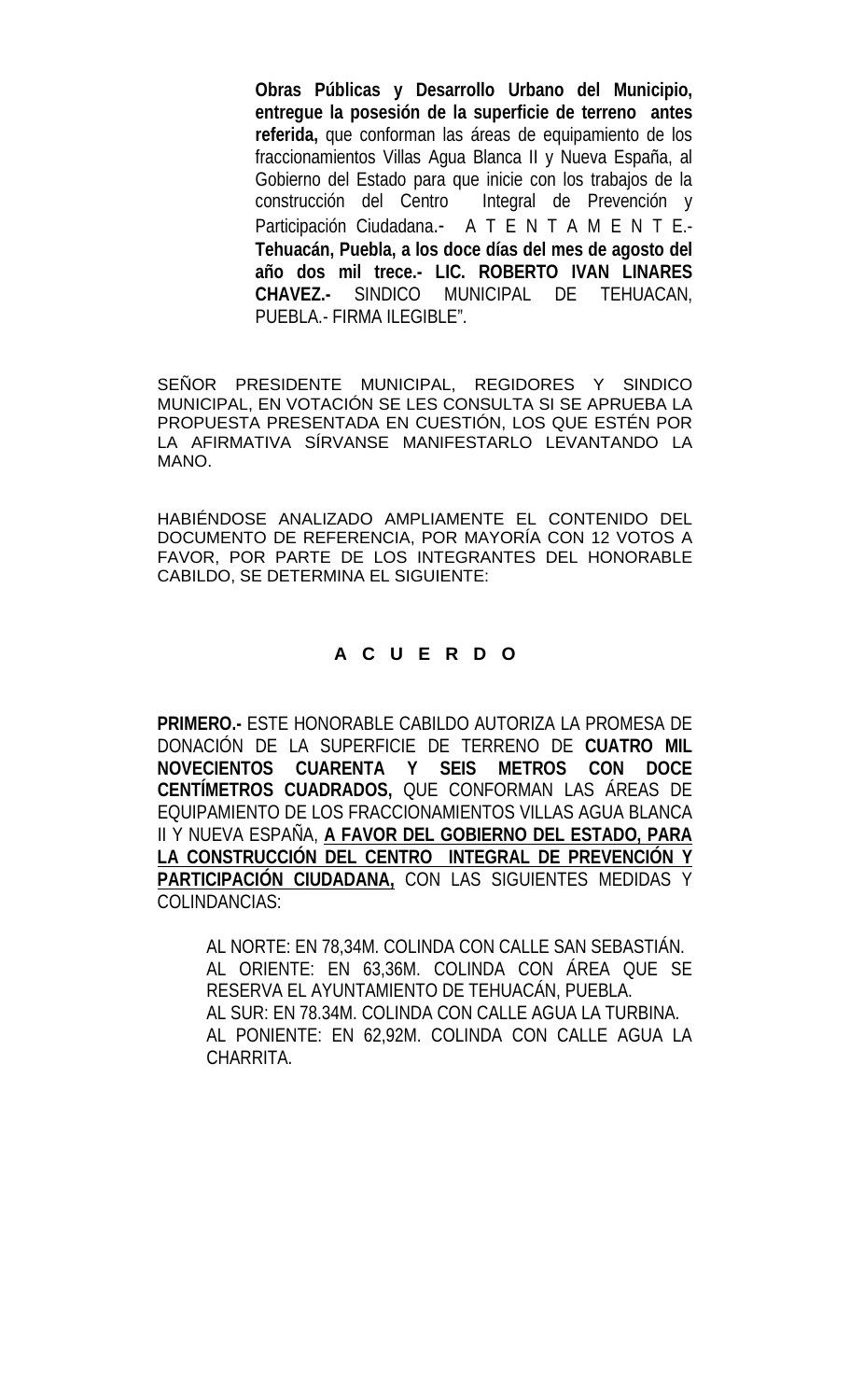**SEGUNDO.-** QUE UNA VEZ QUE ESTE AYUNTAMIENTO CUENTE CON LA ESCRITURA DE FUSIÓN Y SEGREGACIÓN DE LOS PREDIOS QUE CONFORMAN LAS ÁREAS DE EQUIPAMIENTO DE LOS FRACCIONAMIENTOS VILLAS AGUA BLANCA II Y NUEVA ESPAÑA, SE INSTRUYE AL SINDICO MUNICIPAL DE TEHUACÁN, PUEBLA, A REALIZAR LA DONACIÓN FORMAL DE LA FRACCIÓN DE TERRENO INDICADA EN EL PUNTO PRIMERO DE ESTE PETITORIO, AL GOBIERNO DEL ESTADO, PARA LA CONSTRUCCIÓN DEL CENTRO INTEGRAL DE PREVENCIÓN Y PARTICIPACIÓN CIUDADANA.

**TERCERO.-** PREVIA SOLICITUD POR ESCRITO QUE REALICE EL GOBIERNO DEL ESTADO EN RELACIÓN A LA ENTREGA FÍSICA DE LA FRACCIÓN DE TERRENO CON UNA SUPERFICIE DE **CUATRO MIL NOVECIENTOS CUARENTA Y SEIS METROS CON DOCE CENTÍMETROS CUADRADOS,** SE AUTORIZA AL **SINDICO MUNICIPAL EN COORDINACIÓN CON LOS DIRECTORES DE OBRAS PÚBLICAS Y DESARROLLO URBANO DEL MUNICIPIO, ENTREGUE LA POSESIÓN DE LA SUPERFICIE DE TERRENO ANTES REFERIDA,**  QUE CONFORMAN LAS ÁREAS DE EQUIPAMIENTO DE LOS FRACCIONAMIENTOS VILLAS AGUA BLANCA II Y NUEVA ESPAÑA, AL GOBIERNO DEL ESTADO PARA QUE INICIE CON LOS TRABAJOS DE LA CONSTRUCCIÓN DEL CENTRO INTEGRAL DE PREVENCIÓN Y PARTICIPACIÓN CIUDADANA.

LO ANTERIOR CON FUNDAMENTO EN LOS DISPOSITIVOS LEGALES INVOCADOS EN EL DICTAMEN DE REFERENCIA.

**ASUNTOS GENERALES.- COMISIÓN DE PATRIMONIO Y HACIENDA PÚBLICA MUNICIPAL.-** ANÁLISIS, DISCUSIÓN Y EN SU CASO APROBACIÓN DEL DICTAMEN QUE CONTIENE LA MODIFICACIÓN DEL ACUERDO DE CABILDO DE FECHA 28 DE SEPTIEMBRE DE 2011, MEDIANTE EL CUAL SE **AUTORIZÓ PARA QUE EL MUNICIPIO DE TEHUACÁN PUEBLA, A TRAVÉS DEL ALCALDE TRAMITARA LÍNEA DE CRÉDITO SIMPLE GARANTIZADO CON LAS PARTICIPACIONES FEDERALES QUE ESTE AYUNTAMIENTO PERCIBIRÍA EN LOS MESES RESTANTES DEL EJERCICIO 2011, ASÍ COMO EN LAS SUBSECUENTES DE LOS EJERCICIOS FISCALES 2012 Y 2013, CON LA INSTITUCIÓN BANCARIA QUE MEJORES CONDICIONES DE FINANCIAMIENTO OFRECIERA AL AYUNTAMIENTO, HASTA POR UN MONTO DE \$8'500,000.00 (OCHO MILLONES QUINIENTOS MIL PESOS 00/100 M.N.), MISMA QUE SERÍA DESTINADA PARA FINANCIAR LA EJECUCIÓN DE LAS OBRAS "REHABILITACIÓN DEL MERCADO 16 DE MARZO DE TEHUACAN PUEBLA" Y "REHABILITACIÓN DEL**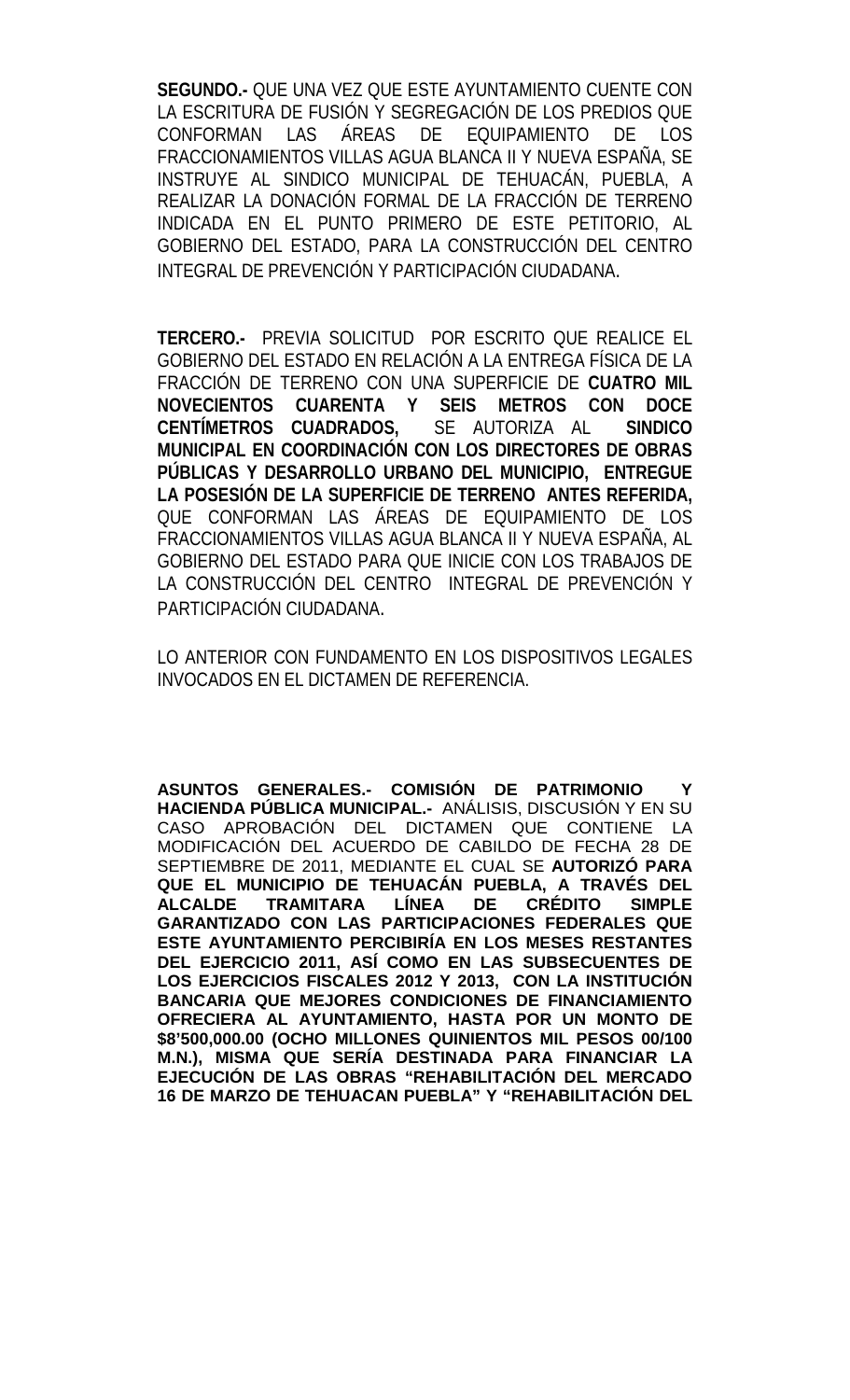### **MERCADO LA PURÍSIMA DE TEHUACAN PUEBLA" EN LA PARTE CORRESPONDIENTE AL MUNICIPIO DE TEHUACÁN, PUEBLA**

SEÑORA REGIDORA, TIENE USTED EL USO DE LA PALABRA.

LA C. P. GABRIELA BRINGAS DELGADO, PROCEDE A DAR LECTURA AL DICTAMEN DE REFERENCIA, MISMO QUE A LA LETRA DICE:

### **"… HONORABLE CABILDO:**

LOS SUSCRITOS REGIDORES **C.P. GABRIELA BRINGAS DELGADO, LIC. GRETA GARCIA SALAZAR, Y C. HUGO RUBEN BOLAÑOS CABRERA, PRESIDENTE E INTEGRANTES DE LA COMISIÓN DE PATRIMONIO Y HACIENDA PÚBLICA MUNICIPAL DEL HONORABLE AYUNTAMIENTO**, POR ESTE MEDIO Y CON FUNDAMENTO EN LO DISPUESTO POR EL ARTICULO 92 FRACCIONES III, IV, V Y VII DE LA LEY ORGÁNICA MUNICIPAL SOMETEMOS A ESTE HONORABLE CUERPO COLEGIADO EL PRESENTE DICTAMEN QUE CONTIENE LA MODIFICACIÓN DEL ACUERDO DE CABILDO DE FECHA 28 DE SEPTIEMBRE DE 2011, MEDIANTE EL CUAL SE **AUTORIZÓ PARA QUE EL MUNICIPIO DE TEHUACÁN PUEBLA, A TRAVÉS DEL ALCALDE TRAMITARA LÍNEA DE CRÉDITO SIMPLE GARANTIZADO CON LAS PARTICIPACIONES FEDERALES QUE ESTE AYUNTAMIENTO PERCIBIRÍA EN LOS MESES RESTANTES DEL EJERCICIO 2011, ASÍ COMO EN LAS SUBSECUENTES DE LOS EJERCICIOS FISCALES 2012 Y 2013, CON LA INSTITUCIÓN BANCARIA QUE MEJORES CONDICIONES DE FINANCIAMIENTO OFRECIERA AL AYUNTAMIENTO, HASTA POR UN MONTO DE \$ 8'500,000.00 ( OCHO MILLONES QUINIENTOS MIL PESOS 00/100 M.N.), MISMA QUE SERÍA DESTINADA PARA FINANCIAR LA EJECUCIÓN DE LAS OBRAS "REHABILITACIÓN DEL MERCADO 16 DE MARZO DE TEHUACAN PUEBLA" Y "REHABILITACIÓN DEL MERCADO LA PURÍSIMA DE TEHUACAN PUEBLA" EN LA PARTE CORRESPONDIENTE AL MUNICIPIO DE TEHUACÁN, PUEBLA;** LO ANTERIOR CON BASE A LOS SIGUIENTES:

## **C O N S I D E R A N D O S**

I. QUE EL PÁRRAFO PRIMERO DE LA FRACCIÓN II DEL ARTÍCULO 115, DE LA CONSTITUCIÓN POLÍTICA DE LOS ESTADOS UNIDOS MEXICANOS, DETERMINA QUE LOS AYUNTAMIENTOS TENDRÁN FACULTADES PARA APROBAR, DE ACUERDO CON LAS LEYES EN MATERIA MUNICIPAL QUE DEBERÁN EXPEDIR LAS LEGISLATURAS DE LOS ESTADOS, LOS BANDOS DE POLICÍA Y GOBIERNO, LOS REGLAMENTOS, CIRCULARES Y DISPOSICIONES ADMINISTRATIVAS DE OBSERVANCIA GENERAL DENTRO DE SUS RESPECTIVAS JURISDICCIONES, QUE ORGANICEN LA ADMINISTRACIÓN PÚBLICA MUNICIPAL, REGULEN LAS MATERIAS,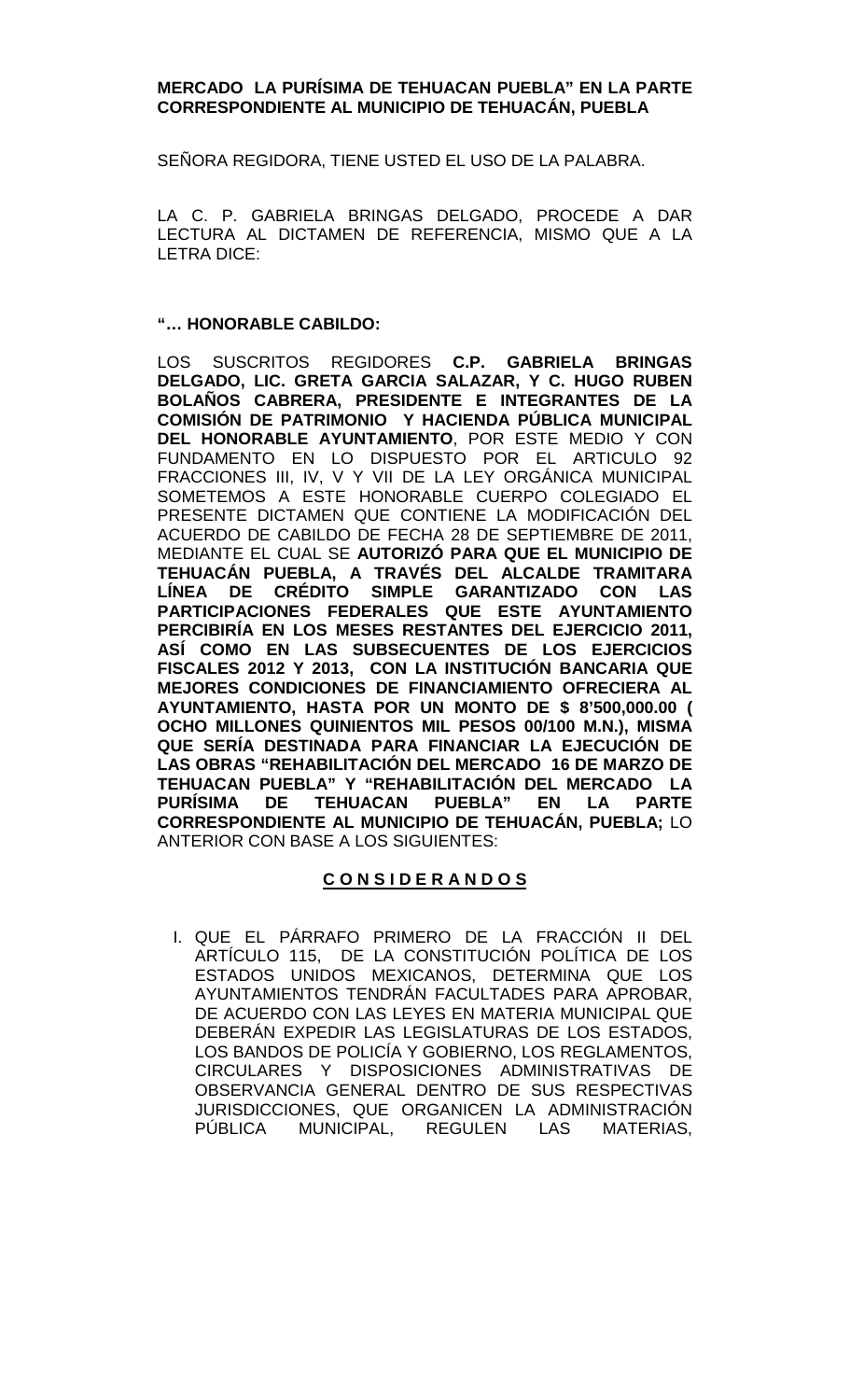PROCEDIMIENTOS, FUNCIONES Y SERVICIOS PÚBLICOS DE SU COMPETENCIA Y ASEGUREN LA PARTICIPACIÓN CIUDADANA Y VECINAL; MISMA DISPOSICIÓN QUE ES TRASLADADA A LA FRACCIÓN III DEL ARTÍCULO 105 DE LA CONSTITUCIÓN POLÍTICA DEL ESTADO LIBRE Y SOBERANO DE PUEBLA; Y A LOS ARTÍCULOS 3 Y 84, DE LA LEY ORGÁNICA MUNICIPAL.

- II. QUE EL ARTÍCULO 103 DE LA CONSTITUCIÓN POLÍTICA DEL ESTADO LIBRE Y SOBERANO DE PUEBLA, Y CORRELATIVO 143 DE LA LEY ORGÁNICA MUNICIPAL, REFIEREN QUE LOS MUNICIPIOS TIENEN PERSONALIDAD JURÍDICA Y PATRIMONIO PROPIO, Y QUE LOS AYUNTAMIENTOS MANEJARAN CONFORME A LA LEY Y ADMINISTRARAN LIBREMENTE SU HACIENDA; DEBIENDO DENTRO DE LOS LÍMITES LEGALES CORRESPONDIENTES, Y DE ACUERDO CON EL PRESUPUESTO DE EGRESOS Y EL PLAN DE DESARROLLO MUNICIPAL VIGENTES, ATENDER EFICAZMENTE LOS DIFERENTES RAMOS DE LA ADMINISTRACIÓN PÚBLICA MUNICIPAL.
- III. QUE EN TÉRMINOS DE LOS ARTÍCULOS 1 Y 2, DE LA LEY DE HACIENDA MUNICIPAL DE TEHUACÁN, SE CONSIDERAN INGRESOS DEL MUNICIPIO DE TEHUACÁN, LAS PERCEPCIONES EN DINERO, EN ESPECIE O EN CUALQUIER OTRA FORMA, QUE INTEGRADOS AL ERARIO GUBERNAMENTAL SEAN DESTINADOS A CUBRIR SUS GASTOS PÚBLICOS. DICHOS INGRESOS SE CLASIFICAN EN CONTRIBUCIONES, PRODUCTOS, APROVECHAMIENTOS, PARTICIPACIONES, APORTACIONES, REASIGNACIONES Y DEMÁS INGRESOS QUE DETERMINEN LOS ORDENAMIENTOS FISCALES; LAS DONACIONES, LEGADOS, HERENCIAS Y REINTEGROS QUE SE HICIEREN A SU FAVOR, ASÍ COMO CUALQUIER OTRO QUE INCREMENTE EL ERARIO PÚBLICO.
- IV. QUE EL ARTÍCULO 150, FRACCIÓN VI, DE LA LEY ORGÁNICA MUNICIPAL DETERMINA QUE EL GASTO MUNICIPAL SE EJERCERÁ DE ACUERDO A LO QUE DETERMINE EL AYUNTAMIENTO, PERO COMO MÍNIMO DEBERÁ PROVEERSE PARA SERVICIOS PÚBLICOS, REFIRIÉNDOSE ESTE A LO ESTABLECIDO POR EL ARTÍCULO 197.
- V. QUE DICHO CRÉDITO AUTORIZADO POR ESTE HONORABLE AYUNTAMIENTO SE TRAMITO ANTE LA INSTITUCIÓN FINANCIERA HSBC, QUEDANDO ANTE DICHA INSTITUCIÓN<br>EL OTORGAMIENTO DEL CRÉDITO SIN DESTINO EL OTORGAMIENTO DEL CRÉDITO SIN ESPECIFICO, AHORA BIEN, ANTE LAS NECESIDADES QUE ATRAVIESA ESTA ADMINISTRACIÓN Y POR SER EN SU MOMENTO UN ASUNTO PRIORITARIO, SE DISPUSO DE ESTA LÍNEA DE CRÉDITO LA CANTIDAD DE \$5,000,000.00 (CINCO MILLONES DE PESOS 00/100 M.N.) PARA EL PAGO DE LA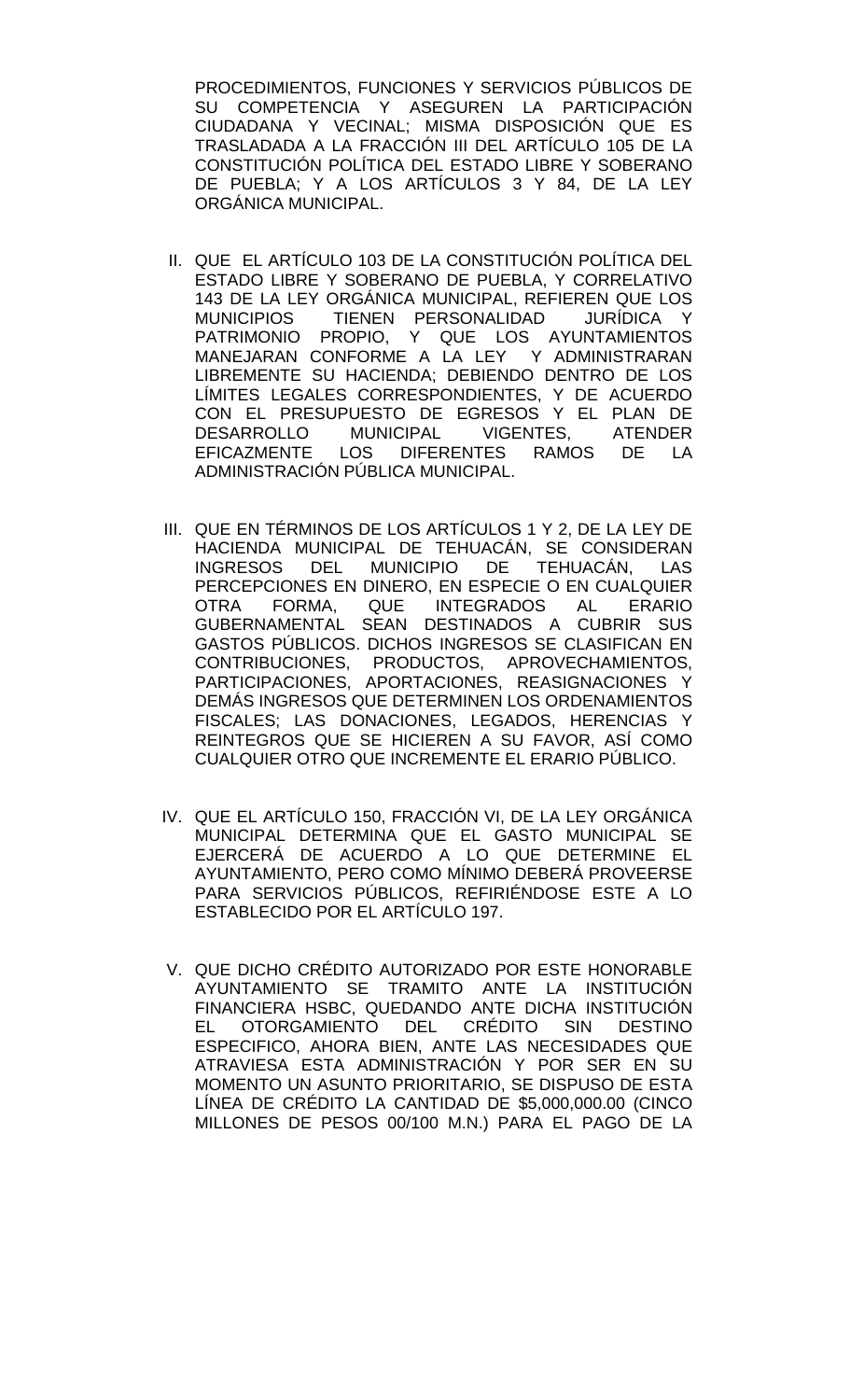NOMINA CORRESPONDIENTE A LA SEGUNDA QUINCENA DEL MES DE SEPTIEMBRE DEL 2012, QUEDANDO EL RESTANTE DEL CRÉDITO PARA CUALQUIERA EVENTUALIDAD.

- VI. QUE ES INDISPENSABLE SE MODIFIQUE EL ACUERDO DE CABILDO DE FECHA 28 DE SEPTIEMBRE DE 2011, MEDIANTE EL CUAL SE **AUTORIZÓ PARA QUE EL MUNICIPIO DE TEHUACAN PUEBLA, A TRAVÉS DEL ALCALDE TRAMITARA LÍNEA DE CRÉDITO SIMPLE GARANTIZADO CON LAS PARTICIPACIONES FEDERALES QUE ESTE AYUNTAMIENTO PERCIBIRÍA EN LOS MESES RESTANTES DEL EJERCICIO 2011, ASÍ COMO EN LAS SUBSECUENTES DE LOS EJERCICIOS FISCALES 2012 Y 2013, CON LA INSTITUCIÓN QUE MEJORES FINANCIAMIENTO OFRECIERA AL AYUNTAMIENTO, HASTA POR UN MONTO DE \$8'500,000.00 (OCHO MILLONES QUINIENTOS MIL PESOS 00/100 M.N.), MISMA QUE SERÍA DESTINADA PARA FINANCIAR LA EJECUCIÓN DE LAS OBRAS "REHABILITACIÓN DEL MERCADO 16 DE MARZO DE TEHUACAN PUEBLA" Y "REHABILITACIÓN DEL MERCADO LA PURÍSIMA DE TEHUACAN PUEBLA" EN LA PARTE CORRESPONDIENTE AL MUNICIPIO DE TEHUACÁN, PUEBLA.**
- VII. QUE UNA VEZ DESCRITO EL CONTENIDO DE LOS CONSIDERANDOS ANTERIORES, ES NECESARIO SE MODIFIQUE DICHO ACUERDO DE CABILDO ESPECIFICAMENTE EN CUANTO HACE AL DESTINO DE LA LINEA DE CRÉDITO AUTORIZADA, CON LA FINALIDAD DE QUE SEA UTILIZADA PARA LAS NECESIDADES PROPIAS DE LA ADMINISTRACION ANTE CUALQUIER EVENTUALIDAD, ASI MISMO SE RATIFIQUE LA DISPOSICIÓN DE LA LINEA DE CREDITO POR LA CANTIDAD DE \$5,000,000.00 (CINCO MILLONES DE PESOS 00/100 M. N.) PARA EL PAGO DE LA NOMINA DE LA SEGUNDA QUINCENA DE SEPTIEMBRE DEL 2012, DEBIENDO QUEDAR EL RESTO DE LA LINEA DE CREDITO PARA CUALQUIER EVENTUALIDAD.

POR LO ANTERIORMENTE EXPUESTO Y FUNDADO EN LOS CONSIDERANDOS QUE ANTECEDEN Y EN USO DE LAS<br>FACULTADES CONFERIDAS A LOS SUSCRITOS. NOS FACULTADES CONFERIDAS A LOS SUSCRITOS, PERMITIMOS PRESENTAR A ESTE CUERPO EDILICIO EL SIGUIENTE:

### **D I C T A M E N**

**PRIMERO**.- SE AUTORICE LA MODIFICACION DEL ACUERDO DE CABILDO DE FECHA 28 DE SEPTIEMBRE DE 2011, MEDIANTE EL CUAL SE AUTORIZACIÓN LA TRAMITACIÓN DE UNA LÍNEA DE CRÉDITO SIMPLE GARANTIZADO CON LAS PARTICIPACIONES FEDERALES QUE ESTE AYUNTAMIENTO DEBA PERCIBIR EN LOS MESES RESTANTES DEL EJERCICIO 2011, ASÍ COMO EN LAS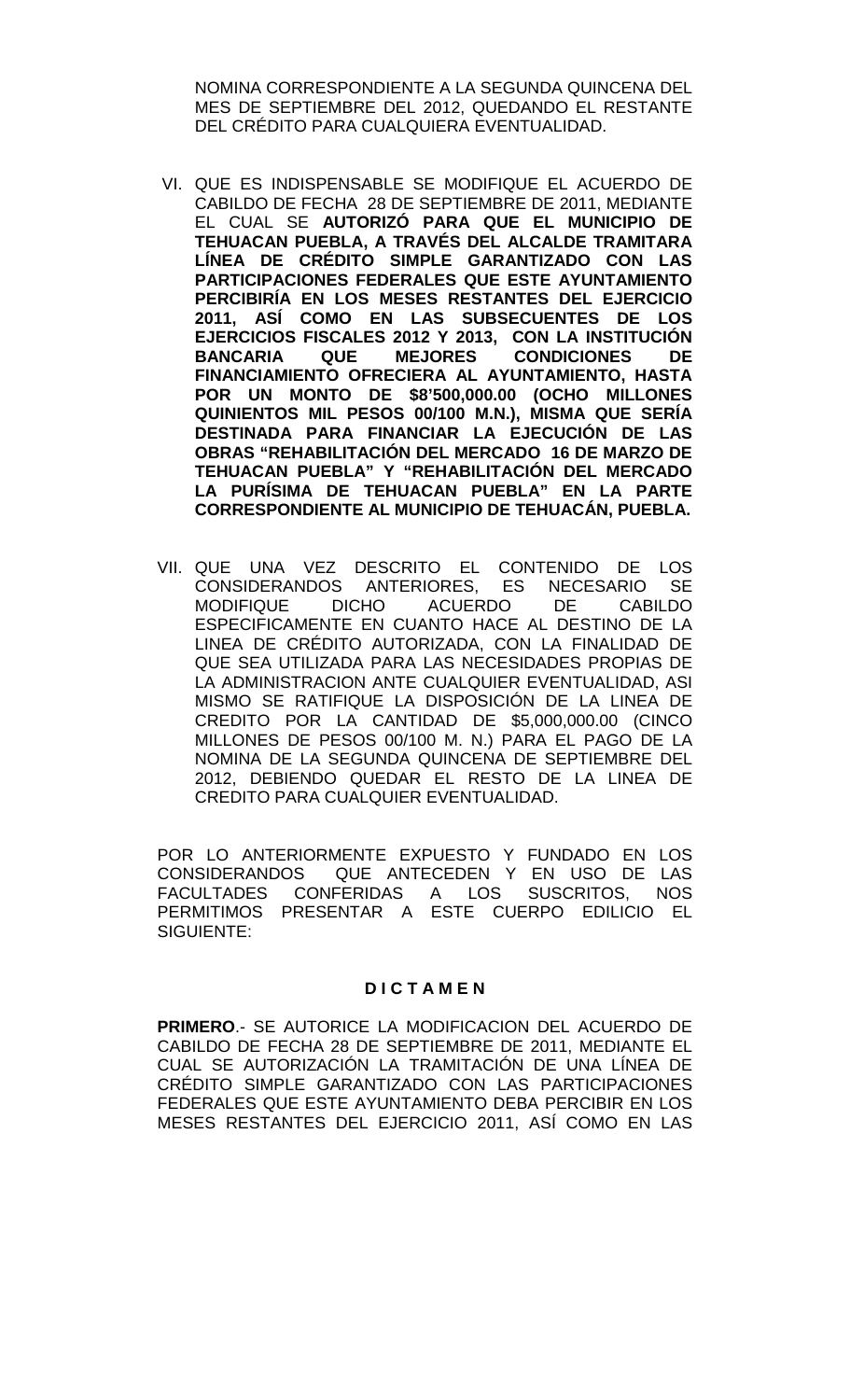SUBSECUENTES DE LOS EJERCICIOS FISCALES 2012 Y 2013, CON LA INSTITUCIÓN BANCARIA QUE MEJORES CONDICIONES DE FINANCIAMIENTO OFREZCA AL AYUNTAMIENTO, HASTA POR UN MONTO DE \$ 8'500,000.00 ( OCHO MILLONES QUINIENTOS MIL PESOS 00/100 M.N.), MISMA QUE SERÁ DESTINADA PARA FINANCIAR LA EJECUCIÓN DE LAS OBRAS "REHABILITACIÓN DEL MERCADO 16 DE MARZO DE TEHUACAN PUEBLA" Y "REHABILITACIÓN DEL MERCADO LA PURÍSIMA DE TEHUACAN PUEBLA" EN LA PARTE CORRESPONDIENTE AL MUNICIPIO DE TEHUACÁN, PUEBLA. ESPECÍFICAMENTE EN CUANTO AL DESTINO DEL CREDITO, CON LA FINALIDAD DE QUE SEA UTILIZADA PARA LAS NECESIDADES PROPIAS DE LA ADMINISTRACIÓN ANTE CUALQUIER EVENTUALIDAD.

**SEGUNDO.-** SE RATIFIQUE LA DISPOSICIÓN DE LA LINEA DE CREDITO POR LA CANTIDAD DE \$5,000,000.00 (CINCO MILLONES DE PESOS 00/100 M. N.) PARA EL PAGO DE LA NOMINA DE LA SEGUNDA QUINCENA DE SEPTIEMBRE DEL 2012, DEBIENDO QUEDAR EL RESTO DE LA LINEA DE CREDITO PARA CUALQUIER EVENTUALIDAD.- ATENTAMENTE.- "TEHUACAN COMPROMETIDOS CONTIGO".- **TEHUACÁN, PUEBLA, A 12 DE AGOSTO DEL 2013.- COMISIÓN DE PATRIMONIO Y HACIENDA PÚBLICA MUNICIPAL.- C. P. GABRIELA BRINGAS DELGADO.- PRESIDENTE.- LIC. GRETA GARCIA SALAZAR.- MIEMBRO.- C. HUGO RUBEN BOLAÑOS CABRERA.- MIEMBRO.- FIRMAS ILEGIBLES…"**

SEÑOR PRESIDENTE MUNICIPAL, REGIDORES Y SINDICO MUNICIPAL, EN VOTACIÓN SE LES CONSULTA SI SE APRUEBA LA PROPUESTA PRESENTADA EN CUESTIÓN, LOS QUE ESTÉN POR LA AFIRMATIVA SÍRVANSE MANIFESTARLO LEVANTANDO LA MANO.

HABIÉNDOSE ANALIZADO AMPLIAMENTE EL CONTENIDO DEL DOCUMENTO DE REFERENCIA, POR MAYORÍA CON 12 VOTOS A FAVOR, POR PARTE DE LOS INTEGRANTES DEL HONORABLE CABILDO, SE DETERMINA EL SIGUIENTE:

# **A C U E R D O**

**PRIMERO**.- SE AUTORIZA LA MODIFICACION DEL ACUERDO DE CABILDO DE FECHA 28 DE SEPTIEMBRE DE 2011, MEDIANTE EL CUAL SE AUTORIZÓ LA TRAMITACIÓN DE UNA LÍNEA DE CRÉDITO SIMPLE GARANTIZADO CON LAS PARTICIPACIONES FEDERALES QUE ESTE AYUNTAMIENTO DEBA PERCIBIR EN LOS MESES RESTANTES DEL EJERCICIO 2011, ASÍ COMO EN LAS SUBSECUENTES DE LOS EJERCICIOS FISCALES 2012 Y 2013, CON LA INSTITUCIÓN BANCARIA QUE MEJORES CONDICIONES DE FINANCIAMIENTO OFREZCA AL AYUNTAMIENTO, HASTA POR UN MONTO DE \$8'500,000.00 (OCHO MILLONES QUINIENTOS MIL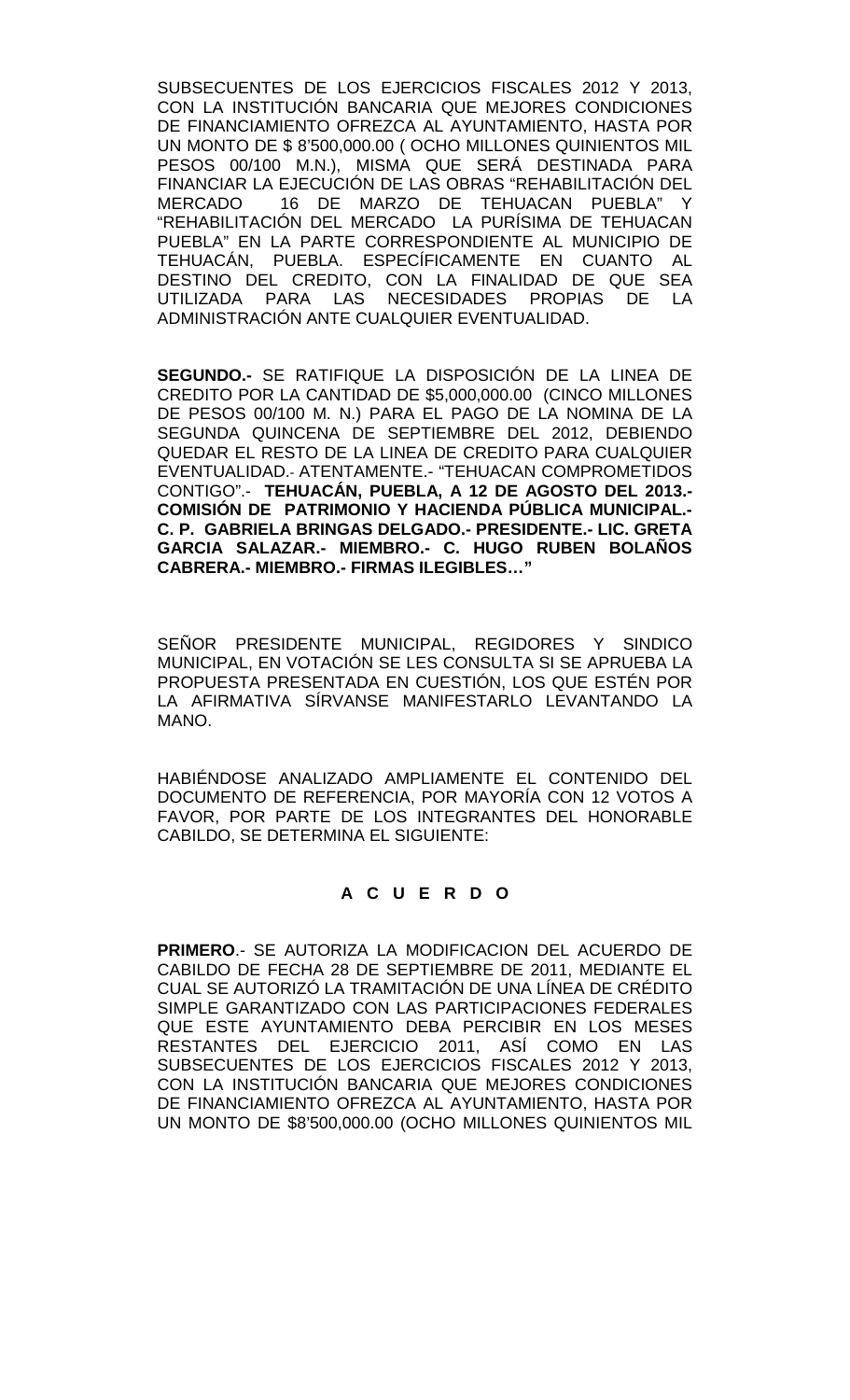PESOS 00/100 M.N.), MISMA QUE SERÁ DESTINADA PARA FINANCIAR LA EJECUCIÓN DE LAS OBRAS "REHABILITACIÓN DEL MERCADO 16 DE MARZO DE TEHUACAN PUEBLA" Y "REHABILITACIÓN DEL MERCADO LA PURÍSIMA DE TEHUACAN PUEBLA" EN LA PARTE CORRESPONDIENTE AL MUNICIPIO DE TEHUACÁN, PUEBLA. ESPECÍFICAMENTE EN CUANTO AL DESTINO DEL CREDITO, CON LA FINALIDAD DE QUE SEA UTILIZADA PARA LAS NECESIDADES PROPIAS DE LA ADMINISTRACIÓN ANTE CUALQUIER EVENTUALIDAD.

**SEGUNDO.-** SE RATIFICA LA DISPOSICIÓN DE LA LINEA DE CREDITO POR LA CANTIDAD DE \$5,000,000.00 (CINCO MILLONES DE PESOS 00/100 M. N.) PARA EL PAGO DE LA NOMINA DE LA SEGUNDA QUINCENA DE SEPTIEMBRE DEL 2012, DEBIENDO QUEDAR EL RESTO DE LA LINEA DE CREDITO PARA CUALQUIER EVENTUALIDAD.

LO ANTERIOR CON FUNDAMENTO EN LOS DISPOSITIVOS LEGALES INVOCADOS EN EL DICTAMEN DE REFERENCIA.

**ASUNTOS GENERALES**.- **PRESIDENCIA.-** EL C. PRESIDENTE MUNICIPAL ELISEO LEZAMA PRIETO, DA CUENTA AL CABILDO DE LOS RESULTADOS DE LA PRIMERA EVALUACIÓN DE 2013 QUE REALIZO LA CAIP, AL MUNICIPIO DE TEHUACÁN, PUEBLA.

COMO RESULTADO DE LA PRIMERA EVALUACIÓN DE 2013 QUE REALIZÓ LA CAIP A NUESTRO PORTAL DE TRANSPARENCIA, Y DE ACUERDO AL BOLETÍN NÚMERO 65/2013 DE FECHA 31 DE JULIO DE 2013, DE LA COMISIÓN PARA EL ACCESO A LA INFORMACIÓN PÚBLICA Y PROTECCIÓN DE DATOS PERSONALES DEL ESTADO (CAIP) MÁXIMO ÓRGANO GARANTE DE TRANSPARENCIA Y RENDICIÓN DE CUENTAS DEL ESTADO DE PUEBLA, EN SESIÓN DEL PLENO DE DICHO ORGANISMO SE DIERON A CONOCER LOS RESULTADOS DE LA PRIMERA EVALUACIÓN DE 2013, ENTRE LOS CUALES SE ENCUENTRA LA CALIFICACIÓN OBTENIDA POR EL MUNICIPIO DE TEHUACÁN, MISMA QUE ES DE 90.08.

LA EVALUACIÓN COMPRENDIÓ DE NOVIEMBRE DE 2012 AL MES DE ABRIL DE 2013 Y EL PROCESO SE INICIÓ EL 2 DE MAYO PARA CULMINAR EL PASADO 28 DE JUNIO Y CUYOS RESULTADOS SE PUEDEN CONSULTAR EN LA PÁGINA DE LA CAIP EN EL SIGUIENTE ENLACE<http://www.caip.org.mx/evaluaciones/2013/primera.html>

LA MEDICIÓN SE HIZO RESPECTO A LOS LINEAMIENTOS ESTABLECIDOS EN EL SISTEMA DE EVALUACIÓN SOBRE LA INFORMACIÓN PÚBLICA DE OFICIO (SEIPO) APROBADO POR LA CAIP, LA LEY DE TRANSPARENCIA Y ACCESO A LA INFORMACIÓN PÚBLICA DEL ESTADO DE PUEBLA Y LOS ACUERDOS S.E. 10/12.29.05.12/01 Y 12/12.18.06.12/02 CRITERIOS GENERALES QUE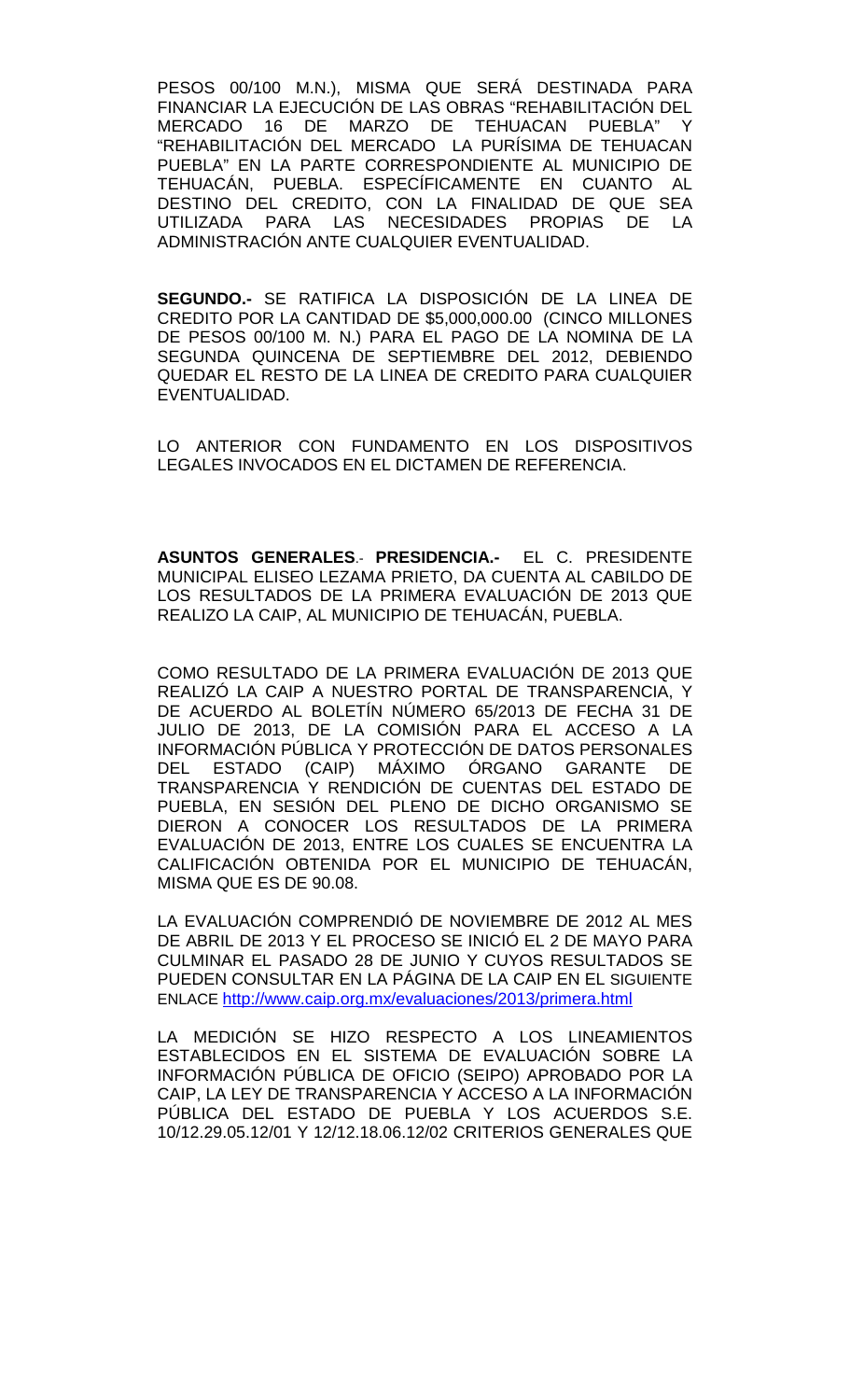DEBERÁN OBSERVAR LOS SUJETOS OBLIGADOS PARA DAR CUMPLIMIENTO AL CAPÍTULO II DEL TÍTULO PRIMERO DE LA LEY DE TRANSPARENCIA Y ACCESO A LA INFORMACIÓN PÚBLICA DEL ESTADO DE PUEBLA. EL MENCIONADO SISTEMA DE EVALUACIÓN PROPORCIONA OBJETIVIDAD, SISTEMATIZACIÓN, GENERALIZACIÓN Y CUANTIFICACIÓN A TRAVÉS DE LA MEDICIÓN DE 210 VARIABLES CLASIFICADAS EN CUATRO INDICADOS:

- INFORMACIÓN FINANCIERA
- VINCULACIÓN CIUDADANA
- MARCO REGULATORIO
- ESTRUCTURA ORGANIZACIONAL

CONTINUANDO EN USO DE LA PALABRA EL C. PRESIDENTE MUNICIPAL ELISEO LEZAMA PRIETO, INFORMA AL CABILDO SOBRE EL PROCESO DE VERIFICACIÓN, RESPECTO DEL **PROGRAMA AGENDA DESDE LO LOCAL.**

EL PROCESO DE VERIFICACIÓN 2013, DEL PROGRAMA AGENDA DESDE LO LOCAL, INICIO EL 7 DE MARZO DEL 2013 Y TÉRMINO EL 14 DE JUNIO DEL 2013.

EL OBJETIVO GENERAL ES VERIFICAR LAS ACCIONES REALIZADAS POR EL GOBIERNO MUNICIPAL DEL PROGRAMA AGENDA DESDE LO LOCAL DEL INSTITUTO NACIONAL PARA EL FEDERALISMO Y EL DESARROLLO MUNICIPAL (INAFED), DEPENDIENTE DE LA SECRETARÍA DE GOBERNACIÓN Y COORDINADO EN EL ESTADO DE PUEBLA POR EL PROGRAMA DE DESARROLLO INSTITUCIONAL MUNICIPAL (DIM), DE LA SECRETARÍA GENERAL DEL GOBIERNO DEL ESTADO DE PUEBLA, CON EL PROPÓSITO DE REGULAR SU IMPLEMENTACIÓN Y CONSTATAR SU OBSERVANCIA.

PROCESO OPERATIVO.- EL PROGRAMA AGENDA DESDE LO LOCAL, ESTA INTEGRADO EN CUATRO CUADRANTE, 38 INDICADORES Y 298 PARÁMETROS:

- DESARROLLO INSTITUCIONAL PARA UN BUEN GOBIERNO
- DESARROLLO ECONÓMICO SOSTENIBLE
- DESARROLLO SOCIAL INCLUYENTE
- DESARROLLO AMBIENTAL SUSTENTABLE

| <b>CUADRANTE</b>                                         | NUMERO DE<br><b>INDICADORES</b> | NUMERO DE<br><b>PARAMETROS</b> |
|----------------------------------------------------------|---------------------------------|--------------------------------|
| DESARROLLO INSTITUCIONAL<br><b>PARA UN BUEN GOBIERNO</b> |                                 | 100                            |
| DESARROLLO ECONÓMICO<br>SOSTENIBLE                       |                                 | 39                             |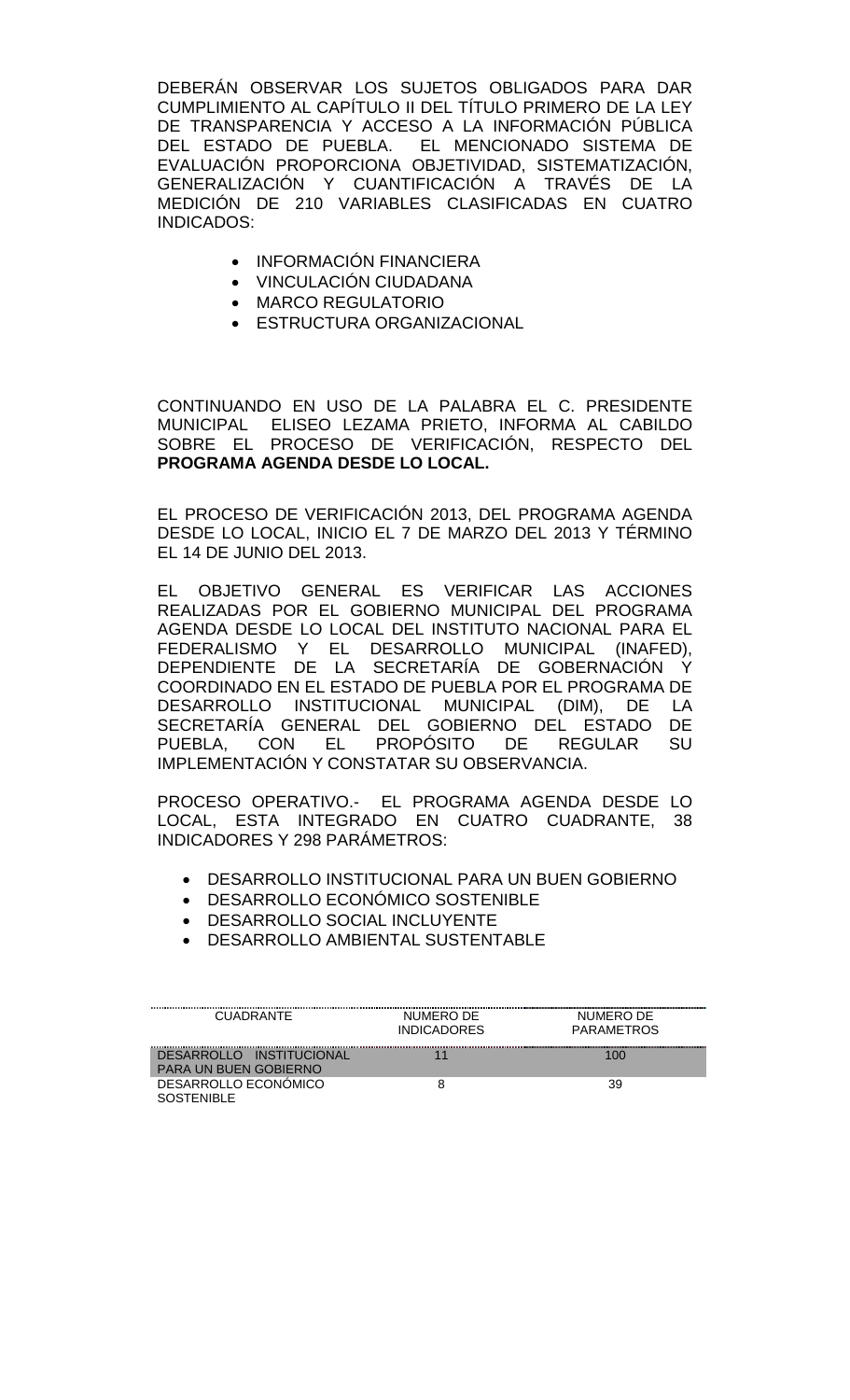| DESARROLLO SOCIAL<br><b>INCLUYENTE</b>      |    | 116 |
|---------------------------------------------|----|-----|
| DESARROLLO AMBUENTAL<br><b>SUSTENTANBLE</b> |    | 43  |
| <b>TOTALES</b>                              | 38 | 298 |

EL PROCESO OPERATIVO DEL PROGRAMA AGENDA DESDE LO LOCAL ESTÁ ORGANIZADO EN CUATRO ETAPAS:

- 1) ELABORACIÓN DE AUTODIAGNÓSTICO
- 2) ATENCIÓN DE ÁREAS DE MEJORA
- 3) VERIFICACIÓN DE RESULTADO Y
- 4) VALIDACIÓN DE RESULTADOS POR AUTORIDADES DE LA AGENDA

A PARTIR DEL 15 DE ENERO DEL PRESENTE AÑO, LA DIRECCIÓN DE PLANEACIÓN Y PROYECTOS DIO INICIO A LA RECOPILACIÓN DE LAS EVIDENCIAS DE LOS 298 PARÁMETROS INTEGRADOS EN 38 INDICADORES AGRUPADOS EN 4 CUADRANTES DE TODAS LAS ÁREAS INVOLUCRADAS EN ESTA ADNMINISTRACIÓN, COMO PARTE DE LA POLÍTICA PÚBLICA MUNICIPAL, REALIZANDO LAS ETAPAS 1 Y 2 DEL PROGRAMA Y BUSCANDO LA CERTIFICACIÓN DE LOS 298 PARÁMETROS ANTE EL INAFED.

EL PROCESO DE VERIFICACIÓN DE EVIDENCIAS SE LLEVÓ A CABO EN DOS MOMENTOS, SIENDO LA INSTANCIA VERIFICADORA LA BENEMÉRITA UNIVERSIDAD AUTÓNOMA DE PUEBLA. DURANTE EL PRIMER PROCESO DE VERIFICACIÓN, REALIZADO EL DÍA 7 DE MARZO, SE ALCANZÓ LA CERTIFICACIÓN DE 280 PARÁMETROS DISTRIBUIDOS COMO SIGUE:

| <b>CUADRANTE</b>                                                                       | <b>NUMERO</b><br>DE | <b>INDICADORES</b><br>EN | <b>NUMERO</b><br>DE | <b>PARAMETROS</b><br>EN |
|----------------------------------------------------------------------------------------|---------------------|--------------------------|---------------------|-------------------------|
|                                                                                        | <b>INDICADORES</b>  | <b>VERDE</b>             | <b>PARAMETROS</b>   | <b>VERDE</b>            |
| <b>DESARROLLO</b><br><b>INSTITUCIONAL</b><br>PARA UN<br><b>BUEN</b><br><b>GOBIERNO</b> | 11                  | 9                        | 100                 | 98                      |
| <b>DESARROLLO</b><br><b>ECONÓMICO</b><br><b>SOSTENIBLE</b>                             | 8                   | 5                        | 39                  | 31                      |
| <b>DESARROLLO</b><br><b>SOCIAL</b><br><b>INCLUYENTE</b>                                | 11                  | 8                        | 116                 | 113                     |
| <b>DESARROLLO</b><br>AMBIENTAL<br><b>SUSTENTANBLE</b>                                  | 8                   | 6                        | 43                  | 38                      |
| <b>TOTALES</b>                                                                         | 38                  | 28                       | 298                 | 280                     |

EL DÍA 14 DE JUNIO SE REALIZÓ LA VERIFICACIÓN DE LOS 18 PARÁMETROS PENDIENTES DE CERTIFICACIÓN, LOGRÁNDOSE LA CERTIFICACIÓN DE LOS 298 PARÁMETROS Y LOS 38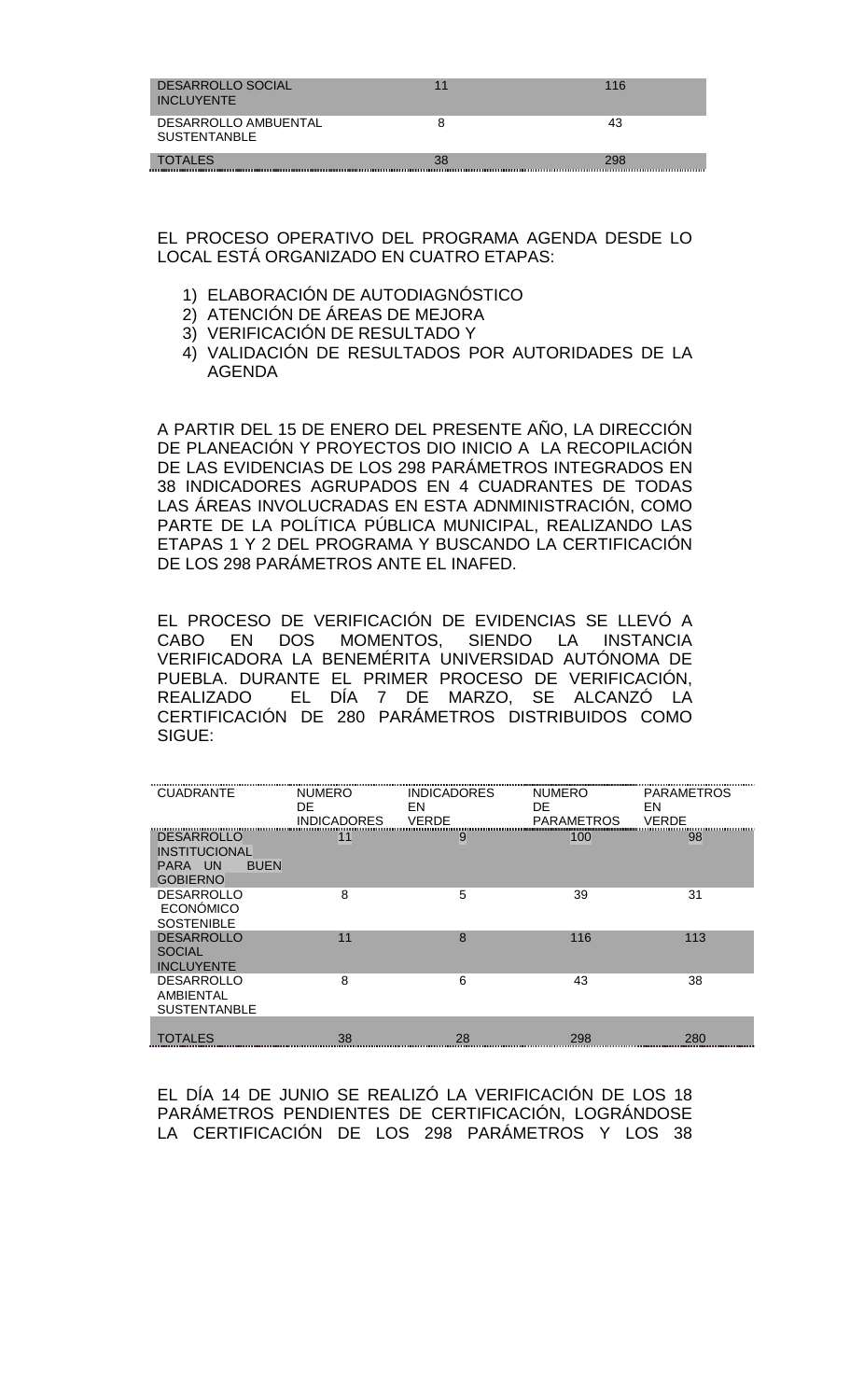INDICADOS DE LOS CUATRO CUADRANTES Y CON ELLO INSERTAR AL MUNICIPIO DE TEHUACÁN, EN EL LISTADO DE MUNICIPIOS QUE RECIBIRÁN EL **PREMIO NACIONAL AL DESARROLLO MUNICIPAL,** PARA SER ENTREGADO EN EL MES DE NOVIEMBRE, DURANTE EL **X FORO INTERNACIONAL DESDE LO LOCAL**, A CELEBRARSE EN BOCA DEL RIO, VERACRUZ.

LA VALIDACIÓN DE RESULTADO SE REALIZA POR PARTE DEL PROGRAMA PARA EL DESARROLLO INSTITUCIONAL MUNICIPAL ANTE EL INAFED EN EL SISTEMA DE INFORMACIÓN PARA GOBIERNOS LOCALES (SIGLO) DEL INAFED, PROCESO EN EL QUE SE ENCUENTRA EL MUNICIPIO DE TEHUACÁN.

POR LO QUE EN SU MOMENTO TENDRÍA QUE VIAJAR, LO CUAL NO ES VIAJAR POR VIAJAR, SINO PARA RECIBIR EL PREMIO QUE TIENE QUE VER SOBRE EL TRABAJO Y DESEMPEÑO DE TODOS USTEDES Y DE TODOS LOS QUE LABORAN EN ESTA ADMINISTRACIÓN, ASIMISMO LO MENCIONO PARA QUE QUEDE UN ANTECEDENTE DE ESTE LOGRO.

# **EL CABILDO SE DA POR ENTERADO.**

**ASUNTOS GENERALES.- SECRETARÍA.- SE DA CUENTA AL CABILDO SOBRE LA RESPUESTA A LA SOLICITUD DE RECONSIDERACIÓN DE FECHA 12 DE JUNIO DEL 2013, PRESENTADO POR EL C. JAVIER FLORES MORENO.**

EL C. DR. JOSE ORLANDO CUALLO CINTA, PROCEDE A DAR LECTURA A DICHO DOCUMENTO, MISMO QUE A LA LETRA DICE:

"… C. JAVIER FLORES MORENO, PRESENTE.

ASUNTO.- CONTESTACIÓN AL OFICIO PRESENTADO EN FECHA 12 DE JUNIO DEL 2013.

LOS SUSCRITOS ARQ. CARLOS ARENAS GUTIERREZ, GRETA GARCIA SALAZAR, C.P. GABRIELA BRINGAS DELGADO, TODOS REGIDORES MIEMBROS DE LA COMISIÓN DE DESARROLLO URBANO Y OBRAS PÚBLICAS; ASÍ COMO LOS CIUDADANOS REGIDORES MANUEL MARCELINO JIMÉNEZ LÓPEZ, CLEOTILDE EFREN JUVENCIO PASTRANA, LAURA DEL ROSARIO WUOTTO DIAZ CEBALLOS, INTEGRANTES DE LA COMISIÓN DE INDUSTRIA Y COMERCIO, AGRICULTURA Y GANADERÍA, AMBAS DEL AYUNTAMIENTO DE TEHUACÁN, PUEBLA, COMISIONES QUE FUERON UNIDAS PARA LA ATENCIÓN AL ESCRITO PRESENTADO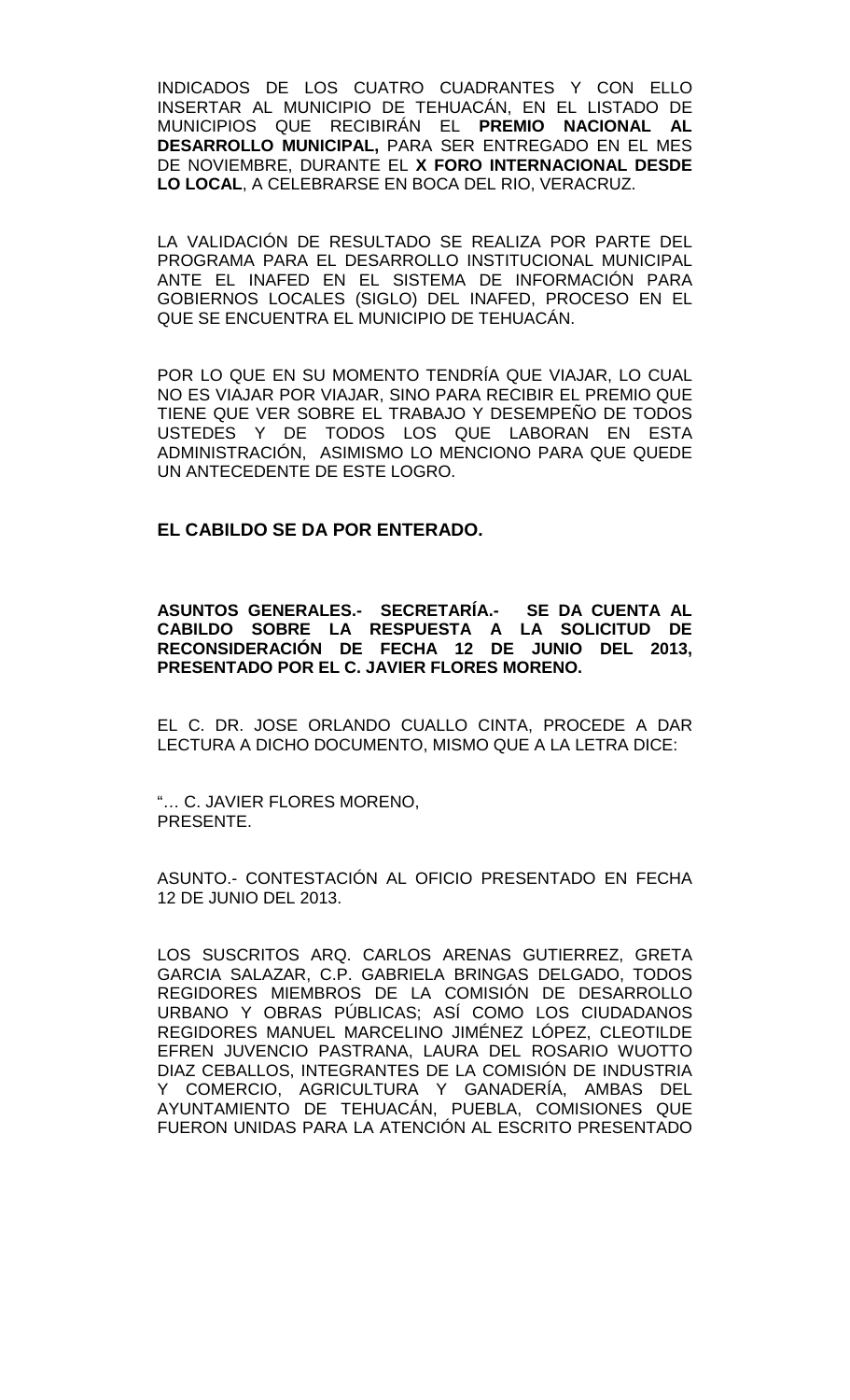POR USTED, SIN EMBARGO, Y EN LA FACULTAD ESTABLECIDA 92 FRACCIÓN I, IV, V Y 94 DE LA LEY ORGÁNICA MUNICIPAL, 17, 18 DEL REGLAMENTO DE CONSTRUCCIONES PARA EL MUNICIPIO DE TEHUACÁN, PUEBLA; Y EN ATENCIÓN AL MEMORÁNDUM DE FECHA 19 DE JUNIO DEL AÑO EN CURSO, SIGNADO POR EL C. SECRETARIO DEL AYUNTAMIENTO, MISMO MEMÓRANDUM QUE CONTIENE EL ESCRITO DE FECHA 12 DE JUNIO DEL AÑO EN CURSO, Y TODA VEZ QUE RESPECTO A LAS SOLICITUDES PARA EL OTORGAMIENTO DE USO DE SUELO A COMERCIOS, SON TURNADOS POR LA DIRECCIÓN DE DESARROLLO URBANO, PARA QUE SEAN VALORADOS POR LA COMISIÓN DE DESARROLLO URBANO Y ORAS PÚBLICAS, Y SOMETIDOS ANTE EL CABILDO, LE INFORMAMOS QUE SU PETICIÓN YA FUE ANALIZADA EN DOS CABILDOS ANTERIORES, POR LO QUE DEBERÁ ESTARSE A LO ACORDADO EN LOS MISMOS. ASI MISMO, Y CON FUNDAMENTO EN EL ARTÍCULO 78 FRACCIONES I Y XLI, 92 FRACCIÓN V DE LA LEY ORGÁNICA MUNICIPAL; ESTAS COMISIONES EN BUSCA DE UN MEJOR PROVEER, SE SOLICITARON A LA DIRECCIÓN DE NORMATIVIDAD COMERCIAL, INFORMARA TODO LO REFERENTE A LA LICENCIA DE FUNCIONAMIENTO DE LA NEGOCIACIÓN DENOMINADA "QUEEN ELIZABETH", INFORMANDO QUE EXISTEN DIVERSAS INFRACCIONES REALIZADAS A LA LICENCIA NÚMERO 665 A NOMBRE DE USTED, CONDUCTAS QUE SON SANCIONADAS POR EL REGLAMENTO PARA EL FUNCIONAMIENTO DE ESTABLECIMIENTOS CON VENTA DE BEBIDAS ALCOHÓLICAS, SERVICIO DE HOSPEDAJE Y CELEBRACIÓN DE ESPECTÁCULOS PÚBLICOS DE ESTE MUNICIPIO, EN ATENCIÓN A LO VERTIDO CON ANTELACIÓN, SE LE INFORMA QUE DEBERÁ A ESTARSE A LOS ACUERDOS DE CABILDO DE FECHA 26 DE MARZO DEL AÑO DOS MIL TRECE Y TRECE DE MAYO DEL AÑO DOS MIL TRECE.

ASI LO ACORDARON Y FIRMARON LOS C.C. INTEGRANTES DE LA COMISIÓN DE DESARROLLO URBANO Y OBRAS PÚBLICAS, COMISIÓN<sub>,</sub> DE INDUSTRIA, COMERCIO, AGRICULTURA Y GANADERÍA, COMISIONES DEL H. AYUNTAMIENTO DE TEHUACÁN, PUEBLA.- TEHUACÁN, PUEBLA, A VEINTE DE JUNIO DEL AÑO 2013.- ARQ. CARLOS ARENAS GUTIERREZ.- GRETA GARCÍA SALAZAR.- C.P. GABRIELA BRINGAS DELGADO.- MANUEL MARCELINO JIMÉNEZ LÓPEZ.- CLEOTILDE EFREN JUVENCIO PASTRANA.- LAURA DEL ROSARIO WUOTTO DIAZ CEBALLOS.- FIRMAS ILEGIBLES".

## **EL CABILDO SE DA POR ENTERADO.**

NO HABIENDO ASUNTO QUE TRATAR SE DA POR TERMINADA LA PRESENTE SESIÓN DE CABILDO, SIENDO LAS OCHO HORAS CON TREINTA MINUTOS DEL DÍA DOCE DE AGOSTO DEL AÑO DOS MIL TRECE, PROCEDIENDOSE A LEVANTAR LA PRESENTE ACTA QUE FIRMAN LOS QUE EN ELLA INTERVINIERON.- DOY FE.—----------------------------------------------------------------------------------------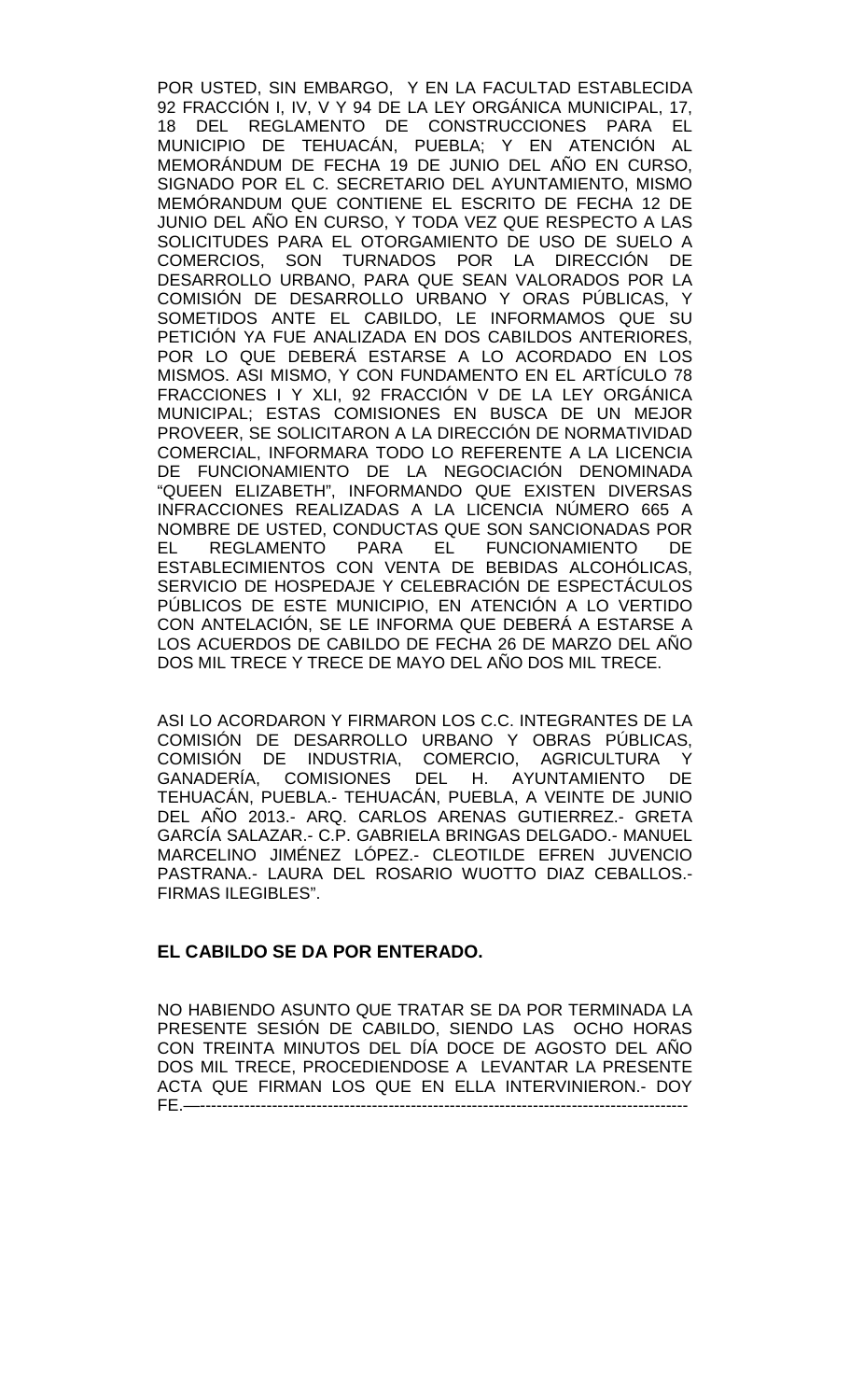## **SECRETARIO DEL H. AYUNTAMIENTO**

**C. JOSÉ ORLANDO CUALLO CINTA.**

**C. ELISEO LEZAMA PRIETO \_\_\_\_\_\_\_\_\_\_\_\_\_\_\_\_\_\_\_\_\_\_ C. HUGO RUBEN BOLAÑOS CABRERA \_\_\_\_\_\_\_\_\_\_\_\_\_\_\_\_\_\_\_\_\_\_ C. GABRIELA BRINGAS DELGADO \_\_\_\_\_\_\_\_\_\_\_\_\_\_\_\_\_\_\_\_\_\_**  C. CARLOS ARENAS GUTIERREZ **AUSENTE C. GRETA GARCIA SALAZAR \_\_\_\_\_\_\_\_\_\_\_\_\_\_\_\_\_\_\_\_\_\_ C. CLOTILDE EFREN JUVENCIO PASTRANA \_\_\_\_\_\_\_\_\_\_\_\_\_\_\_\_\_\_\_\_\_\_ C. MANUEL MARCELINO JIMENEZ LOPEZ \_\_\_\_\_\_\_\_\_\_\_\_\_\_\_\_\_\_\_\_\_\_ C. LAURA DEL ROSARIO WUOTTO DIAZ CEBALLOS \_\_\_\_\_\_\_\_\_\_\_\_\_\_\_\_\_\_\_\_\_\_**

**C. ARNULFO HERNANDEZ JUAREZ \_\_\_\_\_\_\_\_\_\_\_\_\_\_\_\_\_\_\_\_\_\_**